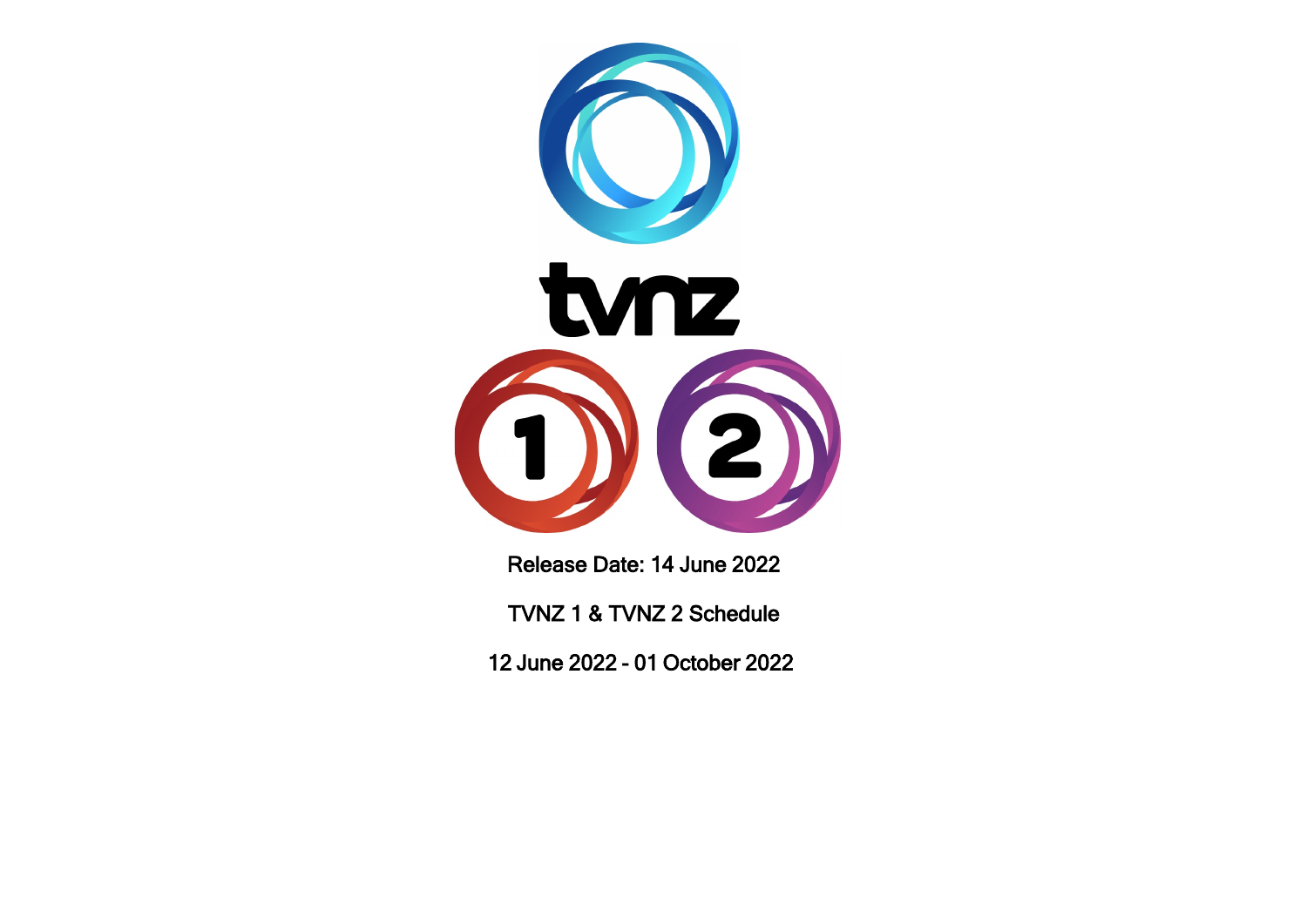# June: Week 25 w/c 12/06/2022

|                         | Sunday<br>12/06/2022                              |          |                                          |                                |                                   | <b>Monday</b><br>13/06/2022     |         |                        |          | Tuesday<br>14/06/2022           |         |                                     |          | Wednesday<br>15/06/2022         |         |                                            |          | Thursday<br>16/06/2022          |         |                                            | Friday<br>17/06/2022 |                                 |         |                                             | Saturday<br>18/06/2022 |                                     |         |       |
|-------------------------|---------------------------------------------------|----------|------------------------------------------|--------------------------------|-----------------------------------|---------------------------------|---------|------------------------|----------|---------------------------------|---------|-------------------------------------|----------|---------------------------------|---------|--------------------------------------------|----------|---------------------------------|---------|--------------------------------------------|----------------------|---------------------------------|---------|---------------------------------------------|------------------------|-------------------------------------|---------|-------|
|                         | $\bm{\mathsf{O}}$                                 |          | $\odot$                                  |                                | $\bullet$                         | $\odot$                         |         | $\bullet$              |          | $\odot$                         |         | $\bm{\mathsf{O}}$                   |          | $\bigcirc$                      |         | $\bm{\mathsf{O}}$                          |          | $\odot$                         |         | $\bm{\mathsf{O}}$                          |                      | $\odot$                         |         | $\bigcirc$                                  |                        | $\odot$                             |         |       |
| 06:00 $\frac{Non}{Con}$ | Commercial                                        |          | Non<br>Commercial                        |                                | <b>Breakfast Early</b><br>\$1,450 | Preschool<br>Commercial<br>Free |         | <b>Breakfast Early</b> | \$1,450  | Preschool<br>Commercial<br>Free |         | <b>Breakfast Early</b>              | \$1,450  | Preschool<br>Commercial<br>Free |         | <b>Breakfast Early</b>                     | \$1,450  | Preschool<br>Commercial<br>Free |         | <b>Breakfast Early</b>                     | \$1,450              | Preschool<br>Commercial<br>Free |         | Te Karere                                   | \$350                  | Preschool<br>Commercial<br>Free     |         | 06:00 |
| 06:30                   |                                                   |          |                                          | Breakfast 1                    | \$2,350                           |                                 |         | Breakfast 1            | \$2,350  |                                 |         | Breakfast 1                         | \$2,350  |                                 |         | Breakfast 1                                | \$2,350  |                                 |         | Breakfast 1                                | \$2,350              |                                 |         | Hyundai<br>Country<br>Calendar              | \$350                  |                                     |         | 06:30 |
| 07:00                   |                                                   |          |                                          | Breakfast 2                    |                                   |                                 |         | Breakfast 2            |          |                                 |         | Breakfast 2                         |          |                                 |         | Breakfast 2                                |          |                                 |         | Breakfast 2                                |                      |                                 |         | <b>Fishing And</b><br>Adventure             | \$350                  |                                     |         | 07:00 |
| 07:30                   |                                                   |          |                                          |                                | \$3,450                           |                                 |         |                        | \$3,450  |                                 |         |                                     | \$3,450  |                                 |         |                                            | \$3,450  |                                 |         |                                            | \$3,450              |                                 |         | Infomercial                                 | \$250                  | Spongebob<br>Squarepants            | \$800   | 07:30 |
| 08:00                   |                                                   |          |                                          | Breakfast 3                    |                                   | Julius Jr                       | \$350   | Breakfast 3            |          | Julius Jr                       | \$350   | Breakfast 3                         |          | Julius Jr                       | \$350   | Breakfast 3                                |          | Julius Jr                       | \$350   | Breakfast 3                                |                      | Julius Jr                       | \$350   | Infomercial                                 | \$250                  | Preschool<br>Commercial<br>Free     |         | 08:00 |
| 08:30                   |                                                   |          |                                          |                                | \$2,750                           | Preschool<br>Commercia<br>Free  |         |                        | \$2,750  | Preschool<br>Commercial<br>Free |         |                                     | \$2,750  | Preschool<br>Commercial<br>Free |         |                                            | \$2,750  | Preschool<br>Commercial<br>Free |         |                                            | \$2,750              | Preschool<br>Commercia<br>Free  |         | Religious<br>Infomercial (FIA)              | \$250                  |                                     |         | 08:30 |
| 09:00                   |                                                   |          |                                          | Lingo                          |                                   | Infomercial                     |         | Lingo                  |          | Infomercial                     |         | Lingo                               |          | Infomercial                     |         | Lingo                                      |          | Infomercial                     |         | Lingo                                      |                      | Infomercial (GS)                |         | I Need New<br>Zealand                       | \$650                  |                                     |         | 09:00 |
| 09:30                   |                                                   |          |                                          |                                | \$1,150                           | Les Mills                       |         |                        | \$1,150  | Les Mills                       |         |                                     | \$1,150  | Les Mills                       |         |                                            | \$1,150  | Les Mills                       |         |                                            | \$1,150              | Les Mills                       |         | Tagata Pasifika                             | \$650                  | The Simpsons                        | \$900   | 09:30 |
| 10:00                   |                                                   |          |                                          | <b>Tipping Point</b>           |                                   | Home and Away                   | \$250   | <b>Tipping Point</b>   |          | Home and Away                   | \$250   | <b>Tipping Point</b>                |          | Home and Away                   | \$250   | <b>Tipping Point</b>                       |          | Home and Away                   | \$250   | <b>Tipping Point</b>                       |                      | Home and Away                   | \$250   | John & Lisa's<br>Weekend<br>Kitchen         |                        | Fresh                               | \$1,500 | 10:00 |
| 10:30                   |                                                   |          |                                          |                                | \$1,400                           | Shortland Street                | \$250   |                        | \$1,400  | Shortland Street                | \$250   |                                     | \$1,400  | Shortland Street                | \$250   |                                            | \$1,400  | Shortland Street                | \$250   |                                            | \$1,400              | Shortland Street                | \$250   |                                             | \$900                  | The Walkers                         | \$1,000 | 10:30 |
| 11:00                   |                                                   |          |                                          | The Chase                      |                                   | The Mindy<br>Project            | \$250   | The Chase              |          | The Mindy<br>Project            | \$250   | The Chase                           |          | The Mindy<br>Project            | \$250   | The Chase                                  |          | The Mindy<br>Project            | \$250   | The Chase                                  |                      | The Mindy<br>Project            | \$250   | Winning<br>Combination                      |                        | Would I Lie To<br>You?              |         | 11:00 |
| 11:30                   |                                                   |          |                                          |                                | \$1,600                           | Charmed                         |         |                        | \$1,600  | Charmed                         |         |                                     | \$1,600  | Charmed                         |         |                                            | \$1,600  | Charmed                         |         |                                            | \$1,600              | Charmed                         |         |                                             | \$1,000                |                                     | \$1,000 | 11:30 |
|                         | 12:00 Attitude                                    | \$1,250  | Shortland Street<br>Omnibus              | 1 News At<br>Midday            | \$2,450                           |                                 | \$400   | 1 News At<br>Midday    | \$2,450  |                                 | \$400   | 1 News At<br>Midday                 | \$2,450  |                                 | \$400   | 1 News At<br>Midday                        | \$2,450  |                                 | \$400   | 1 News At<br>Midday                        | \$2,450              | Charmed                         | \$400   | Miranda                                     |                        | America's Got<br>Talent             |         | 12:00 |
|                         | 12:30 Fair Go                                     | \$1,050  |                                          | Emmerdale                      |                                   | Heroes                          | \$700   | Emmerdale              | \$2,200  | Heroes                          | \$700   | Emmerdale                           | \$2,200  | Heroes                          |         | Emmerdale                                  | \$2,200  | Heroes                          |         | Emmerdale                                  | \$2,200              | Heroes                          |         |                                             |                        |                                     | \$1,050 | 12:30 |
|                         | 13:00 Sunday                                      |          |                                          |                                | \$2,200                           | The Drew<br>Barrymore<br>Show   |         | Hollyoaks              | \$1,050  | The Drew<br>Barrymore<br>Show   |         | Hollyoaks                           |          |                                 | \$700   | Hollyoaks                                  |          |                                 | \$700   | Hollyoaks                                  |                      |                                 | \$700   |                                             | \$900                  | America's Got<br>Talent             |         | 13:00 |
| 13:30                   |                                                   | \$1,400  | \$1,050                                  | Hyundai<br>Country<br>Calendar | \$1,050                           | The Drew<br>Barrymore<br>Show   | \$500   | Fair Go                | \$1,050  | The Drew<br>Barrymore<br>Show   | \$500   |                                     | \$1,050  | The Drew<br>Barrymore<br>Show   |         |                                            | \$1,050  | The Drew<br>Barrymore<br>Show   |         |                                            | \$1,050              | The Drew<br>Barrymore<br>Show   |         | Sarah Beeny's<br>Renovate Don't<br>Relocate |                        |                                     | \$900   | 13:30 |
|                         | 14:00   Space Invaders                            |          | <b>Bob Hearts</b><br>Abishola<br>\$1,050 | Cook                           | Ready Steady                      | Commercia<br>Free               |         | Ready Steady<br>Cook   |          | Commercial<br>Free              |         | Coronation<br>Street                |          |                                 | \$500   | Coronation<br>Street                       |          |                                 | \$500   | Coronation<br>Street                       |                      |                                 | \$500   |                                             | \$1,000                | Good Witch                          |         | 14:00 |
| 14:30                   |                                                   | \$1,600  | Call Me Kat<br>\$1,250                   |                                | \$600                             | Sabrina The<br>Teenage Witch    | \$450   |                        | \$600    | Sabrina The<br>Teenage Witch    | \$450   |                                     | \$600    | Sabrina The<br>Teenage Witch    | \$450   |                                            | \$600    | Sabrina The<br>Teenage Witch    | \$450   |                                            | \$600                | Sabrina The<br>Teenage Witch    | \$450   | Bling                                       |                        |                                     | \$1,000 | 14:30 |
|                         | 15:00 Sarah Beeny's<br>New Life In The<br>Country |          | Fantasy Island<br>\$1,250                |                                | <b>Tipping Point</b>              | Sabrina The<br>Teenage Witch    | \$650   | <b>Tipping Point</b>   |          | Sabrina The<br>Teenage Witch    | \$650   | <b>Tipping Point</b><br>Lucky Stars |          | Sabrina The<br>Teenage Witch    | \$650   | <b>Tipping Point</b><br><b>Lucky Stars</b> |          | Sabrina The<br>Teenage Witch    | \$650   | <b>Tipping Point</b><br><b>Lucky Stars</b> |                      | Sabrina The<br>Teenage Witch    | \$650   |                                             | \$950                  | Star Trek:<br>Discovery             |         | 15:00 |
| 15:30                   |                                                   | \$1,750  | The Water<br>Horse                       |                                | \$1,350                           | The Feed                        |         |                        | \$1,350  | The Feed                        |         |                                     | \$1,350  | The Feed                        |         |                                            | \$1,350  | The Feed                        |         |                                            | \$1,350              | The Feed                        |         | My Unique B&B                               |                        |                                     | \$1,150 | 15:30 |
|                         | 16:00 Susan Calman's                              |          |                                          | Te Karere                      | \$750                             | The Feed                        |         | Te Karere              | \$750    |                                 |         | Te Karere                           | \$750    |                                 |         | Te Karere                                  | \$750    | The Feed                        |         | Te Karere                                  | \$750                |                                 |         |                                             | \$1,750                | Star Trek:<br>Strange New<br>Worlds |         | 16:00 |
| 16:30                   |                                                   | \$2,150  |                                          | Neighbours                     | \$1,200                           | <b>Brain Busters</b>            | \$400   | Neighbours             | \$1,200  | <b>Brain Busters</b>            | \$400   | Neighbours                          | \$1,200  | <b>Brain Busters</b>            | \$400   | Neighbours                                 | \$1,200  | <b>Brain Busters</b>            | \$400   | Neighbours                                 | \$1,200              | <b>Brain Busters</b>            | \$400   | A New Zealand<br>Food Story                 | \$1,750                |                                     | \$1,500 | 16:30 |
|                         | 17:00 The Chase                                   | \$6,950  |                                          | The Chase                      | \$5,100                           | The Simpsons                    | \$2,350 | The Chase              | \$5,100  | The Simpsons                    | \$2,350 | The Chase                           | \$5,100  | The Simpsons                    | \$2,350 | The Chase                                  | \$5,100  | The Simpsons                    | \$3,050 | The Chase                                  | \$5,100              | The Simpsons                    | \$3,050 | The Chase                                   | \$4,450                | Superman &<br>Lois                  |         | 17:00 |
|                         | 17:30 The Chase                                   | \$14,100 | \$1,650                                  | The Chase                      | \$12,350                          | Friends                         | \$3,050 | The Chase              | \$12,350 | Friends                         | \$3,050 | The Chase                           | \$12,350 | Friends                         | \$3,050 | The Chase                                  | \$12,350 | Friends                         | \$3,050 | The Chase                                  | \$12,350             | Friends                         | \$3,050 | The Chase                                   | \$10,300               |                                     | \$1,500 | 17:30 |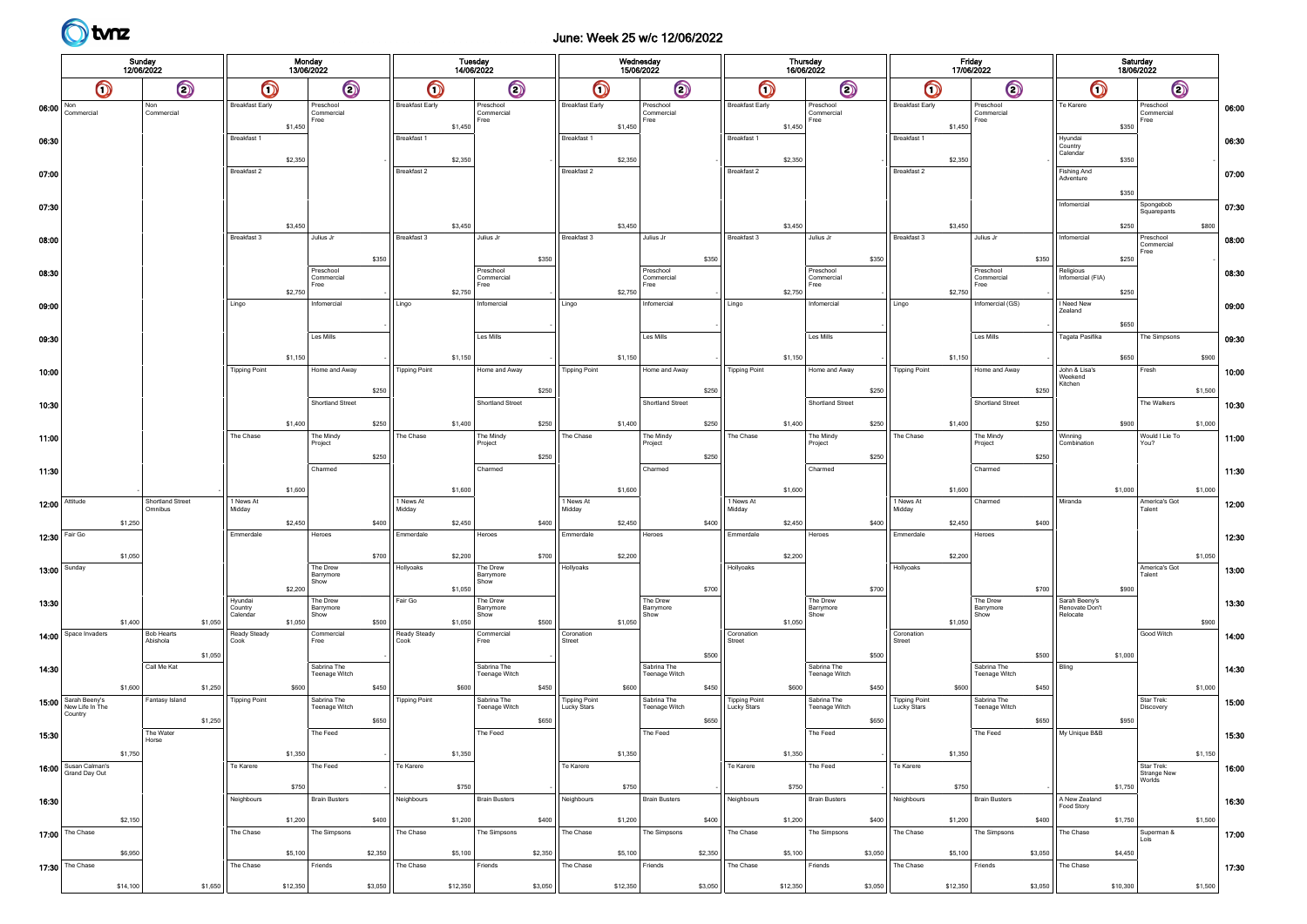

## June: Week 25 w/c 12/06/2022

|                 | Sunday<br>12/06/2022                                                |          |                                         |               |                                         | Monday<br>13/06/2022    |                                       |                   |                                                      | Tuesday<br>14/06/2022  |                                      |               |                                          | Wednesday<br>15/06/2022 |                         |               |                             |                        | Thursday<br>16/06/2022               |               |                                              | Friday<br>17/06/2022   |                                   |               |                                            | Saturday<br>18/06/2022 |                                 |         |       |
|-----------------|---------------------------------------------------------------------|----------|-----------------------------------------|---------------|-----------------------------------------|-------------------------|---------------------------------------|-------------------|------------------------------------------------------|------------------------|--------------------------------------|---------------|------------------------------------------|-------------------------|-------------------------|---------------|-----------------------------|------------------------|--------------------------------------|---------------|----------------------------------------------|------------------------|-----------------------------------|---------------|--------------------------------------------|------------------------|---------------------------------|---------|-------|
|                 | $\odot$<br>$\bigcirc$                                               |          |                                         | $\bigcirc$    |                                         | $\odot$                 |                                       | $\bigcirc$        |                                                      | $\bigcirc$             |                                      | $\bigcirc$    |                                          | $\odot$                 |                         | $\bigcirc$    |                             | $\bm{\bm{\odot}}$      |                                      | $\bigcirc$    |                                              | $\odot$                |                                   | $\bigcirc$    |                                            | $\odot$                |                                 |         |       |
|                 | 18:00 <sup>1 News</sup> At 6pm<br>2 Wild: Eden-An<br>Untamed Planet |          |                                         | 1 News At 6pm |                                         | All New The<br>Simpsons |                                       | 1 News At 6pm     |                                                      | The Big Bang<br>Theory |                                      | 1 News At 6pm |                                          | The Big Bang<br>Theory  |                         | 1 News At 6pm |                             | The Big Bang<br>Theory |                                      | 1 News At 6pm |                                              | The Big Bang<br>Theory |                                   | 1 News At 6pm |                                            | The Cube               |                                 | 18:00   |       |
| 18:30           |                                                                     |          |                                         |               |                                         |                         | Home and Away                         | \$4,250           |                                                      |                        | Home and Away                        | \$4,100       |                                          |                         | Home and Away           | \$4,100       |                             |                        | Home and Away                        | \$4,100       |                                              |                        | Home and Away                     | \$4,100       |                                            |                        |                                 |         | 18:30 |
|                 |                                                                     | \$24,150 |                                         | \$2,300       |                                         | \$24,550                |                                       | \$8,550           |                                                      | \$21,600               |                                      | \$8,550       |                                          | \$22,650                |                         | \$8,550       |                             | \$21,400               |                                      | \$8,550       |                                              | \$19,000               |                                   | \$8,550       |                                            | \$16,300               |                                 | \$2,350 |       |
| $19:00$ Hyundai | Country<br>Calendar                                                 | \$21,650 | MasterChef<br>Australia                 |               | Seven Sharp                             | \$19,300                | Shortland Street                      | \$11,850          | Seven Sharp                                          | \$17,050               | Shortland Street                     | \$9,500       | Seven Sharp                              | \$17,050                | Shortland Street        | \$11,850      | Seven Sharp                 | \$16,200               | Shortland Street                     | \$11,850      | Seven Sharp                                  | \$14,350               | Shortland Street                  | \$11,850      | <b>Tipping Point</b><br><b>Lucky Stars</b> |                        | Goodbye<br>Christopher<br>Robin |         | 19:00 |
| 19:30 Sunday    |                                                                     |          |                                         |               | Fair Go                                 |                         | MasterChef<br>Australia               |                   | Hongi To Hangi:<br>And Everything<br>Else In Between |                        | MasterChef<br>Australia              |               | Give Us A Clue                           |                         | MasterChef<br>Australia |               | Your Garden<br>Made Perfect |                        | Ten 7: Aotearoa                      |               | The Repair<br>Shop                           |                        | <b>Britain's Got</b><br>Talent    |               |                                            |                        |                                 |         | 19:30 |
| 20:00           |                                                                     |          |                                         |               | Bradley Walsh &<br>Son: Breaking        | \$14,700                |                                       |                   |                                                      |                        |                                      |               |                                          |                         |                         |               |                             |                        | Highway Patrol                       | \$8,300       |                                              |                        |                                   |               | The Wall                                   | \$9,400                |                                 |         | 20:00 |
|                 |                                                                     | \$13,400 |                                         | \$8,300       | Dad                                     | \$10,700                |                                       |                   |                                                      | \$11,500               |                                      | \$9,500       |                                          | \$13,400                |                         | \$7,600       |                             | \$13,400               |                                      | \$8,300       |                                              | \$10,700               |                                   | \$8,300       |                                            |                        |                                 |         |       |
|                 | $20:30$ Elon Musk's<br>Crash Course                                 |          | Fast & Furious                          |               | Gordon, Gino<br>and Fred's Road<br>Trip |                         |                                       | First<br>\$11,850 | Responders                                           |                        | NCIS Hawaii                          |               | Kristie and Phil's<br>Love It Or List It |                         | Taskmaster              |               | Rich House.<br>Poor House   |                        | The Ex Best<br>Thing                 |               | Interior Design<br>Masters With<br>Alan Carr |                        | <b>Travel Guides</b><br>NZ        |               |                                            | \$8,050                |                                 | \$5,500 | 20:30 |
| 21:00           |                                                                     |          |                                         |               |                                         |                         | The Man With A<br>Penis On His<br>Arm |                   |                                                      |                        |                                      |               |                                          |                         |                         |               |                             |                        |                                      |               |                                              |                        |                                   |               | Destination<br>Love                        |                        | Born To Dance                   |         | 21:00 |
| 21:30           |                                                                     |          |                                         |               | 20/20                                   | \$10,700                |                                       |                   | Coronation<br>Street                                 | \$10,700               | FBI:<br>International                | \$7,600       | Coronation<br>Street                     | \$10,700                | Question Team           | \$7,350       | Coronation<br>Street        | \$8,050                | <b>Filthy House</b><br>SOS           | \$7,100       |                                              |                        | Dinner Date                       | \$6,900       |                                            |                        |                                 |         | 21:30 |
|                 | $22:00$ Mrs Brown's                                                 | \$12,050 |                                         |               |                                         |                         | Motorway Patrol                       | \$4,950           |                                                      |                        |                                      |               |                                          |                         |                         |               |                             |                        |                                      |               |                                              |                        |                                   |               |                                            |                        |                                 |         | 22:00 |
|                 | Boys                                                                | \$2,750  |                                         |               |                                         | \$4,750                 |                                       | \$2,700           |                                                      | \$6,350                |                                      | \$5,650       |                                          | \$6,350                 |                         | \$4,500       |                             | \$6,350                |                                      | \$4,900       |                                              |                        |                                   | \$5,000       |                                            | \$6,350                |                                 | \$5,750 |       |
|                 | 22:30 Line Of Duty                                                  |          |                                         | \$6,750       | 1 News Tonight                          | \$2,450                 | Two And A Half<br>Men                 | \$2,650           | 1 News Tonight                                       | \$2,450                | CSI: Crime<br>Scene<br>Investigation |               | 1 News Tonight                           | \$2,450                 | Killing Eve             |               | 1 News Tonight              | \$2,450                | Ten 7: Aotearoa                      | \$1,000       |                                              | \$7,500                | Paranormal<br>Caught on<br>Camera |               | <b>Black Hands</b>                         |                        | The<br>Zookeeper's<br>Wife      |         | 22:30 |
| 23:00           |                                                                     |          | Why Women Kill                          |               | Shortland Street                        |                         | Two And A Half<br>Men                 |                   | Shortland Street                                     |                        |                                      |               | Shortland Street                         |                         |                         |               | <b>Shortland Street</b>     |                        | CSI: Crime<br>Scene                  |               | <b>Shortland Street</b>                      |                        |                                   |               |                                            |                        |                                 |         | 23:00 |
|                 | 23:30 Commercial                                                    | \$600    |                                         |               | Ambulance:                              | \$900                   | 2 Broke Girls                         | \$2,250           | Sunday                                               | \$900                  | CSI: Crime                           | \$1,850       | Transplant                               | \$900                   | Mom                     | \$2,250       | It's Your Fault             | \$900                  | Investigation                        |               | Big Fat Gypsy                                | \$900                  | Love Life                         | \$1,700       | Australian                                 | \$1,100                |                                 |         | 23:30 |
|                 | Free                                                                |          |                                         | \$2,000       | Code Red                                |                         |                                       | \$1,000           |                                                      |                        | Scene<br>Investigation               | \$1,850       |                                          |                         |                         | \$1,100       | I'm Fat                     |                        |                                      | \$700         | Weddings                                     |                        |                                   | \$650         | Gangster                                   |                        |                                 |         |       |
| 24:00           |                                                                     |          | Dahmer On<br>Dahmer: A<br>Serial Killer |               |                                         |                         | Commercial<br>Free                    |                   |                                                      |                        | Commercial<br>Free                   |               |                                          |                         | Mom                     |               |                             |                        | CSI: Crime<br>Scene<br>Investigation |               |                                              |                        | Kung Fu                           |               |                                            |                        |                                 |         | 24:00 |
|                 | 24:30   Informercial                                                |          | Speaks                                  |               | Commercial<br>Free                      | \$900                   |                                       | Free              | Commercial                                           | \$900                  |                                      |               | Commercial<br>Free                       | \$900                   | Commercial<br>Free      | \$1,100       | Commercial<br>Free          | \$900                  | Commercial<br>Free                   | \$450         | Commercial<br>Free                           | \$900                  |                                   |               | Commercial<br>Free                         | \$450                  |                                 |         | 24:30 |
|                 | 25:00 Informercial (AH)                                             | \$250    | Commercial                              | \$900         |                                         |                         |                                       |                   |                                                      |                        |                                      |               |                                          |                         |                         |               |                             |                        | Commercial                           |               |                                              |                        | Commercial                        | \$650         |                                            |                        | Commercial                      | \$1,550 | 25:00 |
|                 |                                                                     | \$250    | Free                                    |               |                                         |                         |                                       |                   |                                                      |                        |                                      |               |                                          |                         |                         |               |                             |                        | Free                                 |               |                                              |                        | Free                              |               |                                            |                        | Free                            |         |       |
|                 | 25:30 Infomercial                                                   | \$250    |                                         |               |                                         |                         |                                       |                   | Infomercial                                          | \$250                  | Infomercial                          |               | Infomercial                              | \$250                   | Infomercial             |               |                             |                        |                                      |               |                                              |                        |                                   |               |                                            |                        |                                 |         | 25:30 |
|                 | 26:00   Infomercial                                                 |          |                                         |               | Infomercial                             |                         | Infomercial                           |                   | Infomercial                                          |                        | Infomercial                          |               | Infomercial                              |                         | Infomercial             |               | Infomercial                 |                        | Infomercial                          |               | Infomercial                                  |                        | Infomercial (GS)                  |               |                                            |                        |                                 |         | 26:00 |
|                 | 26:30   Informercial                                                | \$250    |                                         |               | Infomercial                             | \$250                   | Infomercial                           |                   | Infomercial                                          | \$250                  | Commercial<br>Free                   |               | Infomercial                              | \$250                   | Commercial<br>Free      |               | Infomercial                 | \$250                  | Commercial<br>Free                   |               | Infomercial                                  | \$250                  | Infomercial (GS)                  |               |                                            |                        |                                 |         | 26:30 |
|                 | 27:00 Informercial                                                  | \$250    |                                         |               | Infomercial                             | \$250                   | Commercial                            |                   | Infomercial                                          | \$250                  |                                      |               | Infomercial                              | \$250                   |                         |               | Infomercial                 | \$250                  |                                      |               | Infomercial                                  | \$250                  | Commercial                        |               | Infomercial                                |                        |                                 |         | 27:00 |
|                 |                                                                     | \$250    |                                         |               |                                         | \$250                   | Free                                  |                   |                                                      | \$250                  |                                      |               |                                          | \$250                   |                         |               |                             | \$250                  |                                      |               |                                              | \$250                  | Free                              |               |                                            | \$250                  |                                 |         |       |
|                 | 27:30   Informercial                                                | \$250    |                                         |               | Infomercial                             | \$250                   |                                       |                   | Infomercial                                          | \$250                  |                                      |               | Infomercial                              | \$250                   |                         |               | Infomercial                 | \$250                  |                                      |               | Infomercial                                  | \$250                  |                                   |               | Infomercial                                | \$250                  |                                 |         | 27:30 |
|                 | $28:00$ Infomercial                                                 |          | Infomercial                             |               | Infomercial                             |                         |                                       |                   | Infomercial                                          |                        |                                      |               | Infomercial                              |                         |                         |               | Infomercial                 |                        |                                      |               | Infomercial                                  |                        |                                   |               | Infomercial                                |                        |                                 |         | 28:00 |
|                 | 28:30 Infomercial                                                   | \$250    | Religious<br>Infomercial (HC)           |               | Infomercial                             | \$250                   |                                       |                   | Infomercial                                          | \$250                  |                                      |               | Infomercial                              | \$250                   |                         |               | Infomercial                 | \$250                  |                                      |               | Infomercial                                  | \$250                  |                                   |               | Infomercial                                | \$250                  |                                 |         | 28:30 |
|                 |                                                                     | \$250    |                                         |               |                                         | \$250                   |                                       |                   |                                                      | \$250                  |                                      |               |                                          | \$250                   |                         |               |                             | \$250                  |                                      |               |                                              | \$250                  |                                   |               |                                            | \$250                  |                                 |         |       |
|                 | 29:00   Infomercial                                                 |          | Infomercial                             |               | Infomercial                             |                         | Infomercial                           |                   | Infomercial                                          |                        | Infomercial                          |               | Infomercial                              |                         | Infomercial             |               | Infomercial                 |                        | Infomercial                          |               | Infomercial                                  |                        |                                   |               | Infomercial                                |                        | Religious<br>Infomercial (TM)   |         | 29:00 |
|                 | 29:30   Informercial                                                | \$250    | Infomercial                             |               | Commercial<br>Free                      | \$250                   | Religious<br>Infomercial              | Free              | Commercial                                           | \$250                  | Infomercial                          |               | Commercial<br>Free                       | \$250                   | Infomercial             |               | Commercial<br>Free          | \$250                  | Infomercial                          |               | Religious<br>Infomercial (IJ)                | \$250                  |                                   |               | Religious<br>Infomercial                   | \$250                  | Religious<br>Infomercial (HC)   |         | 29:30 |
|                 |                                                                     | \$250    |                                         |               |                                         |                         | (LTW)                                 |                   |                                                      |                        |                                      |               |                                          |                         |                         |               |                             |                        |                                      |               |                                              | \$250                  |                                   |               | (LTW)                                      | \$250                  |                                 |         |       |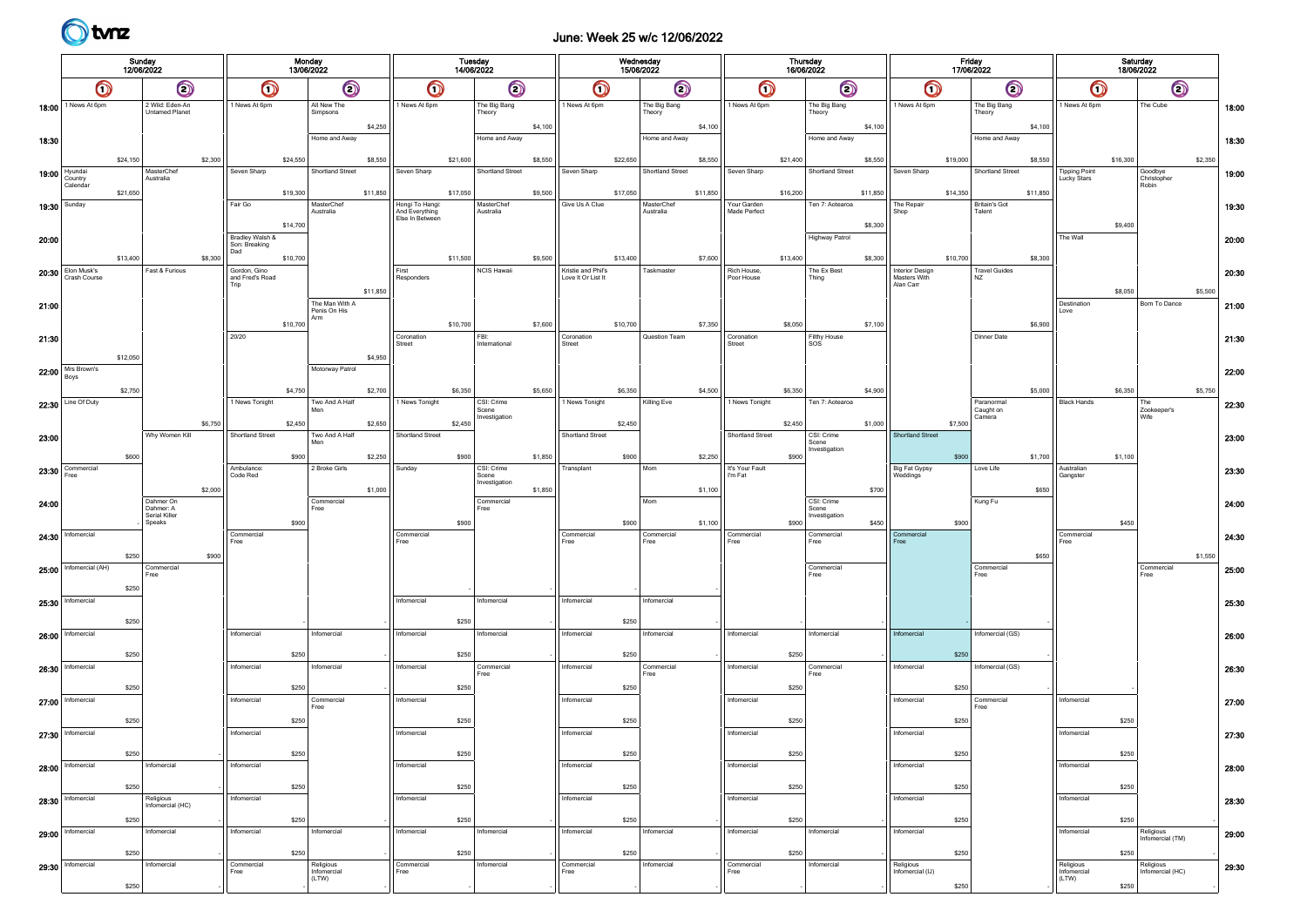

#### June: Week 26 w/c 19/06/2022

| Sunday<br>19/06/2022                  |                                        |          |                                             |                                  | Monday<br>20/06/2022 |                                 |         |                        | <b>Tuesday</b><br>21/06/2022 |                                 |         |                        | Wednesday<br>22/06/2022 |                                 |         |                        |          | <b>Thursday</b><br>23/06/2022   |         |                                                    | Friday<br>24/06/2022 |                                 |         |                                  | Saturday<br>25/06/2022 |                                            |         |                |
|---------------------------------------|----------------------------------------|----------|---------------------------------------------|----------------------------------|----------------------|---------------------------------|---------|------------------------|------------------------------|---------------------------------|---------|------------------------|-------------------------|---------------------------------|---------|------------------------|----------|---------------------------------|---------|----------------------------------------------------|----------------------|---------------------------------|---------|----------------------------------|------------------------|--------------------------------------------|---------|----------------|
|                                       | $\bm{\mathsf{O}}$                      |          | $\bm{\mathsf{\odot}}$                       | $\bm{\mathsf{O}}$                |                      | $\circledcirc$                  |         | $\bm{\mathsf{O}}$      |                              | $\odot$                         |         | $\bigcirc$             |                         | $\odot$                         |         | $\bigcirc$             |          | $\odot$                         |         | $\bigcirc$                                         |                      | $\odot$                         |         | $\bullet$                        |                        | $\odot$                                    |         |                |
| 06:00 $\frac{\text{Non}}{\text{Com}}$ | Commercial                             |          | Non<br>Commercial                           | <b>Breakfast Early</b>           | \$1,450              | Preschool<br>Commercial<br>Free |         | <b>Breakfast Early</b> | \$1,450                      | Preschool<br>Commercial<br>Free |         | <b>Breakfast Early</b> | \$1,450                 | Preschool<br>Commercial<br>Free |         | <b>Breakfast Early</b> | \$1,450  | Preschool<br>Commercial<br>Free |         | Celebrate<br>Matariki -<br>Manawatia a<br>Matariki |                      | Preschool<br>Commercial<br>Free |         | Te Karere                        | \$350                  | Preschool<br>Commercial<br>Free            |         | 06:00          |
| 06:30                                 |                                        |          |                                             | Breakfast 1                      | \$2,350              |                                 |         | Breakfast 1            | \$2,350                      |                                 |         | Breakfast 1            | \$2,350                 |                                 |         | Breakfast 1            | \$2,350  |                                 |         |                                                    |                      |                                 |         | Hyundai<br>Country<br>Calendar   | \$350                  |                                            |         | 06:30          |
| 07:00                                 |                                        |          |                                             | Breakfast 2                      |                      |                                 |         | Breakfast 2            |                              |                                 |         | Breakfast 2            |                         |                                 |         | Breakfast 2            |          |                                 |         |                                                    |                      |                                 |         | Fishing And<br>Adventure         | \$350                  |                                            |         | 07:00          |
| 07:30                                 |                                        |          |                                             |                                  | \$3,450              |                                 |         |                        | \$3,450                      |                                 |         |                        | \$3,450                 |                                 |         |                        | \$3,450  |                                 |         |                                                    |                      |                                 |         | Infomercial                      | \$250                  | Spongebob<br>Squarepants                   | \$800   | 07:30          |
| 08:00                                 |                                        |          |                                             | Breakfast 3                      |                      | Julius Jr                       | \$350   | Breakfast 3            |                              | Julius Jr                       | \$350   | Breakfast 3            |                         | Julius Jr                       | \$350   | Breakfast 3            |          | Julius Jr                       | \$350   |                                                    |                      | Julius Jr                       | \$350   | Infomercial                      | \$250                  | Preschool<br>Commercial<br>Free            |         | 08:00          |
| 08:30                                 |                                        |          |                                             |                                  | \$2,750              | Preschool<br>Commercial<br>Free |         |                        | \$2,750                      | Preschool<br>Commercial<br>Free |         |                        | \$2,750                 | Preschool<br>Commercial<br>Free |         |                        | \$2,750  | Preschool<br>Commercial<br>Free |         |                                                    |                      | Preschool<br>Commercial<br>Free |         | Religious<br>Infomercial (FIA)   | \$250                  |                                            |         | 08:30          |
| 09:00                                 |                                        |          |                                             | Lingo                            |                      | Infomercial                     |         | Lingo                  |                              | Infomercial                     |         | Lingo                  |                         | Infomercial                     |         | Lingo                  |          | Infomercial                     |         |                                                    |                      | Infomercial (GS)                |         | I Need New<br>Zealand            | \$650                  |                                            |         | 09:00          |
| 09:30                                 |                                        |          |                                             | <b>Tipping Point</b>             | \$1,150              | Les Mills<br>Home and Away      |         | <b>Tipping Point</b>   | \$1,150                      | Les Mills<br>Home and Away      |         | <b>Tipping Point</b>   | \$1,150                 | Les Mills<br>Home and Away      |         | <b>Tipping Point</b>   | \$1,150  | Les Mills<br>Home and Away      |         | <b>Tipping Point</b>                               | \$3,450              | Les Mills<br>Home and Away      |         | Tagata Pasifika<br>John & Lisa's | \$650                  | The Simpsons<br>Fresh                      | \$900   | 09:30          |
| 10:00                                 |                                        |          |                                             |                                  |                      | Shortland Street                | \$250   |                        |                              | Shortland Street                | \$250   |                        |                         | Shortland Street                | \$250   |                        |          | Shortland Street                | \$250   |                                                    |                      | Shortland Street                | \$250   | Weekend<br>Kitchen               |                        | The Walkers                                | \$1,500 | 10:00          |
| 10:30<br>11:00                        |                                        |          |                                             | The Chase                        | \$1,400              | The Mindy                       | \$250   | The Chase              | \$1,400                      | The Mindy                       | \$250   | The Chase              | \$1,400                 | The Mindy                       | \$250   | The Chase              | \$1,400  | The Mindy                       | \$250   | The Chase                                          | \$1,400              | The Mindy                       | \$250   | Winning                          | \$900                  | Tom Allen's                                | \$1,000 | 10:30<br>11:00 |
| 11:30                                 |                                        |          |                                             |                                  |                      | roject<br>Charmed               | \$250   |                        |                              | Project<br>Charmed              | \$250   |                        |                         | roject<br>Charmed               | \$250   |                        |          | Project<br>Charmed              | \$250   |                                                    |                      | Project<br>Charmed              | \$250   | Combination                      |                        | Quizness                                   |         | 11:30          |
| 12:00                                 | Attitude                               |          | Shortland Street                            | 1 News At                        | \$1,600              |                                 |         | 1 News At              | \$1,600                      | Charmed                         |         | 1 News At              | \$1,600                 | Charmed                         |         | 1 News At              | \$1,600  |                                 |         | India Unplated                                     | \$1,600              |                                 |         | Miranda                          | \$1,000                | America's Got                              | \$1,000 | 12:00          |
|                                       | 12:30 Fair Go                          | \$1,250  | Omnibus                                     | Midday<br>Emmerdale              | \$2,450              | Heroes                          | \$400   | Midday<br>Emmerdale    | \$2,450                      | Heroes Reborn                   | \$400   | Midday<br>Emmerdale    | \$2,450                 | Heroes Reborn                   | \$400   | Midday<br>Emmerdale    | \$2,450  | Heroes Reborn                   | \$400   | Emmerdale                                          | \$2,450              | Charmed                         | \$400   |                                  |                        | Talent                                     |         | 12:30          |
| 13:00                                 | Sunday                                 | \$1,050  |                                             |                                  |                      |                                 |         | Hollyoaks              | \$2,200                      |                                 |         | Hollyoaks              | \$2,200                 |                                 |         | Hollyoaks              | \$2,200  |                                 |         | Hollyoaks                                          | \$2,200              |                                 |         |                                  |                        |                                            |         | 13:00          |
| 13:30                                 |                                        |          |                                             | Hyundai<br>Country               | \$2,200              | The Drew<br>Barrymore           | \$700   | Fair Go                | \$1,050                      | The Drew<br>Barrymore           | \$700   |                        |                         | The Drew<br>Barrymore           | \$700   |                        |          | The Drew<br>Barrymore           | \$700   |                                                    |                      | The Drew<br>Barrymore           | \$700   | Beat The Chef                    | \$900                  | Commercial<br>Free                         | \$1,050 | 13:30          |
| 14:00                                 | Space Invaders                         | \$1,400  | \$1,050<br>United States Of                 | Calendar<br>Ready Steady<br>Cook | \$1,050              | Show                            |         | Ready Steady<br>Cook   | \$1,050                      | Show                            |         | Coronation<br>Street   | \$1,050                 | Show                            |         | Coronation<br>Street   | \$1,050  | Show                            |         | Coronation<br>Street                               | \$1,050              | Show                            |         | The Great Kiwi<br>Bake Off       | \$1,000                | Good Witch                                 |         | 14:00          |
| 14:30                                 |                                        |          | \$1,050<br>Call Me Kat                      |                                  |                      | Sabrina The<br>Teenage Witch    | \$500   |                        |                              | Sabrina The<br>Teenage Witch    | \$500   |                        |                         | Sabrina The<br>Teenage Witch    | \$500   |                        |          | Sabrina The<br>Teenage Witch    | \$500   |                                                    |                      | Sabrina The<br>Teenage Witch    | \$500   |                                  |                        |                                            |         | 14:30          |
|                                       | 15:00 Sarah Beeny's<br>New Life In The | \$1,600  | \$1,250<br>The Middle                       | <b>Tipping Point</b>             | \$600                | Sabrina The<br>Teenage Witch    | \$450   | <b>Tipping Point</b>   | \$600                        | Sabrina The<br>Teenage Witch    | \$450   | <b>Tipping Point</b>   | \$600                   | Sabrina The<br>Teenage Witch    | \$450   | <b>Tipping Point</b>   | \$600    | Sabrina The<br>Teenage Witch    | \$450   | <b>Tipping Point</b>                               | \$600                | Sabrina The<br>Teenage Witch    | \$450   |                                  |                        | Star Trek:<br>Discovery                    | \$1,000 | 15:00          |
| 15:30                                 | Country                                |          | \$1,250<br>Mr Bean                          |                                  |                      | The Feed                        | \$650   |                        |                              | The Feed                        | \$650   |                        |                         | The Feed                        | \$650   |                        |          | The Feed                        | \$650   |                                                    |                      | The Feed                        | \$650   | My Unique B&B                    | \$950                  |                                            |         | 15:30          |
|                                       | 16:00 Susan Calman's                   | \$1,750  | \$1,250<br>Teen Titans GO!<br>To The Movies | Te Karere                        | \$1,350              |                                 |         | Te Karere              | \$1,350                      | The Feed                        |         | Te Karere              | \$1,350                 |                                 |         | Te Karere              | \$1,350  |                                 |         | Te Karere                                          | \$1,350              |                                 |         |                                  |                        | Star Trek:<br><b>Strange New</b><br>Worlds | \$1,150 | 16:00          |
| 16:30                                 |                                        |          |                                             | Neighbours                       | \$750                | <b>Brain Busters</b>            |         | Neighbours             | \$750                        | <b>Brain Busters</b>            |         | Neighbours             | \$750                   | <b>Brain Busters</b>            |         | Neighbours             | \$750    | <b>Brain Busters</b>            |         | Neighbours                                         | \$750                | <b>Brain Busters</b>            |         | The New<br>Zealand Food<br>Story | \$1,750                |                                            |         | 16:30          |
|                                       | 17:00 The Chase                        | \$2,150  |                                             | The Chase                        | \$1,200              | The Simpsons                    | \$400   | The Chase              | \$1,200                      | The Simpsons                    | \$400   | The Chase              | \$1,200                 | The Simpsons                    | \$400   | The Chase              | \$1,200  | The Simpsons                    | \$400   | The Chase                                          | \$1,200              | The Simpsons                    | \$400   | The Chase                        | \$1,750                | Superman &<br>Lois                         | \$1,500 | 17:00          |
|                                       | 17:30 The Chase                        | \$6,950  |                                             | The Chase                        | \$5,100              | Friends                         | \$2,350 | The Chase              | \$5,100                      | Friends                         | \$2,350 | The Chase              | \$5,100                 | Friends                         | \$2,350 | The Chase              | \$5,100  | Friends                         | \$2,350 | The Chase                                          | \$5,100              | Friends                         | \$2,350 | The Chase                        | \$4,450                |                                            |         | 17:30          |
|                                       |                                        | \$14,100 | \$1,650                                     |                                  | \$12,350             |                                 | \$3,050 |                        | \$12,350                     |                                 | \$3,050 |                        | \$12,350                |                                 | \$3,050 |                        | \$12,350 |                                 | \$3,050 |                                                    | \$12,350             |                                 | \$3,050 |                                  | \$10,300               |                                            | \$1,500 |                |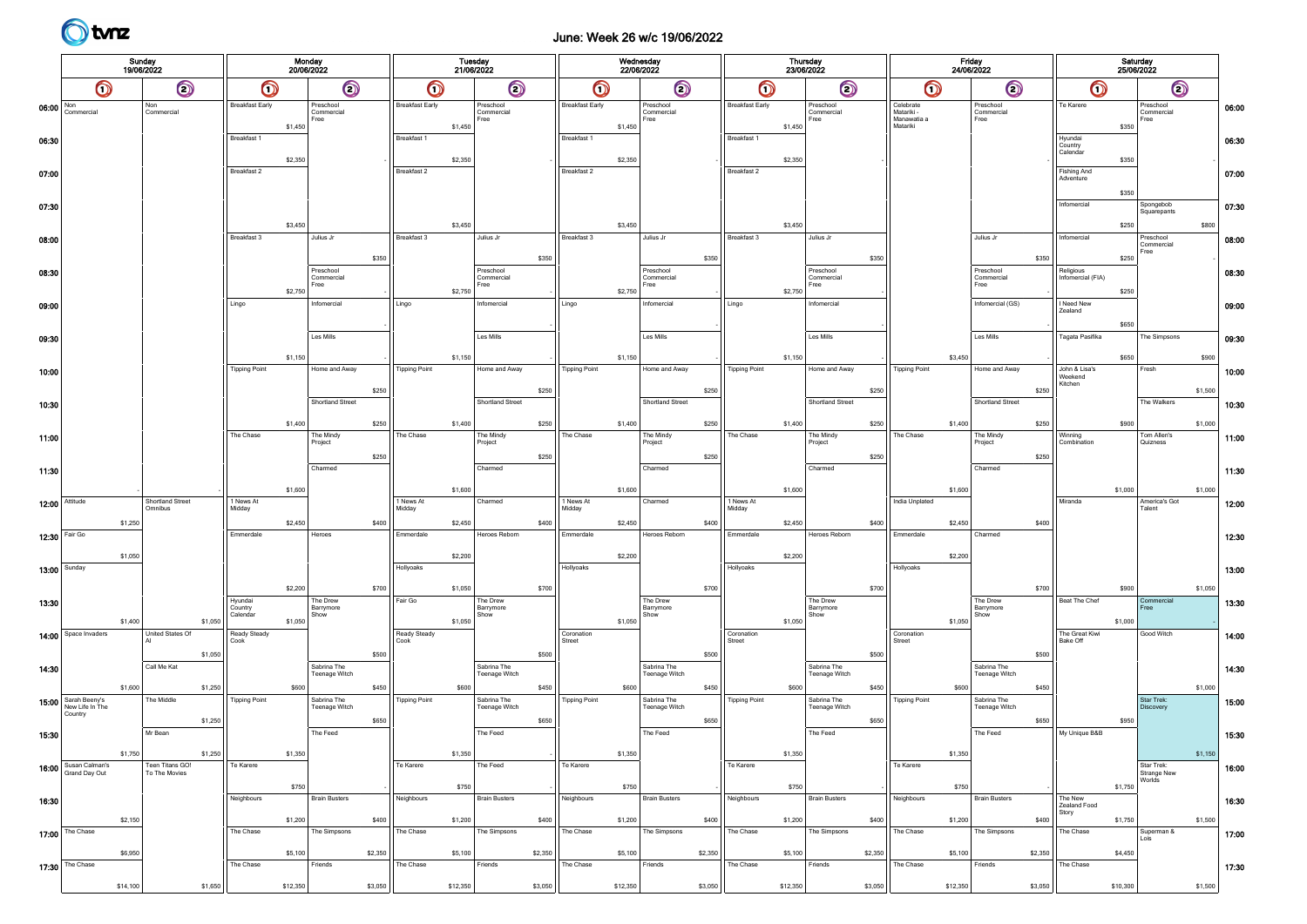#### June: Week 26 w/c 19/06/2022

|                 |                                | Sunday   |                                           |                                 | Monday         | 20/06/2022                          |                                   |                       | Tuesday<br>21/06/2022                |            |                                          |            | Wednesday<br>22/06/2022                |            |                             | <b>Thursday</b>       | 23/06/2022              |           |                                    | Friday<br>24/06/2022 |                                   |                   |                                   | Saturday<br>25/06/2022 |                               |         |       |
|-----------------|--------------------------------|----------|-------------------------------------------|---------------------------------|----------------|-------------------------------------|-----------------------------------|-----------------------|--------------------------------------|------------|------------------------------------------|------------|----------------------------------------|------------|-----------------------------|-----------------------|-------------------------|-----------|------------------------------------|----------------------|-----------------------------------|-------------------|-----------------------------------|------------------------|-------------------------------|---------|-------|
|                 | 19/06/2022<br>$\odot$<br>O     |          | $\bm{\mathsf{O}}$                         |                                 | $\circledcirc$ | $\bm{\mathsf{O}}$                   |                                   | $\bm{\mathsf{\odot}}$ |                                      | $\bigcirc$ |                                          | $\bigcirc$ |                                        | $\bigcirc$ |                             | $\bm{\mathsf{\odot}}$ |                         | $\bullet$ |                                    | $\odot$              |                                   | $\bm{\mathsf{O}}$ |                                   | $\bigcirc$             |                               |         |       |
|                 | 18:00 <sup>1</sup> News At 6pm |          | 2 Wild: Eden-An<br><b>Untamed Planet</b>  | 1 News At 6pm                   |                | All New The<br>Simpsons             | 1 News At 6pm                     |                       | The Big Bang<br>Theory               |            | 1 News At 6pm                            |            | The Big Bang<br>Theory                 |            | 1 News At 6pm               |                       | The Big Bang<br>Theory  |           | 1 News At 6pm                      |                      | The Big Bang<br>Theory            |                   | 1 News At 6pm                     |                        | The Cube                      |         | 18:00 |
| 18:30           |                                |          |                                           |                                 |                | \$4,250<br>Home and Away            |                                   |                       | Home and Away                        | \$4,100    |                                          |            | Home and Away                          | \$4,100    |                             |                       | Home and Away           | \$4,100   |                                    |                      | Home and Away                     | \$4,100           |                                   |                        |                               |         | 18:30 |
|                 |                                | \$24,150 | \$2,300                                   |                                 | \$24,550       | \$8,550                             |                                   | \$21,600              |                                      | \$8,550    |                                          | \$22,650   |                                        | \$8,550    |                             | \$21,400              |                         | \$8,550   |                                    | \$19,000             |                                   | \$8,550           |                                   | \$16,300               |                               | \$2,350 |       |
| $19:00$ Hyundai | Country<br>Calendar            |          | MasterChef<br>Australia                   | Seven Sharp                     |                | Shortland Street                    | Seven Sharp                       |                       | Shortland Street                     |            | Seven Sharp                              |            | Shortland Street                       |            | Seven Sharp                 |                       | Shortland Street        |           | Give Us A Clue<br>Matariki Special |                      | Shortland Street                  |                   | Whale Rider                       |                        | Despicable Me                 |         | 19:00 |
| 19:30 Sunday    |                                | \$21,650 |                                           | Fair Go                         | \$19,300       | \$11,850<br>MasterChef<br>Australia | Hongi To Hangi:<br>And Everything | \$17,050              | MasterChef<br>Australia              | \$9,500    | Give Us A Clue                           | \$17,050   | MasterChef<br>Australia                | \$11,850   | Your Garden<br>Made Perfect | \$16,200              | MasterChef<br>Australia | \$11,850  |                                    |                      | 2 Matariki<br>Special: Stan       | \$11,850          |                                   |                        |                               |         | 19:30 |
|                 |                                |          |                                           |                                 | \$14,700       |                                     | Else In Between                   |                       |                                      |            |                                          |            |                                        |            |                             |                       |                         |           |                                    | \$14,350             |                                   |                   |                                   |                        |                               |         |       |
| 20:00           |                                |          |                                           | Travel Man                      |                |                                     |                                   |                       |                                      |            |                                          |            |                                        |            |                             |                       |                         |           | Billy                              |                      |                                   |                   |                                   |                        |                               |         | 20:00 |
| 20:30           | Amazing<br>Spaces:             | \$13,400 | \$8,300<br>Furious 7                      | Gordon, Gino<br>and Fred's Road | \$10,700       | \$11,850<br>Extreme<br>Weddings     | First<br>Responders               | \$11,500              | NCIS Hawaii                          | \$9,500    | Kristie and Phil's<br>Love It Or List It | \$13,400   | Taskmaster                             | \$7,600    | Rich House,<br>Poor House   | \$13,400              | Ten 7: Aotearoa         | \$8,300   |                                    |                      | <b>Britain's Got</b><br>Talent    | \$8,300           |                                   |                        | Table 19                      | \$5,500 | 20:30 |
|                 | George's<br>Icelandic          |          |                                           | Trip                            |                |                                     |                                   |                       |                                      |            |                                          |            |                                        |            |                             |                       |                         | \$7,100   |                                    |                      |                                   |                   | Written In The                    | \$9,400                |                               |         |       |
| 21:00           |                                | \$12,050 |                                           |                                 | \$10,700       | \$4,950                             |                                   | \$10,700              |                                      | \$7,600    |                                          | \$10,700   |                                        | \$7,350    |                             | \$8,050               | East Coast<br>Rising    | \$6,000   |                                    | \$10,700             |                                   |                   | Stars                             |                        |                               |         | 21:00 |
|                 | 21:30 This Is Going To<br>Hurt |          |                                           | 20/20                           |                | Naked Attraction                    | Coronation<br>Street              |                       | FBI:<br>International                |            | Coronation<br>Street                     |            | Question Team                          |            | Coronation<br>Street        |                       | The Walkers             |           | The Dance<br>Exponents-Why         |                      |                                   |                   |                                   |                        |                               |         | 21:30 |
| 22:00           |                                |          |                                           |                                 |                |                                     |                                   |                       |                                      |            |                                          |            |                                        |            |                             |                       | Renters                 | \$4,900   | Does Love                          |                      |                                   |                   |                                   |                        |                               |         | 22:00 |
|                 |                                | \$12,050 |                                           |                                 | \$4,750        | \$2,700                             |                                   | \$6,350               |                                      | \$5,650    |                                          | \$6,350    |                                        | \$4,500    |                             | \$6,350               |                         | \$2,850   |                                    |                      |                                   | \$6,900           |                                   | \$8,050                |                               | \$5,750 |       |
|                 | 22:30 Line Of Duty             |          |                                           | 1 News Tonight                  |                | Two And A Half<br>Men               | 1 News Tonight                    |                       | CSI: Crime<br>Scene<br>Investigation |            | 1 News Tonight                           |            | Killing Eve                            |            | 1 News Tonight              |                       | Ten 7: Aotearoa         |           |                                    |                      | Paranormal<br>Caught on<br>Camera |                   | <b>Black Hands</b>                |                        | The Foreigner                 |         | 22:30 |
| 23:00           |                                |          | \$6,750<br>Four Weddings<br>and a Funeral | Shortland Street                | \$2,450        | \$2,650<br>Two And A Half           | Shortland Street                  | \$2,450               |                                      |            | Shortland Street                         | \$2,450    |                                        |            | Shortland Street            | \$2,450               | CSI: Crime<br>Scene     | \$1,000   |                                    |                      |                                   |                   |                                   |                        |                               |         | 23:00 |
|                 |                                | \$2,750  |                                           |                                 | \$900          | \$2,250                             |                                   | \$900                 |                                      | \$1,850    |                                          | \$900      |                                        | \$2,250    |                             | \$900                 | Investigation           |           |                                    | \$4,000              |                                   | \$1,700           |                                   | \$450                  |                               |         |       |
| 23:30 Clarice   |                                |          | \$2,000                                   | Ambulance<br>Code Red           |                | 2 Broke Girls<br>\$1,000            | Sunday                            |                       | CSI: Crime<br>Scene<br>Investigation | \$1,850    | Transplant                               |            | Masterchef<br>Australia<br>MasterClass |            | It's Your Fault<br>I'm Fat  |                       |                         | \$700     | Commercial<br>Free                 |                      | Love Life                         | \$650             | Commercial<br>Free                |                        |                               |         | 23:30 |
| 24:00           |                                |          | Commercial<br>Free                        |                                 |                | 2 Broke Girls                       |                                   |                       | Commercial<br>Free                   |            |                                          |            |                                        |            |                             |                       | CSI: Crime<br>Scene     |           |                                    |                      | Kung Fu                           |                   |                                   |                        |                               |         | 24:00 |
|                 | 24:30 Infomercial              | \$600    |                                           | Commercial                      | \$900          | \$1,000<br>Commercial               | Commercial                        | \$900                 | Commercial                           |            | Commercial                               | \$900      | Commercial                             | \$1,100    | Commercial                  | \$900                 | Investigation           |           |                                    |                      | Commercial                        | \$650             |                                   |                        | Commercial                    | \$1,550 |       |
|                 |                                | \$250    |                                           | Free                            |                | Free                                | Free                              |                       | Free                                 |            | Free                                     |            | Free                                   |            | Free                        |                       |                         | \$450     |                                    |                      | Free                              |                   |                                   |                        | Free                          |         | 24:30 |
| 25:00           | Infomercial (AH)               |          |                                           |                                 |                |                                     |                                   |                       |                                      |            |                                          |            |                                        |            |                             |                       | Commercial<br>Free      |           |                                    |                      |                                   |                   |                                   |                        |                               |         | 25:00 |
| 25:30           | Infomercial                    | \$250    |                                           |                                 |                |                                     | Infomercial                       |                       | Infomercial                          |            | Infomercial                              |            | Infomercial                            |            | Infomercial                 |                       |                         |           | Infomercial                        |                      |                                   |                   |                                   |                        |                               |         | 25:30 |
|                 |                                | \$250    |                                           |                                 |                |                                     |                                   | \$250                 |                                      |            |                                          | \$250      |                                        |            |                             | \$250                 |                         |           |                                    | \$250                |                                   |                   |                                   |                        |                               |         |       |
| 26:00           | Infomercial                    | \$250    |                                           | Infomercial                     | \$250          | Infomercial                         | Infomercial                       |                       | Commercial<br>Free                   |            | Infomercial                              | \$250      | Infomercial                            |            | Infomercial                 | \$250                 | Infomercial             |           | Infomercial                        | \$250                | Infomercial (GS)                  |                   |                                   |                        |                               |         | 26:00 |
| 26:30           | Infomercial                    |          |                                           | Infomercial                     |                | Infomercial                         | Infomercial                       | \$250                 |                                      |            | Infomercial                              |            | Commercial<br>Free                     |            | Infomercial                 |                       | Infomercial             |           | Infomercial                        |                      | Infomercial (GS)                  |                   | Infomercial                       |                        |                               |         | 26:30 |
|                 | $27:00$ Infomercial            | \$250    |                                           | Infomercial                     | \$250          | Commercial                          | Infomercial                       | \$250                 |                                      |            | Infomercial                              | \$250      |                                        |            | Infomercial                 | \$250                 | Commercial              |           | Infomercial                        | \$250                | Commercial                        |                   | Infomercial                       | \$250                  |                               |         | 27:00 |
|                 |                                | \$250    |                                           |                                 | \$250          | Free                                |                                   | \$250                 |                                      |            |                                          | \$250      |                                        |            |                             | \$250                 | Free                    |           |                                    | \$250                | Free                              |                   |                                   |                        |                               |         |       |
| 27:30           | Infomercial                    |          |                                           | Infomercial                     |                |                                     | Infomercial                       |                       |                                      |            | Infomercial                              |            |                                        |            | Infomercial                 |                       |                         |           | Infomercial                        |                      |                                   |                   |                                   |                        |                               |         | 27:30 |
|                 | $28:00$   Informercial         | \$250    | Infomercial                               | Infomercial                     | \$250          |                                     | Infomercial                       | \$250                 |                                      |            | Infomercial                              | \$250      |                                        |            | Infomercial                 | \$250                 |                         |           | Infomercial                        | \$250                |                                   |                   | Infomercial                       | \$250                  |                               |         | 28:00 |
|                 |                                | \$250    |                                           |                                 | \$250          |                                     |                                   | \$250                 |                                      |            |                                          | \$250      |                                        |            |                             | \$250                 |                         |           |                                    | \$250                |                                   |                   |                                   | \$250                  |                               |         |       |
|                 | $28:30$   Informercial         | \$250    | Religious<br>Infomercial (HC)             | Infomercial                     | \$250          |                                     | Infomercial                       | \$250                 |                                      |            | Infomercial                              | \$250      |                                        |            | Infomercial                 | \$250                 |                         |           | Infomercial                        | \$250                |                                   |                   | Infomercial                       | \$250                  |                               |         | 28:30 |
|                 | 29:00   Informercial           |          | Infomercial                               | Infomercial                     |                | Infomercial                         | Infomercial                       |                       | Infomercial                          |            | Infomercial                              |            | Infomercial                            |            | Infomercial                 |                       | Infomercial             |           | Infomercial                        |                      |                                   |                   | Infomercial                       |                        | Religious<br>Infomercial (TM) |         | 29:00 |
|                 | $29:30$   Infomercial          | \$250    | Infomercial                               | Commercial                      | \$250          |                                     | Commercial                        | \$250                 | Infomercial                          |            | Commercial                               | \$250      | Infomercial                            |            | Commercial                  | \$250                 | Infomercial             |           | Religious                          | \$250                |                                   |                   |                                   | \$250                  |                               |         | 29:30 |
|                 |                                | \$250    |                                           | Free                            |                | Religious<br>Infomercial<br>(LTW)   | Free                              |                       |                                      |            | Free                                     |            |                                        |            | Free                        |                       |                         |           | Infomercial (IJ)                   | \$250                |                                   |                   | Religious<br>Infomercial<br>(LTW) | \$250                  | Religious<br>Infomercial (HC) |         |       |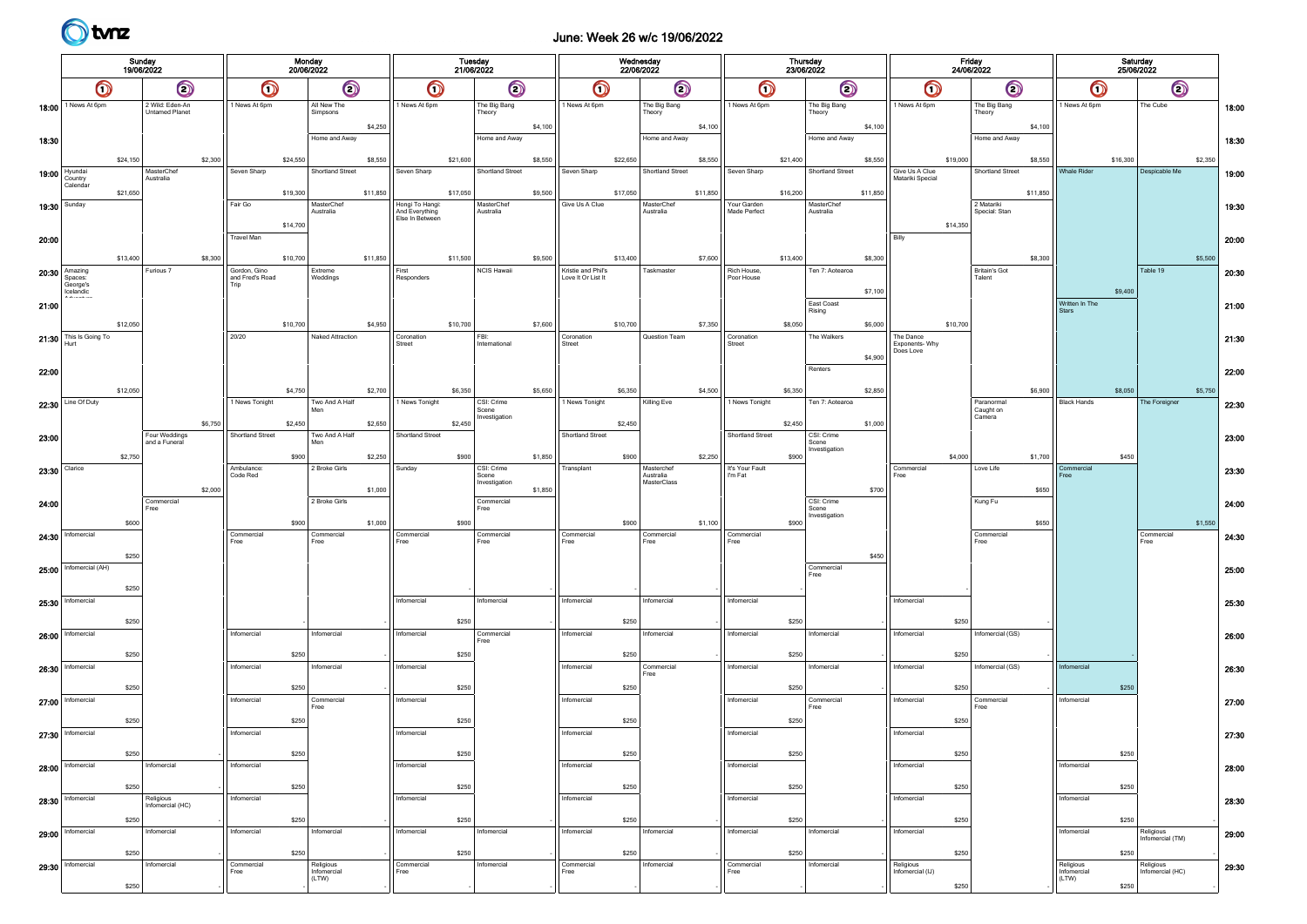## June: Week 27 w/c 26/06/2022

|                                  | Sunday<br>26/06/2022                     |         |                                          |                                            |                   | Monday<br>27/06/2022            |         |                              | Tuesday<br>28/06/2022 |                                 |         |                                            | Wednesday<br>29/06/2022 |                                 |         |                                            | Thursday<br>30/06/2022 |                                 |         |                                            | Friday<br>01/07/2022 |                                 |         |                                     | Saturday<br>02/07/2022 |                                 |         |       |
|----------------------------------|------------------------------------------|---------|------------------------------------------|--------------------------------------------|-------------------|---------------------------------|---------|------------------------------|-----------------------|---------------------------------|---------|--------------------------------------------|-------------------------|---------------------------------|---------|--------------------------------------------|------------------------|---------------------------------|---------|--------------------------------------------|----------------------|---------------------------------|---------|-------------------------------------|------------------------|---------------------------------|---------|-------|
|                                  | $\bigcirc$                               |         | $\bigcirc$                               |                                            | $\bm{\mathsf{O}}$ | $\circledcirc$                  |         | $\bullet$                    |                       | $\odot$                         |         | $\bullet$                                  |                         | $\bigcirc$                      |         | $\bigcirc$                                 |                        | $\odot$                         |         | $\bullet$                                  |                      | $\odot$                         |         | $\bigcirc$                          |                        | $\odot$                         |         |       |
| $06:00$ $\sqrt{\frac{Non}{Con}}$ | Commercial                               |         | Non<br>Commercial                        | <b>Breakfast Early</b>                     | \$1,450           | Preschool<br>Commercial<br>Free |         | <b>Breakfast Early</b>       | \$1,450               | Preschool<br>Commercial<br>Free |         | <b>Breakfast Early</b>                     | \$1,450                 | Preschool<br>Commercial<br>Free |         | <b>Breakfast Early</b>                     | \$1,450                | Preschool<br>Commercial<br>Free |         | <b>Breakfast Early</b>                     | \$1,450              | Preschool<br>Commercial<br>Free |         | Te Karere                           | \$350                  | Preschool<br>Commercial<br>Free |         | 06:00 |
| 06:30                            |                                          |         |                                          | Breakfast 1                                | \$2,350           |                                 |         | Breakfast 1                  | \$2,350               |                                 |         | Breakfast 1                                | \$2,350                 |                                 |         | Breakfast 1                                | \$2,350                |                                 |         | Breakfast 1                                | \$2,350              |                                 |         | Hyundai<br>Country<br>Calendar      | \$350                  |                                 |         | 06:30 |
| 07:00                            |                                          |         |                                          | Breakfast 2                                |                   | Trollstopia                     | \$350   | Breakfast 2                  |                       | Trollstopia                     | \$350   | Breakfast 2                                |                         | Trollstopia                     | \$350   | Breakfast 2                                |                        | Trollstopia                     | \$350   | Breakfast 2                                |                      | Trollstopia                     | \$350   | <b>Fishing And</b><br>Adventure     | \$350                  |                                 |         | 07:00 |
| 07:30                            |                                          |         |                                          |                                            |                   | Preschool<br>Commercial<br>Free |         |                              |                       | Preschool<br>Commercial         |         |                                            |                         | Preschool<br>Commercial<br>Free |         |                                            |                        | Preschool<br>Commercial         |         |                                            |                      | Preschool<br>Commercial         |         | Infomercial                         |                        | Preschool<br>Commercial<br>Free |         | 07:30 |
| 08:00                            |                                          |         |                                          | Breakfast 3                                | \$3,450           |                                 |         | Breakfast 3                  | \$3,450               |                                 |         | Breakfast 3                                | \$3,450                 |                                 |         | Breakfast 3                                | \$3,450                |                                 |         | Breakfast 3                                | \$3,450              |                                 |         | Infomercial                         | \$250                  |                                 |         | 08:00 |
| 08:30                            |                                          |         |                                          |                                            |                   |                                 |         |                              |                       |                                 |         |                                            |                         |                                 |         |                                            |                        |                                 |         |                                            |                      |                                 |         | Religious<br>Infomercial (FIA)      | \$250                  |                                 |         | 08:30 |
| 09:00                            |                                          |         |                                          | Lingo                                      | \$2,750           | Infomercial                     |         | Lingo                        | \$2,750               | Infomercial                     |         | Lingo                                      | \$2,750                 | Infomercial                     |         | Lingo                                      | \$2,750                | Infomercial                     |         | Lingo                                      | \$2,750              | Infomercial (GS)                |         | I Need New<br>Zealand               | \$250                  |                                 |         | 09:00 |
| 09:30                            |                                          |         |                                          |                                            |                   | Les Mills                       |         |                              |                       | Les Mills                       |         |                                            |                         | Les Mills                       |         |                                            |                        | Les Mills                       |         |                                            |                      | Les Mills                       |         | Tagata Pasifika                     | \$650                  | The Simpsons                    |         | 09:30 |
| 10:00                            |                                          |         |                                          | <b>Tipping Point</b>                       | \$1,150           | Home and Away                   |         | <b>Tipping Point</b>         | \$1,150               | Home and Away                   |         | <b>Tipping Point</b>                       | \$1,150                 | Home and Away                   |         | <b>Tipping Point</b>                       | \$1,150                | Home and Away                   |         | <b>Tipping Point</b>                       | \$1,150              | Home and Away                   |         | John & Lisa's<br>Weekend<br>Kitchen | \$650                  | Fresh                           | \$900   | 10:00 |
| 10:30                            |                                          |         |                                          |                                            |                   | Shortland Street                | \$250   |                              |                       | Shortland Street                | \$250   |                                            |                         | Shortland Street                | \$250   |                                            |                        | Shortland Street                | \$250   |                                            |                      | Shortland Street                | \$250   |                                     |                        | The Walkers                     | \$1,500 | 10:30 |
| 11:00                            |                                          |         |                                          | The Chase                                  | \$1,400           | The Mindy<br>roject             | \$250   | The Chase                    | \$1,400               | The Mindy<br>Project            | \$250   | The Chase                                  | \$1,400                 | The Mindy<br>Project            | \$250   | The Chase                                  | \$1,400                | The Mindy<br>Project            | \$250   | The Chase                                  | \$1,400              | The Mindy<br>Project            | \$250   | Winning<br>Combination              | \$900                  | Tom Allen's<br>Quizness         | \$1,000 | 11:00 |
| 11:30                            |                                          |         |                                          |                                            |                   | Charmed                         | \$250   |                              |                       | Charmed                         | \$250   |                                            |                         | Charmed                         | \$250   |                                            |                        | Charmed                         | \$250   |                                            |                      | Charmed                         | \$250   |                                     |                        |                                 |         | 11:30 |
| $12:00$ Attitude                 |                                          |         | <b>Shortland Street</b><br>Omnibus       | 1 News At<br>Midday                        | \$1,600           |                                 |         | 1 News At<br>Midday          | \$1,600               |                                 |         | 1 News At<br>Midday                        | \$1,600                 |                                 |         | 1 News At<br>Midday                        | \$1,600                | Charmed                         |         | 1 News At<br>Midday                        | \$1,600              |                                 |         | Miranda                             | \$1,000                | The Weakest<br>Link: USA        | \$1,000 | 12:00 |
|                                  | 12:30 Fair Go                            | \$1,250 |                                          | Emmerdale                                  | \$2,450           | Heroes Reborn                   | \$400   | Emmerdale                    | \$2,450               | Heroes Reborn                   | \$400   | Emmerdale                                  | \$2,450                 | Heroes Reborn                   | \$400   | Emmerdale                                  | \$2,450                | Heroes Reborn                   | \$400   | Emmerdale                                  | \$2,450              | Heroes Reborn                   | \$400   |                                     |                        |                                 |         | 12:30 |
| 13:00                            | Sunday                                   | \$1,050 |                                          |                                            |                   | The Drew<br>Barrymore<br>Show   | \$700   | Hollyoaks                    | \$2,200               |                                 |         | Hollyoaks                                  | \$2,200                 | The Drew<br>Barrymore<br>Show   | \$700   | Hollyoaks                                  | \$2,200                | Heroes Reborn                   |         | Hollyoaks                                  | \$2,200              |                                 |         |                                     |                        | The Courtship                   | \$1,050 | 13:00 |
| 13:30                            |                                          |         |                                          | Hyundai<br>Country<br>Calendar             | \$2,200           | The Drew<br>Barrymore<br>Show   |         | Fair Go                      | \$1,050               | The Drew<br>Barrymore<br>Show   | \$700   |                                            |                         | The Drew<br>Barrymore<br>Show   |         |                                            |                        | The Drew<br>Barrymore<br>Show   | \$700   |                                            |                      | The Drew<br>Barrymore<br>Show   | \$700   | Beat The Chef                       | \$900                  |                                 |         | 13:30 |
|                                  | 14:00 Give Us A Clue<br>Matariki Special | \$1,400 | \$1,050<br><b>Bob Hearts</b><br>Abishola | Ready Steady<br>Cook                       | \$1,050           | Commercial<br>$F$ ree           | \$500   | Ready Steady<br>Cook         | \$1,050               |                                 |         | Coronation<br>Street                       | \$1,050                 | Commercial<br>Free              | \$500   | Coronation<br>Street                       | \$1,050                |                                 |         | Coronation<br>Street                       | \$1,050              |                                 |         | The Great Kiwi<br>Bake Off          | \$1,000                | Good Witch                      | \$900   | 14:00 |
| 14:30                            |                                          |         | \$1,250<br>Call Me Kat                   |                                            |                   | Sabrina The<br>Teenage Witch    |         |                              |                       | Sabrina The<br>Teenage Witch    | \$500   |                                            |                         | Sabrina The<br>Teenage Witch    |         |                                            |                        | Sabrina The<br>Teenage Witch    | \$500   |                                            |                      | Sabrina The<br>Teenage Witch    | \$500   |                                     |                        |                                 |         | 14:30 |
|                                  | 15:00 Extraordinary<br>Escapes           | \$1,600 | \$1,250<br>The Middle                    | <b>Tipping Point</b><br><b>Lucky Stars</b> | \$600             | Sabrina The<br>Teenage Witch    | \$450   | Tipping Point<br>Lucky Stars | \$600                 | Sabrina The<br>Teenage Witch    | \$450   | <b>Tipping Point</b><br><b>Lucky Stars</b> | \$600                   | Sabrina The<br>Teenage Witch    | \$450   | <b>Tipping Point</b><br><b>Lucky Stars</b> | \$600                  | Sabrina The<br>Teenage Witch    | \$450   | <b>Tipping Point</b><br><b>Lucky Stars</b> | \$600                | Sabrina The<br>Teenage Witch    | \$450   |                                     |                        | Star Trek:<br>Discovery         | \$1,000 | 15:00 |
| 15:30                            |                                          |         | \$1,250<br>Mr Bean                       |                                            |                   | The Feed                        | \$650   |                              |                       | The Feed                        | \$650   |                                            |                         | The Feed                        | \$650   |                                            |                        | The Feed                        | \$650   |                                            |                      | The Feed                        | \$650   | My Unique B&B                       | \$950                  |                                 |         | 15:30 |
|                                  | 16:00 Susan Calman's                     | \$1,750 | \$1,250<br>Combat<br>Wombat              | Te Karere                                  | \$1,350           |                                 |         | Te Karere                    | \$1,350               |                                 |         | Te Karere                                  | \$1,350                 | The Feed                        |         | Te Karere                                  | \$1,350                |                                 |         | Te Karere                                  | \$1,350              |                                 |         |                                     |                        | Star Trek:<br>Strange New       | \$1,150 | 16:00 |
| 16:30                            |                                          |         |                                          | Neighbours                                 | \$750             | <b>Brain Busters</b>            |         | Neighbours                   | \$750                 | <b>Brain Busters</b>            |         | Neighbours                                 | \$750                   | <b>Brain Busters</b>            |         | Neighbours                                 | \$750                  | <b>Brain Busters</b>            |         | Neighbours                                 | \$750                | <b>Brain Busters</b>            |         | A New Zealand<br>Food Story         | \$1,750                | Worlds                          |         | 16:30 |
|                                  |                                          | \$2,150 |                                          | The Chase                                  | \$1,200           |                                 | \$400   | The Chase                    | \$1,200               |                                 | \$400   | The Chase                                  | \$1,200                 |                                 | \$400   |                                            | \$1,200                |                                 | \$400   |                                            | \$1,200              |                                 | \$400   | The Chase                           | \$1,750                |                                 | \$1,500 |       |
|                                  | $17:00$ The Chase                        |         |                                          |                                            |                   | The Simpsons                    |         |                              |                       | The Simpsons                    |         |                                            |                         | The Simpsons                    |         | The Chase                                  |                        | The Simpsons                    |         | The Chase                                  |                      | The Simpsons                    |         |                                     |                        | Superman &<br>Lois              |         | 17:00 |
|                                  | 17:30 The Chase                          | \$6,950 |                                          | The Chase                                  | \$5,100           | Friends                         | \$2,350 | The Chase                    | \$5,100               | Friends                         | \$2,350 | The Chase                                  | \$5,100                 | Friends                         | \$2,350 | The Chase                                  | \$5,100                | Friends                         | \$2,350 | The Chase                                  | \$5,100              | Friends                         | \$2,350 | The Chase                           | \$4,450                |                                 |         | 17:30 |
|                                  | \$14,100                                 |         | \$1,650                                  |                                            | \$12,350          |                                 | \$3,050 |                              | \$12,350              |                                 | \$3,050 |                                            | \$12,350                |                                 | \$3,050 |                                            | \$12,350               |                                 | \$3,050 |                                            | \$12,350             |                                 | \$3,050 |                                     | \$10,300               |                                 | \$1,500 |       |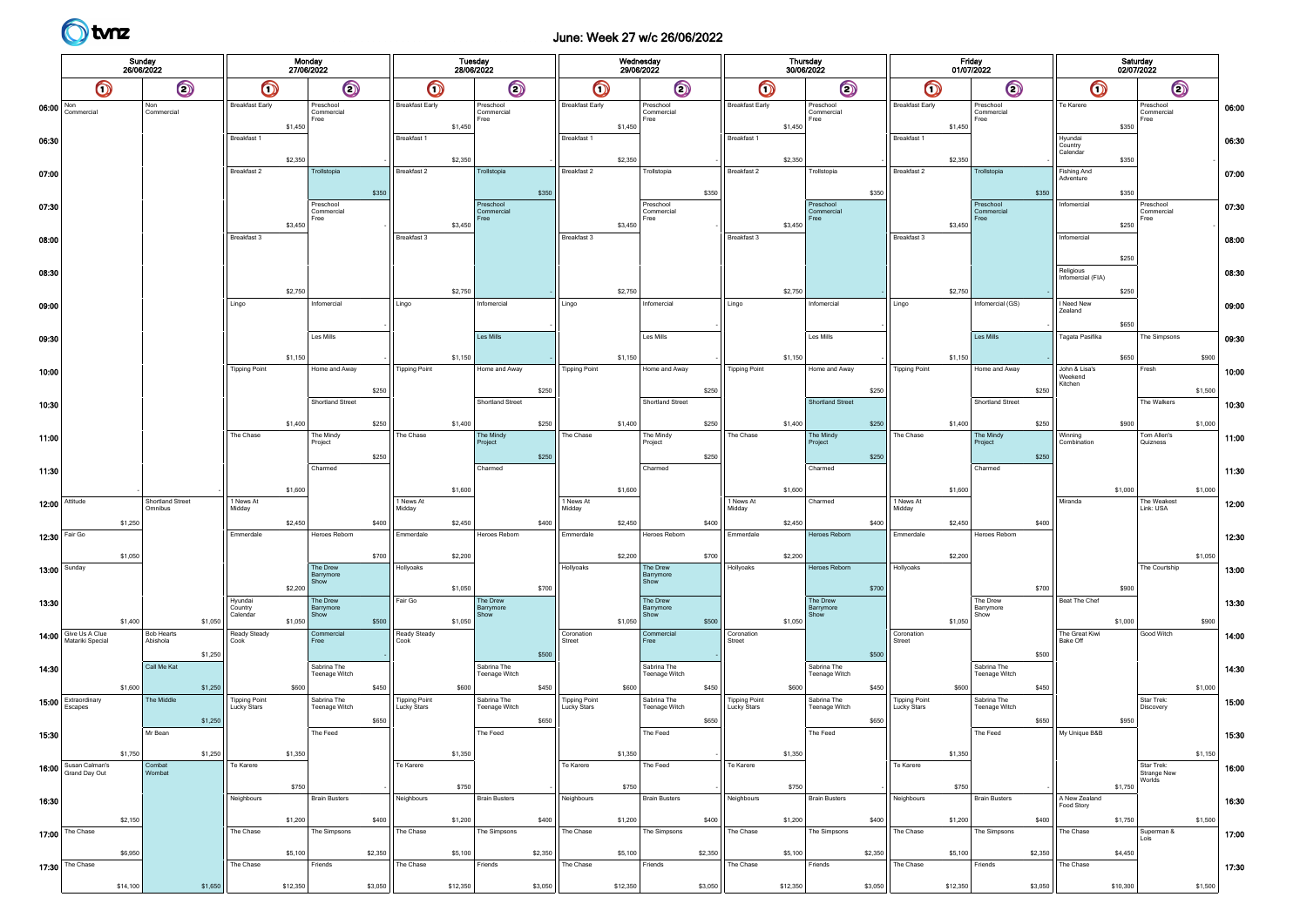## June: Week 27 w/c 26/06/2022

|       |                                      | Sunday<br>26/06/2022 |                                   |                                         | 27/06/2022 | Monday                            |                         |            | Tuesday<br>28/06/2022                |         |                                  |          | Wednesday<br>29/06/2022 |          |                                 |          | <b>Thursday</b><br>30/06/2022        |          |                                                  | Friday<br>01/07/2022 |                                |          |                                     | Saturday<br>02/07/2022 |                                |         |       |
|-------|--------------------------------------|----------------------|-----------------------------------|-----------------------------------------|------------|-----------------------------------|-------------------------|------------|--------------------------------------|---------|----------------------------------|----------|-------------------------|----------|---------------------------------|----------|--------------------------------------|----------|--------------------------------------------------|----------------------|--------------------------------|----------|-------------------------------------|------------------------|--------------------------------|---------|-------|
|       | $\bm{\mathsf{O}}$                    |                      | $\bm{\mathsf{\odot}}$             | $\bigcirc$                              |            | $\circledcirc$                    |                         | $\bigcirc$ | $\bm{\mathsf{\odot}}$                |         | $\bm{\mathsf{O}}$                |          | $\odot$                 |          | $\bigcirc$                      |          | $\bm{\mathsf{\odot}}$                |          | $\bullet$                                        |                      | $\odot$                        |          | $\bigcirc$                          |                        | $\bigcirc$                     |         |       |
| 18:00 | 1 News At 6pm                        |                      | 2 Wild: Eden-An<br>Untamed Planet | 1 News At 6pm                           |            | All New The<br>Simpsons           | 1 News At 6pm           |            | The Big Bang<br>Theory               |         | 1 News At 6pm                    |          | The Big Bang<br>Theory  |          | 1 News At 6pm                   |          | The Big Bang<br>Theory               |          | 1 News At 6pm                                    |                      | The Big Bang<br>Theory         |          | 1 News At 6pm                       |                        | The Cube                       |         | 18:00 |
| 18:30 |                                      |                      |                                   |                                         |            | \$4,250<br>Home and Away          |                         |            | Home and Away                        | \$4,100 |                                  |          | Home and Away           | \$4,100  |                                 |          | Home and Away                        | \$4,100  |                                                  |                      | Home and Away                  | \$4,100  |                                     |                        |                                |         | 18:30 |
|       |                                      | \$24,150             | \$2,300                           |                                         | \$24,550   | \$8,550                           |                         | \$21,600   |                                      | \$8,550 |                                  | \$22,650 |                         | \$8,550  |                                 | \$21,400 |                                      | \$8,550  |                                                  | \$19,000             |                                | \$8,550  |                                     | \$16,300               |                                | \$2,350 |       |
|       | 19:00 Nyundai<br>Country<br>Calendar | \$21,650             | MasterChef<br>Australia           | Seven Sharp                             | \$19,300   | Shortland Street<br>\$11,850      | Seven Sharp             | \$17,050   | Shortland Street                     | \$9,500 | Seven Sharp                      | \$17,050 | Shortland Street        | \$11,850 | Seven Sharp                     | \$16,200 | <b>Shortland Street</b>              | \$11,850 | Seven Sharp                                      | \$14,350             | Shortland Street               | \$11,850 | <b>Tipping Point</b><br>Lucky Stars |                        | Saturday Family<br>Blockbuster |         | 19:00 |
| 19:30 | Sunday                               |                      |                                   | Fair Go                                 |            | MasterChef<br>Australia           | Eat Well For<br>Less NZ |            | MasterChef<br>Australia              |         | Give Us A Clue                   |          | MasterChef<br>Australia |          | Your Garden<br>Made Perfect     |          | MasterChef<br>Australia              |          | The Repair<br>Shop                               |                      | <b>Britain's Got</b><br>Talent |          |                                     |                        |                                |         | 19:30 |
| 20:00 |                                      |                      |                                   | Travel Man                              | \$14,700   |                                   |                         |            |                                      |         |                                  |          |                         |          |                                 |          |                                      |          |                                                  |                      |                                |          | Heathrow:                           | \$9,400                |                                |         | 20:00 |
|       |                                      | \$13,400             | \$8,300                           |                                         | \$10,700   | \$11,850                          |                         | \$11,500   |                                      | \$9,500 |                                  | \$13,400 |                         | \$7,600  |                                 | \$13,400 |                                      | \$8,300  |                                                  | \$10,700             |                                |          | <b>Britain's Busiest</b><br>Airport | \$6,350                |                                |         |       |
| 20:30 | George Clarke's<br>Amazing<br>Spaces |                      | Fast & Furious 8                  | Gordon, Gino<br>and Fred's Road<br>Trip |            | Extreme<br>Weddings               | First<br>Responders     |            | <b>NCIS Hawaii</b>                   |         | Location<br>Location<br>Location |          | Guessable               |          | <b>Rich House</b><br>Poor House |          | Ten 7: Aotearoa                      |          | The Great Big<br><b>Tiny Design</b><br>Challenge |                      |                                |          | <b>Grand Designs</b><br>UK          |                        |                                |         | 20:30 |
| 21:00 |                                      |                      |                                   |                                         |            |                                   |                         |            |                                      |         |                                  |          |                         |          |                                 |          | East Coast                           | \$7,100  |                                                  |                      |                                |          |                                     |                        | Saturday<br>Blockbuster        | \$5,500 | 21:00 |
|       |                                      | \$12,050             |                                   |                                         | \$10,700   | \$4,950                           |                         | \$10,700   |                                      | \$7,600 |                                  | \$10,700 |                         | \$7,350  |                                 | \$8,050  | Rising                               | \$6,000  |                                                  | \$7,500              |                                | \$8,300  |                                     | \$8,050                |                                |         |       |
|       | $21:30$ This Is Going To<br>Hurt     |                      |                                   | 20/20                                   |            | Naked Attraction                  | Coronation<br>Street    |            | FBI:<br>International                |         | Coronation<br>Street             |          | Would I Lie To<br>You?  | \$4,500  | Coronation<br>Street            |          | The Walkers                          | \$4,900  | Selling Houses<br>Australia                      |                      | Laughs<br>Unleashed            | \$5,000  | Drama                               |                        |                                |         | 21:30 |
| 22:00 |                                      |                      |                                   |                                         |            |                                   |                         |            |                                      |         |                                  |          | Killing Eve             |          |                                 |          | Renters                              |          |                                                  |                      | Would I Lie To<br>You?         |          |                                     |                        |                                |         | 22:00 |
| 22:30 | Line Of Duty                         | \$12,050             |                                   | 1 News Tonight                          | \$4,750    | \$2,700<br>Two And A Half         | 1 News Tonight          | \$6,350    | CSI: Crime                           | \$5,650 | 1 News Tonight                   | \$6,350  | Killing Eve             |          | 1 News Tonight                  | \$6,350  | Ten 7: Aotearoa                      | \$2,850  | 1 News Tonight                                   | \$4,000              | Paranormal                     | \$5,000  |                                     |                        |                                |         |       |
|       |                                      |                      | \$6,750                           |                                         | \$2,450    | \$2,650                           |                         | \$2,450    | Scene<br>Investigation               | \$1,850 |                                  | \$2,450  |                         | \$2,250  |                                 | \$2,450  |                                      | \$1,000  |                                                  | \$2,450              | Caught on<br>Camera            |          |                                     |                        |                                | \$5,750 | 22:30 |
| 23:00 |                                      |                      | Four Weddings<br>and a Funeral    | Shortland Street                        |            | Two And A Half                    | Shortland Street        |            | CSI: Crime<br>Scene<br>Investigation |         | Shortland Street                 |          | Mom                     |          | Shortland Street                |          | CSI: Crime<br>Scene<br>Investigation |          | Shortland Street                                 |                      |                                |          |                                     |                        | Lights Out                     |         | 23:00 |
| 23:30 | Clarice                              | \$2,750              | \$2,000<br>Death Row              | Under                                   | \$900      | \$2,250<br>2 Broke Girls          | Sunday                  | \$900      |                                      |         | Transplant                       | \$900    | Mom                     | \$1,450  | It's Your Fault                 | \$900    |                                      |          | Big Fat Gypsy                                    | \$900                | Love Life                      | \$1,700  | <b>Black Hands</b>                  | \$1,100                |                                |         | 23:30 |
|       |                                      |                      | Doctors                           | Investigation                           |            | \$1,000                           |                         |            |                                      | \$1,850 |                                  |          |                         | \$1,100  | I'm Fat                         |          |                                      | \$700    | Weddings                                         |                      |                                | \$650    |                                     |                        |                                |         |       |
| 24:00 |                                      | \$600                | \$900                             |                                         | \$400      | 2 Broke Girls<br>\$1,000          |                         | \$900      | Commercial<br>Free                   |         |                                  | \$900    | Commercial<br>Free      |          |                                 | \$900    | CSI: Crime<br>Scene<br>Investigation |          |                                                  | \$900                | Kung Fu                        | \$650    |                                     | \$450                  |                                | \$1,550 | 24:00 |
| 24:30 | Infomercial                          |                      | Commercial<br>Free                | Commercial<br>Free                      |            | Commercial<br>Free                | Commercial<br>Free      |            |                                      |         | Commercial<br>Free               |          |                         |          | Commercial<br>Free              |          |                                      |          | Commercial<br>Free                               |                      | Commercial<br>Free             |          | Commercial<br>Free                  |                        | Commercial<br>Free             |         | 24:30 |
| 25:00 | Infomercial (AH)                     | \$250                |                                   |                                         |            |                                   |                         |            | Infomercial                          |         |                                  |          |                         |          |                                 |          | Commercial                           | \$450    |                                                  |                      |                                |          |                                     |                        |                                |         | 25:00 |
|       |                                      | \$250                |                                   |                                         |            |                                   |                         |            |                                      |         |                                  |          |                         |          |                                 |          | Free                                 |          |                                                  |                      |                                |          |                                     |                        |                                |         |       |
| 25:30 | Infomercial                          |                      |                                   | Infomercial                             |            |                                   | Infomercial             |            | Infomercial                          |         | Infomercial                      |          | Infomercial             |          |                                 |          |                                      |          | Infomercial                                      |                      |                                |          |                                     |                        |                                |         | 25:30 |
| 26:00 | Infomercial                          | \$250                |                                   | Infomercial                             | \$250      | Infomercial                       | Infomercial             | \$250      | Commercial<br>Free                   |         | Infomercial                      | \$250    | Commercial<br>Free      |          | Infomercial                     |          | Infomercial                          |          | Infomercial                                      | \$250                | Infomercial (GS)               |          |                                     |                        |                                |         | 26:00 |
|       |                                      | \$250                |                                   |                                         | \$250      |                                   |                         | \$250      |                                      |         |                                  | \$250    |                         |          |                                 | \$250    |                                      |          |                                                  | \$250                |                                |          |                                     |                        |                                |         |       |
| 26:30 | Infomercial                          | \$250                |                                   | Infomercial                             | \$250      | Infomercial                       | Infomercial             | \$250      |                                      |         | Infomercial                      | \$250    |                         |          | Infomercial                     | \$250    | Infomercial                          |          | Infomercial                                      | \$250                | Infomercial (GS)               |          |                                     |                        |                                |         | 26:30 |
|       | $27:00$   Informercial               |                      |                                   | Infomercial                             |            | Commercial<br>Free                | Infomercial             |            |                                      |         | Infomercial                      |          |                         |          | Infomercial                     |          | Commercia<br>Free                    |          | Infomercial                                      |                      | Commercial<br>Free             |          | Infomercial                         |                        |                                |         | 27:00 |
| 27:30 | Infomercial                          | \$250                |                                   | Infomercial                             | \$250      |                                   | Infomercial             | \$250      |                                      |         | Infomercial                      | \$250    |                         |          | Infomercial                     | \$250    |                                      |          | Infomercial                                      | \$250                |                                |          | Infomercial                         | \$250                  |                                |         | 27:30 |
|       |                                      | \$250                |                                   |                                         | \$250      |                                   |                         | \$250      |                                      |         |                                  | \$250    |                         |          |                                 | \$250    |                                      |          |                                                  | \$250                |                                |          |                                     | \$250                  |                                |         |       |
|       | 28:00   Infomercial                  |                      | Infomercial                       | Infomercial                             |            |                                   | Infomercial             |            |                                      |         | Infomercial                      |          |                         |          | Infomercial                     |          |                                      |          | Infomercial                                      |                      |                                |          | Infomercial                         |                        |                                |         | 28:00 |
| 28:30 | Infomercial                          | \$250                | Religious<br>Infomercial (HC)     | Infomercial                             | \$250      |                                   | Infomercial             | \$250      |                                      |         | Infomercial                      | \$250    |                         |          | Infomercial                     | \$250    |                                      |          | Infomercial                                      | \$250                |                                |          | Infomercial                         | \$250                  |                                |         | 28:30 |
|       |                                      | \$250                | Infomercial                       | Infomercial                             | \$250      | Infomercial                       | Infomercial             | \$250      | Infomercial                          |         | Infomercial                      | \$250    | Infomercial             |          | Infomercial                     | \$250    | Infomercial                          |          | Infomercial                                      | \$250                |                                |          | Infomercial                         | \$250                  |                                |         |       |
|       | $29:00$   Informercial               | \$250                |                                   |                                         | \$250      |                                   |                         | \$250      |                                      |         |                                  | \$250    |                         |          |                                 | \$250    |                                      |          |                                                  | \$250                |                                |          |                                     | \$250                  | Religious<br>Infomercial (TM)  |         | 29:00 |
|       | 29:30   Infomercial                  |                      | Infomercial                       | Commercial<br>Free                      |            | Religious<br>Infomercial<br>(LTW) | Commercial<br>Free      |            | Infomercial                          |         | Commercial<br>Free               |          | Infomercial             |          | Commercial<br>Free              |          | Infomercial                          |          | Religious<br>Infomercial (IJ)                    |                      |                                |          | Religious<br>Infomercial<br>(LTW)   |                        | Religious<br>Infomercial (HC)  |         | 29:30 |
|       |                                      | \$250                |                                   |                                         |            |                                   |                         |            |                                      |         |                                  |          |                         |          |                                 |          |                                      |          |                                                  | \$250                |                                |          |                                     | \$250                  |                                |         |       |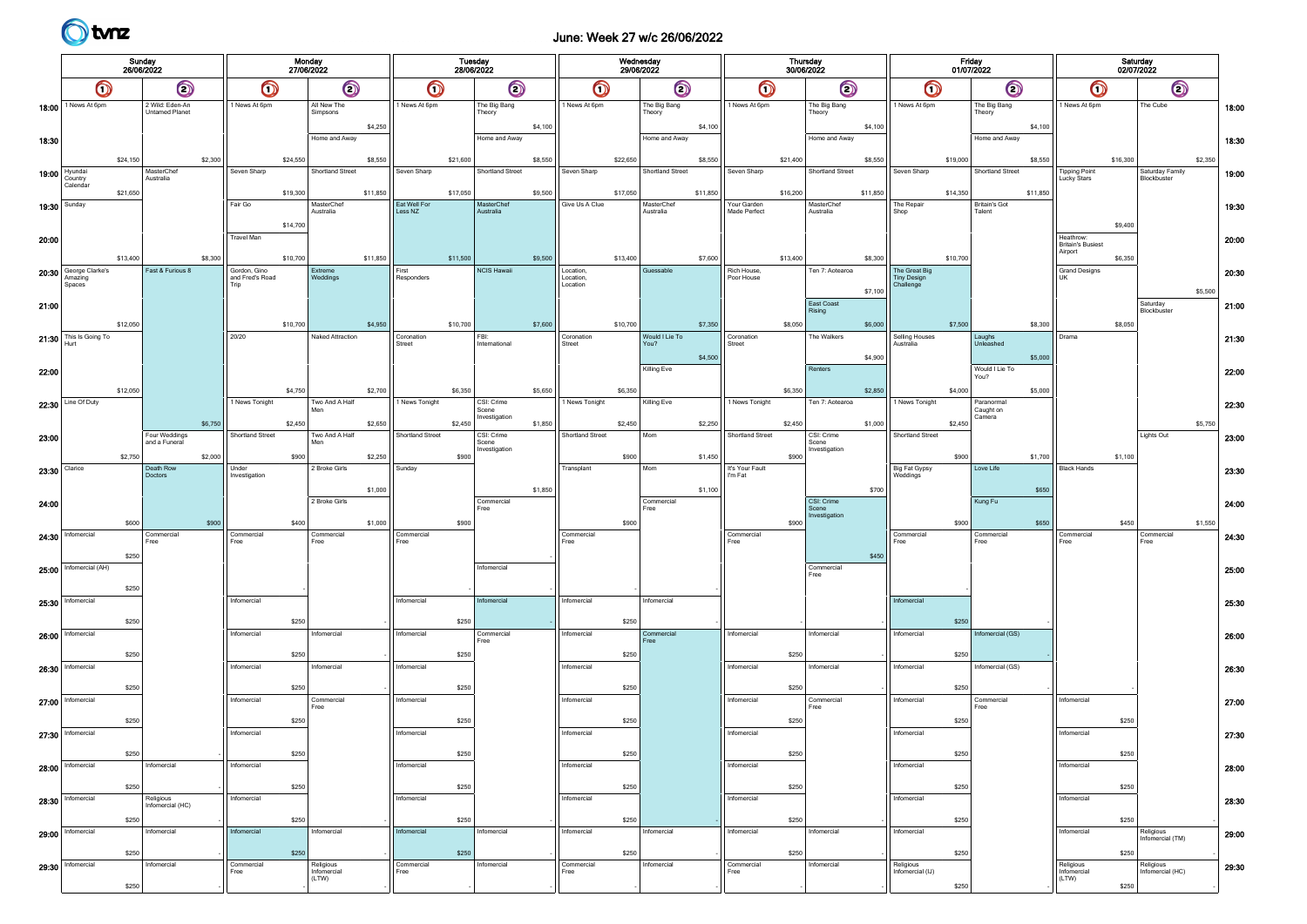## July: Week 28 w/c 03/07/2022

|       | Sunday<br>03/07/2022           |         |                             |       |                                            | Monday<br>04/07/2022 |                                 |         |                                            | Tuesday<br>05/07/2022 |                                 |         |                                            | Wednesday<br>06/07/2022 |                                 |         |                                     |         | <b>Thursday</b><br>07/07/2022   |         |                                            | Friday<br>08/07/2022 |                                 |         |                                          | Saturday<br>09/07/2022 |                                     |       |       |
|-------|--------------------------------|---------|-----------------------------|-------|--------------------------------------------|----------------------|---------------------------------|---------|--------------------------------------------|-----------------------|---------------------------------|---------|--------------------------------------------|-------------------------|---------------------------------|---------|-------------------------------------|---------|---------------------------------|---------|--------------------------------------------|----------------------|---------------------------------|---------|------------------------------------------|------------------------|-------------------------------------|-------|-------|
|       | O                              |         | $\odot$                     |       | $\bigcirc$                                 |                      | $\odot$                         |         | $\bm{\mathsf{\odot}}$                      |                       | $\bigcirc$                      |         | $\bigcirc$                                 |                         | $\odot$                         |         | $\mathbf{\Omega}$                   |         | $\odot$                         |         | $\bigcirc$                                 |                      | $\odot$                         |         | $\bigcirc$                               |                        | $\odot$                             |       |       |
|       | $06:00$ Non<br>Commercial      |         | Non<br>Commercial           |       | <b>Breakfast Early</b>                     |                      | Preschool<br>Commercial<br>Free |         | <b>Breakfast Early</b>                     |                       | Preschool<br>Commercial<br>Free |         | <b>Breakfast Early</b>                     |                         | Preschool<br>Commercial<br>Free |         | <b>Breakfast Early</b>              |         | Preschool<br>Commercial<br>Free |         | <b>Breakfast Early</b>                     |                      | Preschool<br>Commercial<br>Free |         | Te Karere                                |                        | Preschool<br>Commercial<br>Free     |       | 06:00 |
| 06:30 |                                |         |                             |       | Breakfast 1                                | \$1,300              |                                 |         | Breakfast 1                                | \$1,300               |                                 |         | Breakfast 1                                | \$1,300                 |                                 |         | Breakfast 1                         | \$1,300 |                                 |         | Breakfast 1                                | \$1,300              |                                 |         | Hyundai                                  | \$250                  |                                     |       | 06:30 |
|       |                                |         |                             |       |                                            | \$1,850              |                                 |         |                                            | \$1,850               |                                 |         |                                            | \$1,850                 |                                 |         |                                     | \$1,850 |                                 |         |                                            | \$1,850              |                                 |         | Country<br>Calendar                      | \$250                  |                                     |       |       |
| 07:00 |                                |         |                             |       | Breakfast 2                                |                      | Trollstopia                     |         | Breakfast 2                                |                       | Trollstopia                     |         | Breakfast 2                                |                         | Trollstopia                     |         | Breakfast 2                         |         | Trollstopia                     |         | Breakfast 2                                |                      | Trollstopia                     |         | Fishing And<br>Adventure                 |                        |                                     |       | 07:00 |
| 07:30 |                                |         |                             |       |                                            |                      | Preschool                       | \$550   |                                            |                       | Preschool                       | \$550   |                                            |                         | Preschool                       | \$550   |                                     |         | Preschool                       | \$550   |                                            |                      | Preschool                       | \$550   | Infomercial                              | \$250                  | Spongebob                           |       | 07:30 |
|       |                                |         |                             |       |                                            | \$2,650              | Commercial<br>Free              |         |                                            | \$2,650               | Commercial<br>Free              |         |                                            | \$2,650                 | Commercial<br>Free              |         |                                     | \$2,650 | Commercial<br>Free              |         |                                            | \$2,650              | Commercial<br>Free              |         |                                          | \$250                  | Squarepants                         | \$450 |       |
| 08:00 |                                |         |                             |       | Breakfast 3                                |                      |                                 |         | Breakfast 3                                |                       |                                 |         | Breakfast 3                                |                         |                                 |         | Breakfast 3                         |         |                                 |         | Breakfast 3                                |                      |                                 |         | Infomercial                              |                        | Preschool<br>Commercial<br>Free     |       | 08:00 |
| 08:30 |                                |         |                             |       |                                            |                      |                                 |         |                                            |                       |                                 |         |                                            |                         |                                 |         |                                     |         |                                 |         |                                            |                      |                                 |         | Religious                                | \$250                  |                                     |       | 08:30 |
|       |                                |         |                             |       |                                            | \$2,600              |                                 |         |                                            | \$2,600               |                                 |         |                                            | \$2,600                 |                                 |         |                                     | \$2,600 |                                 |         |                                            | \$2,600              |                                 |         | Infomercial (FIA)                        | $$250$                 |                                     |       |       |
| 09:00 |                                |         |                             |       | Lingo                                      |                      | Infomercial                     |         | Lingo                                      |                       | Infomercial                     |         | Lingo                                      |                         | Infomercial                     |         | Lingo                               |         | Infomercial                     |         | Lingo                                      |                      | Infomercial (GS)                |         | I Need New<br>Zealand                    |                        |                                     |       | 09:00 |
| 09:30 |                                |         |                             |       |                                            |                      | Les Mills                       |         |                                            |                       | Les Mills                       |         |                                            |                         | Les Mills                       |         |                                     |         | Les Mills                       |         |                                            |                      | Les Mills                       |         | Tagata Pasifika                          | \$300                  | The Simpsons                        |       | 09:30 |
|       |                                |         |                             |       |                                            | \$850                |                                 |         |                                            | \$850                 |                                 |         |                                            | \$850                   |                                 |         |                                     | \$850   |                                 |         |                                            | \$850                |                                 |         |                                          | \$300                  |                                     | \$450 |       |
| 10:00 |                                |         |                             |       | <b>Tipping Point</b>                       |                      | Home and Away                   |         | <b>Tipping Point</b>                       |                       | Home and Away                   |         | <b>Tipping Point</b>                       |                         | Home and Away                   |         | <b>Tipping Point</b>                |         | Home and Away                   |         | <b>Tipping Point</b>                       |                      | Home and Away                   |         | John & Lisa's<br>Weekend<br>Kitchen      |                        | Fresh                               |       | 10:00 |
| 10:30 |                                |         |                             |       |                                            |                      | Shortland Street                | \$250   |                                            |                       | Shortland Street                | \$250   |                                            |                         | Shortland Street                | \$250   |                                     |         | Shortland Street                | \$250   |                                            |                      | Shortland Street                | \$250   |                                          |                        | The Walkers                         | \$300 | 10:30 |
|       |                                |         |                             |       |                                            | \$900                |                                 | \$250   |                                            | \$900                 |                                 | \$250   |                                            | \$900                   |                                 | \$250   |                                     | \$900   |                                 | \$250   |                                            | \$900                |                                 | \$250   |                                          | \$850                  |                                     | \$300 |       |
| 11:00 |                                |         |                             |       | The Chase                                  |                      | The Mindy<br>Project            |         | The Chase                                  |                       | The Mindy<br>Project            |         | The Chase                                  |                         | The Mindy<br>Project            |         | The Chase                           |         | The Mindy<br>Project            |         | The Chase                                  |                      | The Mindy<br>Project            |         | Winning<br>Combination                   |                        | Tom Allen's<br>Quizness             |       | 11:00 |
| 11:30 |                                |         |                             |       |                                            |                      | Charmed                         | \$250   |                                            |                       | Charmed                         | \$250   |                                            |                         | Charmed                         | \$250   |                                     |         | Charmed                         | \$250   |                                            |                      | Charmed                         | \$250   |                                          |                        |                                     |       | 11:30 |
|       |                                |         |                             |       |                                            | \$950                |                                 |         |                                            | \$950                 |                                 |         |                                            | \$950                   |                                 |         |                                     | \$950   |                                 |         |                                            | \$950                |                                 |         |                                          | \$1,350                |                                     | \$300 |       |
|       | 12:00   Attitude               |         | Shortland Street<br>Omnibus |       | 1 News At<br>Midday                        |                      |                                 |         | 1 News At<br>Midday                        |                       |                                 |         | 1 News At<br>Midday                        |                         |                                 |         | 1 News At<br>Midday                 |         |                                 |         | 1 News At<br>Midday                        |                      |                                 |         | Miranda                                  |                        | The Weakest<br>Link: USA            |       | 12:00 |
|       | 12:30 Fair Go                  | \$800   |                             |       | Emmerdale                                  | \$1,700              | Heroes Reborn                   | \$250   | Emmerdale                                  | \$1,700               | Heroes Reborn                   | \$250   | Emmerdale                                  | \$1,700                 | Heroes Reborn                   | \$250   | Emmerdale                           | \$1,700 | Heroes Reborn                   | \$250   | Emmerdale                                  | \$1,700              | Heroes Reborn                   | \$250   |                                          |                        |                                     |       | 12:30 |
|       |                                | \$1,150 |                             |       |                                            |                      |                                 |         |                                            | \$1,200               |                                 |         |                                            | \$1,200                 |                                 |         |                                     | \$1,200 |                                 |         |                                            | \$1,200              |                                 |         |                                          |                        |                                     | \$250 |       |
|       | 13:00 Sunday                   |         |                             |       |                                            |                      |                                 |         | Hollyoaks                                  |                       |                                 |         | Hollyoaks                                  |                         |                                 |         | Hollyoaks                           |         |                                 |         | Hollyoaks                                  |                      |                                 |         |                                          |                        | The Courtship                       |       | 13:00 |
| 13:30 |                                |         |                             |       | Hyundai                                    | \$1,200              | The Drew                        | \$250   | Fair Go                                    | \$900                 | The Drew                        | \$250   |                                            |                         | The Drew                        | \$250   |                                     |         | The Drew                        | \$250   |                                            |                      | The Drew                        | \$250   | Beat The Chef                            | \$750                  |                                     |       | 13:30 |
|       |                                | \$1,650 |                             | \$400 | Country<br>Calendar                        | \$900                | Barrymore<br>Show               |         |                                            | \$900                 | Barrymore<br>Show               |         |                                            | \$900                   | Barrymore<br>Show               |         |                                     | \$900   | Barrymore<br>Show               |         |                                            | \$900                | Barrymore<br>Show               |         |                                          | \$550                  |                                     | \$250 |       |
|       | 14:00   Space Invaders         |         | United States Of            |       | Ready Steady<br>Cook                       |                      |                                 |         | Ready Steady<br>Cook                       |                       |                                 |         | Coronation<br>Street                       |                         |                                 |         | Coronation<br>Street                |         |                                 |         | Coronation<br>Street                       |                      |                                 |         | The Great Kiwi<br><b>Bake Off Repeat</b> |                        | Good Witch                          |       | 14:00 |
| 14:30 |                                |         | <b>Bob Hearts</b>           | \$400 |                                            |                      | Sabrina The                     | $\$450$ |                                            |                       | Sabrina The                     | \$450   |                                            |                         | Sabrina The                     | \$450   |                                     |         | Sabrina The                     | \$450   |                                            |                      | Sabrina The                     | \$450   |                                          |                        |                                     |       | 14:30 |
|       |                                | \$1,400 | Abishola                    | \$400 |                                            | \$750                | <b>Teenage Witch</b>            |         |                                            | \$750                 | <b>Teenage Witch</b>            |         |                                            | \$750                   | <b>Teenage Witch</b>            |         |                                     | \$750   | <b>Teenage Witch</b>            |         |                                            | \$750                | Teenage Witch                   |         |                                          |                        |                                     | \$300 |       |
|       | 15:00 Extraordinary<br>Escapes |         | Call Me Kat                 |       | <b>Tipping Point</b><br><b>Lucky Stars</b> |                      |                                 |         | <b>Tipping Point</b><br><b>Lucky Stars</b> |                       |                                 |         | <b>Tipping Point</b><br><b>Lucky Stars</b> |                         |                                 |         | <b>Tipping Point</b><br>Lucky Stars |         |                                 |         | <b>Tipping Point</b><br><b>Lucky Stars</b> |                      |                                 |         |                                          |                        | Junior Bake Off                     |       | 15:00 |
| 15:30 |                                |         | The Middle                  | \$400 |                                            |                      | The Feed                        | \$350   |                                            |                       | The Feed                        | \$350   |                                            |                         | The Feed                        | \$350   |                                     |         | The Feed                        | \$350   |                                            |                      | The Feed                        | \$350   | My Unique B&B                            | \$750                  |                                     |       | 15:30 |
|       |                                | \$1,650 |                             | \$400 |                                            | \$1,200              |                                 |         |                                            | \$1,200               |                                 |         |                                            | \$1,200                 |                                 |         |                                     | \$1,200 |                                 |         |                                            | \$1,200              |                                 |         |                                          |                        |                                     | \$400 |       |
|       | 16:00 Susan Calman's           |         | Mr Bean                     |       | Te Karere                                  |                      |                                 |         | Te Karere                                  |                       |                                 |         | Te Karere                                  |                         |                                 |         | Te Karere                           |         |                                 |         | Te Karere                                  |                      |                                 |         |                                          |                        | Star Trek:<br>Strange New<br>Worlds |       | 16:00 |
| 16:30 |                                |         | 100% Wolf                   | \$400 | Neighbours                                 | \$1,500              | <b>Brain Busters</b>            |         | Neighbours                                 | \$1,500               | <b>Brain Busters</b>            |         | Neighbours                                 | \$1,500                 | <b>Brain Busters</b>            |         | Neighbours                          | \$1,500 | <b>Brain Busters</b>            |         | Neighbours                                 | \$1,500              | <b>Brain Busters</b>            |         | Every Bite<br>Takes You                  | \$1,050                |                                     |       | 16:30 |
|       |                                | \$2,100 |                             |       |                                            | \$1,300              |                                 | \$300   |                                            | \$1,300               |                                 | \$300   |                                            | \$1,300                 |                                 | \$300   |                                     | \$1,300 |                                 | \$300   |                                            | \$1,300              |                                 | \$300   | Home                                     | \$1,050                |                                     | \$400 |       |
|       | 17:00 The Chase                |         |                             |       | The Chase                                  |                      | The Simpsons                    |         | The Chase                                  |                       | The Simpsons                    |         | The Chase                                  |                         | The Simpsons                    |         | The Chase                           |         | The Simpsons                    |         | The Chase                                  |                      | The Simpsons                    |         | The Chase                                |                        | Superman &<br>Lois                  |       | 17:00 |
|       | 17:30 The Chase                | \$6,100 |                             |       | The Chase                                  | \$4,800              | Friends                         | \$1,550 | The Chase                                  | \$4,800               | Friends                         | \$1,550 | The Chase                                  | \$4,800                 | Friends                         | \$1,550 | The Chase                           | \$4,800 | Friends                         | \$1,550 | The Chase                                  | \$4,800              | Friends                         | \$1,550 | The Chase                                | \$2,650                |                                     |       | 17:30 |
|       |                                | \$9,000 |                             | \$700 |                                            | \$8,850              |                                 | \$2,100 |                                            | \$8,850               |                                 | \$2,100 |                                            | \$8,850                 |                                 | \$2,100 |                                     | \$8,850 |                                 | \$2,100 |                                            | \$8,850              |                                 | \$2,100 |                                          | \$4,150                |                                     | \$750 |       |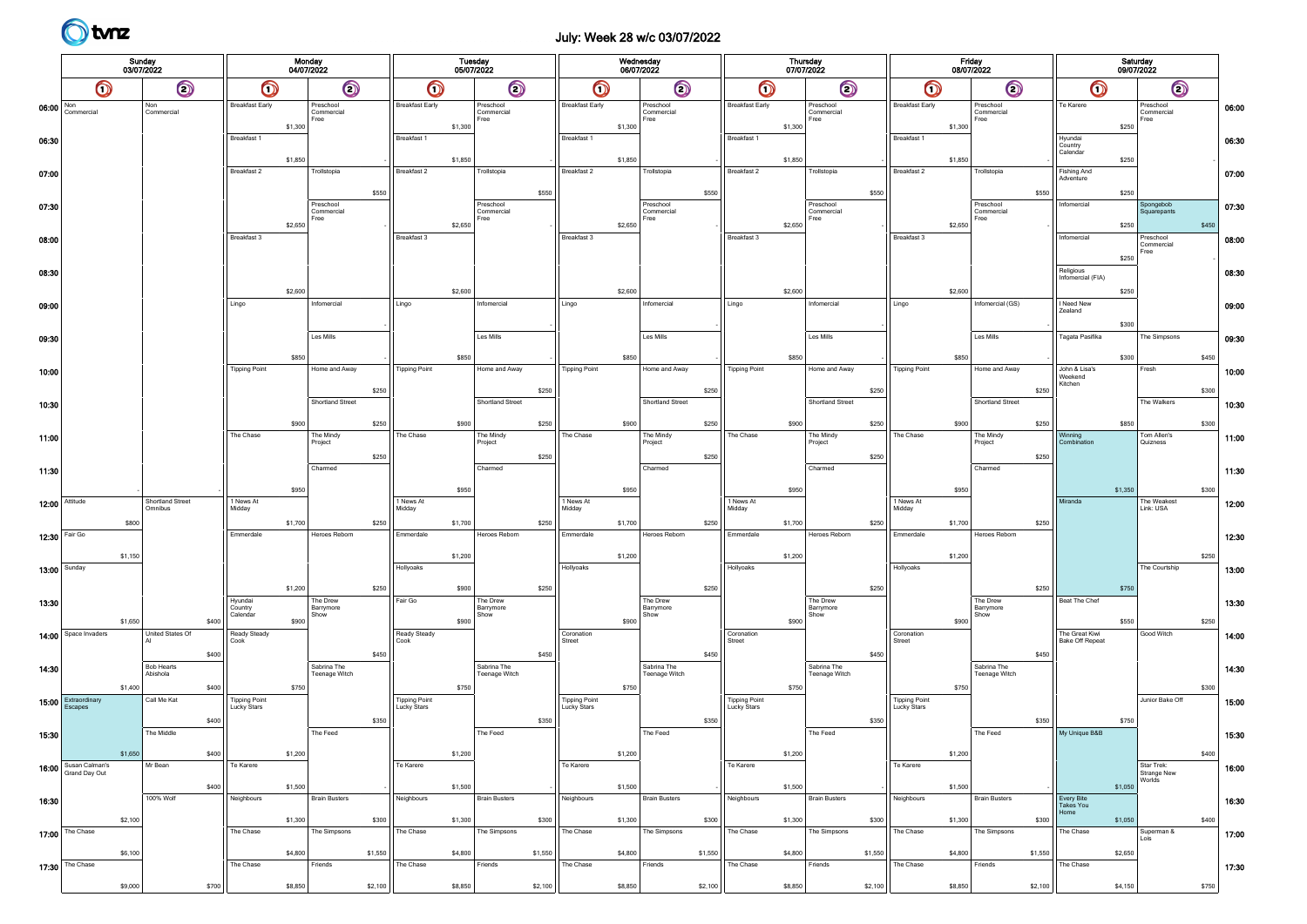

## July: Week 28 w/c 03/07/2022

| Sunday<br>03/07/2022 |                                             |          |                                   |         |                                      | Monday<br>04/07/2022 |                                   |          |                            | Tuesday  | 05/07/2022                           |          |                                    | Wednesday<br>06/07/2022 |                         |          |                             | <b>Thursday</b> | 07/07/2022                           |          |                                                  | Friday<br>08/07/2022 |                                   |          |                                                  | Saturday<br>09/07/2022 |                                |         |                |
|----------------------|---------------------------------------------|----------|-----------------------------------|---------|--------------------------------------|----------------------|-----------------------------------|----------|----------------------------|----------|--------------------------------------|----------|------------------------------------|-------------------------|-------------------------|----------|-----------------------------|-----------------|--------------------------------------|----------|--------------------------------------------------|----------------------|-----------------------------------|----------|--------------------------------------------------|------------------------|--------------------------------|---------|----------------|
|                      | $\bm{\mathsf{O}}$                           |          | $\odot$                           |         | $\bm{\mathsf{\odot}}$                |                      | $\odot$                           |          | $\bm{\mathsf{\odot}}$      |          | $\bm{\mathsf{\odot}}$                |          | $\odot$                            |                         | $\bm{\mathsf{\odot}}$   |          | $\bigcirc$                  |                 | $\odot$                              |          | $\bigcirc$                                       |                      | $\odot$                           |          | $\bigcirc$                                       |                        | $\odot$                        |         |                |
| 18:00                | 1 News At 6pm                               |          | 2 Wild: Eden-An<br>Untamed Planet |         | 1 News At 6pm                        |                      | All New The<br>Simpsons           | \$4,200  | 1 News At 6pm              |          | The Big Bang<br>Theory               | \$3,650  | 1 News At 6pm                      |                         | The Big Bang<br>Theory  | \$3,650  | 1 News At 6pm               |                 | The Big Bang<br>Theory               | \$3,650  | 1 News At 6pm                                    |                      | The Big Bang<br>Theory            | \$3,650  | 1 News At 6pm                                    |                        | The Cube                       |         | 18:00          |
| 18:30                |                                             | \$22,050 |                                   | \$2,000 |                                      | \$22,700             | Home and Away                     | \$7,600  |                            | \$22,400 | Home and Away                        | \$7,600  |                                    | \$22,800                | Home and Away           | \$7,600  |                             | \$22,450        | Home and Away                        | \$7,600  |                                                  | \$20,750             | Home and Away                     | \$7,600  |                                                  | \$20,150               |                                | \$1,450 | 18:30          |
|                      | $19:00$ Hyundai<br>Country<br>Calendar      | \$16,900 | MasterChef<br>Australia           |         | Seven Sharp                          | \$12,300             | Shortland Street                  | \$12,300 | Seven Sharp                | \$13,400 | Shortland Street                     | \$12,300 | Seven Sharp                        | \$14,850                | Shortland Street        | \$12,300 | Seven Sharp                 | \$14,300        | Shortland Street                     | \$12,300 | Seven Sharp                                      | \$12,500             | Shortland Street                  | \$12,300 | <b>Tipping Point</b><br>Lucky Stars              |                        | Saturday Family<br>Blockbuster |         | 19:00          |
| 19:30   Sunday       |                                             |          |                                   |         | Fair Go                              | \$11,350             | MasterChef<br>Australia           |          | Eat Well For<br>Less NZ    |          | MasterChef<br>Australia              |          | Give Us A Clue                     |                         | MasterChef<br>Australia |          | Your Garden<br>Made Perfect |                 | MasterChef<br>Australia              |          | The Repair<br>Shop                               |                      | <b>Britain's Got</b><br>Talent    |          |                                                  | \$10,700               |                                |         | 19:30          |
| 20:00                |                                             | \$12,750 |                                   | \$8,000 | Travel Man                           | \$9,600              |                                   | \$10,900 |                            | \$10,800 |                                      | \$9,650  |                                    | \$11,250                |                         | \$9,350  |                             | \$9,950         |                                      | \$10,600 |                                                  | \$10,650             |                                   |          | Heathrow:<br><b>Britain's Busiest</b><br>Airport | \$8,800                |                                |         | 20:00          |
|                      | 20:30 George Clarke's<br>Amazing<br>Spaces  |          | Sunday<br>Premiere Movie          |         | Gordon, Gino<br>and Fred Go<br>Greek |                      | Extreme<br>Weddings               |          | Factual                    |          | NCIS Hawaii                          |          | Location,<br>Location,<br>Location |                         | Taskmaster NZ           |          | Rich House,<br>Poor House   |                 | Ten 7: Aotearoa                      | \$8,700  | The Great Big<br><b>Tiny Design</b><br>Challenge |                      |                                   |          | <b>Grand Designs</b><br><b>IJK</b>               |                        |                                | \$5,600 | 20:30          |
| 21:00                |                                             | \$11,450 |                                   |         |                                      | \$8,650              |                                   | \$6,150  |                            | \$9,700  |                                      | \$7,450  |                                    | \$10,100                |                         | \$8,350  |                             | \$8,950         | East Coast<br>Rising                 | \$5,450  |                                                  | \$9,550              |                                   | \$6,100  |                                                  | \$8,350                | Saturday<br>Blockbuste         |         | 21:00          |
|                      | 21:30 This Is Going To<br>Hurt              |          |                                   |         | 20/20                                |                      | Naked Attraction                  |          | Coronation<br>Street       |          | FBI:<br>International                |          | Coronation<br>Street               |                         | Guessable               |          | Coronation<br>Street        |                 | The Walkers                          | \$3,600  | <b>Selling Houses</b><br>Australia               |                      | Laughs<br>Unleashed               | \$4,500  | Drama                                            |                        |                                |         | 21:30          |
| 22:00                |                                             | \$11,450 |                                   | \$7,700 |                                      | \$4,650              |                                   | \$3,600  |                            | \$4,600  |                                      | \$2,850  |                                    | \$4,600                 |                         | \$5,000  |                             | \$4,600         | Renters                              | \$3,600  |                                                  | \$4,650              | Would I Lie To<br>You?            | \$4,500  |                                                  |                        |                                |         | 22:00          |
|                      | 22:30 Line Of Duty                          |          | Four Weddings<br>and a Funeral    |         | 1 News Tonight                       | \$2,350              | Two And A Half<br>Men             | \$3,600  | News Tonight               | \$2,350  | CSI: Crime<br>Scene<br>Investigation |          | 1 News Tonight                     | \$2,350                 | Killing Eve             |          | 1 News Tonight              | \$2,350         | Ten 7: Aotearoa                      | \$1,050  | 1 News Tonight                                   | \$2,350              | Paranormal<br>Caught on<br>Camera |          |                                                  |                        |                                | \$4,900 | 22:30          |
| 23:00                |                                             | \$1,600  |                                   | \$2,850 | Shortland Street                     | \$1,550              | Two And A Half                    | \$2,050  | Shortland Street           | \$1,550  |                                      | \$550    | Shortland Street                   | \$1,550                 |                         | \$1,750  | <b>Shortland Street</b>     | \$1,550         | CSI: Crime<br>Scene<br>Investigation |          | Shortland Street                                 | \$1,550              |                                   | \$1,200  |                                                  | \$7,300                | Shutter                        |         | 23:00          |
| 23:30 Clarice        |                                             |          | Death Row<br>Doctors              |         | Under<br>Investigation               |                      | 2 Broke Girls                     | \$500    | Sunday                     |          | CSI: Crime<br>Scene<br>Investigation |          | Transplant                         |                         | Mom                     | \$500    | For Life                    |                 |                                      | \$650    | Big Fat Gypsy<br>Weddings                        |                      | Love Life                         | \$350    | <b>Black Hands</b>                               |                        |                                |         | 23:30          |
| 24:00                |                                             | \$500    |                                   | \$850   |                                      | \$800                | 2 Broke Girls                     | \$500    |                            | \$950    |                                      | \$550    |                                    | \$1,200                 | Mom                     | \$500    |                             | \$550           | CSI: Crime<br>Scene<br>nvestigation  | \$500    |                                                  | \$2,050              | Kung Fu                           | \$350    |                                                  | \$1,150                |                                |         | 24:00          |
|                      | 24:30   Informercial                        | \$250    | Commercial<br>Free                |         | Commercial<br>Free                   |                      | Commercial<br>Free                |          | Commercial<br>Free         |          | Commercial<br>Free                   |          | Commercial<br>Free                 |                         | Commercial<br>Free      |          | Commercial<br>Free          |                 | Commercial<br>Free                   |          | Commercial<br>Free                               |                      | Commercial<br>Free                |          | Commercial<br>Free                               |                        |                                | \$1,350 | 24:30          |
|                      | 25:00   Informercial (AH)                   | \$250    |                                   |         |                                      |                      |                                   |          |                            |          |                                      |          |                                    |                         |                         |          |                             |                 |                                      |          |                                                  |                      |                                   |          |                                                  |                        | Commercial<br>Free             |         | 25:00          |
|                      | 25:30   Informercial                        | \$250    |                                   |         | Infomercial                          | \$250                |                                   |          | Infomercial                | \$250    |                                      |          | Infomercial                        | \$250                   |                         |          | Infomercial                 | \$250           |                                      |          |                                                  |                      |                                   |          |                                                  |                        |                                |         | 25:30          |
|                      | 26:00 Informercial                          | \$250    |                                   |         | Infomercial                          | \$250                | Infomercial                       |          | Infomercial                | \$250    | Infomercial                          |          | Infomercial                        | \$250                   | Infomercial             |          | Infomercial                 | \$250           | Infomercial                          |          | Infomercial                                      | \$250                | Infomercial (GS)                  |          |                                                  |                        |                                |         | 26:00          |
|                      | 26:30   Informercial                        | \$250    |                                   |         | Infomercial                          | \$250                | Infomercial                       |          | Infomercial                | \$250    | nfomercial                           |          | Infomercial                        | \$250                   | Infomercial             |          | Infomercial                 | \$250           | Infomercial                          |          | Infomercial                                      | \$250                | Infomercial (GS)                  |          |                                                  |                        |                                |         | 26:30          |
|                      | 27:00 Informercial                          | \$250    |                                   |         | Infomercial<br>Infomercial           | \$250                | Commercial<br>Free                |          | Infomercial<br>Infomercial | \$250    | Commercial<br>Free                   |          | Infomercial<br>Infomercial         | \$250                   | Commercial<br>Free      |          | Infomercial<br>Infomercial  | \$250           | Commercial<br>Free                   |          | Infomercial<br>Infomercial                       | \$250                | Commercial<br>Free                |          | Infomercial<br>Infomercial                       | \$250                  |                                |         | 27:00          |
|                      | $27:30$ Infomercial                         | \$250    | Infomercial                       |         | Infomercial                          | \$250                |                                   |          | Infomercial                | \$250    |                                      |          | Infomercial                        | \$250                   |                         |          | Infomercial                 | \$250           |                                      |          | Infomercial                                      | \$250                |                                   |          | Infomercial                                      | \$250                  |                                |         | 27:30          |
|                      | 28:00   Infomercial<br>28:30   Informercial | \$250    | Religious                         |         | Infomercial                          | \$250                |                                   |          | Infomercial                | \$250    |                                      |          | Infomercial                        | \$250                   |                         |          | Infomercial                 | \$250           |                                      |          | Infomercial                                      | \$250                |                                   |          | Infomercial                                      | \$250                  |                                |         | 28:00          |
|                      | 29:00   Informercial                        | \$250    | Infomercial (HC)<br>Infomercial   |         | Infomercial                          | \$250                | Infomercial                       |          | Infomercial                | \$250    | Infomercial                          |          | Infomercial                        | \$250                   | Infomercial             |          | Infomercial                 | \$250           | Infomercial                          |          | Infomercial                                      | \$250                |                                   |          | Infomercial                                      | \$250                  | Religious<br>Infomercial (TM)  |         | 28:30<br>29:00 |
|                      | $29:30$ Infomercial                         | \$250    | Infomercial                       |         | Commercial                           | \$250                |                                   |          | Commercial                 | \$250    | Infomercial                          |          | Commercial                         | \$250                   | Infomercial             |          | Commercial                  | \$250           | Infomercial                          |          | Religious                                        | \$250                |                                   |          |                                                  | \$250                  |                                |         | 29:30          |
|                      |                                             | \$250    |                                   |         | Free                                 |                      | Religious<br>Infomercial<br>(LTW) |          | Free                       |          |                                      |          | Free                               |                         |                         |          | Free                        |                 |                                      |          | Infomercial (IJ)                                 | \$250                |                                   |          | Religious<br>Infomercial<br>(LTW)                | \$250                  | Religious<br>Infomercial (HC)  |         |                |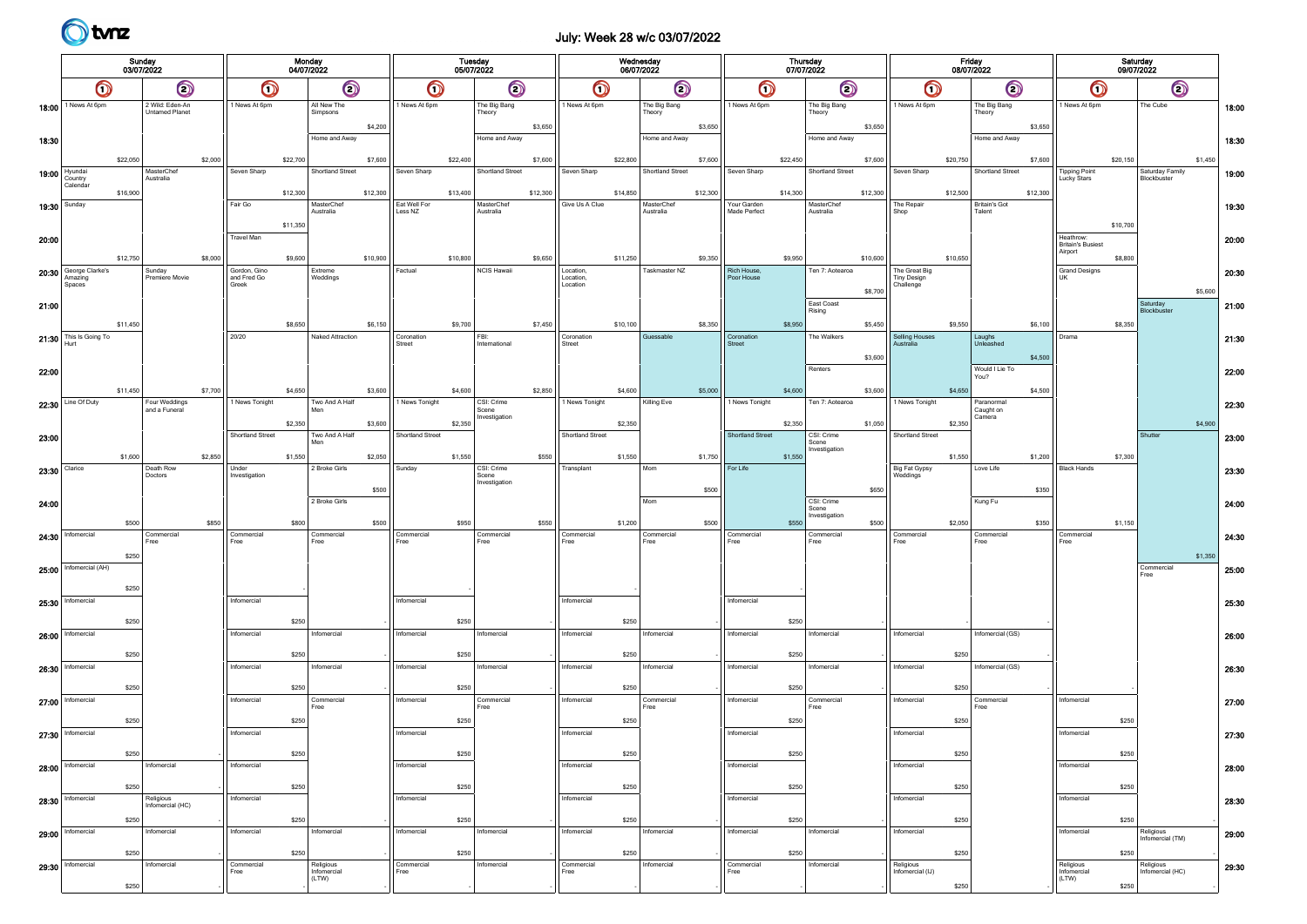

## July: Week 29 w/c 10/07/2022

| Sunday<br>10/07/2022                  |                                |         |                             |       |                                     | 11/07/2022 | Monday                          |         |                                     | <b>Tuesday</b><br>12/07/2022 |                                 |         |                        | Wednesday | 13/07/2022                      |         |                        |         | <b>Thursday</b><br>14/07/2022   |         |                        | Friday<br>15/07/2022 |                                 |         |                                          | Saturday<br>16/07/2022 |                                 |       |       |
|---------------------------------------|--------------------------------|---------|-----------------------------|-------|-------------------------------------|------------|---------------------------------|---------|-------------------------------------|------------------------------|---------------------------------|---------|------------------------|-----------|---------------------------------|---------|------------------------|---------|---------------------------------|---------|------------------------|----------------------|---------------------------------|---------|------------------------------------------|------------------------|---------------------------------|-------|-------|
|                                       | $\bm{\mathsf{\odot}}$          |         | $\odot$                     |       | $\bigcirc$                          |            | $\odot$                         |         | $\bigcirc$                          |                              | $\odot$                         |         | $\bigcirc$             |           | $\odot$                         |         | $\bm{\mathsf{O}}$      |         | $\odot$                         |         | $\mathbf  \Omega$      |                      | $\odot$                         |         | $\bigcirc$                               |                        | $\bigcirc$                      |       |       |
| 06:00 $\frac{\text{Non}}{\text{Com}}$ | Commercial                     |         | Non<br>Commercial           |       | <b>Breakfast Early</b>              |            | Preschool<br>Commercial<br>Free |         | <b>Breakfast Early</b>              |                              | Preschool<br>Commercial<br>Free |         | <b>Breakfast Early</b> |           | Preschool<br>Commercial<br>Free |         | <b>Breakfast Early</b> |         | Preschool<br>Commercial<br>Free |         | <b>Breakfast Early</b> |                      | Preschool<br>Commercial<br>Free |         | Te Karere                                |                        | Preschool<br>Commercial<br>Free |       | 06:00 |
| 06:30                                 |                                |         |                             |       | Breakfast 1                         | \$1,300    |                                 |         | Breakfast 1                         | \$1,300                      |                                 |         | Breakfast 1            | \$1,300   |                                 |         | Breakfast 1            | \$1,300 |                                 |         | Breakfast 1            | \$1,300              |                                 |         | Hyundai                                  | \$250                  |                                 |       | 06:30 |
|                                       |                                |         |                             |       |                                     | \$1,850    |                                 |         |                                     | \$1,850                      |                                 |         |                        | \$1,850   |                                 |         |                        | \$1,850 |                                 |         |                        | \$1,850              |                                 |         | Country<br>Calendar                      | \$250                  |                                 |       |       |
| 07:00                                 |                                |         |                             |       | Breakfast 2                         |            |                                 |         | Breakfast 2                         |                              |                                 |         | Breakfast 2            |           |                                 |         | Breakfast 2            |         |                                 |         | Breakfast 2            |                      |                                 |         | Fishing And<br>Adventure                 |                        |                                 |       | 07:00 |
| 07:30                                 |                                |         |                             |       |                                     |            | Beyblade Burst                  |         |                                     |                              | <b>Beyblade Burst</b>           |         |                        |           | <b>Beyblade Burst</b>           |         |                        |         | <b>Beyblade Burst</b>           |         |                        |                      | <b>Beyblade Burst</b>           |         | Infomercial                              | \$250                  | Spongebob                       |       | 07:30 |
|                                       |                                |         |                             |       |                                     | \$2,650    | Surge                           | \$550   |                                     | \$2,650                      | Surge                           | \$550   |                        | \$2,650   | Surge                           | \$550   |                        | \$2,650 | Surge                           | \$550   |                        | \$2,650              | Surge                           | \$550   |                                          | \$250                  | Squarepants                     | \$450 |       |
| 08:00                                 |                                |         |                             |       | Breakfast 3                         |            | Preschool<br>Commercia<br>Free  |         | Breakfast 3                         |                              | Preschool<br>Commercial<br>Free |         | Breakfast 3            |           | Preschool<br>Commercial<br>Free |         | Breakfast 3            |         | Preschool<br>Commercial<br>Free |         | Breakfast 3            |                      | Preschool<br>Commercial<br>Free |         | Infomercial                              |                        | Preschool<br>Commercial<br>Free |       | 08:00 |
| 08:30                                 |                                |         |                             |       |                                     |            |                                 |         |                                     |                              |                                 |         |                        |           |                                 |         |                        |         |                                 |         |                        |                      |                                 |         | Religious<br>Infomercial (FIA)           | \$250                  |                                 |       | 08:30 |
|                                       |                                |         |                             |       |                                     | \$2,600    |                                 |         |                                     | \$2,600                      |                                 |         |                        | \$2,600   |                                 |         |                        | \$2,600 |                                 |         |                        | \$2,600              |                                 |         |                                          | \$250                  |                                 |       |       |
| 09:00                                 |                                |         |                             |       | Lingo                               |            | Infomercial                     |         | Lingo                               |                              | Infomercial                     |         | Lingo                  |           | Infomercial                     |         | Lingo                  |         | Infomercial                     |         | Lingo                  |                      | Infomercial (GS)                |         | <b>Extreme Cake</b><br>Makers            |                        |                                 |       | 09:00 |
| 09:30                                 |                                |         |                             |       |                                     |            | Les Mills                       |         |                                     |                              | Les Mills                       |         |                        |           | Les Mills                       |         |                        |         | Les Mills                       |         |                        |                      | Les Mills                       |         | Tagata Pasifika                          | \$300                  | The Simpsons                    |       | 09:30 |
|                                       |                                |         |                             |       |                                     | \$850      |                                 |         |                                     | \$850                        |                                 |         |                        | \$850     |                                 |         |                        | \$850   |                                 |         |                        | \$850                |                                 |         |                                          | \$300                  |                                 | \$450 |       |
| 10:00                                 |                                |         |                             |       | <b>Tipping Point</b>                |            | Home and Away                   |         | <b>Tipping Point</b>                |                              | Home and Away                   |         | <b>Tipping Point</b>   |           | Home and Away                   |         | <b>Tipping Point</b>   |         | Home and Away                   |         | <b>Tipping Point</b>   |                      | Home and Away                   |         | John & Lisa's<br>Weekend                 |                        | Fresh                           |       | 10:00 |
|                                       |                                |         |                             |       |                                     |            | Shortland Street                | \$250   |                                     |                              | <b>Shortland Street</b>         | \$250   |                        |           | <b>Shortland Street</b>         | \$250   |                        |         | <b>Shortland Street</b>         | \$250   |                        |                      | Shortland Street                | \$250   | Kitchen                                  |                        | The Walkers                     | \$300 |       |
| 10:30                                 |                                |         |                             |       |                                     | \$900      |                                 | \$250   |                                     | \$900                        |                                 | \$250   |                        | \$900     |                                 | \$250   |                        | \$900   |                                 | \$250   |                        | \$900                |                                 | \$250   |                                          | \$850                  |                                 | \$300 | 10:30 |
| 11:00                                 |                                |         |                             |       | The Chase                           |            | Charmed                         |         | The Chase                           |                              | Charmed                         |         | The Chase              |           | Charmed                         |         | The Chase              |         | Charmed                         |         | The Chase              |                      | Charmed                         |         | Winning<br>Combination                   |                        | Tom Allen's<br>Quizness         |       | 11:00 |
|                                       |                                |         |                             |       |                                     |            |                                 |         |                                     |                              |                                 |         |                        |           |                                 |         |                        |         |                                 |         |                        |                      |                                 |         |                                          |                        |                                 |       |       |
| 11:30                                 |                                |         |                             |       |                                     | \$950      |                                 | \$250   |                                     | \$950                        |                                 | \$250   |                        | \$950     |                                 | \$250   |                        | \$950   |                                 | \$250   |                        | \$950                |                                 | \$250   |                                          | \$1,350                |                                 | \$300 | 11:30 |
|                                       | $12:00$ Attitude               |         | Shortland Street<br>Omnibus |       | 1 News At<br>Midday                 |            | Starting Up<br>Love             |         | 1 News At<br>Midday                 |                              | Scented With<br>Love            |         | 1 News At<br>Midday    |           | Love, Game,<br>Match            |         | 1 News At<br>Midday    |         | The Wedding<br>Fix              |         | 1 News At<br>Midday    |                      | A Country<br>Romance            |         | Under The<br>Vines                       |                        | The Weakest<br>Link: USA        |       | 12:00 |
|                                       |                                | \$800   |                             |       | Emmerdale                           | \$1,700    |                                 |         | Emmerdale                           | \$1,700                      |                                 |         | Emmerdale              | \$1,700   |                                 |         | Emmerdale              | \$1,700 |                                 |         | Emmerdale              | \$1,700              |                                 |         |                                          |                        |                                 |       |       |
|                                       | 12:30 Fair Go                  | \$1,150 |                             |       |                                     |            |                                 |         |                                     | \$1,200                      |                                 |         |                        | \$1,200   |                                 |         |                        | \$1,200 |                                 |         |                        | \$1,200              |                                 |         |                                          | \$750                  |                                 | \$250 | 12:30 |
|                                       | 13:00   Sunday                 |         |                             |       |                                     |            |                                 |         | Hollyoaks                           |                              |                                 |         | Hollyoaks              |           |                                 |         | Hollyoaks              |         |                                 |         | Hollyoaks              |                      |                                 |         | Sarah Beeny's<br>Renovate Don't          |                        | The Courtship                   |       | 13:00 |
|                                       |                                |         |                             |       |                                     | \$1,200    |                                 |         | Fair Go                             | \$900                        |                                 |         |                        |           |                                 |         |                        |         |                                 |         |                        |                      |                                 |         | Relocate                                 |                        |                                 |       |       |
| 13:30                                 |                                | \$1,650 |                             | \$400 | Hyundai<br>Country<br>Calendar      | \$900      |                                 | \$250   |                                     | \$900                        |                                 | \$250   |                        | \$900     |                                 | \$250   |                        | \$900   |                                 | \$250   |                        | \$900                |                                 | \$250   |                                          | \$550                  |                                 | \$250 | 13:30 |
|                                       | 14:00 Space Invaders           |         | United States Of            |       | <b>Ready Steady</b><br>Cook         |            | The Drew<br>Barrymore           |         | Ready Steady<br>Cook                |                              | The Drew<br>Barrymore           |         | Coronation<br>Street   |           | The Drew<br>Barrymore           |         | Coronation<br>Street   |         | The Drew<br>Barrymore           |         | Coronation<br>Street   |                      | The Drew<br>Barrymore           |         | The Great Kiwi<br><b>Bake Off Repeat</b> |                        | Good Witch                      |       | 14:00 |
|                                       |                                |         | <b>B</b> Positive           | \$400 |                                     |            | Show                            |         |                                     |                              | Show                            |         |                        |           | Show                            |         |                        |         | Show                            |         |                        |                      | Show                            |         |                                          |                        |                                 |       |       |
| 14:30                                 |                                | \$1,400 |                             | \$400 |                                     | \$750      |                                 | \$450   |                                     | \$750                        |                                 | \$450   |                        | \$750     |                                 | \$450   |                        | \$750   |                                 | \$450   |                        | \$750                |                                 | \$450   |                                          |                        |                                 | \$300 | 14:30 |
|                                       | 15:00 Extraordinary<br>Escapes |         | Call Me Kat                 |       | <b>Tipping Point</b><br>Lucky Stars |            | Sabrina The<br>Teenage Witch    |         | <b>Tipping Point</b><br>Lucky Stars |                              | Sabrina The<br>Teenage Witch    |         | <b>Tipping Point</b>   |           | Sabrina The<br>Teenage Witch    |         | <b>Tipping Point</b>   |         | Sabrina The<br>Teenage Witch    |         | <b>Tipping Point</b>   |                      | Sabrina The<br>Teenage Witch    |         |                                          |                        | Junior Bake Off                 |       | 15:00 |
|                                       |                                |         | The Middle                  | \$400 |                                     |            | The Feed                        | \$350   |                                     |                              | The Feed                        | \$350   |                        |           | The Feed                        | \$350   |                        |         | The Feed                        | \$350   |                        |                      | The Feed                        | \$350   | My Unique B&B                            | \$750                  |                                 |       |       |
| 15:30                                 |                                | \$1,650 |                             | \$400 |                                     | \$1,200    |                                 |         |                                     | \$1,200                      |                                 |         |                        | \$1,200   |                                 |         |                        | \$1,200 |                                 |         |                        | \$1,200              |                                 |         |                                          |                        |                                 | \$400 | 15:30 |
|                                       | 16:00 Susan Calman's           |         | Nancy Drew                  |       | Te Karere                           |            |                                 |         | Te Karere                           |                              |                                 |         | Te Karere              |           |                                 |         | Te Karere              |         |                                 |         | Te Karere              |                      |                                 |         |                                          |                        | Star Trek:<br>Strange New       |       | 16:00 |
|                                       |                                |         |                             |       |                                     | \$1,500    |                                 |         |                                     | \$1,500                      |                                 |         |                        | \$1,500   |                                 |         |                        | \$1,500 |                                 |         |                        | \$1,500              |                                 |         |                                          | \$1,050                | Worlds                          |       |       |
| 16:30                                 |                                | \$2,100 |                             |       | Neighbours                          | \$1,300    | <b>Brain Busters</b>            | \$300   | Neighbours                          | \$1,300                      | <b>Brain Busters</b>            |         | Neighbours             | \$1,300   | <b>Brain Busters</b>            | \$300   | Neighbours             |         | <b>Brain Busters</b>            | \$300   | Neighbours             |                      | <b>Brain Busters</b>            | \$300   | Every Bite<br>Takes You<br>Home          | \$1,050                |                                 |       | 16:30 |
|                                       | 17:00 The Chase                |         |                             |       | The Chase                           |            | The Simpsons                    |         | The Chase                           |                              | The Simpsons                    | \$300   | The Chase              |           | The Simpsons                    |         | The Chase              | \$1,300 | The Simpsons                    |         | The Chase              | \$1,300              | The Simpsons                    |         | The Chase                                |                        | Superman &<br>Lois              | \$400 | 17:00 |
|                                       |                                | \$6,100 |                             |       |                                     | \$4,800    |                                 | \$1,550 |                                     | \$4,800                      |                                 | \$1,550 |                        | \$4,800   |                                 | \$1,550 |                        | \$4,800 |                                 | \$1,550 |                        | \$4,800              |                                 | \$1,550 |                                          | \$2,650                |                                 |       |       |
|                                       | 17:30 The Chase                |         |                             |       | The Chase                           |            | Friends                         |         | The Chase                           |                              | Friends                         |         | The Chase              |           | Friends                         |         | The Chase              |         | Friends                         |         | The Chase              |                      | Friends                         |         | The Chase                                |                        |                                 |       | 17:30 |
|                                       |                                | \$9,000 |                             | \$700 |                                     | \$8,850    |                                 | \$2,100 |                                     | \$8,850                      |                                 | \$2,100 |                        | \$8,850   |                                 | \$2,100 |                        | \$8,850 |                                 | \$2,100 |                        | \$8,850              |                                 | \$2,100 |                                          | \$4,150                |                                 | \$750 |       |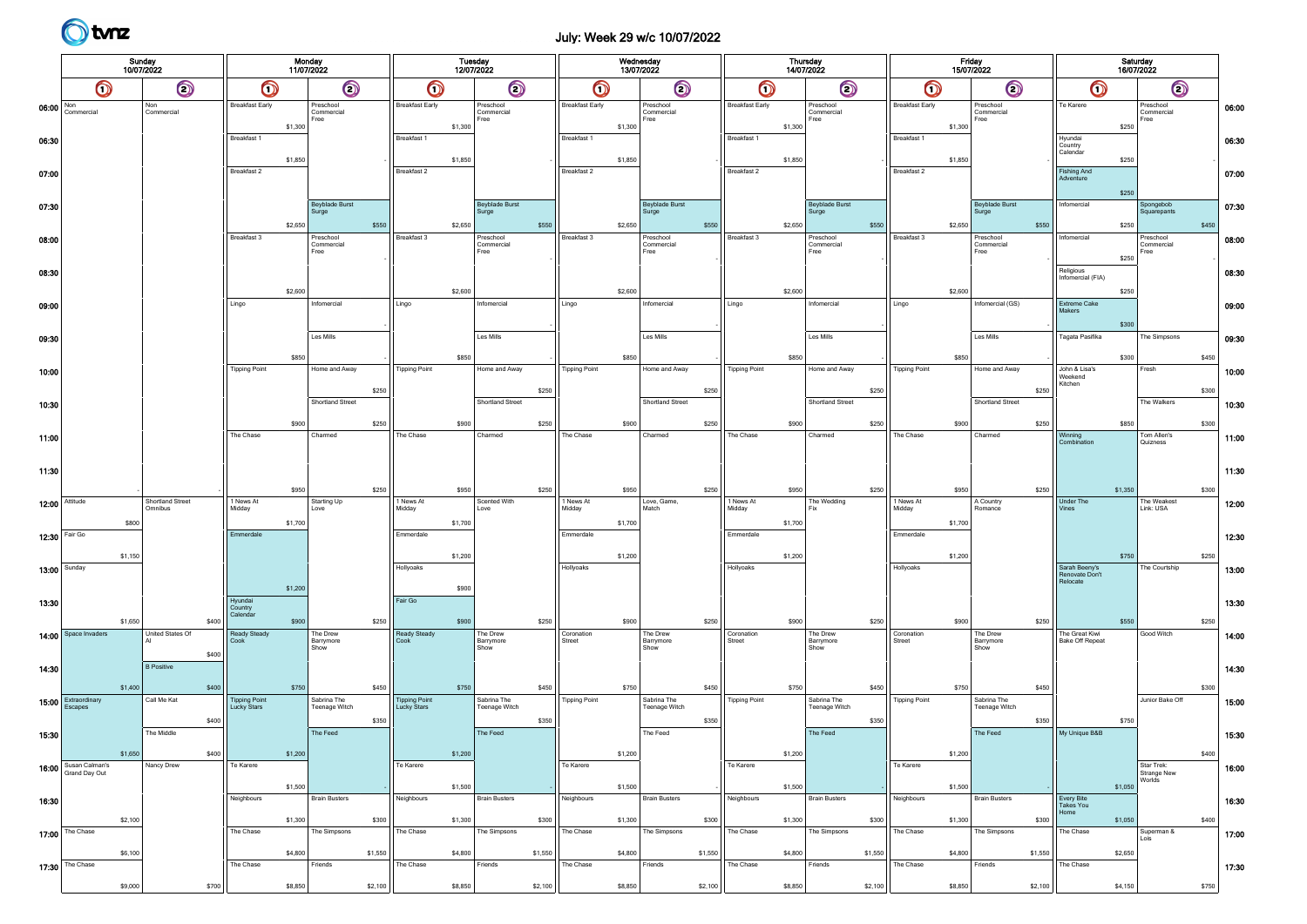

## July: Week 29 w/c 10/07/2022

| Sunday<br>10/07/2022 |                                             |          |                                   |         |                                      | Monday<br>11/07/2022 |                                   |          |                            | <b>Tuesday</b><br>12/07/2022 |                                      |          |                                  | Wednesday | 13/07/2022              |          |                             |          | <b>Thursday</b><br>14/07/2022          |          |                                                  | Friday<br>15/07/2022 |                                   |          |                                                  | Saturday<br>16/07/2022 |                                |         |       |
|----------------------|---------------------------------------------|----------|-----------------------------------|---------|--------------------------------------|----------------------|-----------------------------------|----------|----------------------------|------------------------------|--------------------------------------|----------|----------------------------------|-----------|-------------------------|----------|-----------------------------|----------|----------------------------------------|----------|--------------------------------------------------|----------------------|-----------------------------------|----------|--------------------------------------------------|------------------------|--------------------------------|---------|-------|
|                      | $\odot$<br>$\bm{\mathsf{O}}$                |          | $\bigcirc$                        |         | $\odot$                              |                      | $\bigcirc$                        |          | $\odot$                    |                              | $\bigcirc$                           |          | $\odot$                          |           | $\bigcirc$              |          | $\odot$                     |          | $\bullet$                              |          | $\odot$                                          |                      | $\bigcirc$                        |          | $\bigcirc$                                       |                        |                                |         |       |
| 18:00                | 1 News At 6pm                               |          | 2 Wild: Eden-An<br>Untamed Planet |         | 1 News At 6pm                        |                      | All New The<br>Simpsons           | \$4,200  | 1 News At 6pm              |                              | The Big Bang<br>Theory               | \$3,650  | 1 News At 6pm                    |           | The Big Bang<br>Theory  | \$3,650  | 1 News At 6pm               |          | The Big Bang<br>Theory                 | \$3,650  | 1 News At 6pm                                    |                      | The Big Bang<br>Theory            | \$3,650  | 1 News At 6pm                                    |                        | The Cube                       |         | 18:00 |
| 18:30                |                                             | \$22,050 |                                   | \$2,000 |                                      | \$22,700             | Home and Away                     | \$7,600  |                            | \$22,400                     | Home and Away                        | \$7,600  |                                  | \$22,800  | Home and Away           | \$7,600  |                             | \$22,450 | Home and Away                          | \$7,600  |                                                  | \$20,750             | Home and Away                     | \$7,600  |                                                  | \$20,150               |                                | \$1,450 | 18:30 |
| $19:00$ Hyundai      | Country<br>Calendar                         | \$16,900 | MasterChef<br>Australia           |         | Seven Sharp                          | \$12,300             | Shortland Street                  | \$12,300 | Seven Sharp                | \$13,400                     | Shortland Street                     | \$12,300 | Seven Sharp                      | \$14,850  | Shortland Street        | \$12,300 | Seven Sharp                 | \$14,300 | Shortland Street                       | \$12,300 | Seven Sharp                                      | \$12,500             | Shortland Street                  | \$12,300 | <b>Tipping Point</b><br>Lucky Stars              |                        | Saturday Family<br>Blockbuster |         | 19:00 |
| 19:30 Sunday         |                                             |          |                                   |         | Fair Go                              | \$11,350             | MasterChef<br>Australia           |          | Eat Well For<br>Less NZ    |                              | MasterChef<br>Australia              |          | Give Us A Clue                   |           | MasterChef<br>Australia |          | Your Garden<br>Made Perfect |          | MasterChef<br>Australia                |          | The Repair<br>Shop                               |                      | <b>Britain's Got</b><br>Talent    |          |                                                  | \$10,700               |                                |         | 19:30 |
| 20:00                |                                             | \$12,750 |                                   | \$8,000 | <b>Travel Man</b>                    | \$9,600              |                                   | \$10,900 |                            | \$10,800                     |                                      | \$9,650  |                                  | \$11,250  |                         | \$9,350  |                             | \$9,950  |                                        |          |                                                  | \$10,650             |                                   |          | Heathrow:<br><b>Britain's Busiest</b><br>Airport | \$8,800                |                                |         | 20:00 |
|                      | 20:30 George Clarke's<br>Amazing<br>Spaces  |          | Sunday<br>Premiere Movie          |         | Gordon, Gino<br>and Fred Go<br>Greek |                      | Extreme<br>Weddings               |          | Factual                    |                              | <b>NCIS Hawaii</b>                   |          | Location<br>Location<br>Location |           | Taskmaster NZ           |          | Rich House<br>Poor House    |          |                                        | \$10,600 | The Great Big<br><b>Tiny Design</b><br>Challenge |                      |                                   |          | <b>Grand Designs</b><br>l UK                     |                        |                                | \$5,600 | 20:30 |
| 21:00                |                                             | \$11,450 |                                   |         |                                      | \$8,650              |                                   | \$6,150  |                            | \$9,700                      |                                      | \$7,450  |                                  | \$10,100  |                         | \$8,350  |                             | \$8,950  | Ten 7: Aotearoa                        | \$5,450  |                                                  | \$9,550              |                                   | \$6,100  |                                                  | \$8,350                | Saturday<br>Blockbuste         |         | 21:00 |
|                      | 21:30 This Is Going To<br>Hurt              |          |                                   |         | 20/20                                |                      | Naked Attraction                  |          | Coronation<br>Street       |                              | Seal Team                            |          | Coronation<br>Street             |           | Guessable               |          | Coronation<br>Street        |          | East Coast<br>Rising                   | \$3,600  | Selling Houses<br>Australia                      |                      | Laughs<br>Unleashed               | \$4,500  | The Bay                                          |                        |                                |         | 21:30 |
| 22:00                |                                             | \$11,450 |                                   | \$7,700 |                                      | \$4,650              |                                   | \$3,600  |                            | \$4,600                      |                                      | \$2,850  |                                  | \$4,600   |                         | \$5,000  |                             | \$4,600  | Renters                                | \$3,600  |                                                  | \$4,650              | Would I Lie To<br>You?            | \$4,500  |                                                  | \$7,300                |                                |         | 22:00 |
|                      | 22:30 Line Of Duty                          |          | Four Weddings<br>and a Funeral    |         | 1 News Tonight                       | \$2,350              | Two And A Half                    | \$3,600  | 1 News Tonight             | \$2,350                      | CSI: Crime<br>Scene<br>Investigation |          | 1 News Tonight                   | \$2,350   | Killing Eve             |          | 1 News Tonight              | \$2,350  | Ten 7: Aotearoa                        | \$1,050  | 1 News Tonight                                   | \$2,350              | Paranormal<br>Caught on<br>Camera |          | The Luminaries                                   |                        |                                | \$4,900 | 22:30 |
| 23:00                |                                             | \$1,600  |                                   | \$2,850 | Shortland Street                     | \$1,550              | Two And A Half                    | \$2,050  | Shortland Street           | \$1,550                      |                                      | \$550    | Shortland Street                 | \$1,550   |                         | \$1,750  | Shortland Street            | \$1,550  | Masterchef<br>Australia<br>MasterClass |          | Shortland Street                                 | \$1,550              |                                   | \$1,200  |                                                  | \$2,300                | Movie                          |         | 23:00 |
| 23:30 Clarice        |                                             |          | Death Row<br>Doctors              |         | Under<br>Investigation               |                      | 2 Broke Girls                     | \$500    | Sunday                     |                              | CSI: Crime<br>Scene<br>Investigation |          | Transplant                       |           | Mom                     | \$500    | For Life                    |          |                                        | \$650    | Big Fat Gypsy<br>Weddings                        |                      | Love Life                         | \$350    | <b>Hollington Drive</b>                          |                        |                                |         | 23:30 |
| 24:00                |                                             | \$500    |                                   | \$850   |                                      | \$800                | 2 Broke Girls                     | \$500    |                            | \$950                        |                                      | \$550    |                                  | \$1,200   | Mom                     | \$500    |                             | \$550    | CSI: Crime<br>Scene<br>Investigation   | \$500    |                                                  | \$2,050              | Kung Fu                           | \$350    |                                                  | \$1,150                |                                | \$1,350 | 24:00 |
|                      | 24:30   Informercial                        | \$250    | Commercial<br>Free                |         | Commercial<br>Free                   |                      | Commercial<br>Free                |          | Commercial<br>Free         |                              | Commercial<br>Free                   |          | Commercial<br>Free               |           | Commercial<br>Free      |          | Commercial<br>Free          |          | Commercial<br>Free                     |          | Commercial<br>Free                               |                      | Commercial<br>Free                |          | Commercial<br>Free                               |                        | Commercial<br>Free             |         | 24:30 |
|                      | 25:00   Informercial (AH)                   | \$250    |                                   |         |                                      |                      |                                   |          |                            |                              |                                      |          |                                  |           |                         |          |                             |          |                                        |          |                                                  |                      |                                   |          |                                                  |                        |                                |         | 25:00 |
|                      | 25:30   Informercial                        | \$250    |                                   |         | Infomercial                          | \$250                |                                   |          | Infomercial                | \$250                        |                                      |          | Infomercial                      | \$250     |                         |          | Infomercial                 | \$250    |                                        |          |                                                  |                      |                                   |          |                                                  |                        |                                |         | 25:30 |
|                      | 26:00   Informercial                        | \$250    |                                   |         | Infomercial                          | \$250                | Infomercial                       |          | Infomercial                | \$250                        | Infomercial                          |          | Infomercial                      | \$250     | Infomercial             |          | Infomercial                 | \$250    | Infomercial                            |          | Infomercial                                      | \$250                | Infomercial (GS)                  |          |                                                  |                        |                                |         | 26:00 |
|                      | 26:30   Informercial                        | \$250    |                                   |         | Infomercial                          | \$250                | Infomercial                       |          | Infomercial                | \$250                        | Infomercial                          |          | Infomercial                      | \$250     | Infomercial             |          | Infomercial                 | \$250    | Infomercial                            |          | Infomercial                                      | \$250                | Infomercial (GS)                  |          |                                                  |                        |                                |         | 26:30 |
|                      | 27:00 Informercial                          | \$250    |                                   |         | Infomercial<br>Infomercial           | \$250                | Commercial<br>Free                |          | Infomercial<br>Infomercial | \$250                        | Commercial<br>Free                   |          | Infomercial<br>Infomercial       | \$250     | Commercial<br>Free      |          | Infomercial<br>Infomercial  | \$250    | Commercial<br>Free                     |          | Infomercial<br>Infomercial                       | \$250                | Commercial<br>Free                |          | Infomercial<br>Infomercial                       | \$250                  |                                |         | 27:00 |
|                      | 27:30   Informercial                        | \$250    | Infomercial                       |         | Infomercial                          | \$250                |                                   |          | Infomercial                | \$250                        |                                      |          | Infomercial                      | \$250     |                         |          | Infomercial                 | \$250    |                                        |          | Infomercial                                      | \$250                |                                   |          | Infomercial                                      | \$250                  |                                |         | 27:30 |
|                      | 28:00   Infomercial<br>28:30   Informercial | \$250    | Religious                         |         | Infomercial                          | \$250                |                                   |          | Infomercial                | \$250                        |                                      |          | Infomercial                      | \$250     |                         |          | Infomercial                 | \$250    |                                        |          | Infomercial                                      | \$250                |                                   |          | Infomercial                                      | \$250                  |                                |         | 28:00 |
|                      | 29:00   Informercial                        | \$250    | Infomercial (HC)<br>Infomercial   |         | Infomercial                          | \$250                | Infomercial                       |          | Infomercial                | \$250                        | Infomercial                          |          | Infomercial                      | \$250     | Infomercial             |          | Infomercial                 | \$250    | Infomercial                            |          | Infomercial                                      | \$250                |                                   |          | Infomercial                                      | \$250                  | Religious                      |         | 28:30 |
|                      | $29:30$ Infomercial                         | \$250    | Infomercial                       |         | Commercial                           | \$250                |                                   |          | Commercial                 | \$250                        | Infomercial                          |          | Commercial                       | \$250     | Infomercial             |          | Commercial                  | \$250    | Infomercial                            |          | Religious                                        | \$250                |                                   |          |                                                  | \$250                  | Infomercial (TM)               |         | 29:00 |
|                      |                                             | \$250    |                                   |         | Free                                 |                      | Religious<br>Infomercial<br>(LTW) |          | Free                       |                              |                                      |          | Free                             |           |                         |          | Free                        |          |                                        |          | Infomercial (IJ)                                 | \$250                |                                   |          | Religious<br>Infomercial<br>(LTW)                | \$250                  | Religious<br>Infomercial (HC)  |         | 29:30 |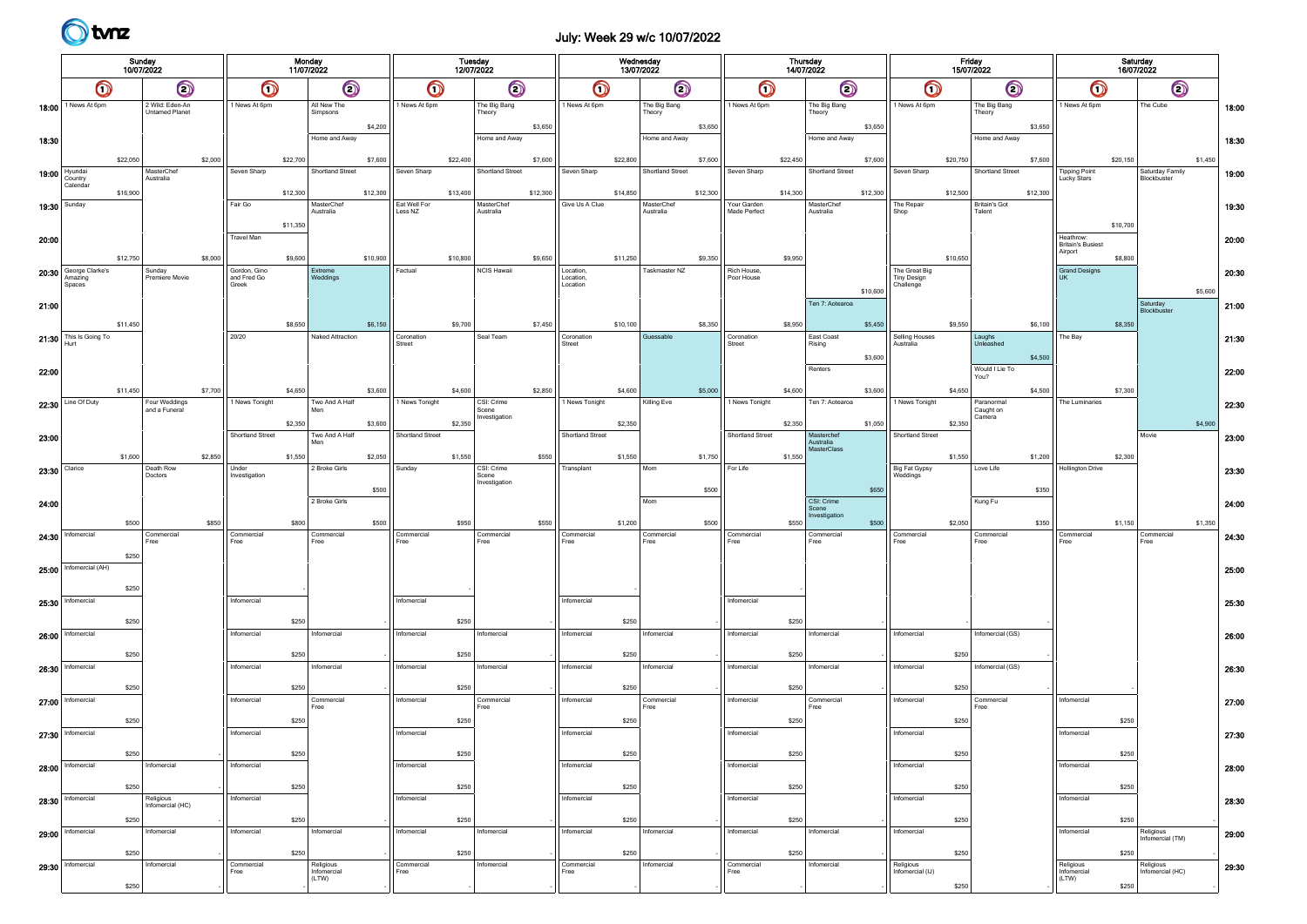

## July: Week 30 w/c 17/07/2022

| Sunday<br>17/07/2022    |                                |         |                                |       |                        | Monday<br>18/07/2022 |                                 |         |                        | Tuesday<br>19/07/2022 |                                 |         |                        | Wednesday<br>20/07/2022 |                                 |         |                        |         | <b>Thursday</b><br>21/07/2022   |         |                        | Friday<br>22/07/2022 |                                 |         |                                | Saturday<br>23/07/2022 |                                     |       |       |
|-------------------------|--------------------------------|---------|--------------------------------|-------|------------------------|----------------------|---------------------------------|---------|------------------------|-----------------------|---------------------------------|---------|------------------------|-------------------------|---------------------------------|---------|------------------------|---------|---------------------------------|---------|------------------------|----------------------|---------------------------------|---------|--------------------------------|------------------------|-------------------------------------|-------|-------|
|                         | $\bm{\mathsf{O}}$              |         | $\odot$                        |       | $\bm{\mathsf{O}}$      |                      | $\bigcirc$                      |         | $\bm{\mathsf{O}}$      |                       | $\bigcirc$                      |         | $\bm{\mathsf{O}}$      |                         | $\odot$                         |         | $\bm{\mathsf{O}}$      |         | $\odot$                         |         | $\mathbf  \Omega$      |                      | $\odot$                         |         | $\bigcirc$                     |                        | $\bigcirc$                          |       |       |
| 06:00 $\frac{Non}{Com}$ | Commercial                     |         | Non<br>Commercial              |       | <b>Breakfast Early</b> |                      | Preschool<br>Commercial<br>Free |         | <b>Breakfast Early</b> |                       | Preschool<br>Commercial<br>Free |         | <b>Breakfast Early</b> |                         | Preschool<br>Commercial<br>Free |         | <b>Breakfast Early</b> |         | Preschool<br>Commercial<br>Free |         | <b>Breakfast Early</b> |                      | Preschool<br>Commercial<br>Free |         | Te Karere                      |                        | Preschool<br>Commercial<br>Free     |       | 06:00 |
| 06:30                   |                                |         |                                |       | Breakfast 1            | \$1,300              |                                 |         | Breakfast 1            | \$1,300               |                                 |         | Breakfast 1            | \$1,300                 |                                 |         | Breakfast 1            | \$1,300 |                                 |         | Breakfast 1            | \$1,300              |                                 |         | Hyundai                        | \$250                  |                                     |       | 06:30 |
|                         |                                |         |                                |       |                        | \$1,850              |                                 |         |                        | \$1,850               |                                 |         |                        | \$1,850                 |                                 |         |                        | \$1,850 |                                 |         |                        | \$1,850              |                                 |         | Country<br>Calendar            | \$250                  |                                     |       |       |
| 07:00                   |                                |         |                                |       | Breakfast 2            |                      |                                 |         | Breakfast 2            |                       |                                 |         | Breakfast 2            |                         |                                 |         | Breakfast 2            |         |                                 |         | Breakfast 2            |                      |                                 |         | Rural Delivery                 |                        |                                     |       | 07:00 |
| 07:30                   |                                |         |                                |       |                        |                      | <b>Beyblade Burst</b>           |         |                        |                       | Beyblade Burst                  |         |                        |                         | Beyblade Burst                  |         |                        |         | <b>Beyblade Burst</b>           |         |                        |                      | <b>Beyblade Burst</b>           |         | Infomercial                    | \$250                  | Turbo Fast                          |       | 07:30 |
|                         |                                |         |                                |       |                        | \$2,650              | Surae                           | \$550   |                        | \$2,650               | Surge                           | \$550   |                        | \$2,650                 | Surge                           | \$550   |                        | \$2,650 | Surge                           | \$550   |                        | \$2,650              | Surae                           | \$550   |                                | \$250                  |                                     | \$450 |       |
| 08:00                   |                                |         |                                |       | Breakfast 3            |                      | Preschool<br>Commercial         |         | Breakfast 3            |                       | Preschool<br>Commercial         |         | Breakfast 3            |                         | Preschool<br>Commercial         |         | Breakfast 3            |         | Preschool<br>Commercial         |         | Breakfast 3            |                      | Preschool<br>Commercial         |         | Infomercial                    |                        | The Dog and<br>Pony Show            |       | 08:00 |
|                         |                                |         |                                |       |                        |                      | Free                            |         |                        |                       | Free                            |         |                        |                         | Free                            |         |                        |         | Free                            |         |                        |                      | Free                            |         |                                | \$250                  | Preschool                           | \$450 |       |
| 08:30                   |                                |         |                                |       |                        | \$2,600              |                                 |         |                        | \$2,600               |                                 |         |                        | \$2,600                 |                                 |         |                        | \$2,600 |                                 |         |                        | \$2,600              |                                 |         | Religious<br>Infomercial (FIA) | \$250                  | Commercial<br>Free                  |       | 08:30 |
| 09:00                   |                                |         |                                |       | Lingo                  |                      | Infomercial                     |         | Lingo                  |                       | Infomercial                     |         | Lingo                  |                         | Infomercial                     |         | Lingo                  |         | Infomercial                     |         | Lingo                  |                      | Infomercial (GS)                |         | Lifestyle                      |                        |                                     |       | 09:00 |
|                         |                                |         |                                |       |                        |                      |                                 |         |                        |                       |                                 |         |                        |                         |                                 |         |                        |         |                                 |         |                        |                      |                                 |         |                                | \$300                  |                                     |       |       |
| 09:30                   |                                |         |                                |       |                        |                      | Les Mills                       |         |                        |                       | Les Mills                       |         |                        |                         | Les Mills                       |         |                        |         | Les Mills                       |         |                        |                      | Les Mills                       |         | Tagata Pasifika                |                        | The Simpsons                        |       | 09:30 |
| 10:00                   |                                |         |                                |       | <b>Tipping Point</b>   | \$850                | Home and Away                   |         | <b>Tipping Point</b>   | \$850                 | Home and Away                   |         | <b>Tipping Point</b>   | \$850                   | Home and Away                   |         | <b>Tipping Point</b>   | \$850   | Home and Away                   |         | <b>Tipping Point</b>   | \$850                | Home and Away                   |         | John & Lisa's<br>Weekend       | \$300                  | Fresh                               | \$450 | 10:00 |
|                         |                                |         |                                |       |                        |                      |                                 | \$250   |                        |                       |                                 | \$250   |                        |                         |                                 | \$250   |                        |         |                                 | \$250   |                        |                      |                                 | \$250   | Kitchen                        |                        |                                     | \$300 |       |
| 10:30                   |                                |         |                                |       |                        |                      | Shortland Street                |         |                        |                       | Shortland Street                |         |                        |                         | <b>Shortland Street</b>         |         |                        |         | <b>Shortland Street</b>         |         |                        |                      | Shortland Street                |         |                                |                        | The Walkers                         |       | 10:30 |
| 11:00                   |                                |         |                                |       | The Chase              | \$900                | Charmed                         | \$250   | The Chase              | \$900                 | Charmed                         | \$250   | The Chase              | \$900                   | Charmed                         | \$250   | The Chase              | \$900   | Charmed                         | \$250   | The Chase              | \$900                | Charmed                         | \$250   | Entertainment                  | \$850                  | Tom Allen's                         | \$300 | 11:00 |
|                         |                                |         |                                |       |                        |                      |                                 |         |                        |                       |                                 |         |                        |                         |                                 |         |                        |         |                                 |         |                        |                      |                                 |         |                                |                        | Quizness                            |       |       |
| 11:30                   |                                |         |                                |       |                        |                      |                                 |         |                        |                       |                                 |         |                        |                         |                                 |         |                        |         |                                 |         |                        |                      |                                 |         |                                |                        |                                     |       | 11:30 |
| 12:00                   | Attitude                       |         | Shortland Street               |       | 1 News At              | \$950                | Love Amongst                    | \$250   | 1 News At              | \$950                 | The Beauty Of                   | \$250   | 1 News At              | \$950                   | Sincerely,                      | \$250   | 1 News At              | \$950   | The Wedding                     | \$250   | 1 News At              | \$950                | Romance                         | \$250   | Drama                          | \$1,350                | The Weakest                         | \$300 | 12:00 |
|                         |                                | \$800   | Omnibus                        |       | Midday                 | \$1,700              | The Stars                       |         | Midday                 | \$1,700               | Love                            |         | Midday                 | \$1,700                 | Yours, Truly                    |         | Midday                 | \$1,700 | Arrangement                     |         | Midday                 | \$1,700              | Retreat                         |         |                                |                        | Link: USA                           |       |       |
|                         | 12:30 Fair Go                  |         |                                |       | Emmerdale              |                      |                                 |         | Emmerdale              |                       |                                 |         | Emmerdale              |                         |                                 |         | Emmerdale              |         |                                 |         | Emmerdale              |                      |                                 |         |                                |                        |                                     |       | 12:30 |
|                         | 13:00 Sunday                   | \$1,150 |                                |       | Hollyoaks              | \$1,200              |                                 |         | Hollyoaks              | \$1,200               |                                 |         | Hollyoaks              | \$1,200                 |                                 |         | Hollyoaks              | \$1,200 |                                 |         | Hollyoaks              | \$1,200              |                                 |         | Lifestyle                      | \$750                  | The Courtship                       | \$250 |       |
|                         |                                |         |                                |       |                        |                      |                                 |         |                        |                       |                                 |         |                        |                         |                                 |         |                        |         |                                 |         |                        |                      |                                 |         |                                |                        |                                     |       | 13:00 |
| 13:30                   |                                |         |                                |       |                        |                      |                                 |         |                        |                       |                                 |         |                        |                         |                                 |         |                        |         |                                 |         |                        |                      |                                 |         |                                |                        |                                     |       | 13:30 |
|                         |                                | \$1,650 | United States Of               | \$400 |                        | \$900                |                                 | \$250   |                        | \$900                 |                                 | \$250   |                        | \$900                   |                                 | \$250   |                        | \$900   |                                 | \$250   |                        | \$900                |                                 | \$250   | The Great Kiwi                 | \$550                  | Good Witch                          | \$250 |       |
| 14:00                   | Space Invaders                 |         |                                | \$400 | Coronation<br>Street   |                      | The Drew<br>Barrymore<br>Show   |         | Coronation<br>Street   |                       | The Drew<br>Barrymore<br>Show   |         | Coronation<br>Street   |                         | The Drew<br>Barrymore<br>Show   |         | Coronation<br>Street   |         | The Drew<br>Barrymore<br>Show   |         | Coronation<br>Street   |                      | The Drew<br>Barrymore<br>Show   |         | <b>Bake Off Repeat</b>         |                        |                                     |       | 14:00 |
| 14:30                   |                                |         | <b>B</b> Positive              |       |                        |                      |                                 |         |                        |                       |                                 |         |                        |                         |                                 |         |                        |         |                                 |         |                        |                      |                                 |         |                                |                        |                                     |       | 14:30 |
|                         |                                | \$1,400 |                                | \$400 |                        | \$750                |                                 | \$450   |                        | \$750                 |                                 | \$450   |                        | \$750                   |                                 | \$450   |                        | \$750   |                                 | \$450   |                        | \$750                |                                 | \$450   |                                |                        |                                     | \$300 |       |
|                         | 15:00 Extraordinary<br>Escapes |         | Call Me Kat                    |       | <b>Tipping Point</b>   |                      | Sabrina The<br>Feenage Witch    |         | <b>Tipping Point</b>   |                       | Sabrina The<br>Teenage Witch    |         | <b>Tipping Point</b>   |                         | Sabrina The<br>Teenage Witch    |         | <b>Tipping Point</b>   |         | Sabrina The<br>Teenage Witch    |         | <b>Tipping Point</b>   |                      | Sabrina The<br>Teenage Witch    |         |                                |                        | Junior Bake Off                     |       | 15:00 |
| 15:30                   |                                |         | The Middle                     | \$400 |                        |                      | The Feed                        | \$350   |                        |                       | The Feed                        | \$350   |                        |                         | The Feed                        | \$350   |                        |         | The Feed                        | \$350   |                        |                      | The Feed                        | \$350   | Lifestyle                      | \$750                  |                                     |       | 15:30 |
|                         |                                | \$1,650 |                                | \$400 |                        | \$1,200              |                                 |         |                        | \$1,200               |                                 |         |                        | \$1,200                 |                                 |         |                        | \$1,200 |                                 |         |                        | \$1,200              |                                 |         |                                |                        |                                     | \$400 |       |
|                         | 16:00 Susan Calman's           |         | Mr Bean                        |       | Te Karere              |                      |                                 |         | Te Karere              |                       |                                 |         | Te Karere              |                         |                                 |         | Te Karere              |         |                                 |         | Te Karere              |                      |                                 |         |                                |                        | Star Trek:<br>Strange New<br>Worlds |       | 16:00 |
| 16:30                   |                                |         | Madagascar:<br>Escape 2 Africa | \$400 | Neighbours             | \$1,500              | <b>Brain Busters</b>            |         | Neighbours             | \$1,500               | <b>Brain Busters</b>            |         | Neighbours             | \$1,500                 | <b>Brain Busters</b>            |         | Neighbours             | \$1,500 | <b>Brain Busters</b>            |         | Neighbours             | \$1,500              | <b>Brain Busters</b>            |         | Lifestyle                      | \$1,050                |                                     |       | 16:30 |
|                         |                                | \$2,100 |                                |       |                        | \$1,300              |                                 | \$300   |                        | \$1,300               |                                 | \$300   |                        | \$1,300                 |                                 | \$300   |                        | \$1,300 |                                 | \$300   |                        | \$1,300              |                                 | \$300   |                                | \$1,050                |                                     | \$400 |       |
|                         | 17:00 The Chase                |         |                                |       | The Chase              |                      | The Simpsons                    |         | The Chase              |                       | The Simpsons                    |         | The Chase              |                         | The Simpsons                    |         | The Chase              |         | The Simpsons                    |         | The Chase              |                      | The Simpsons                    |         | The Chase                      |                        | Superman &<br>Lois                  |       | 17:00 |
|                         | 17:30 The Chase                | \$6,100 |                                |       | The Chase              | \$4,800              | Friends                         | \$1,550 | The Chase              | \$4,800               | Friends                         | \$1,550 | The Chase              | \$4,800                 | Friends                         | \$1,550 | The Chase              | \$4,800 | Friends                         | \$1,550 | The Chase              | \$4,800              | Friends                         | \$1,550 | The Chase                      | \$2,650                |                                     |       | 17:30 |
|                         |                                | \$9,000 |                                | \$700 |                        | \$8,850              |                                 | \$2,100 |                        | \$8,850               |                                 | \$2,100 |                        | \$8,850                 |                                 | \$2,100 |                        | \$8,850 |                                 | \$2,100 |                        | \$8,850              |                                 | \$2,100 |                                | \$4,150                |                                     | \$750 |       |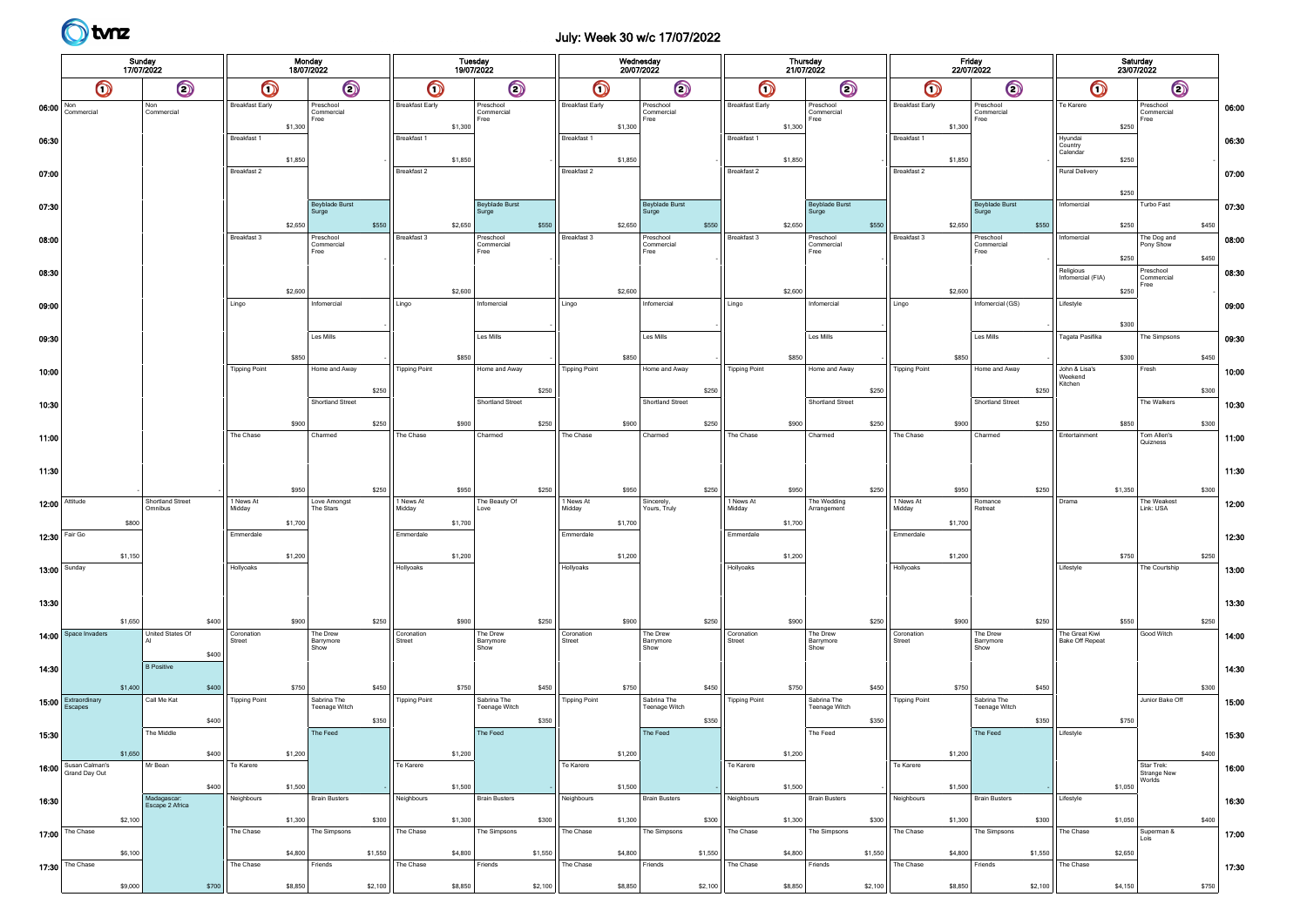

## July: Week 30 w/c 17/07/2022

|               | Sunday<br>17/07/2022<br>$\bigcirc$<br>$\bm{\mathsf{O}}$ |          |                                          |         |                        | Monday<br>18/07/2022 |                                   |          |                    |          | <b>Tuesday</b><br>19/07/2022         |          |                       | Wednesday<br>20/07/2022 |                        |          |                    |          | <b>Thursday</b><br>21/07/2022 |          |                                 | Friday<br>22/07/2022 |                                   |          |                                       | Saturday<br>23/07/2022 |                                |         |       |
|---------------|---------------------------------------------------------|----------|------------------------------------------|---------|------------------------|----------------------|-----------------------------------|----------|--------------------|----------|--------------------------------------|----------|-----------------------|-------------------------|------------------------|----------|--------------------|----------|-------------------------------|----------|---------------------------------|----------------------|-----------------------------------|----------|---------------------------------------|------------------------|--------------------------------|---------|-------|
|               |                                                         |          | $\bm{\mathsf{\odot}}$                    |         | $\bigcirc$             |                      | $\bigcirc$                        |          | $\bigcirc$         |          | $\bigcirc$                           |          | $\bm{\circ}$          |                         | $\bigcirc$             |          | $\odot$            |          | $\bm{\mathsf{O}}$             |          | $\odot$                         |                      | $\bigcirc$                        |          | $\odot$                               |                        |                                |         |       |
|               | 18:00 <sup>1 News</sup> At 6pm                          |          | 2 Wild: Eden-An<br><b>Untamed Planet</b> |         | 1 News At 6pm          |                      | Ghosts                            |          | 1 News At 6pm      |          | The Big Bang<br>Theory               |          | 1 News At 6pm         |                         | The Big Bang<br>Theory |          | 1 News At 6pm      |          | The Big Bang<br>Theory        |          | 1 News At 6pm                   |                      | The Big Bang<br>Theory            |          | 1 News At 6pm                         |                        | The Cube                       |         | 18:00 |
| 18:30         |                                                         |          |                                          |         |                        |                      | Home and Away                     | \$4,200  |                    |          | Home and Away                        | \$3,650  |                       |                         | Home and Away          | \$3,650  |                    |          | Home and Away                 | \$3,650  |                                 |                      | Home and Away                     | \$3,650  |                                       |                        |                                |         | 18:30 |
|               |                                                         | \$22,050 |                                          | \$2,000 |                        | \$22,700             |                                   | \$7,600  |                    | \$22,400 |                                      | \$7,600  |                       | \$22,800                |                        | \$7,600  |                    | \$22,450 |                               | \$7,600  |                                 | \$20,750             |                                   | \$7,600  |                                       | \$20,150               |                                | \$1,450 |       |
|               | 19:00 Hyundai<br>Country                                |          | MasterChef<br>Australia                  |         | Seven Sharp            |                      | Shortland Street                  |          | Seven Sharp        |          | Shortland Street                     |          | Seven Sharp           |                         | Shortland Street       |          | Seven Sharp        |          | Shortland Street              |          | Seven Sharp                     |                      | Shortland Street                  |          | <b>Tipping Point</b><br>Lucky Stars   |                        | Saturday Family<br>Blockbuster |         | 19:00 |
| 19:30 Sunday  | Calendar                                                | \$16,900 |                                          |         | Fair Go                | \$12,300             | MasterChef                        | \$12,300 | Eat Well For       | \$13,400 | MasterChef                           | \$12,300 | Give Us A Clue        | \$14,850                | MasterChef             | \$12,300 | Dream Kitchens     | \$14,300 | MasterChef                    | \$12,300 | The Repair                      | \$12,500             | <b>Britain's Got</b>              | \$12,300 |                                       |                        |                                |         | 19:30 |
|               |                                                         |          |                                          |         |                        | \$11,350             | Australia                         |          | Less NZ            |          | Australia                            |          |                       |                         | Australia              |          | and Bathrooms      |          | Australia                     |          | Shop                            |                      | Talent                            |          |                                       | \$10,700               |                                |         |       |
| 20:00         |                                                         |          |                                          |         | Lifestyle              |                      |                                   |          |                    |          |                                      |          |                       |                         |                        |          |                    |          |                               |          |                                 |                      |                                   |          | Heathrow:<br><b>Britain's Busiest</b> |                        |                                |         | 20:00 |
|               | 20:30 George Clarke's                                   | \$12,750 | Sunday                                   | \$8,000 |                        |                      | Extreme                           | \$10,900 | Factual            | \$10,800 | NCIS Hawaii                          | \$9,650  | Location,             | \$11,250                | Taskmaster NZ          | \$9,350  | Rich House,        | \$9,950  | Ten 7: Aotearoa               | \$10,600 | The Great Big                   | \$10,650             |                                   |          | Airport<br><b>Grand Designs</b>       | \$8,800                |                                |         |       |
|               | Amazing<br>Spaces                                       |          | Premiere Movie                           |         |                        | \$9,600              | Weddings                          |          |                    |          |                                      |          | Location,<br>Location |                         |                        |          | Poor House         |          |                               | \$8,700  | <b>Tiny Design</b><br>Challenge |                      |                                   |          |                                       |                        |                                | \$5,600 | 20:30 |
| 21:00         |                                                         |          |                                          |         | Factual                |                      |                                   |          |                    |          |                                      |          |                       |                         |                        |          |                    |          | Highway Patrol                |          |                                 |                      |                                   |          |                                       |                        | Saturday<br>Blockbuster        |         | 21:00 |
|               | 21:30 This Is Going To                                  | \$11,450 |                                          |         | Factual                | \$9,600              | Naked Attraction                  | \$6,150  | Coronation         | \$9,700  | Seal Team                            | \$7,450  | Coronation            | \$10,100                | Guessable              | \$8,350  | Coronation         | \$8,950  | The Walkers                   | \$5,450  | The World's                     | \$9,550              |                                   | \$6,100  | The Bay                               | \$8,350                |                                |         |       |
|               | Hurt                                                    |          |                                          |         |                        |                      |                                   |          | Street             |          |                                      |          | Street                |                         |                        |          | Street             |          |                               | \$3,600  | Most<br>Extraordinary<br>Homes  |                      | Laughs<br>Unleashed               | \$4,500  |                                       |                        |                                |         | 21:30 |
| 22:00         |                                                         |          |                                          |         |                        |                      |                                   |          |                    |          |                                      |          |                       |                         |                        |          |                    |          | Renters                       |          |                                 |                      | Would I Lie To<br>You?            |          |                                       |                        |                                |         | 22:00 |
|               |                                                         | \$11,450 |                                          | \$7,700 |                        | \$4,650              |                                   | \$3,600  |                    | \$4,600  |                                      | \$2,850  |                       | \$4,600                 |                        | \$5,000  |                    | \$4,600  |                               | \$3,600  |                                 | \$4,650              |                                   | \$4,500  |                                       | \$7,300                |                                |         |       |
|               | 22:30 Line Of Duty                                      |          | Four Weddings<br>and a Funeral           |         | 1 News Tonight         |                      | Two And A Half                    |          | 1 News Tonight     |          | CSI: Crime<br>Scene<br>nvestigation  |          | 1 News Tonight        |                         | Killing Eve            |          | 1 News Tonight     |          | Ten 7: Aotearoa               |          | 1 News Tonight                  |                      | Paranormal<br>Caught on<br>Camera |          | The Luminaries                        |                        |                                |         | 22:30 |
| 23:00         |                                                         |          |                                          |         | Shortland Street       | \$2,350              | Two And A Half                    | \$3,600  | Shortland Street   | \$2,350  |                                      |          | Shortland Street      | \$2,350                 |                        |          | Shortland Street   | \$2,350  | CSI: Crime<br>Scene           | \$1,050  | Shortland Street                | \$2,350              |                                   |          |                                       |                        | Movie                          | \$4,900 | 23:00 |
|               |                                                         | \$1,600  |                                          | \$2,850 |                        | \$1,550              |                                   | \$2,050  |                    | \$1,550  |                                      | \$550    |                       | \$1,550                 |                        | \$1,750  |                    | \$1,550  | Investigation                 |          |                                 | \$1,550              |                                   | \$1,200  |                                       | \$2,300                |                                |         |       |
| 23:30 Clarice |                                                         |          | Death Row<br>Doctors                     |         | Under<br>Investigation |                      | 2 Broke Girls                     |          | Sunday             |          | CSI: Crime<br>Scene<br>Investigation |          | Transplant            |                         | Mom                    |          | For Life           |          |                               |          | Big Fat Gypsy<br>Weddings       |                      | Love Life                         |          | <b>Hollington Drive</b>               |                        |                                |         | 23:30 |
| 24:00         |                                                         |          |                                          |         |                        |                      | 2 Broke Girls                     | \$500    |                    |          |                                      |          |                       |                         | Mom                    | \$500    |                    |          | CSI: Crime<br>Scene           | \$650    |                                 |                      | Kung Fu                           | \$350    |                                       |                        |                                |         | 24:00 |
|               |                                                         | \$500    |                                          | \$850   |                        | \$800                |                                   | \$500    |                    | \$950    |                                      | \$550    |                       | \$1,200                 |                        | \$500    |                    | \$550    | nvestigation                  | \$500    |                                 | \$2,050              |                                   | \$350    |                                       | \$1,150                |                                | \$1,350 |       |
| 24:30         | Infomercial                                             |          | Commercial<br>Free                       |         | Commercial<br>Free     |                      | Commercial<br>Free                |          | Commercial<br>Free |          | Commercial<br>Free                   |          | Commercial<br>Free    |                         | Commercial<br>Free     |          | Commercial<br>Free |          | Commercial<br>Free            |          | Commercial<br>Free              |                      | Commercial<br>Free                |          | Commercial<br>Free                    |                        | Commercial<br>Free             |         | 24:30 |
|               | 25:00 Infomercial (AH)                                  | \$250    |                                          |         |                        |                      |                                   |          |                    |          |                                      |          |                       |                         |                        |          |                    |          |                               |          |                                 |                      |                                   |          |                                       |                        |                                |         | 25:00 |
|               |                                                         | \$250    |                                          |         |                        |                      |                                   |          |                    |          |                                      |          |                       |                         |                        |          |                    |          |                               |          |                                 |                      |                                   |          |                                       |                        |                                |         |       |
|               | 25:30 Informercial                                      |          |                                          |         | Infomercial            |                      |                                   |          | Infomercial        |          |                                      |          | Infomercial           |                         |                        |          | Infomercial        |          |                               |          |                                 |                      |                                   |          |                                       |                        |                                |         | 25:30 |
|               | $26:00$ Infomercial                                     | \$250    |                                          |         | Infomercial            | \$250                | Infomercial                       |          | Infomercial        | \$250    | nfomercial                           |          | Infomercial           | \$250                   | Infomercial            |          | Infomercial        | \$250    | nfomercial                    |          | Infomercial                     |                      | Infomercial (GS)                  |          |                                       |                        |                                |         | 26:00 |
|               |                                                         | \$250    |                                          |         |                        | \$250                |                                   |          |                    | \$250    |                                      |          |                       | \$250                   |                        |          |                    | \$250    |                               |          |                                 | \$250                |                                   |          |                                       |                        |                                |         |       |
|               | $26:30$ Infomercial                                     |          |                                          |         | Infomercial            |                      | Infomercial                       |          | Infomercial        |          | Infomercial                          |          | Infomercial           |                         | Infomercial            |          | Infomercial        |          | nfomercial                    |          | Infomercial                     |                      | Infomercial (GS)                  |          |                                       |                        |                                |         | 26:30 |
|               | 27:00   Informercial                                    | \$250    |                                          |         | Infomercial            | \$250                | Commercial                        |          | Infomercial        | \$250    | Commercial                           |          | Infomercial           | \$250                   | Commercial             |          | Infomercial        | \$250    | Commercial                    |          | Infomercial                     | \$250                | Commercia                         |          | Infomercial                           |                        |                                |         | 27:00 |
|               |                                                         | \$250    |                                          |         |                        | \$250                | Free                              |          |                    | \$250    | Free                                 |          |                       | \$250                   | Free                   |          |                    | \$250    | Free                          |          |                                 | \$250                | Free                              |          |                                       | $$250$                 |                                |         |       |
|               | 27:30   Informercial                                    |          |                                          |         | Infomercial            |                      |                                   |          | Infomercial        |          |                                      |          | Infomercial           |                         |                        |          | Infomercial        |          |                               |          | Infomercial                     |                      |                                   |          | Infomercial                           |                        |                                |         | 27:30 |
|               | 28:00   Infomercial                                     | \$250    | Infomercial                              |         | Infomercial            | \$250                |                                   |          | Infomercial        | \$250    |                                      |          | Infomercial           | \$250                   |                        |          | Infomercial        | \$250    |                               |          | Infomercial                     | \$250                |                                   |          | Infomercial                           | \$250                  |                                |         | 28:00 |
|               |                                                         | \$250    |                                          |         |                        | \$250                |                                   |          |                    | \$250    |                                      |          |                       | \$250                   |                        |          |                    | \$250    |                               |          |                                 | \$250                |                                   |          |                                       | \$250                  |                                |         |       |
|               | 28:30   Informercial                                    |          | Religious<br>Infomercial (HC)            |         | Infomercial            |                      |                                   |          | Infomercial        |          |                                      |          | Infomercial           |                         |                        |          | Infomercial        |          |                               |          | Infomercial                     |                      |                                   |          | Infomercial                           |                        |                                |         | 28:30 |
|               | 29:00 Infomercial                                       | \$250    | Infomercial                              |         | Infomercial            | \$250                | Infomercial                       |          | Infomercial        | \$250    | Infomercial                          |          | Infomercial           | \$250                   | Infomercial            |          | Infomercial        | \$250    | Infomercial                   |          | Infomercial                     | \$250                |                                   |          | Infomercial                           | \$250                  | Religious<br>Infomercial (TM)  |         | 29:00 |
|               |                                                         | \$250    |                                          |         |                        | \$250                |                                   |          |                    | \$250    |                                      |          |                       | \$250                   |                        |          |                    | \$250    |                               |          |                                 | \$250                |                                   |          |                                       | \$250                  |                                |         |       |
|               | 29:30   Informercial                                    |          | Infomercial                              |         | Commercial<br>Free     |                      | Religious<br>Infomercial<br>(LTW) |          | Commercial<br>Free |          | Infomercial                          |          | Commercial<br>Free    |                         | Infomercial            |          | Commercial<br>Free |          | Infomercial                   |          | Religious<br>Infomercial (IJ)   |                      |                                   |          | Religious<br>Infomercial<br>(LTW)     |                        | Religious<br>Infomercial (HC)  |         | 29:30 |
|               |                                                         | \$250    |                                          |         |                        |                      |                                   |          |                    |          |                                      |          |                       |                         |                        |          |                    |          |                               |          |                                 | \$250                |                                   |          |                                       | \$250                  |                                |         |       |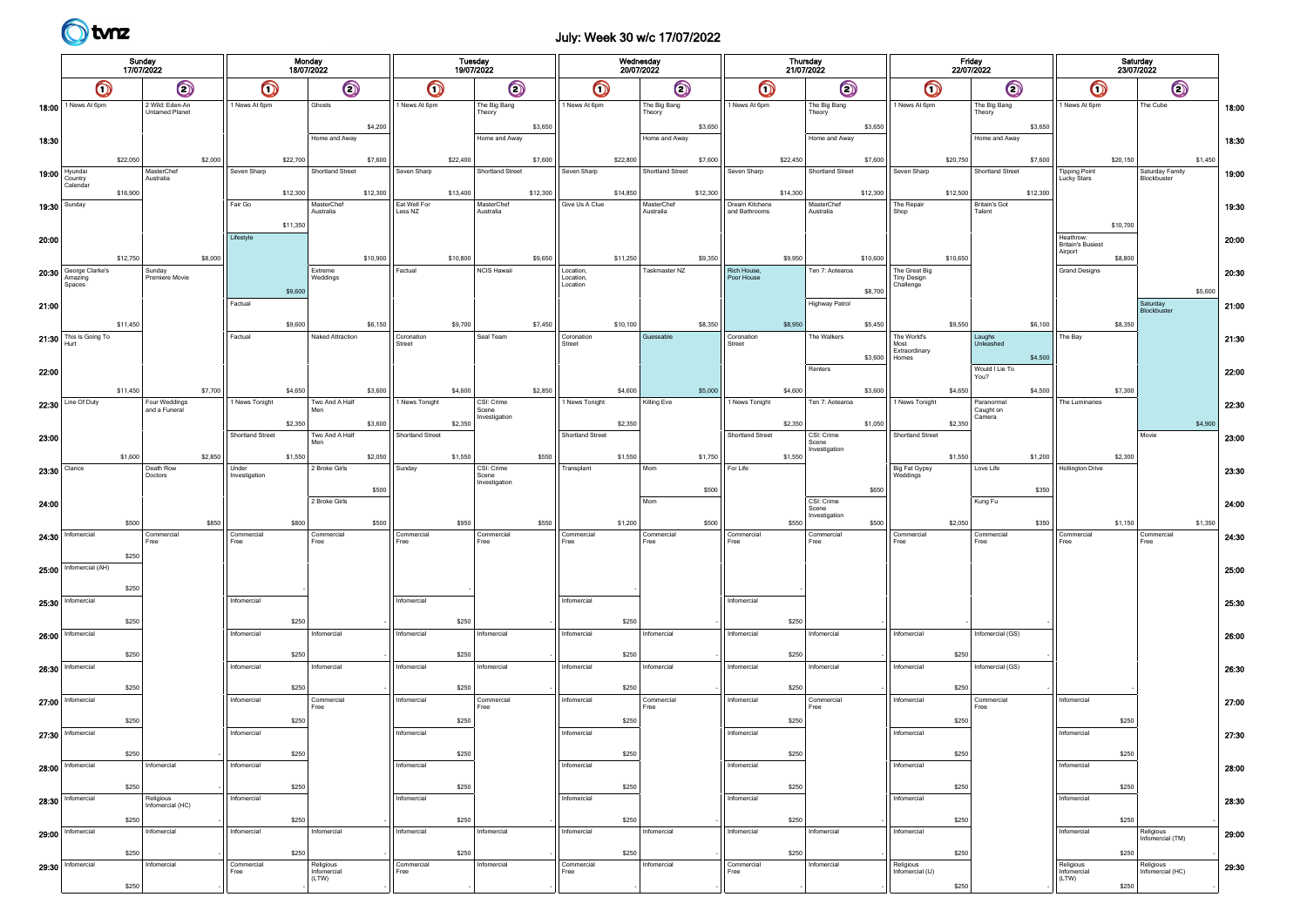

## July: Week 31 w/c 24/07/2022

|                                  |                      | Sunday<br>24/07/2022 |                                        | 25/07/2022             | Monday  |                                 |         | Tuesday<br>26/07/2022  |         |                                 |         | Wednesday<br>27/07/2022 |         |                                 |         | <b>Thursday</b>        | 28/07/2022 |                                 |         | Friday<br>29/07/2022   |         |                                 |         | Saturday<br>30/07/2022              |         |                                  |       |                |
|----------------------------------|----------------------|----------------------|----------------------------------------|------------------------|---------|---------------------------------|---------|------------------------|---------|---------------------------------|---------|-------------------------|---------|---------------------------------|---------|------------------------|------------|---------------------------------|---------|------------------------|---------|---------------------------------|---------|-------------------------------------|---------|----------------------------------|-------|----------------|
|                                  | $\bigcirc$           |                      | $\bigcirc$                             | $\bm{\mathsf{O}}$      |         | $\odot$                         |         | $\bigcirc$             |         | $\odot$                         |         | $\bm{\mathsf{O}}$       |         | $\odot$                         |         | $\bm{\mathsf{O}}$      |            | $\odot$                         |         | $\bullet$              |         | $\odot$                         |         | $\bm{\mathsf{O}}$                   |         | $\bigcirc$                       |       |                |
| $06:00$ $\sqrt{\frac{Non}{Con}}$ | Commercial           |                      | Non<br>Commercial                      | <b>Breakfast Early</b> | \$1,300 | Preschool<br>Commercial<br>Free |         | <b>Breakfast Early</b> | \$1,300 | Preschool<br>Commercial<br>Free |         | <b>Breakfast Early</b>  | \$1,300 | Preschool<br>Commercial<br>Free |         | <b>Breakfast Early</b> | \$1,300    | Preschool<br>Commercial<br>Free |         | <b>Breakfast Early</b> | \$1,300 | Preschool<br>Commercial<br>Free |         | Te Karere                           | \$250   | Preschool<br>Commercial<br>Free  |       | 06:00          |
| 06:30                            |                      |                      |                                        | Breakfast 1            | \$1,850 |                                 |         | Breakfast 1            | \$1,850 |                                 |         | Breakfast 1             | \$1,850 |                                 |         | Breakfast 1            | \$1,850    |                                 |         | Breakfast 1            | \$1,850 |                                 |         | Hyundai<br>Country<br>Calendar      | \$250   |                                  |       | 06:30          |
| 07:00                            |                      |                      |                                        | Breakfast 2            |         |                                 |         | Breakfast 2            |         |                                 |         | Breakfast 2             |         |                                 |         | Breakfast 2            |            |                                 |         | Breakfast 2            |         |                                 |         | <b>Rural Delivery</b>               | \$250   |                                  |       | 07:00          |
| 07:30                            |                      |                      |                                        |                        | \$2,650 |                                 |         |                        | \$2,650 |                                 |         |                         | \$2,650 |                                 |         |                        | \$2,650    |                                 |         |                        | \$2,650 |                                 |         | Infomercial                         | \$250   | Turbo Fast                       | \$450 | 07:30          |
| 08:00                            |                      |                      |                                        | Breakfast 3            |         | Spongebob<br>Squarepants        | \$550   | Breakfast 3            |         | Spongebob<br>Squarepants        | \$550   | Breakfast 3             |         | Spongebob<br>Squarepants        | \$550   | Breakfast 3            |            | Spongebob<br>Squarepants        | \$550   | Breakfast 3            |         | Spongebob<br>Squarepants        | \$550   | Infomercial                         | \$250   | The Dog and<br>Pony Show         | \$450 | 08:00          |
| 08:30                            |                      |                      |                                        |                        | \$2,600 | Preschool<br>Commercial<br>Free |         |                        | \$2,600 | Preschool<br>Commercial<br>Free |         |                         | \$2,600 | Preschool<br>Commercial<br>Free |         |                        | \$2,600    | Preschool<br>Commercia<br>Free  |         |                        | \$2,600 | Preschool<br>Commercial<br>Free |         | Religious<br>Infomercial (FIA)      | \$250   | Preschool<br>Commercial<br>Free  |       | 08:30          |
| 09:00                            |                      |                      |                                        | Lingo                  |         | Infomercial                     |         | Lingo                  |         | Infomercial                     |         | Lingo                   |         | Infomercial                     |         | Lingo                  |            | Infomercial                     |         | Lingo                  |         | Infomercial (GS)                |         | Lifestyle                           | \$300   |                                  |       | 09:00          |
| 09:30                            |                      |                      |                                        |                        | \$850   | Les Mills                       |         |                        | \$850   | Les Mills                       |         |                         | \$850   | Les Mills                       |         |                        | \$850      | Les Mills                       |         |                        | \$850   | Les Mills                       |         | Tagata Pasifika                     | \$300   | The Simpsons                     | \$450 | 09:30          |
| 10:00                            |                      |                      |                                        | <b>Tipping Point</b>   |         | Home and Away                   | \$250   | <b>Tipping Point</b>   |         | Home and Away                   | \$250   | <b>Tipping Point</b>    |         | Home and Away                   | \$250   | <b>Tipping Point</b>   |            | Home and Away                   | \$250   | <b>Tipping Point</b>   |         | Home and Away                   | \$250   | John & Lisa's<br>Weekend<br>Kitchen |         | Fresh                            | \$300 | 10:00          |
| 10:30                            |                      |                      |                                        |                        | \$900   | Shortland Street                | \$250   |                        | \$900   | Shortland Street                | \$250   |                         | \$900   | Shortland Street                | \$250   |                        | \$900      | Shortland Street                | \$250   |                        | \$900   | Shortland Street                | \$250   |                                     | \$850   | The Walkers                      | \$300 | 10:30          |
| 11:00                            |                      |                      |                                        | The Chase              |         | Charmed                         |         | The Chase              |         | Charmed                         |         | The Chase               |         | Charmed                         |         | The Chase              |            | Charmed                         |         | The Chase              |         | Charmed                         |         | Entertainment                       |         | Tom Allen's<br>Quizness          |       | 11:00          |
| 11:30                            | $12:00$ Attitude     |                      | Shortland Street                       | 1 News At              | \$950   | Movie                           | \$250   | 1 News At              | \$950   | Movie                           | \$250   | 1 News At               | \$950   | Movie                           | \$250   | 1 News At              | \$950      | Movie                           | \$250   | 1 News At              | \$950   | Movie                           | \$250   | Drama                               | \$1,350 | The Weakest                      | \$300 | 11:30          |
|                                  | 12:30 Fair Go        | \$800                | Omnibus                                | Midday<br>Emmerdale    | \$1,700 |                                 |         | Midday<br>Emmerdale    | \$1,700 |                                 |         | Midday<br>Emmerdale     | \$1,700 |                                 |         | Midday<br>Emmerdale    | \$1,700    |                                 |         | Midday<br>Emmerdale    | \$1,700 |                                 |         |                                     |         | Link: USA                        |       | 12:00<br>12:30 |
| 13:00                            | Sunday               | \$1,150              |                                        | Hollyoaks              | \$1,200 |                                 |         | Hollyoaks              | \$1,200 |                                 |         | Hollyoaks               | \$1,200 |                                 |         | Hollyoaks              | \$1,200    |                                 |         | Hollyoaks              | \$1,200 |                                 |         | Lifestyle                           | \$750   | The Courtship                    | \$250 | 13:00          |
| 13:30                            |                      |                      |                                        |                        |         |                                 |         |                        |         |                                 |         |                         |         |                                 |         |                        |            |                                 |         |                        |         |                                 |         |                                     |         |                                  |       | 13:30          |
|                                  | 14:00 Factual        | \$1,650              | \$400<br>United States Of              | Coronation             | \$900   | The Drew                        | \$250   | Coronation             | \$900   | The Drew                        | \$250   | Coronation              | \$900   | The Drew                        | \$250   | Coronation             | \$900      | The Drew                        | \$250   | Coronation             | \$900   | The Drew                        | \$250   | The Great Kiwi                      | \$550   | Good Witch                       | \$250 | 14:00          |
|                                  | 14:30 Factual        | \$1,400              | \$400<br><b>Bob Hearts</b><br>Abishola | Street                 |         | Barrymore<br>Show               |         | Street                 |         | Barrymore<br>Show               |         | Street                  |         | Barrymore<br>Show               |         | Street                 |            | Barrymore<br>Show               |         | Street                 |         | Barrymore<br>Show               |         | <b>Bake Off Repeat</b>              |         |                                  |       | 14:30          |
|                                  | 15:00 Lifestyle      | \$1,400              | \$400<br>Call Me Kat                   | <b>Tipping Point</b>   | \$750   | Sabrina The<br>Teenage Witch    | \$450   | <b>Tipping Point</b>   | \$750   | Sabrina The<br>Teenage Witch    | \$450   | <b>Tipping Point</b>    | \$750   | Sabrina The<br>Teenage Witch    | \$450   | <b>Tipping Point</b>   | \$750      | Sabrina The<br>Teenage Witch    | \$450   | <b>Tipping Point</b>   | \$750   | Sabrina The<br>Teenage Witch    | \$450   |                                     |         | Junior Bake Off                  | \$300 | 15:00          |
| 15:30                            |                      |                      | \$400<br>The Middle                    |                        |         | <b>Holly Hobbie</b>             | \$350   |                        |         | <b>Holly Hobbie</b>             | \$350   |                         |         | <b>Holly Hobbie</b>             | \$350   |                        |            | <b>Holly Hobbie</b>             | \$350   |                        |         | <b>Holly Hobbie</b>             | \$350   | Lifestyle                           | \$750   |                                  |       | 15:30          |
|                                  | 16:00 Susan Calman's | \$1,650              | \$400<br>Mr Bean                       | Te Karere              | \$1,200 | The Feed                        | \$300   | Te Karere              | \$1,200 | The Feed                        | \$300   | Te Karere               | \$1,200 | The Feed                        | \$300   | Te Karere              | \$1,200    | The Feed                        | \$300   | Te Karere              | \$1,200 | The Feed                        | \$300   |                                     |         | Star Trek:<br><b>Strange New</b> | \$400 | 16:00          |
| 16:30                            |                      |                      | \$400<br>Sunday Family<br>Movie        | Neighbours             | \$1,500 | <b>Brain Busters</b>            |         | Neighbours             | \$1,500 | <b>Brain Busters</b>            |         | Neighbours              | \$1,500 | <b>Brain Busters</b>            |         | Neighbours             | \$1,500    | <b>Brain Busters</b>            |         | Neighbours             | \$1,500 | <b>Brain Busters</b>            |         | Lifestyle                           | \$1,050 | <b>Norlds</b>                    |       | 16:30          |
|                                  | $17:00$ The Chase    | \$2,100              |                                        | The Chase              | \$1,300 | The Simpsons                    | \$300   | The Chase              | \$1,300 | The Simpsons                    | \$300   | The Chase               | \$1,300 | The Simpsons                    | \$300   | The Chase              | \$1,300    | The Simpsons                    | \$300   | The Chase              | \$1,300 | The Simpsons                    | \$300   | The Chase                           | \$1,050 | Superman &<br>Lois               | \$400 | 17:00          |
|                                  | 17:30 The Chase      | \$6,100              |                                        | The Chase              | \$4,800 | Friends                         | \$1,550 | The Chase              | \$4,800 | Friends                         | \$1,550 | The Chase               | \$4,800 | Friends                         | \$1,550 | The Chase              | \$4,800    | Friends                         | \$1,550 | The Chase              | \$4,800 | Friends                         | \$1,550 | The Chase                           | \$2,650 |                                  |       | 17:30          |
|                                  |                      | \$9,000              | \$700                                  |                        | \$8,850 |                                 | \$2,100 |                        | \$8,850 |                                 | \$2,100 |                         | \$8,850 |                                 | \$2,100 |                        | \$8,850    |                                 | \$2,100 |                        | \$8,850 |                                 | \$2,100 |                                     | \$4,150 |                                  | \$750 |                |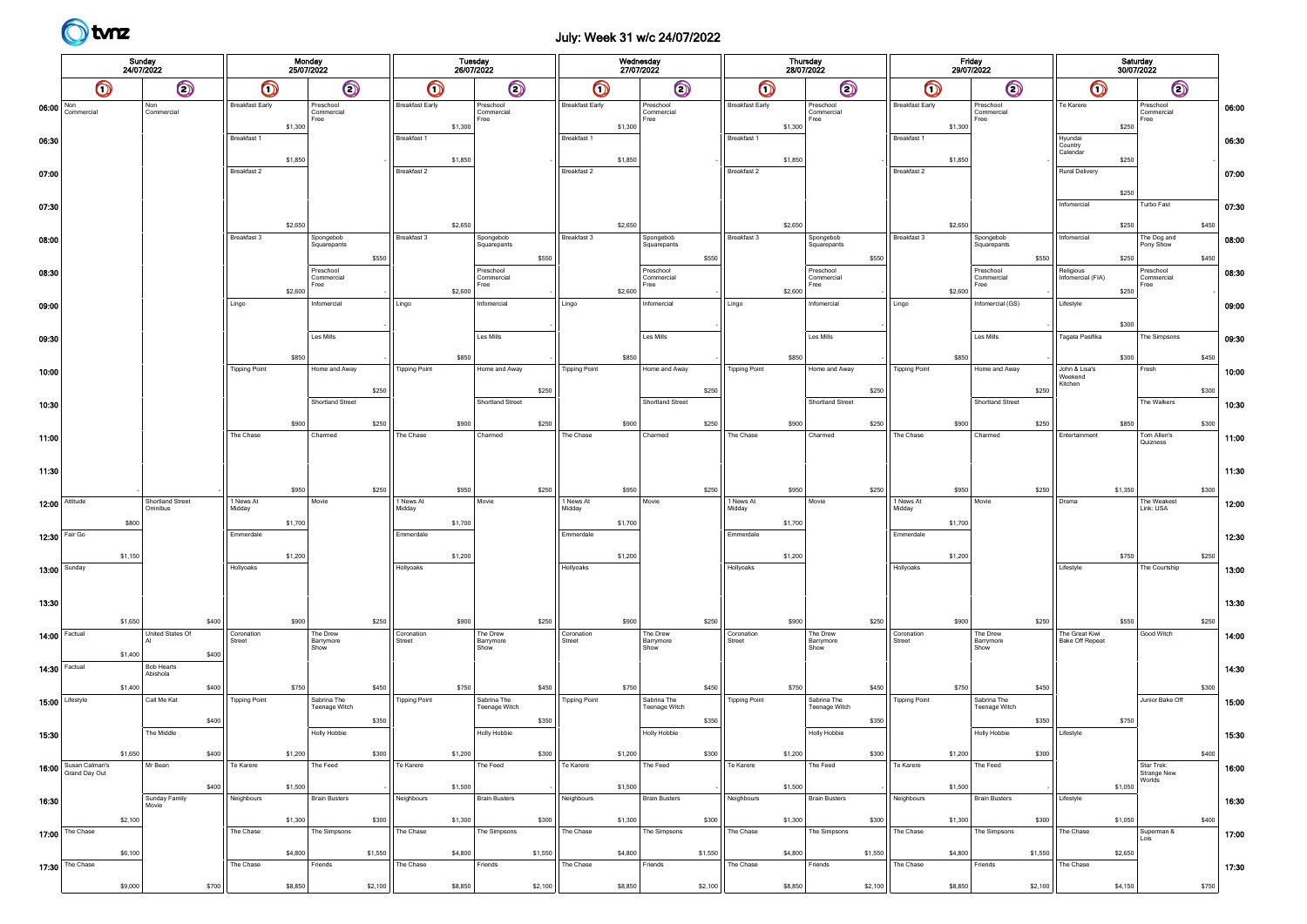

## July: Week 31 w/c 24/07/2022

|                  | Sunday<br>24/07/2022                               |          |                               |         | Monday<br>25/07/2022 |          |                                   |          | 26/07/2022              | Tuesday  |                         |          | Wednesday<br>27/07/2022          |          |                         |          | <b>Thursday</b><br>28/07/2022   |          |                                      |          | Friday<br>29/07/2022                             |          |                                |          | Saturday<br>30/07/2022              |          |                                |         |       |
|------------------|----------------------------------------------------|----------|-------------------------------|---------|----------------------|----------|-----------------------------------|----------|-------------------------|----------|-------------------------|----------|----------------------------------|----------|-------------------------|----------|---------------------------------|----------|--------------------------------------|----------|--------------------------------------------------|----------|--------------------------------|----------|-------------------------------------|----------|--------------------------------|---------|-------|
|                  | $\odot$<br>$\bm{\mathsf{\odot}}$                   |          | $\bigcirc$                    |         | $\odot$              |          | $\bigcirc$                        |          | $\odot$                 |          | $\bigcirc$              |          | $\odot$                          |          | $\bigcirc$              |          | $\odot$                         |          | $\bullet$                            |          | $\odot$                                          |          | $\bigcirc$                     |          | $\bigcirc$                          |          |                                |         |       |
| 18:00            | 2 Wild: Eden-An<br>1 News At 6pm<br>Untamed Planet |          | 1 News At 6pm                 |         | Ghosts               |          | 1 News At 6pm                     |          | The Big Bang<br>Theory  |          | 1 News At 6pm           |          | The Big Bang<br>Theory           |          | 1 News At 6pm           |          | The Big Bang<br>Theory          |          | 1 News At 6pm                        |          | The Big Bang<br>Theory                           |          | 1 News At 6pm                  |          | The Cube                            |          | 18:00                          |         |       |
| 18:30            |                                                    |          |                               |         |                      |          | Home and Away                     | \$4,200  |                         |          | Home and Away           | \$3,650  |                                  |          | Home and Away           | \$3,650  |                                 |          | Home and Away                        | \$3,650  |                                                  |          | Home and Away                  | \$3,650  |                                     |          |                                |         | 18:30 |
|                  |                                                    | \$22,050 |                               | \$2,000 |                      | \$22,700 |                                   | \$7,600  |                         | \$22,400 |                         | \$7,600  |                                  | \$22,800 |                         | \$7,600  |                                 | \$22,450 |                                      | \$7,600  |                                                  | \$20,750 |                                | \$7,600  |                                     | \$20,150 |                                | \$1,450 |       |
|                  | 19:00   Hyundai<br>Country<br>Calendar             | \$16,900 | MasterChef<br>Australia       |         | Seven Sharp          | \$12,300 | Shortland Street                  | \$12,300 | Seven Sharp             | \$13,400 | Shortland Street        | \$12,300 | Seven Sharp                      | \$14,850 | Shortland Street        | \$12,300 | Seven Sharp                     | \$14,300 | <b>Shortland Street</b>              | \$12,300 | Seven Sharp                                      | \$12,500 | Shortland Street               | \$12,300 | <b>Tipping Point</b><br>Lucky Stars |          | Saturday Family<br>Blockbuster |         | 19:00 |
| 19:30 Sunday     |                                                    |          |                               |         | Fair Go              |          | MasterChef<br>Australia           |          | Eat Well For<br>Less NZ |          | MasterChef<br>Australia |          | Give Us A Clue                   |          | MasterChef<br>Australia |          | Dream Kitchens<br>and Bathrooms |          | MasterChef<br>Australia              |          | The Repair<br>Shop                               |          | <b>Britain's Got</b><br>Talent |          |                                     |          |                                |         | 19:30 |
| 20:00            |                                                    |          |                               |         | Lifestyle            | \$11,350 |                                   |          |                         |          |                         |          |                                  |          |                         |          |                                 |          |                                      |          |                                                  |          |                                |          | Heathrow:                           | \$10,700 |                                |         | 20:00 |
|                  |                                                    | \$12,750 |                               | \$8,000 |                      |          |                                   | \$10,900 |                         | \$10,800 |                         | \$9,650  |                                  | \$11,250 |                         | \$9,350  |                                 | \$9,950  |                                      | \$10,600 |                                                  | \$10,650 |                                |          | <b>Britain's Busiest</b><br>Airport | \$8,800  |                                |         |       |
|                  | $20:30$ Lifestyle                                  |          | Sunday<br>Premiere Movie      |         |                      |          | Extreme<br>Weddings               |          | Factual                 |          | NCIS Hawaii             |          | Location<br>Location<br>Location |          | Taskmaster NZ           |          | Lifestyle                       |          | Ten 7: Aotearoa                      |          | The Great Big<br><b>Tiny Design</b><br>Challenge |          |                                |          | <b>Grand Designs</b>                |          |                                |         | 20:30 |
| 21:00            |                                                    |          |                               |         | Factual              | \$9,600  |                                   |          |                         |          |                         |          |                                  |          |                         |          |                                 |          | Highway Patrol                       | \$8,700  |                                                  |          |                                |          |                                     |          | Saturday<br>Blockbuster        | \$5,600 | 21:00 |
|                  |                                                    | \$11,450 |                               |         |                      | \$9,600  |                                   | \$6,150  |                         | \$9,700  |                         | \$7,450  |                                  | \$10,100 |                         | \$8,350  |                                 | \$8,950  |                                      | \$5,450  |                                                  | \$9,550  |                                | \$6,100  |                                     | \$8,350  |                                |         |       |
| 21:30 Drama      |                                                    |          |                               |         | Factual              |          | Naked Attraction                  |          | Coronation<br>Street    |          | Seal Team               |          | Coronation<br>Street             |          | Guessable               |          | Coronation<br>Street            |          | The Walkers                          | \$3,600  | The World's<br>Most<br>Extraordinary<br>Homes    |          | Dinner Date                    |          | The Bay                             |          |                                |         | 21:30 |
| 22:00            |                                                    |          |                               |         |                      |          |                                   |          |                         |          |                         |          |                                  |          |                         |          |                                 |          | Renters                              |          |                                                  |          |                                |          |                                     |          |                                |         | 22:00 |
| 22:30   For Life |                                                    | \$11,450 | Four Weddings                 | \$7,700 | 1 News Tonight       | \$4,650  | Two And A Half                    | \$3,600  | 1 News Tonight          | \$4,600  | CSI: Crime              | \$2,850  | 1 News Tonight                   | \$4,600  | Killing Eve             | \$5,000  | 1 News Tonight                  | \$4,600  | Ten 7: Aotearoa                      | \$3,600  | 1 News Tonight                                   | \$4,650  | Unreal                         | \$4,500  | The Luminaries                      | \$7,300  |                                |         | 22:30 |
|                  |                                                    |          | and a Funeral                 |         |                      | \$2,350  |                                   | \$3,600  |                         | \$2,350  | Scene<br>Investigation  |          |                                  | \$2,350  |                         |          |                                 | \$2,350  |                                      | \$1,050  |                                                  | \$2,350  |                                |          |                                     |          |                                | \$4,900 |       |
| 23:00            |                                                    |          |                               |         | Shortland Street     |          | Two And A Half                    |          | Shortland Street        |          |                         |          | Shortland Street                 |          |                         |          | Shortland Street                |          | CSI: Crime<br>Scene<br>Investigation |          | Shortland Street                                 |          |                                |          |                                     |          | Movie                          |         | 23:00 |
| 23:30 Clarice    |                                                    | \$1,600  | Death Row<br>Doctors          | \$2,850 |                      |          | 2 Broke Girls                     | \$2,050  | Sunday                  | \$1,550  | CSI: Crime<br>Scene     | \$550    | Vigil                            | \$1,550  | Mom                     | \$1,750  | It's Your Fault<br>I'm Fat      | \$1,550  |                                      |          | Big Fat Gypsy<br>Weddings                        | \$1,550  | Love Life                      | \$1,200  | <b>Hollington Drive</b>             | \$2,300  |                                |         | 23:30 |
|                  |                                                    |          |                               |         | Q + A with Jack      | \$1,550  | 2 Broke Girls                     | \$500    |                         |          | Investigation           |          |                                  |          | Mom                     | \$500    |                                 |          | CSI: Crime                           | \$650    |                                                  |          | Kung Fu                        | \$350    |                                     |          |                                |         |       |
| 24:00            |                                                    | \$500    |                               | \$850   | Tame                 |          |                                   | \$500    |                         | \$950    |                         | \$550    |                                  | \$1,200  |                         | \$500    |                                 | \$550    | Scene<br>Investigation               | \$500    |                                                  | \$2,050  |                                | \$350    |                                     | \$1,150  |                                | \$1,350 | 24:00 |
|                  | 24:30 Informercial                                 |          | Commercial<br>Free            |         |                      |          | Commercial<br>Free                |          | Commercial<br>Free      |          | Commercial<br>Free      |          | Commercial<br>Free               |          | Commercial<br>Free      |          | Commercial<br>Free              |          | Commercial<br>Free                   |          | Commercial<br>Free                               |          | Commercial<br>Free             |          | Commercial<br>Free                  |          | Commercial<br>Free             |         | 24:30 |
|                  | 25:00   Infomercial (AH)                           | \$250    |                               |         | Commercial<br>Free   | \$800    |                                   |          |                         |          |                         |          |                                  |          |                         |          |                                 |          |                                      |          |                                                  |          |                                |          |                                     |          |                                |         | 25:00 |
|                  |                                                    | \$250    |                               |         |                      |          |                                   |          |                         |          |                         |          |                                  |          |                         |          |                                 |          |                                      |          |                                                  |          |                                |          |                                     |          |                                |         |       |
|                  | 25:30   Informercial                               | \$250    |                               |         | Infomercial          | \$250    |                                   |          | Infomercial             | \$250    |                         |          | Infomercial                      | \$250    |                         |          | Infomercial                     | \$250    |                                      |          |                                                  |          |                                |          |                                     |          |                                |         | 25:30 |
|                  | $26:00$ Infomercial                                |          |                               |         | Infomercial          |          | Infomercial                       |          | Infomercial             |          | Infomercial             |          | Infomercial                      |          | Infomercial             |          | Infomercial                     |          | Infomercial                          |          | Infomercial                                      |          | Infomercial (GS)               |          |                                     |          |                                |         | 26:00 |
|                  | 26:30   Informercial                               | \$250    |                               |         | Infomercial          | \$250    | Infomercial                       |          | Infomercial             | \$250    | Infomercial             |          | Infomercial                      | \$250    | Infomercial             |          | Infomercial                     | \$250    | Infomercial                          |          | Infomercial                                      | \$250    | Infomercial (GS)               |          |                                     |          |                                |         | 26:30 |
|                  |                                                    | \$250    |                               |         |                      | \$250    |                                   |          |                         | \$250    |                         |          |                                  | \$250    |                         |          |                                 | \$250    |                                      |          |                                                  | \$250    |                                |          |                                     |          |                                |         |       |
|                  | $27:00$   Informercial                             | \$250    |                               |         | Infomercial          | \$250    | Commercia<br>Free                 |          | Infomercial             | \$250    | Commercial<br>Free      |          | Infomercial                      | \$250    | Commercial<br>Free      |          | Infomercial                     | \$250    | Commercia<br>Free                    |          | Infomercial                                      | \$250    | Commercial<br>Free             |          | Infomercial                         | \$250    |                                |         | 27:00 |
|                  | $27:30$ Infomercial                                |          |                               |         | Infomercial          |          |                                   |          | Infomercial             |          |                         |          | Infomercial                      |          |                         |          | Infomercial                     |          |                                      |          | Infomercial                                      |          |                                |          | Infomercial                         |          |                                |         | 27:30 |
|                  | 28:00   Infomercial                                | \$250    | Infomercial                   |         | Infomercial          | \$250    |                                   |          | Infomercial             | \$250    |                         |          | Infomercial                      | \$250    |                         |          | Infomercial                     | \$250    |                                      |          | Infomercial                                      | \$250    |                                |          | Infomercial                         | \$250    |                                |         | 28:00 |
|                  |                                                    | \$250    |                               |         |                      | \$250    |                                   |          |                         | \$250    |                         |          |                                  | \$250    |                         |          |                                 | \$250    |                                      |          |                                                  | \$250    |                                |          |                                     | \$250    |                                |         |       |
|                  | 28:30 Infomercial                                  |          | Religious<br>Infomercial (HC) |         | Infomercial          |          |                                   |          | Infomercial             |          |                         |          | Infomercial                      |          |                         |          | Infomercial                     |          |                                      |          | Infomercial                                      |          |                                |          | Infomercial                         |          |                                |         | 28:30 |
|                  | 29:00 Infomercial                                  | \$250    | Infomercial                   |         | Infomercial          | \$250    | Infomercial                       |          | Infomercial             | \$250    | Infomercial             |          | Infomercial                      | \$250    | Infomercial             |          | Infomercial                     | \$250    | Infomercial                          |          | Infomercial                                      | \$250    |                                |          | Infomercial                         | \$250    | Religious<br>Infomercial (TM)  |         | 29:00 |
|                  | 29:30 Informercial                                 | \$250    | Infomercial                   |         | Commercial           | \$250    |                                   |          | Commercial              | \$250    | Infomercial             |          | Commercial                       | \$250    | Infomercial             |          | Commercial                      | \$250    | Infomercial                          |          | Religious                                        | \$250    |                                |          |                                     | \$250    | Religious                      |         |       |
|                  |                                                    | \$250    |                               |         | Free                 |          | Religious<br>Infomercial<br>(LTW) |          | Free                    |          |                         |          | Free                             |          |                         |          | Free                            |          |                                      |          | Infomercial (IJ)                                 | \$250    |                                |          | Religious<br>Infomercial<br>(LTW)   | \$250    | Infomercial (HC)               |         | 29:30 |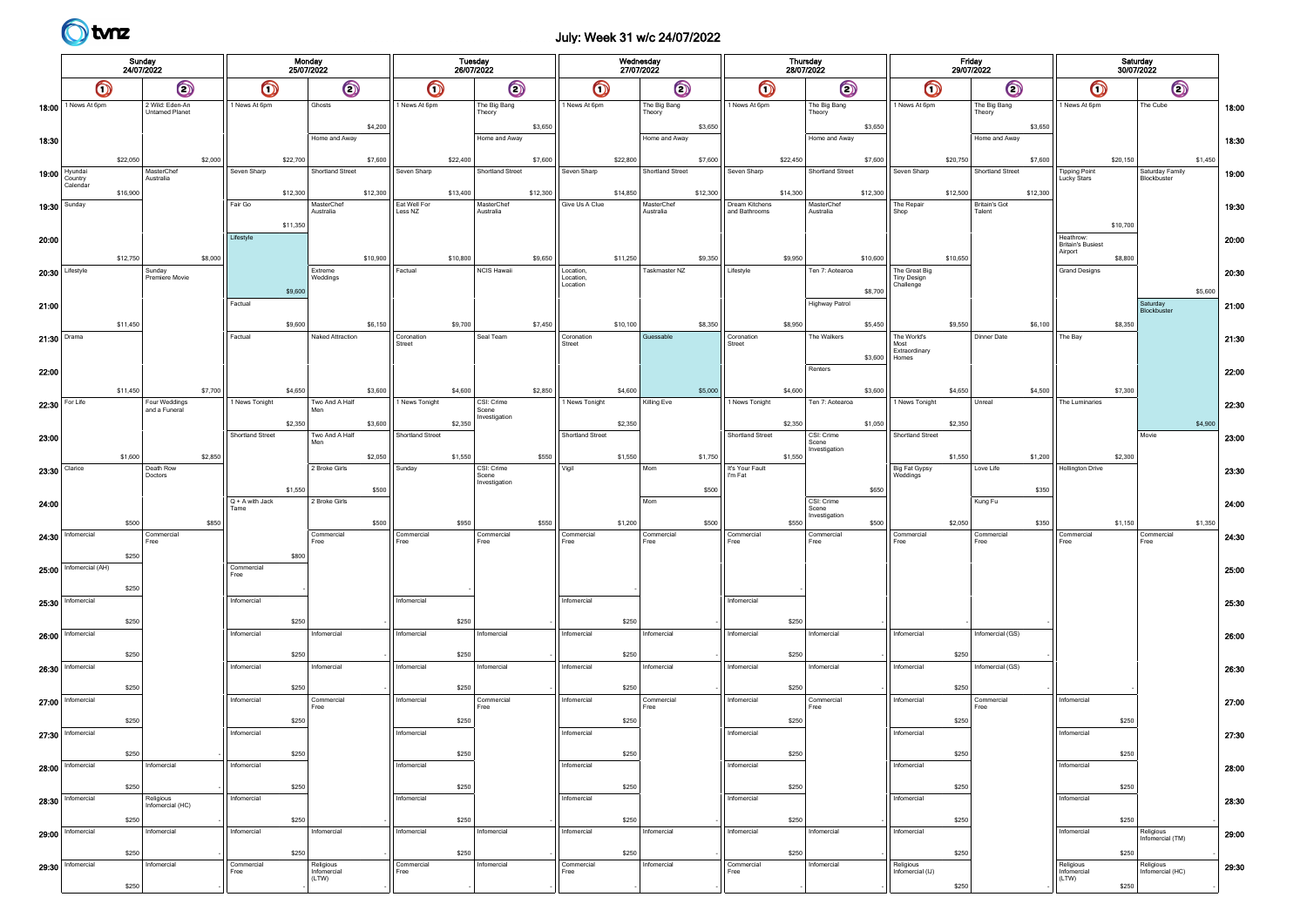

## August: Week 32 w/c 31/07/2022

|                                       | Sunday<br>31/07/2022            |                   |                           |                        | Monday<br>01/08/2022 |                                      |         |                        | <b>Tuesday</b><br>02/08/2022 |                                 |         |                        | Wednesday<br>03/08/2022 |                                      |         |                        | <b>Thursday</b> | 04/08/2022                           |         |                        | Friday<br>05/08/2022 |                                      |         |                                     | Saturday<br>06/08/2022 |                                       |       |                |
|---------------------------------------|---------------------------------|-------------------|---------------------------|------------------------|----------------------|--------------------------------------|---------|------------------------|------------------------------|---------------------------------|---------|------------------------|-------------------------|--------------------------------------|---------|------------------------|-----------------|--------------------------------------|---------|------------------------|----------------------|--------------------------------------|---------|-------------------------------------|------------------------|---------------------------------------|-------|----------------|
|                                       | $\bigcirc$                      |                   | $\odot$                   | $\bigcirc$             |                      | $\odot$                              |         | $\bullet$              |                              | $\odot$                         |         | $\bigcirc$             |                         | $\odot$                              |         | $\bigcirc$             |                 | $\odot$                              |         | $\bm{\mathsf{O}}$      |                      | $\odot$                              |         | $\bm{\mathsf{O}}$                   |                        | $\odot$                               |       |                |
| 06:00 $\frac{\text{Non}}{\text{Com}}$ | Commercial                      | Non<br>Commercial |                           | <b>Breakfast Early</b> | \$1,050              | Preschool<br>Commercial<br>Free      |         | <b>Breakfast Early</b> | \$1,050                      | Preschool<br>Commercial<br>Free |         | <b>Breakfast Early</b> | \$1,050                 | Preschool<br>Commercial<br>Free      |         | <b>Breakfast Early</b> | \$1,050         | Preschool<br>Commercial<br>Free      |         | <b>Breakfast Early</b> | \$1,050              | Preschool<br>Commercial<br>Free      |         | Te Karere                           | \$250                  | Preschool<br>Commercial<br>Free       |       | 06:00          |
| 06:30                                 |                                 |                   |                           | Breakfast 1            | \$1,600              |                                      |         | Breakfast 1            | \$1,600                      |                                 |         | Breakfast 1            | \$1,600                 |                                      |         | Breakfast 1            | \$1,600         |                                      |         | Breakfast 1            | \$1,600              |                                      |         | Hyundai<br>Country<br>Calendar      | \$250                  |                                       |       | 06:30          |
| 07:00                                 |                                 |                   |                           | Breakfast 2            |                      |                                      |         | Breakfast 2            |                              |                                 |         | Breakfast 2            |                         |                                      |         | Breakfast 2            |                 |                                      |         | Breakfast 2            |                      |                                      |         | <b>Rural Delivery</b>               | \$250                  |                                       |       | 07:00          |
| 07:30                                 |                                 |                   |                           |                        | \$2,650              | Jungle Bunch<br>To The Rescue!       | \$350   |                        | \$2,650                      | Jungle Bunch<br>To The Rescue!  | \$350   |                        | \$2,650                 | Jungle Bunch<br>To The Rescue!       | \$350   |                        | \$2,650         | Jungle Bunch<br>To The Rescue!       | \$350   |                        | \$2,650              | Jungle Bunch<br>To The Rescue!       | \$350   | Infomercial                         | \$250                  | Turbo Fast                            | \$300 | 07:30          |
| 08:00                                 |                                 |                   |                           | Breakfast 3            |                      | Spongebob<br>Squarepants             | \$350   | Breakfast 3            |                              | Spongebob<br>Squarepants        | \$350   | Breakfast 3            |                         | Spongebob<br>Squarepants             | \$350   | Breakfast 3            |                 | Spongebob<br>Squarepants             | \$350   | Breakfast 3            |                      | Spongebob<br>Squarepants             | \$350   | Infomercial                         | \$250                  | The Dog and<br>Pony Show              | \$300 | 08:00          |
| 08:30                                 |                                 |                   |                           |                        | \$2,900              | Preschool<br>Commercia<br>Free       |         |                        | \$2,900                      | Preschool<br>Commercial<br>Free |         |                        | \$2,900                 | Preschool<br>Commercia<br>Free       |         |                        | \$2,900         | Preschool<br>Commercial<br>Free      |         |                        | \$2,900              | Preschool<br>Commercial<br>Free      |         | Religious<br>Infomercial (FIA)      | \$250                  | Preschool<br>Commercial<br>Free       |       | 08:30          |
| 09:00                                 |                                 |                   |                           | Lingo                  |                      | Infomercial                          |         | Lingo                  |                              | Infomercial                     |         | Lingo                  |                         | Infomercial                          |         | Lingo                  |                 | Infomercial                          |         | Lingo                  |                      | Infomercial (GS)                     |         | Lifestyle                           | \$350                  |                                       |       | 09:00          |
| 09:30                                 |                                 |                   |                           |                        | \$900                | Les Mills                            |         |                        | \$900                        | Les Mills                       |         |                        | \$900                   | Les Mills                            |         |                        | \$900           | Les Mills                            |         |                        | \$900                | Les Mills                            |         | Tagata Pasifika                     | \$350                  | The Simpsons                          | \$450 | 09:30          |
| 10:00                                 |                                 |                   |                           | <b>Tipping Point</b>   |                      | Home and Away                        | \$250   | <b>Tipping Point</b>   |                              | Home and Away                   | \$250   | <b>Tipping Point</b>   |                         | Home and Away                        | \$250   | <b>Tipping Point</b>   |                 | Home and Away                        | \$250   | <b>Tipping Point</b>   |                      | Home and Away                        | \$250   | John & Lisa's<br>Weekend<br>Kitchen |                        | Fresh                                 | \$800 | 10:00          |
| 10:30                                 |                                 |                   |                           |                        | \$800                | Shortland Street                     | \$250   |                        | \$800                        | Shortland Street                | \$250   |                        | \$800                   | Shortland Street                     | \$250   |                        | \$800           | Shortland Street                     | \$250   |                        | \$800                | Shortland Street                     | \$250   |                                     | \$250                  | Saved By The<br>Bell                  | \$400 | 10:30          |
| 11:00                                 |                                 |                   |                           | The Chase              |                      | Charmed                              |         | The Chase              |                              | Charmed                         |         | The Chase              |                         | Charmed                              |         | The Chase              |                 | Charmed                              |         | The Chase              |                      | Charmed                              |         | Entertainment                       |                        | Have You Been<br>Paying<br>Attention? |       | 11:00          |
| 11:30                                 |                                 |                   |                           |                        | \$750                |                                      | \$250   |                        | \$750                        |                                 | \$250   |                        | \$750                   |                                      | \$250   |                        | \$750           |                                      | \$250   |                        | \$750                |                                      | \$250   |                                     | \$500                  |                                       | \$400 | 11:30          |
|                                       | $12:00$ Attitude<br>\$1,300     | Omnibus           | Shortland Street          | 1 News At<br>Midday    | \$2,050              | Movie                                |         | 1 News At<br>Midday    | \$2,050                      | Movie                           |         | 1 News At<br>Midday    | \$2,050                 | Movie                                |         | 1 News At<br>Midday    | \$2,050         | Movie                                |         | 1 News At<br>Midday    | \$2,050              | Movie                                |         | Drama                               |                        | The Weakest<br>Link: USA              |       | 12:00          |
|                                       | 12:30 Fair Go<br>\$1,950        |                   |                           | Emmerdale              | \$1,350              |                                      |         | Emmerdale              | \$1,350                      |                                 |         | Emmerdale              | \$1,350                 |                                      |         | Emmerdale              | \$1,350         |                                      |         | Emmerdale              | \$1,350              |                                      |         | Lifestyle                           | \$900                  | The Courtship                         | \$650 | 12:30          |
|                                       | 13:00   Sunday                  |                   |                           | Hollyoaks              |                      |                                      |         | Hollyoaks              |                              |                                 |         | Hollyoaks              |                         |                                      |         | Hollyoaks              |                 |                                      |         | Hollyoaks              |                      |                                      |         |                                     |                        |                                       |       | 13:00          |
| 13:30                                 | \$3,250<br>14:00 Factual        |                   | \$350<br>United States Of | Coronation             | \$2,450              | The Drew                             | \$450   | Coronation             | \$2,450                      | The Drew                        | \$450   | Coronation             | \$2,450                 | The Drew                             | \$450   | Coronation             | \$2,450         | The Drew                             | \$450   | Coronation             | \$2,450              | The Drew                             | \$450   | The Great Kiwi                      | \$3,200                | Good Witch                            | \$650 | 13:30          |
|                                       | \$2,550<br>14:30 Factual        | <b>B</b> Positive | \$350                     | <b>Street</b>          |                      | Barrymore<br>Show                    |         | Street                 |                              | Barrymore<br>Show               |         | Street                 |                         | Barrymore<br>Show                    |         | Street                 |                 | Barrymore<br>Show                    |         | Street                 |                      | Barrymore<br>Show                    |         | <b>Bake Off Repeat</b>              |                        |                                       |       | 14:00<br>14:30 |
|                                       | \$2,550<br>15:00 Lifestyle      | Call Me Kat       | \$550                     | <b>Tipping Point</b>   | \$1,200              | Sabrina The                          | \$650   | <b>Tipping Point</b>   | \$1,200                      | Sabrina The                     | \$650   | <b>Tipping Point</b>   | \$1,200                 | Sabrina The                          | \$650   | <b>Tipping Point</b>   | \$1,200         | Sabrina The                          | \$650   | <b>Tipping Point</b>   | \$1,200              | Sabrina The                          | \$650   |                                     |                        | Junior Bake Off                       | \$550 | 15:00          |
| 15:30                                 |                                 | Drama             | \$550                     |                        |                      | Teenage Witch<br><b>Holly Hobbie</b> | \$550   |                        |                              | Teenage Witch<br>Holly Hobbie   | \$550   |                        |                         | Teenage Witch<br><b>Holly Hobbie</b> | \$550   |                        |                 | Teenage Witch<br><b>Holly Hobbie</b> | \$550   |                        |                      | Teenage Witch<br><b>Holly Hobbie</b> | \$550   | Lifestyle                           | \$1,600                |                                       |       | 15:30          |
|                                       | \$2,350<br>16:00 Susan Calman's |                   |                           | Te Karere              | \$2,200              | The Feed                             | \$300   | Te Karere              | \$2,200                      | The Feed                        | \$300   | Te Karere              | \$2,200                 | The Feed                             | \$300   | Te Karere              | \$2,200         | The Feed                             | \$300   | Te Karere              | \$2,200              | The Feed                             | \$300   |                                     |                        | Entertainment                         | \$650 | 16:00          |
| 16:30                                 |                                 | Sunday Family     | \$850                     | Neighbours             | \$2,200              | <b>Brain Busters</b>                 |         | Neighbours             | \$2,200                      | <b>Brain Busters</b>            |         | Neighbours             | \$2,200                 | <b>Brain Busters</b>                 |         | Neighbours             | \$2,200         | <b>Brain Busters</b>                 |         | Neighbours             | \$2,200              | <b>Brain Busters</b>                 |         | Lifestyle                           | \$2,350                |                                       |       | 16:30          |
|                                       | \$2,050<br>17:00 The Chase      | Movie             |                           | The Chase              | \$1,550              | The Simpsons                         | \$300   | The Chase              | \$1,550                      | The Simpsons                    | \$300   | The Chase              | \$1,550                 | The Simpsons                         | \$300   | The Chase              | \$1,550         | The Simpsons                         | \$300   | The Chase              | \$1,550              | The Simpsons                         | \$300   | The Chase                           | \$1,650                | Superman &                            | \$650 | 17:00          |
|                                       | \$5,500                         |                   |                           |                        | \$5,050              |                                      | \$1,550 |                        | \$5,050                      |                                 | \$1,550 |                        | \$5,050                 |                                      | \$1,550 |                        | \$5,050         |                                      | \$1,550 |                        | \$5,050              |                                      | \$1,550 |                                     | \$5,600                | Lois                                  |       |                |
|                                       | 17:30 The Chase<br>\$5,700      |                   | \$1,200                   | The Chase              | \$6,650              | Friends                              | \$1,800 | The Chase              | \$6,650                      | Friends                         | \$1,800 | The Chase              | \$6,650                 | Friends                              | \$1,800 | The Chase              | \$6,650         | Friends                              | \$1,800 | The Chase              | \$6,650              | Friends                              | \$1,800 | The Chase                           | \$6,750                |                                       | \$650 | 17:30          |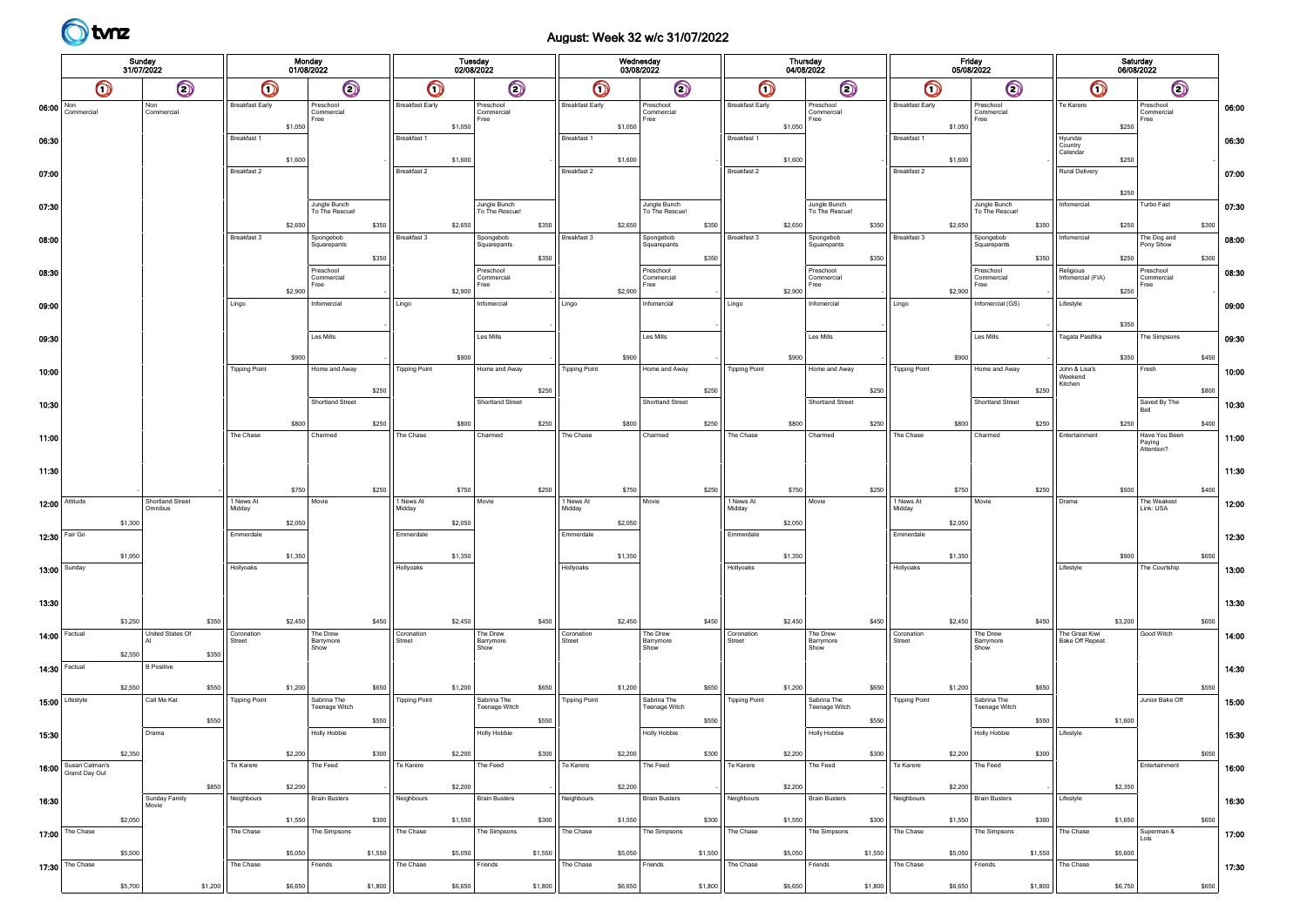

## August: Week 32 w/c 31/07/2022

|                  | Sunday<br>31/07/2022             |            |                                |         |                        | Monday<br>01/08/2022 |                                   |          |                         |          | Tuesday<br>02/08/2022                |          |                       | Wednesday<br>03/08/2022 |                                       |          |                                 |          | Thursday<br>04/08/2022               |          |                                 | Friday<br>05/08/2022 |                        |         |                                       | Saturday<br>06/08/2022 |                                |         |       |
|------------------|----------------------------------|------------|--------------------------------|---------|------------------------|----------------------|-----------------------------------|----------|-------------------------|----------|--------------------------------------|----------|-----------------------|-------------------------|---------------------------------------|----------|---------------------------------|----------|--------------------------------------|----------|---------------------------------|----------------------|------------------------|---------|---------------------------------------|------------------------|--------------------------------|---------|-------|
|                  | $\bm{\mathsf{\odot}}$            | $\bigcirc$ |                                |         | $\bigcirc$             |                      | $\bigcirc$                        |          | $\bigcirc$              |          | $\bigcirc$                           |          | $\bigcirc$            |                         | $\bigcirc$                            |          | Q                               |          | $\odot$                              |          | $\bm{\mathsf{\Omega}}$          |                      | $\odot$                |         | $\bigcirc$                            |                        | $\odot$                        |         |       |
| 18:00            | 1 News At 6pm                    |            | Wipeout                        |         | 1 News At 6pm          |                      | Ghosts                            |          | 1 News At 6pm           |          | The Big Bang<br>Theory               |          | 1 News At 6pm         |                         | The Big Bang<br>Theory                |          | 1 News At 6pm                   |          | The Big Bang<br>Theory               |          | 1 News At 6pm                   |                      | The Big Bang<br>Theory |         | 1 News At 6pm                         |                        | The Cube                       |         | 18:00 |
| 18:30            |                                  |            |                                |         |                        |                      | Home and Away                     | \$3,950  |                         |          | Home and Away                        | \$3,750  |                       |                         | Home and Away                         | \$3,050  |                                 |          | Home and Away                        | \$4,250  |                                 |                      | Home and Away          | \$3,800 |                                       |                        |                                |         | 18:30 |
|                  | $19:00$ Hyundai<br>Country       | \$21,450   | MasterChef<br>Australia        | \$2,500 | Seven Sharp            | \$20,150             | Shortland Street                  | \$8,950  | Seven Sharp             | \$25,150 | Shortland Street                     | \$8,950  | Seven Sharp           | \$21,750                | Shortland Street                      | \$8,950  | Seven Sharp                     | \$23,300 | Shortland Street                     | \$8,950  | Seven Sharp                     | \$20,100             | Shortland Street       | \$8,950 | <b>Tipping Point</b><br>Lucky Stars   | \$21,700               | Saturday Family<br>Blockbuster | \$1,350 | 19:00 |
| 19:30 Sunday     | Calendar                         | \$18,100   |                                |         | Fair Go                | \$12,850             | MasterChef<br>Australia           | \$11,000 | Eat Well For<br>Less NZ | \$14,950 | MasterChef<br>Australia              | \$10,850 | Give Us A Clue        | \$13,600                | MasterChef<br>Australia               | \$11,000 | Dream Kitchens<br>and Bathrooms | \$14,200 | MasterChef<br>Australia              | \$11,250 | The Repair<br>Shop              | \$12,850             | Guessable              | \$9,900 |                                       |                        |                                |         | 19:30 |
| 20:00            |                                  |            |                                |         | Lifestyle              | \$12,000             |                                   |          |                         |          |                                      |          |                       |                         |                                       |          |                                 |          |                                      |          |                                 |                      |                        |         | Heathrow:<br><b>Britain's Busiest</b> | \$10,850               |                                |         | 20:00 |
|                  | 20:30 George Clarke's            | \$11,750   | Sunday                         | \$8,950 |                        |                      | Snackmasters                      | \$10,850 | Unbreakable             | \$11,900 | <b>NCIS Hawaii</b>                   | \$10,000 | Location,             | \$12,150                | Taskmaster NZ                         | \$10,850 | Lifestyle                       | \$12,100 | Ten 7: Aotearoa                      | \$10,600 | The Great Big                   | \$12,350             | Have You Been          | \$5,100 | Airport<br><b>Grand Designs</b>       | \$6,450                |                                |         | 20:30 |
|                  | Amazing<br>Spaces                |            | Premiere Movie                 |         | Factual                | \$11,200             | Australia                         |          |                         |          |                                      |          | Location,<br>Location |                         |                                       |          |                                 |          | Highway Patrol                       | \$9,800  | <b>Tiny Design</b><br>Challenge |                      | Paying<br>Attention?   |         |                                       |                        | Saturday                       | \$4,650 |       |
| 21:00            |                                  | \$7,700    |                                |         |                        | \$11,200             |                                   |          |                         | \$9,150  |                                      | \$8,600  |                       | \$7,950                 |                                       | \$10,750 |                                 | \$8,050  |                                      | \$9,800  | The World's                     | \$7,100              |                        | \$6,350 | The Bay                               | \$5,100                | Blockbuster                    |         | 21:00 |
|                  | $21:30$ This Is Going To<br>Hurt |            |                                |         | 20/20                  |                      |                                   | \$11,400 | Coronation<br>Street    |          | Seal Team                            |          | Coronation<br>Street  |                         | Guessable                             |          | Coronation<br>Street            |          | <b>Filthy House</b><br>sos           |          | Most<br>Extraordinary<br>Homes  |                      | Dinner Date            |         |                                       |                        |                                |         | 21:30 |
| 22:00            |                                  | \$4,550    |                                | \$7,200 |                        | \$5,200              | Naked Attraction                  | \$1,950  |                         | \$6,950  |                                      | \$3,450  |                       | \$5,150                 |                                       | \$6,000  |                                 | \$5,950  |                                      | \$3,850  |                                 | \$5,500              |                        | \$4,350 |                                       | \$3,550                |                                |         | 22:00 |
| 22:30   For Life |                                  |            | Four Weddings<br>and a Funeral |         | 1 News Tonight         | \$1,700              | Drama                             | \$1,950  | 1 News Tonight          | \$1,700  | CSI: Crime<br>Scene<br>nvestigation  |          | 1 News Tonight        | \$1,700                 | Patriot Brains                        |          | 1 News Tonight                  | \$1,700  | Ten 7: Aotearoa                      | \$1,350  | 1 News Tonight                  | \$1,700              | Unreal                 |         | The Luminaries                        |                        |                                | \$4,800 | 22:30 |
| 23:00            |                                  | \$2,050    |                                | \$1,550 | Shortland Street       | \$950                | Two And A Half                    | \$1,350  | Shortland Street        | \$950    |                                      | \$1,050  | Shortland Street      | \$950                   |                                       | \$1,750  | Shortland Street                | \$950    | CSI: Crime<br>Scene<br>Investigation |          | Shortland Street                | \$950                |                        | \$1,150 |                                       | \$1,450                | Movie                          |         | 23:00 |
|                  | 23:30 The Commons                |            | Death Row<br>Doctors           |         | Ambulance:<br>Code Red |                      | Two And A Half<br>Mer             | \$1,350  | Sunday                  |          | CSI: Crime<br>Scene<br>Investigation |          | Vigil                 |                         | Have You Been<br>Paying<br>Attention? |          | It's Your Fault<br>I'm Fat      |          |                                      | \$900    | Big Fat Gypsy<br>Weddings       |                      | Call Me Kat            | \$500   | Guilt                                 |                        |                                |         | 23:30 |
| 24:00            |                                  |            |                                |         |                        |                      | 2 Broke Girls                     |          |                         |          |                                      |          |                       |                         |                                       |          |                                 |          | CSI: Crime<br>Scene<br>Investigation |          |                                 |                      | Kung Fu                |         |                                       |                        |                                |         | 24:00 |
|                  | 24:30   Informercial             | \$1,250    | Commercial<br>Free             | \$600   | Commercial<br>Free     | \$950                | Commercial<br>Free                | \$1,150  | Commercial<br>Free      | \$1,500  | Commercial<br>Free                   | \$1,050  | Commercial<br>Free    | \$1,350                 | Commercial<br>Free                    | \$950    | Commercial<br>Free              | \$1,050  | Commercial<br>Free                   | \$950    | Commercial<br>Free              | \$1,100              | Commercial<br>Free     | \$400   | Commercial<br>Free                    | \$800                  | Commercial<br>Free             | \$1,350 | 24:30 |
|                  | $25:00$ Infomercial (AH)         | \$250      |                                |         |                        |                      |                                   |          |                         |          |                                      |          |                       |                         |                                       |          |                                 |          |                                      |          |                                 |                      |                        |         |                                       |                        |                                |         | 25:00 |
|                  | 25:30   Infomercial              | \$250      |                                |         | Infomercial            |                      |                                   |          | Infomercial             |          |                                      |          | Infomercial           |                         |                                       |          | Infomercial                     |          |                                      |          |                                 |                      |                        |         |                                       |                        |                                |         | 25:30 |
|                  | 26:00   Informercial             | \$250      |                                |         | Infomercial            | \$250                | Infomercial                       |          | Infomercial             | \$250    | nfomercial                           |          | Infomercial           | \$250                   | Infomercial                           |          | Infomercial                     | \$250    | nfomercial                           |          | Infomercial                     |                      | Infomercial (GS)       |         |                                       |                        |                                |         | 26:00 |
|                  | 26:30   Informercial             | \$250      |                                |         | Infomercial            | \$250                | Infomercial                       |          | Infomercial             | \$250    | Infomercial                          |          | Infomercial           | \$250                   | Infomercial                           |          | Infomercial                     | \$250    | Infomercial                          |          | Infomercial                     | \$250                | Infomercial (GS)       |         |                                       |                        |                                |         | 26:30 |
|                  | 27:00 Informercial               | \$250      |                                |         | Infomercial            | \$250                | Commercial<br>Free                |          | Infomercial             | \$250    | Commercial<br>Free                   |          | Infomercial           | \$250                   | Commercial<br>Free                    |          | Infomercial                     | \$250    | Commercial<br>Free                   |          | Infomercial                     | \$250                | Commercial<br>Free     |         | Infomercial                           |                        |                                |         | 27:00 |
|                  | $27:30$ Infomercial              | \$250      |                                |         | Infomercial            | \$250                |                                   |          | Infomercial             | \$250    |                                      |          | Infomercial           | \$250                   |                                       |          | Infomercial                     | \$250    |                                      |          | Infomercial                     | \$250                |                        |         | Infomercial                           | \$250                  |                                |         | 27:30 |
|                  | 28:00   Infomercial              | \$250      | Infomercial                    |         | Infomercial            | \$250                |                                   |          | Infomercial             | \$250    |                                      |          | Infomercial           | \$250                   |                                       |          | Infomercial                     | \$250    |                                      |          | Infomercial                     | \$250                |                        |         | Infomercial                           | \$250                  |                                |         | 28:00 |
|                  | Infomercial                      | \$250      |                                |         | Infomercial            | \$250                |                                   |          | Infomercial             | \$250    |                                      |          | Infomercial           | \$250                   |                                       |          | Infomercial                     | \$250    |                                      |          | Infomercial                     | \$250                |                        |         | Infomercial                           | \$250                  |                                |         |       |
| 28:30            |                                  | \$250      | Religious<br>Infomercial (HC)  |         |                        | \$250                |                                   |          |                         | \$250    |                                      |          |                       | \$250                   |                                       |          |                                 | \$250    |                                      |          |                                 | \$250                |                        |         |                                       | \$250                  |                                |         | 28:30 |
|                  | 29:00   Informercial             | \$250      | Infomercial                    |         | Infomercial            | \$250                | Infomercial                       |          | Infomercial             | \$250    | Infomercial                          |          | Infomercial           | \$250                   | Infomercial                           |          | Infomercial                     | \$250    | Infomercial                          |          | Infomercial                     | \$250                |                        |         | Infomercial                           | \$250                  | Religious<br>Infomercial (TM)  |         | 29:00 |
|                  | 29:30   Informercial             | \$250      | Infomercial                    |         | Commercial<br>Free     |                      | Religious<br>Infomercial<br>(LTW) |          | Commercial<br>Free      |          | nfomercial                           |          | Commercial<br>Free    |                         | Infomercial                           |          | Commercial<br>Free              |          | Infomercial                          |          | Religious<br>Infomercial (IJ)   | \$250                |                        |         | Religious<br>Infomercial<br>(LTW)     | \$250                  | Religious<br>Infomercial (HC)  |         | 29:30 |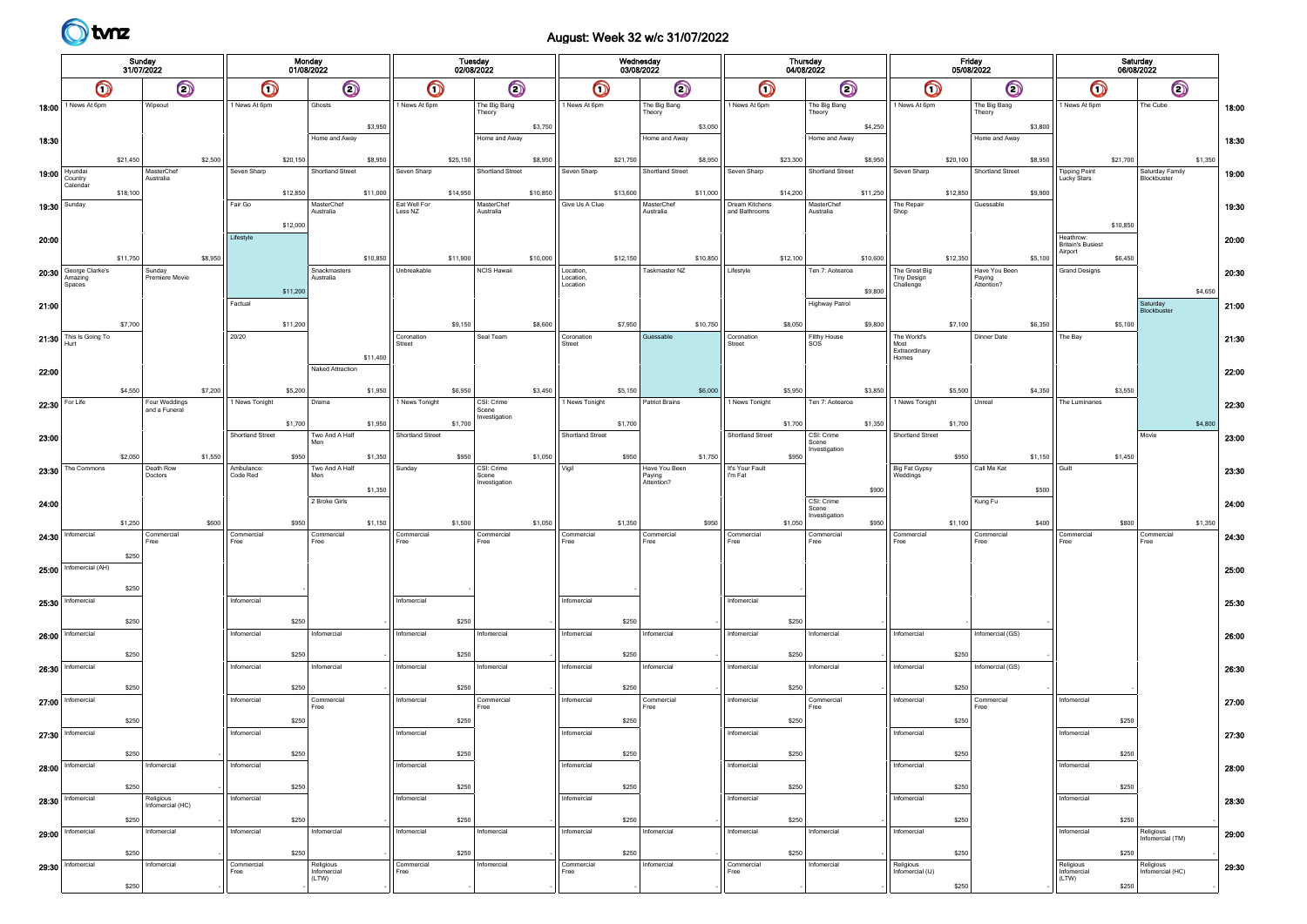

## August: Week 33 w/c 07/08/2022

|                           | Sunday<br>07/08/2022 |         |                            |                      |                                   | Monday<br>08/08/2022            |         |                        | Tuesday<br>09/08/2022 |                                 |         |                        | Wednesday<br>10/08/2022 |                                 |         |                        | <b>Thursday</b><br>11/08/2022 |                                 |         |                        | Friday<br>12/08/2022 |                                 |         |                                          | Saturday<br>13/08/2022 |                                 |       |       |
|---------------------------|----------------------|---------|----------------------------|----------------------|-----------------------------------|---------------------------------|---------|------------------------|-----------------------|---------------------------------|---------|------------------------|-------------------------|---------------------------------|---------|------------------------|-------------------------------|---------------------------------|---------|------------------------|----------------------|---------------------------------|---------|------------------------------------------|------------------------|---------------------------------|-------|-------|
|                           | $\bm{\mathsf{O}}$    |         | $\odot$                    |                      | $\bigcirc$                        | $\odot$                         |         | $\bigcirc$             |                       | $\bm{\mathsf{\odot}}$           |         | $\bullet$              |                         | $\odot$                         |         | $\bm{\mathsf{O}}$      |                               | $\bm{\mathsf{\odot}}$           |         | $\bm{\mathsf{O}}$      |                      | $\odot$                         |         | $\bigcirc$                               |                        | $\odot$                         |       |       |
| 06:00 $\sqrt{\frac{Non}}$ | Commercial           |         | Non<br>Commercial          |                      | <b>Breakfast Early</b><br>\$1,050 | Preschool<br>Commercial<br>Free |         | <b>Breakfast Early</b> | \$1,050               | Preschool<br>Commercial<br>Free |         | <b>Breakfast Early</b> | \$1,050                 | Preschool<br>Commercial<br>Free |         | <b>Breakfast Early</b> | \$1,050                       | Preschool<br>Commercial<br>Free |         | <b>Breakfast Early</b> | \$1,050              | Preschool<br>Commercial<br>Free |         | Te Karere                                | \$250                  | Preschool<br>Commercial<br>Free |       | 06:00 |
| 06:30                     |                      |         |                            | Breakfast 1          |                                   |                                 |         | Breakfast 1            |                       |                                 |         | Breakfast 1            |                         |                                 |         | Breakfast 1            |                               |                                 |         | Breakfast 1            |                      |                                 |         | Hyundai<br>Country<br>Calendar           |                        |                                 |       | 06:30 |
| 07:00                     |                      |         |                            | Breakfast 2          | \$1,600                           |                                 |         | Breakfast 2            | \$1,600               |                                 |         | Breakfast 2            | \$1,600                 |                                 |         | Breakfast 2            | \$1,600                       |                                 |         | Breakfast 2            | \$1,600              |                                 |         | <b>Rural Delivery</b>                    | \$250                  |                                 |       | 07:00 |
| 07:30                     |                      |         |                            |                      |                                   | Jungle Bunch<br>To The Rescue!  |         |                        |                       | Jungle Bunch<br>To The Rescue!  |         |                        |                         | Jungle Bunch<br>To The Rescue!  |         |                        |                               | Jungle Bunch<br>To The Rescue!  |         |                        |                      | Jungle Bunch<br>To The Rescue!  |         | Infomercial                              | \$250                  | Turbo Fast                      |       | 07:30 |
| 08:00                     |                      |         |                            | Breakfast 3          | \$2,650                           | Spongebob<br>Squarepants        | \$350   | Breakfast 3            | \$2,650               | Spongebob<br>Squarepants        | \$350   | Breakfast 3            | \$2,650                 | Spongebob<br>Squarepants        | \$350   | Breakfast 3            | \$2,650                       | Spongebob<br>Squarepants        | \$350   | Breakfast 3            | \$2,650              | Spongebob<br>Squarepants        | \$350   | Infomercial                              | \$250                  | The Dog and<br>Pony Show        | \$300 | 08:00 |
| 08:30                     |                      |         |                            |                      |                                   | Preschool<br>Commercia          | \$350   |                        |                       | Preschool<br>Commercial         | \$350   |                        |                         | Preschool<br>Commercial         | \$350   |                        |                               | Preschool<br>Commercial         | \$350   |                        |                      | Preschool<br>Commercia          | \$350   | Religious<br>Infomercial (FIA)           | \$250                  | Preschool<br>Commercia          | \$300 | 08:30 |
| 09:00                     |                      |         |                            | Lingo                | \$2,900                           | Free<br>Infomercial             |         | Lingo                  | \$2,900               | Free<br>Infomercial             |         | Lingo                  | \$2,900                 | Free<br>Infomercial             |         | Lingo                  | \$2,900                       | Free<br>Infomercial             |         | Lingo                  | \$2,900              | Free<br>Infomercial (GS)        |         | Lifestyle                                | \$250                  | Free                            |       | 09:00 |
| 09:30                     |                      |         |                            |                      |                                   | Les Mills                       |         |                        |                       | Les Mills                       |         |                        |                         | Les Mills                       |         |                        |                               | Les Mills                       |         |                        |                      | Les Mills                       |         | Tagata Pasifika                          | \$350                  | The Simpsons                    |       | 09:30 |
| 10:00                     |                      |         |                            | <b>Tipping Point</b> | \$900                             | Home and Away                   |         | <b>Tipping Point</b>   | \$900                 | Home and Away                   |         | <b>Tipping Point</b>   | \$900                   | Home and Away                   |         | <b>Tipping Point</b>   | \$900                         | Home and Away                   |         | <b>Tipping Point</b>   | \$900                | Home and Away                   |         | John & Lisa's<br>Weekend                 | \$350                  | Fresh                           | \$450 | 10:00 |
| 10:30                     |                      |         |                            |                      |                                   | Shortland Street                | \$250   |                        |                       | Shortland Street                | \$250   |                        |                         | Shortland Street                | \$250   |                        |                               | Shortland Street                | \$250   |                        |                      | Shortland Street                | \$250   | Kitchen                                  |                        | Saved By The                    | \$800 | 10:30 |
| 11:00                     |                      |         |                            | The Chase            | \$800                             | Charmed                         | \$250   | The Chase              | \$800                 | Charmed                         | \$250   | The Chase              | \$800                   | Charmed                         | \$250   | The Chase              | \$800                         | Charmed                         | \$250   | The Chase              | \$800                | Charmed                         | \$250   | Entertainment                            | \$250                  | Bell<br>Have You Been           | \$400 | 11:00 |
| 11:30                     |                      |         |                            |                      |                                   |                                 |         |                        |                       |                                 |         |                        |                         |                                 |         |                        |                               |                                 |         |                        |                      |                                 |         |                                          |                        | Paying<br>Attention?            |       | 11:30 |
|                           | $12:00$ Attitude     |         | Shortland Street           | 1 News At            | \$750                             | Movie                           | \$250   | 1 News At              | \$750                 | Movie                           | \$250   | 1 News At              | \$750                   | Movie                           | \$250   | 1 News At              | \$750                         | Movie                           | \$250   | 1 News At              | \$750                | Movie                           | \$250   | Drama                                    | \$500                  | The Weakest                     | \$400 | 12:00 |
|                           | 12:30 Fair Go        | \$1,300 | Omnibus                    | Midday<br>Emmerdale  | \$2,050                           |                                 |         | Midday<br>Emmerdale    | \$2,050               |                                 |         | Midday<br>Emmerdale    | \$2,050                 |                                 |         | Midday<br>Emmerdale    | \$2,050                       |                                 |         | Midday<br>Emmerdale    | \$2,050              |                                 |         |                                          |                        | Link: USA                       |       |       |
|                           |                      | \$1,950 |                            | Hollyoaks            | \$1,350                           |                                 |         | Hollyoaks              | \$1,350               |                                 |         | Hollyoaks              | \$1,350                 |                                 |         | Hollyoaks              | \$1,350                       |                                 |         | Hollyoaks              | \$1,350              |                                 |         | Lifestyle                                | \$900                  | The Courtship                   | \$650 | 12:30 |
|                           | 13:00   Sunday       |         |                            |                      |                                   |                                 |         |                        |                       |                                 |         |                        |                         |                                 |         |                        |                               |                                 |         |                        |                      |                                 |         |                                          |                        |                                 |       | 13:00 |
| 13:30                     |                      | \$3,250 | \$350                      |                      | \$2,450                           |                                 | \$450   |                        | \$2,450               |                                 | \$450   |                        | \$2,450                 |                                 | \$450   |                        | \$2,450                       |                                 | \$450   |                        | \$2,450              |                                 | \$450   |                                          | \$3,200                |                                 | \$650 | 13:30 |
|                           | 14:00 Factual        | \$2,550 | United States Of<br>\$350  | Coronation<br>Street |                                   | The Drew<br>Barrymore<br>Show   |         | Coronation<br>Street   |                       | The Drew<br>Barrymore<br>Show   |         | Coronation<br>Street   |                         | The Drew<br>Barrymore<br>Show   |         | Coronation<br>Street   |                               | The Drew<br>Barrymore<br>Show   |         | Coronation<br>Street   |                      | The Drew<br>Barrymore<br>Show   |         | The Great Kiwi<br><b>Bake Off Repeat</b> |                        | Good Witch                      |       | 14:00 |
|                           | 14:30 Factual        | \$2,550 | <b>B</b> Positive<br>\$550 |                      | \$1,200                           |                                 | \$650   |                        | \$1,200               |                                 | \$650   |                        | \$1,200                 |                                 | \$650   |                        | \$1,200                       |                                 | \$650   |                        | \$1,200              |                                 | \$650   |                                          |                        |                                 | \$550 | 14:30 |
|                           | 15:00 Lifestyle      |         | Call Me Kat<br>\$550       | <b>Tipping Point</b> |                                   | Sabrina The<br>Teenage Witch    | \$550   | <b>Tipping Point</b>   |                       | Sabrina The<br>Teenage Witch    | \$550   | <b>Tipping Point</b>   |                         | Sabrina The<br>Teenage Witch    | \$550   | <b>Tipping Point</b>   |                               | Sabrina The<br>Teenage Witch    | \$550   | <b>Tipping Point</b>   |                      | Sabrina The<br>Teenage Witch    | \$550   |                                          | \$1,600                | Junior Bake Off                 |       | 15:00 |
| 15:30                     |                      | \$2,350 | Drama                      |                      | \$2,200                           | <b>Holly Hobbie</b>             | \$300   |                        | \$2,200               | Holly Hobbie                    | \$300   |                        | \$2,200                 | <b>Holly Hobbie</b>             | \$300   |                        | \$2,200                       | <b>Holly Hobbie</b>             | \$300   |                        | \$2,200              | <b>Holly Hobbie</b>             | \$300   | Lifestyle                                |                        |                                 | \$650 | 15:30 |
|                           | 16:00 Susan Calman's |         | \$850                      | Te Karere            | \$2,200                           | The Feed                        |         | Te Karere              | \$2,200               | The Feed                        |         | Te Karere              | \$2,200                 | The Feed                        |         | Te Karere              | \$2,200                       | The Feed                        |         | Te Karere              | \$2,200              | The Feed                        |         |                                          | \$2,350                | Entertainment                   |       | 16:00 |
| 16:30                     |                      | \$2,050 | Sunday Family<br>Movie     | Neighbours           | \$1,550                           | <b>Brain Busters</b>            | \$300   | Neighbours             | \$1,550               | <b>Brain Busters</b>            | \$300   | Neighbours             | \$1,550                 | <b>Brain Busters</b>            | \$300   | Neighbours             | \$1,550                       | <b>Brain Busters</b>            | \$300   | Neighbours             | \$1,550              | <b>Brain Busters</b>            | \$300   | Lifestyle                                | \$1,650                |                                 | \$650 | 16:30 |
|                           | 17:00 The Chase      |         |                            | The Chase            |                                   | The Simpsons                    |         | The Chase              |                       | The Simpsons                    |         | The Chase              |                         | The Simpsons                    |         | The Chase              |                               | The Simpsons                    |         | The Chase              |                      | The Simpsons                    |         | The Chase                                |                        | Superman &<br>Lois              |       | 17:00 |
|                           | 17:30 The Chase      | \$5,500 |                            | The Chase            | \$5,050                           | Friends                         | \$1,550 | The Chase              | \$5,050               | Friends                         | \$1,550 | The Chase              | \$5,050                 | Friends                         | \$1,550 | The Chase              | \$5,050                       | Friends                         | \$1,550 | The Chase              | \$5,050              | Friends                         | \$1,550 | The Chase                                | \$5,600                |                                 |       | 17:30 |
|                           |                      | \$5,700 | \$1,200                    |                      | \$6,650                           |                                 | \$1,800 |                        | \$6,650               |                                 | \$1,800 |                        | \$6,650                 |                                 | \$1,800 |                        | \$6,650                       |                                 | \$1,800 |                        | \$6,650              |                                 | \$1,800 |                                          | \$6,750                |                                 | \$650 |       |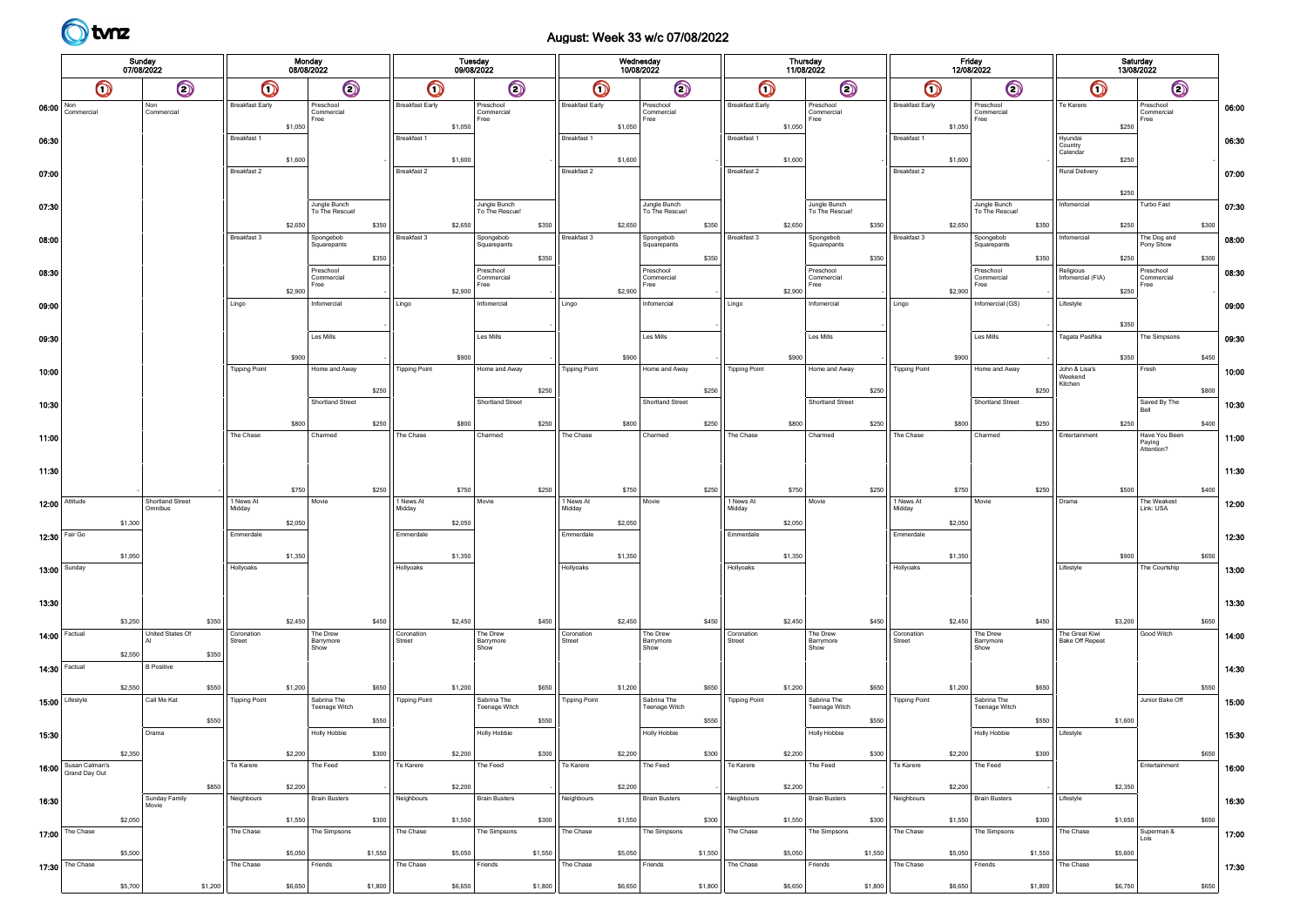

## August: Week 33 w/c 07/08/2022

|                  |                                               | Sunday<br>07/08/2022 |                               | Monday<br>08/08/2022 |                        |          |                           |          | Tuesday<br>09/08/2022   |          |                         | Wednesday<br>10/08/2022 |                                    |          |                         |          | Thursday<br>11/08/2022          |          |                                     | Friday<br>12/08/2022                             |            |                                       | Saturday<br>13/08/2022 |                                     |          |                                |         |       |
|------------------|-----------------------------------------------|----------------------|-------------------------------|----------------------|------------------------|----------|---------------------------|----------|-------------------------|----------|-------------------------|-------------------------|------------------------------------|----------|-------------------------|----------|---------------------------------|----------|-------------------------------------|--------------------------------------------------|------------|---------------------------------------|------------------------|-------------------------------------|----------|--------------------------------|---------|-------|
|                  | $\bigcirc$                                    |                      | $\odot$<br>$\bigcirc$         |                      |                        |          | $\bigcirc$                |          | $\bigcirc$              |          | $\bigcirc$              |                         | $\bigcirc$                         |          | $\bigcirc$              |          | $\bigcirc$                      |          | $\odot$                             |                                                  | $\bigcirc$ | $\odot$                               |                        | $\bigcirc$                          |          | $\odot$                        |         |       |
|                  | 18:00 <sup>1</sup> News At 6pm                |                      | Wipeout                       |                      | 1 News At 6pm          |          | Ghosts                    |          | 1 News At 6pm           |          | The Big Bang<br>Theory  |                         | 1 News At 6pm                      |          | The Big Bang<br>Theory  |          | 1 News At 6pm                   |          | The Big Bang<br>Theory              | 1 News At 6pm                                    |            | The Big Bang<br>Theory                |                        | 1 News At 6pm                       |          | The Cube                       |         | 18:00 |
| 18:30            |                                               |                      |                               |                      |                        |          | Home and Away             | \$3,950  |                         |          | Home and Away           | \$3,750                 |                                    |          | Home and Away           | \$3,050  |                                 |          | Home and Away                       | \$4,250                                          |            | Home and Away                         | \$3,800                |                                     |          |                                |         | 18:30 |
|                  |                                               | \$21,450             |                               | \$2,500              |                        | \$20,150 |                           | \$8,950  |                         | \$25,150 |                         | \$8,950                 |                                    | \$21,750 |                         | \$8,950  |                                 | \$23,300 |                                     | \$8,950                                          | \$20,100   |                                       | \$8,950                |                                     | \$21,700 |                                | \$1,350 |       |
|                  | 19:00 $\frac{H$ yundai<br>Country<br>Calendar |                      | MasterChef<br>Australia       |                      | Seven Sharp            |          | Shortland Street          |          | Seven Sharp             |          | Shortland Street        |                         | Seven Sharp                        |          | Shortland Street        |          | Seven Sharp                     |          | Shortland Street                    | Seven Sharp                                      |            | Shortland Street                      |                        | <b>Tipping Point</b><br>Lucky Stars |          | Saturday Family<br>Blockbuster |         | 19:00 |
| 19:30            | Sunday                                        | \$18,100             |                               |                      | Fair Go                | \$12,850 | MasterChef<br>Australia   | \$11,000 | Eat Well For<br>Less NZ | \$14,950 | MasterChef<br>Australia | \$10,850                | Give Us A Clue                     | \$13,600 | MasterChef<br>Australia | \$11,000 | Dream Kitchens<br>and Bathrooms | \$14,200 | MasterChef<br>Australia             | \$11,250<br>The Repair<br>Shop                   | \$12,850   | Guessable                             | \$9,900                |                                     |          |                                |         | 19:30 |
|                  |                                               |                      |                               |                      | <b>Border Security</b> | \$12,000 |                           |          |                         |          |                         |                         |                                    |          |                         |          |                                 |          |                                     |                                                  |            |                                       |                        | Heathrow:                           | \$10,850 |                                |         |       |
| 20:00            |                                               | \$11,750             |                               | \$8,950              |                        | \$11,200 |                           | \$10,850 |                         | \$11,900 |                         | \$10,000                |                                    | \$12,150 |                         | \$10,850 |                                 | \$12,100 |                                     | \$10,600                                         | \$12,350   |                                       | \$5,100                | <b>Britain's Busiest</b><br>Airport | \$6,450  |                                |         | 20:00 |
|                  | 20:30 George Clarke's<br>Amazing<br>Spaces    |                      | Sunday<br>Premiere Movie      |                      | Factual                |          | Snackmasters<br>Australia |          | Unbreakable             |          | NCIS Hawaii             |                         | Location,<br>Location,<br>Location |          | Taskmaster NZ           |          | Lifestyle                       |          | Ten 7: Aotearoa                     | The Great Big<br><b>Tiny Design</b><br>Challenge |            | Have You Been<br>Paying<br>Attention? |                        | Grand Designs                       |          |                                |         | 20:30 |
| 21:00            |                                               |                      |                               |                      |                        |          |                           |          |                         |          |                         |                         |                                    |          |                         |          |                                 |          | Highway Patrol                      | \$9,800                                          |            |                                       |                        |                                     |          | Saturday<br>Blockbuster        | \$4,650 | 21:00 |
|                  |                                               | \$7,700              |                               |                      |                        | \$11,200 |                           |          |                         | \$9,150  |                         | \$8,600                 |                                    | \$7,950  |                         | \$10,750 |                                 | \$8,050  |                                     | \$9,800                                          | \$7,100    |                                       | \$6,350                |                                     | \$5,100  |                                |         |       |
|                  | 21:30 This Is Going To<br>Hurt                |                      |                               |                      | 20/20                  |          |                           |          | Coronation<br>Street    |          | Seal Team               |                         | Coronation<br>Street               |          | Guessable               |          | Coronation<br>Street            |          | Filthy House<br>SOS                 | The World's<br>Most<br>Extraordinary             |            | Dinner Date                           |                        | The Bay                             |          |                                |         | 21:30 |
| 22:00            |                                               |                      |                               |                      |                        |          | Naked Attraction          | \$11,400 |                         |          |                         |                         |                                    |          |                         |          |                                 |          |                                     | Homes                                            |            |                                       |                        |                                     |          |                                |         | 22:00 |
|                  |                                               | \$4,550              | Four Weddings                 | \$7,200              | 1 News Tonight         | \$5,200  |                           | \$1,950  | 1 News Tonight          | \$6,950  | CSI: Crime              | \$3,450                 | 1 News Tonight                     | \$5,150  | Patriot Brains          | \$6,000  | 1 News Tonight                  | \$5,950  | Ten 7: Aotearoa                     | \$3,850<br>1 News Tonight                        | \$5,500    | Unreal                                | \$4,350                | The Luminaries                      | \$3,550  |                                |         |       |
| 22:30   For Life |                                               |                      | and a Funeral                 |                      |                        | \$1,700  | Drama                     | \$1,950  |                         | \$1,700  | Scene<br>nvestigation   |                         |                                    | \$1,700  |                         |          |                                 | \$1,700  |                                     | \$1,350                                          | \$1,700    |                                       |                        |                                     |          |                                | \$4,800 | 22:30 |
| 23:00            |                                               |                      |                               |                      | Shortland Street       |          | Two And A Half<br>Men     |          | Shortland Street        |          |                         |                         | Shortland Street                   |          |                         |          | Shortland Street                |          | CSI: Crime<br>Scene                 | Shortland Street                                 |            |                                       |                        |                                     |          | Movie                          |         | 23:00 |
|                  | 23:30 The Commons                             | \$2,050              | Death Row                     | \$1,550              | Ambulance:             | \$950    | Two And A Half            | \$1,350  | Sunday                  | \$950    | CSI: Crime              | \$1,050                 | Vigil                              | \$950    | Have You Been           | \$1,750  | It's Your Fault                 | \$950    | Investigation                       | Big Fat Gypsy<br>Weddings                        | \$950      | Call Me Kat                           | \$1,150                | Guilt                               | \$1,450  |                                |         | 23:30 |
|                  |                                               |                      | Doctors                       |                      | Code Red               |          | Men                       | \$1,350  |                         |          | Scene<br>Investigation  |                         |                                    |          | Paying<br>Attention?    |          | I'm Fat                         |          |                                     | \$900                                            |            |                                       | \$500                  |                                     |          |                                |         |       |
| 24:00            |                                               |                      |                               |                      |                        |          | 2 Broke Girls             |          |                         |          |                         |                         |                                    |          |                         |          |                                 |          | CSI: Crime<br>Scene<br>nvestigation |                                                  |            | Kung Fu                               |                        |                                     |          |                                |         | 24:00 |
| 24:30            | Infomercial                                   | \$1,250              | Commercial<br>Free            | \$600                | Commercial<br>Free     | \$950    | Commercial<br>Free        | \$1,150  | Commercial<br>Free      | \$1,500  | Commercial<br>Free      | \$1,050                 | Commercial<br>Free                 | \$1,350  | Commercial<br>Free      | \$950    | Commercial<br>Free              | \$1,050  | Commercial<br>Free                  | \$950<br>Commercial<br>Free                      | \$1,100    | Commercial<br>Free                    | \$400                  | Commercial<br>Free                  | \$800    | Commercial<br>Free             | \$1,350 | 24:30 |
|                  |                                               | \$250                |                               |                      |                        |          |                           |          |                         |          |                         |                         |                                    |          |                         |          |                                 |          |                                     |                                                  |            |                                       |                        |                                     |          |                                |         |       |
|                  | 25:00 Infomercial (AH)                        | \$250                |                               |                      |                        |          |                           |          |                         |          |                         |                         |                                    |          |                         |          |                                 |          |                                     |                                                  |            |                                       |                        |                                     |          |                                |         | 25:00 |
|                  | 25:30   Infomercial                           |                      |                               |                      | Infomercial            |          |                           |          | Infomercial             |          |                         |                         | Infomercial                        |          |                         |          | Infomercial                     |          |                                     |                                                  |            |                                       |                        |                                     |          |                                |         | 25:30 |
|                  | 26:00   Infomercial                           | \$250                |                               |                      | Infomercial            | \$250    | Infomercial               |          | Infomercial             | \$250    | Infomercial             |                         | Infomercial                        | \$250    | Infomercial             |          | Infomercial                     | \$250    | Infomercial                         | Infomercial                                      |            | Infomercial (GS)                      |                        |                                     |          |                                |         | 26:00 |
|                  |                                               | \$250                |                               |                      |                        | \$250    |                           |          |                         | \$250    |                         |                         |                                    | \$250    |                         |          |                                 | \$250    |                                     |                                                  | \$250      |                                       |                        |                                     |          |                                |         |       |
|                  | 26:30 Infomercial                             |                      |                               |                      | Infomercial            |          | Infomercial               |          | Infomercial             |          | Infomercial             |                         | Infomercial                        |          | Infomercial             |          | Infomercial                     |          | Infomercial                         | Infomercial                                      |            | Infomercial (GS)                      |                        |                                     |          |                                |         | 26:30 |
|                  | 27:00 Infomercial                             | \$250                |                               |                      | Infomercial            | \$250    | Commercial<br>Free        |          | Infomercial             | \$250    | Commercial<br>Free      |                         | Infomercial                        | \$250    | Commercial<br>Free      |          | Infomercial                     | \$250    | Commercial<br>Free                  | Infomercial                                      | \$250      | Commercial<br>Free                    |                        | Infomercial                         |          |                                |         | 27:00 |
|                  |                                               | \$250                |                               |                      | Infomercial            | \$250    |                           |          | Infomercial             | \$250    |                         |                         | Infomercial                        | \$250    |                         |          | Infomercial                     | \$250    |                                     | Infomercial                                      | \$250      |                                       |                        | Infomercial                         | \$250    |                                |         |       |
|                  | $27:30$ Infomercial                           | \$250                |                               |                      |                        | \$250    |                           |          |                         | \$250    |                         |                         |                                    | \$250    |                         |          |                                 | \$250    |                                     |                                                  | \$250      |                                       |                        |                                     | \$250    |                                |         | 27:30 |
|                  | $28:00$ Infomercial                           |                      | Infomercial                   |                      | Infomercial            |          |                           |          | Infomercial             |          |                         |                         | Infomercial                        |          |                         |          | Infomercial                     |          |                                     | Infomercial                                      |            |                                       |                        | Infomercial                         |          |                                |         | 28:00 |
|                  | 28:30   Infomercial                           | \$250                | Religious<br>Infomercial (HC) |                      | Infomercial            | \$250    |                           |          | Infomercial             | \$250    |                         |                         | Infomercial                        | \$250    |                         |          | Infomercial                     | \$250    |                                     | Infomercial                                      | \$250      |                                       |                        | Infomercial                         | \$250    |                                |         | 28:30 |
|                  |                                               | \$250                |                               |                      |                        | \$250    |                           |          |                         | \$250    |                         |                         |                                    | \$250    |                         |          |                                 | \$250    |                                     |                                                  | \$250      |                                       |                        |                                     | \$250    |                                |         |       |
|                  | 29:00   Infomercial                           |                      | Infomercial                   |                      | Infomercial            |          | Infomercial               |          | Infomercial             |          | Infomercial             |                         | Infomercial                        |          | Infomercial             |          | Infomercial                     |          | Infomercial                         | Infomercial                                      |            |                                       |                        | Infomercial                         |          | Religious<br>Infomercial (TM)  |         | 29:00 |
|                  | 29:30 Informercial                            | \$250                | Infomercial                   |                      | Commercial<br>Free     | \$250    | Religious<br>Infomercial  |          | Commercial<br>Free      | \$250    | Infomercial             |                         | Commercial<br>Free                 | \$250    | Infomercial             |          | Commercial<br>Free              | \$250    | Infomercial                         | Religious<br>Infomercial (IJ)                    | \$250      |                                       |                        | Religious<br>Infomercial<br>(LTW)   | \$250    | Religious<br>Infomercial (HC)  |         | 29:30 |
|                  |                                               | \$250                |                               |                      |                        |          | (LTW)                     |          |                         |          |                         |                         |                                    |          |                         |          |                                 |          |                                     |                                                  | \$250      |                                       |                        |                                     | \$250    |                                |         |       |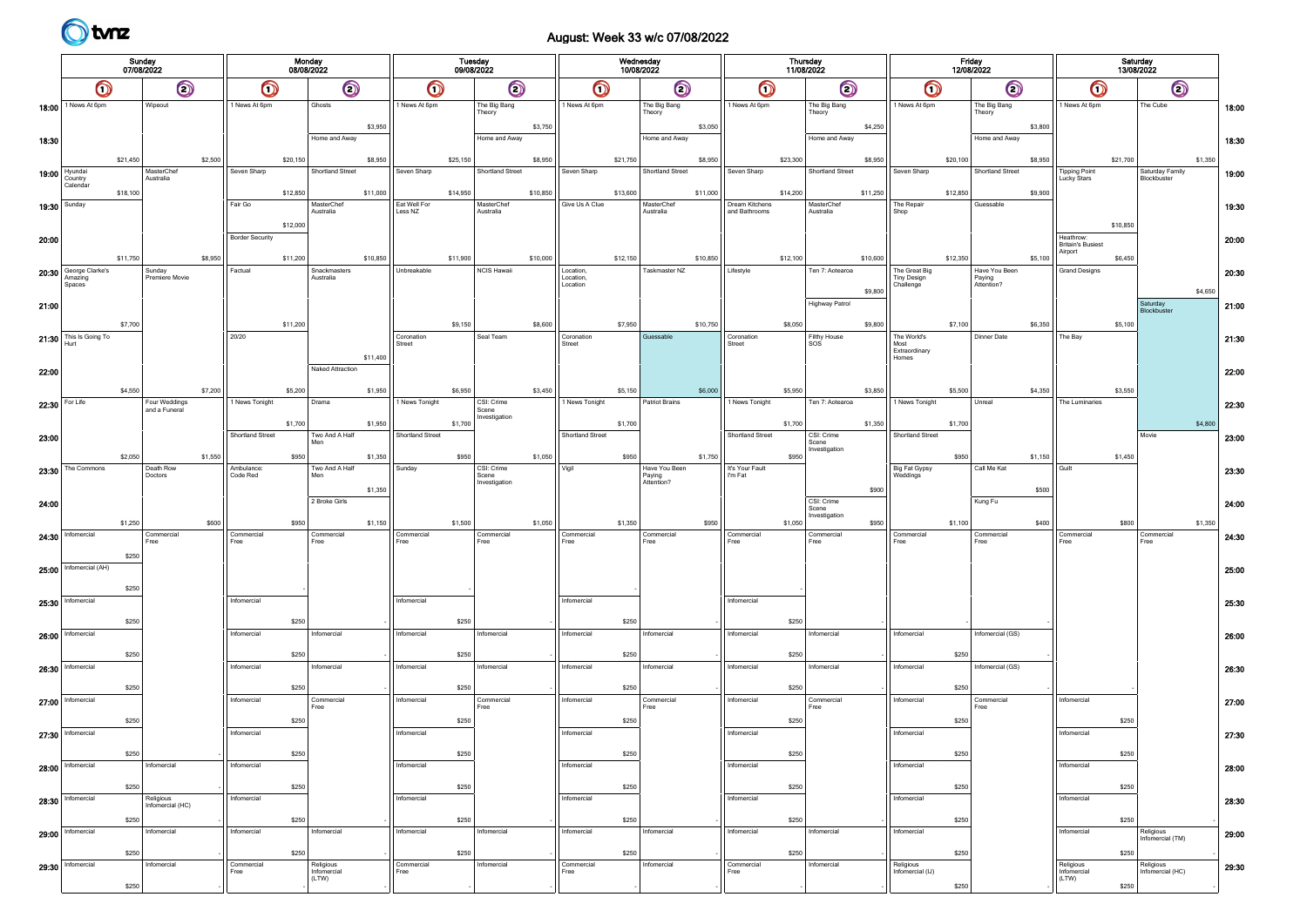

## August: Week 34 w/c 14/08/2022

|                                       |                            | Sunday<br>14/08/2022          |                                   | Monday<br>15/08/2022                           |                                   | Tuesday<br>16/08/2022                          |                                   | Wednesday<br>17/08/2022                               |                                   | <b>Thursday</b><br>18/08/2022                         |                                   | Friday<br>19/08/2022                           |                                                     | Saturday<br>20/08/2022            |                |
|---------------------------------------|----------------------------|-------------------------------|-----------------------------------|------------------------------------------------|-----------------------------------|------------------------------------------------|-----------------------------------|-------------------------------------------------------|-----------------------------------|-------------------------------------------------------|-----------------------------------|------------------------------------------------|-----------------------------------------------------|-----------------------------------|----------------|
|                                       | $\bigcirc$                 | $\odot$                       | $\bm{\mathsf{\odot}}$             | $\odot$                                        | $\bm{\mathsf{O}}$                 | $\odot$                                        | $\bigcirc$                        | $\odot$                                               | $\bigcirc$                        | $\odot$                                               | $\bigcirc$                        | $\odot$                                        | $\bigcirc$                                          | $\odot$                           |                |
| 06:00 $\frac{\text{Non}}{\text{Com}}$ | Commercial                 | Non<br>Commercial             | <b>Breakfast Early</b><br>\$1,050 | Preschool<br>Commercial<br>Free                | <b>Breakfast Early</b><br>\$1,050 | Preschool<br>Commercial<br>Free                | <b>Breakfast Early</b><br>\$1,050 | Preschool<br>Commercial<br>Free                       | <b>Breakfast Early</b><br>\$1,050 | Preschool<br>Commercial<br>Free                       | <b>Breakfast Early</b><br>\$1,050 | Preschool<br>Commercial<br>Free                | Te Karere<br>\$250                                  | Preschool<br>Commercial<br>Free   | 06:00          |
| 06:30                                 |                            |                               | Breakfast 1<br>\$1,600            |                                                | Breakfast 1<br>\$1,600            |                                                | Breakfast 1<br>\$1,600            |                                                       | Breakfast 1<br>\$1,600            |                                                       | Breakfast 1<br>\$1,600            |                                                | Hyundai<br>Country<br>Calendar<br>\$250             |                                   | 06:30          |
| 07:00                                 |                            |                               | Breakfast 2                       |                                                | Breakfast 2                       |                                                | Breakfast 2                       |                                                       | Breakfast 2                       |                                                       | Breakfast 2                       |                                                | <b>Rural Delivery</b><br>\$250                      |                                   | 07:00          |
| 07:30                                 |                            |                               | \$2,650                           | Jungle Bunch<br>To The Rescue!<br>\$350        | \$2,650                           | Jungle Bunch<br>To The Rescue!<br>\$350        | \$2,650                           | Jungle Bunch<br>To The Rescue!<br>\$350               | \$2,650                           | Jungle Bunch<br>To The Rescue!<br>\$350               | \$2,650                           | Jungle Bunch<br>To The Rescue!<br>\$350        | Infomercial<br>\$250                                | Turbo Fast<br>\$300               | 07:30          |
| 08:00                                 |                            |                               | Breakfast 3                       | Spongebob<br>Squarepants<br>\$350              | Breakfast 3                       | Spongebob<br>Squarepants<br>\$350              | Breakfast 3                       | Spongebob<br>Squarepants<br>\$350                     | Breakfast 3                       | Spongebob<br>Squarepants<br>\$350                     | Breakfast 3                       | Spongebob<br>Squarepants<br>\$350              | Infomercial<br>\$250                                | The Dog and<br>Pony Show<br>\$300 | 08:00          |
| 08:30                                 |                            |                               | \$2,900                           | Preschool<br>Commercial<br>Free                | \$2,900                           | Preschool<br>Commercial<br>Free                | \$2,900                           | Preschool<br>Commercial<br>Free                       | \$2,900                           | Preschool<br>Commercial<br>Free                       | \$2,900                           | Preschool<br>Commercial<br>Free                | Religious<br>Infomercial (FIA)<br>\$250             | Preschool<br>Commercial<br>Free   | 08:30          |
| 09:00                                 |                            |                               | Lingo                             | Infomercial<br>Les Mills                       | Lingo                             | Infomercial<br>Les Mills                       | Lingo                             | Infomercial<br>Les Mills                              | Lingo                             | Infomercial<br>Les Mills                              | Lingo                             | Infomercial (GS)<br>Les Mills                  | Lifestyle<br>\$350<br>Tagata Pasifika               | The Simpsons                      | 09:00          |
| 09:30<br>10:00                        |                            |                               | \$900<br><b>Tipping Point</b>     | Home and Away                                  | \$900<br><b>Tipping Point</b>     | Home and Away                                  | \$900<br><b>Tipping Point</b>     | Home and Away                                         | \$900<br><b>Tipping Point</b>     | lome and Away                                         | \$900<br><b>Tipping Point</b>     | Home and Away                                  | \$350<br>John & Lisa's                              | \$450<br>Fresh                    | 09:30<br>10:00 |
| 10:30                                 |                            |                               |                                   | \$250<br>Shortland Street                      |                                   | \$250<br><b>Shortland Street</b>               |                                   | \$250<br><b>Shortland Street</b>                      |                                   | \$250<br><b>Shortland Street</b>                      |                                   | \$250<br>Shortland Street                      | Weekend<br>Kitchen                                  | \$800<br>Saved By The             | 10:30          |
| 11:00                                 |                            |                               | \$800<br>The Chase                | \$250<br>Charmed                               | \$800<br>The Chase                | \$250<br>Charmed                               | \$800<br>The Chase                | \$250<br>Charmed                                      | \$800<br>The Chase                | \$250<br>Charmed                                      | \$800<br>The Chase                | \$250<br>Charmed                               | \$250<br>Entertainment                              | Bell<br>\$400<br>Have You Been    | 11:00          |
| 11:30                                 |                            |                               |                                   |                                                |                                   |                                                |                                   |                                                       |                                   |                                                       |                                   |                                                |                                                     | Paying<br>Attention?              | 11:30          |
|                                       | $12:00$ Attitude           | Shortland Street<br>Omnibus   | \$750<br>1 News At<br>Midday      | \$250<br>Movie                                 | \$750<br>1 News At<br>Midday      | \$250<br>Movie                                 | \$750<br>1 News At<br>Midday      | \$250<br>Movie                                        | \$750<br>1 News At<br>Midday      | \$250<br>Movie                                        | \$750<br>1 News At<br>Midday      | \$250<br>Movie                                 | \$500<br>Drama                                      | \$400<br>The Weakest<br>Link: USA | 12:00          |
|                                       | \$1,300<br>12:30 Fair Go   |                               | \$2,050<br>Emmerdale              |                                                | \$2,050<br>Emmerdale              |                                                | \$2,050<br>Emmerdale              |                                                       | \$2,050<br>Emmerdale              |                                                       | \$2,050<br>Emmerdale              |                                                |                                                     |                                   | 12:30          |
|                                       | \$1,950<br>13:00   Sunday  |                               | \$1,350<br>Hollyoaks              |                                                | \$1,350<br>Hollyoaks              |                                                | \$1,350<br>Hollyoaks              |                                                       | \$1,350<br>Hollyoaks              |                                                       | \$1,350<br>Hollyoaks              |                                                | \$900<br>Lifestyle                                  | \$650<br>The Courtship            | 13:00          |
| 13:30                                 |                            |                               |                                   |                                                |                                   |                                                |                                   |                                                       |                                   |                                                       |                                   |                                                |                                                     |                                   | 13:30          |
|                                       | \$3,250<br>14:00 Factual   | \$350<br>United States Of     | \$2,450<br>Coronation<br>Street   | \$450<br>The Drew<br>Barrymore<br>Show         | \$2,450<br>Coronation<br>Street   | \$450<br>The Drew<br>Barrymore<br>Show         | \$2,450<br>Coronation<br>Street   | \$450<br>The Drew<br>Barrymore<br>Show                | \$2,450<br>Coronation<br>Street   | \$450<br>The Drew<br>Barrymore<br>Show                | \$2,450<br>Coronation<br>Street   | \$450<br>The Drew<br>Barrymore<br>Show         | \$3,200<br>The Great Kiwi<br><b>Bake Off Repeat</b> | \$650<br>Good Witch               | 14:00          |
|                                       | \$2,550<br>14:30 Factual   | \$350<br><b>B</b> Positive    |                                   |                                                |                                   |                                                |                                   |                                                       |                                   |                                                       |                                   |                                                |                                                     |                                   | 14:30          |
|                                       | \$2,550<br>15:00 Lifestyle | \$550<br>Call Me Kat<br>\$550 | \$1,200<br><b>Tipping Point</b>   | \$650<br>Sabrina The<br>Teenage Witch<br>\$550 | \$1,200<br><b>Tipping Point</b>   | \$650<br>Sabrina The<br>Teenage Witch<br>\$550 | \$1,200<br><b>Tipping Point</b>   | \$650<br>Sabrina The<br><b>Teenage Witch</b><br>\$550 | \$1,200<br><b>Tipping Point</b>   | \$650<br>Sabrina The<br><b>Teenage Witch</b><br>\$550 | \$1,200<br><b>Tipping Point</b>   | \$650<br>Sabrina The<br>Teenage Witch<br>\$550 | \$1,600                                             | \$550<br>Junior Bake Off          | 15:00          |
| 15:30                                 | \$2,350                    | Drama                         | \$2,200                           | <b>Holly Hobbie</b><br>\$300                   | \$2,200                           | Holly Hobbie<br>\$300                          | \$2,200                           | Holly Hobbie<br>\$300                                 | \$2,200                           | Holly Hobbie<br>\$300                                 | \$2,200                           | Holly Hobbie<br>\$300                          | Lifestyle                                           | \$650                             | 15:30          |
|                                       | 16:00 Susan Calman's       | \$850                         | Te Karere<br>\$2,200              | The Feed                                       | Te Karere<br>\$2,200              | The Feed                                       | Te Karere<br>\$2,200              | The Feed                                              | Te Karere<br>\$2,200              | The Feed                                              | Te Karere<br>\$2,200              | The Feed                                       | \$2,350                                             | Entertainment                     | 16:00          |
| 16:30                                 | \$2,050                    | Sunday Family<br>Movie        | Neighbours<br>\$1,550             | <b>Brain Busters</b><br>\$300                  | Neighbours<br>\$1,550             | <b>Brain Busters</b><br>\$300                  | Neighbours<br>\$1,550             | <b>Brain Busters</b><br>\$300                         | Neighbours<br>\$1,550             | <b>Brain Busters</b><br>\$300                         | Neighbours<br>\$1,550             | <b>Brain Busters</b><br>\$300                  | Lifestyle<br>\$1,650                                | \$650                             | 16:30          |
|                                       | 17:00 The Chase<br>\$5,500 |                               | The Chase<br>\$5,050              | The Simpsons<br>\$1,550                        | The Chase<br>\$5,050              | The Simpsons<br>\$1,550                        | The Chase<br>\$5,050              | The Simpsons<br>\$1,550                               | The Chase<br>\$5,050              | The Simpsons<br>\$1,550                               | The Chase<br>\$5,050              | The Simpsons<br>\$1,550                        | The Chase<br>\$5,600                                | Superman &<br>Lois                | 17:00          |
|                                       | 17:30 The Chase<br>\$5,700 | \$1,200                       | The Chase<br>\$6,650              | Friends<br>\$1,800                             | The Chase<br>\$6,650              | Friends<br>\$1,800                             | The Chase<br>\$6,650              | Friends<br>\$1,800                                    | The Chase<br>\$6,650              | Friends<br>\$1,800                                    | The Chase<br>\$6,650              | Friends<br>\$1,800                             | The Chase<br>\$6,750                                | \$650                             | 17:30          |
|                                       |                            |                               |                                   |                                                |                                   |                                                |                                   |                                                       |                                   |                                                       |                                   |                                                |                                                     |                                   |                |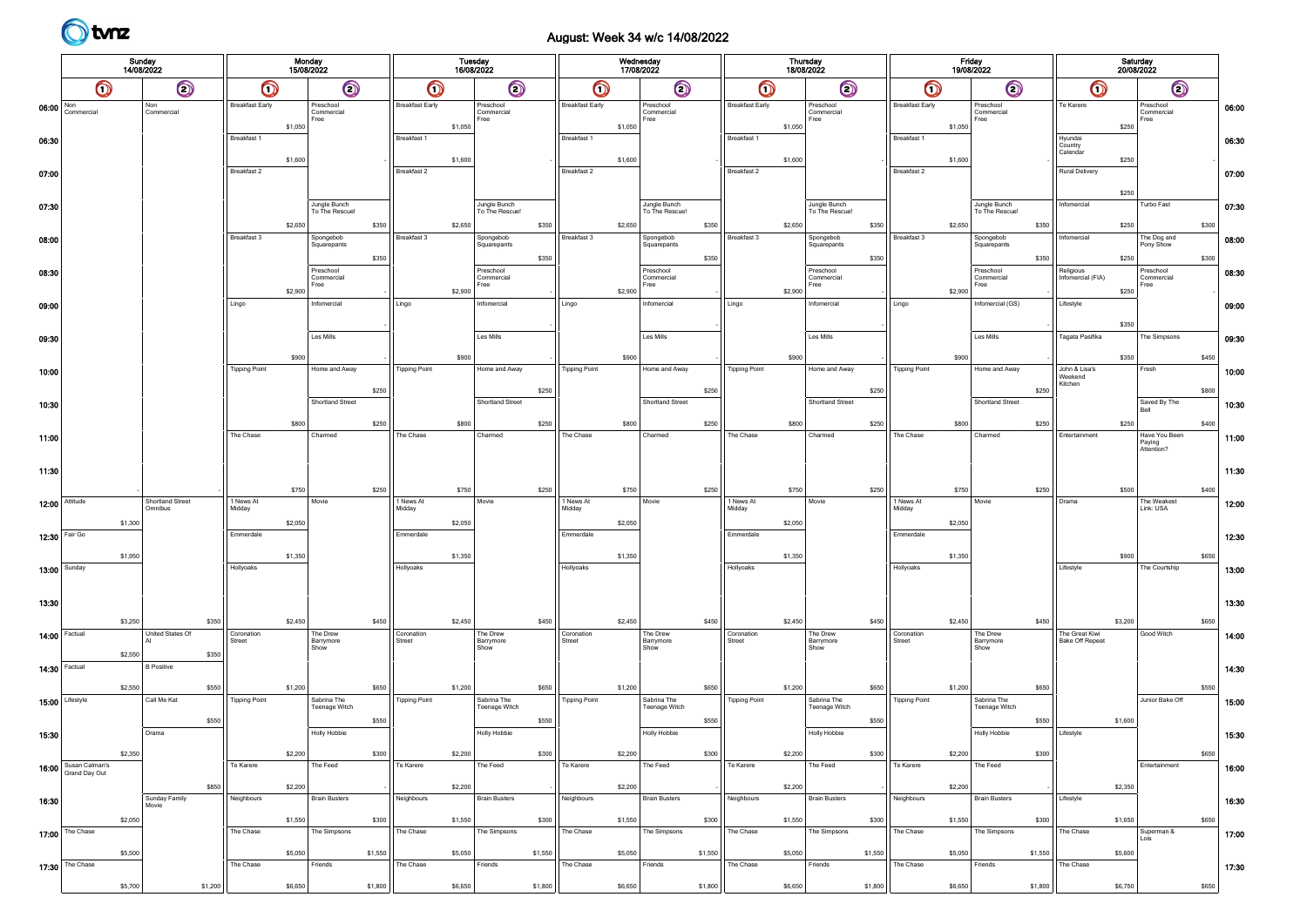

## August: Week 34 w/c 14/08/2022

|                  | Sunday<br>14/08/2022<br>$\bigcirc$<br>$\bm{\mathsf{\odot}}$ |          |                               |         |                        | Monday<br>15/08/2022 |                                   |          |                         |          | Tuesday<br>16/08/2022   |          |                        | Wednesday<br>17/08/2022 |                         |          |                                 |          | Thursday<br>18/08/2022               |          |                                     | Friday<br>19/08/2022 |                         |         |                                       | Saturday<br>20/08/2022 |                                |         |       |
|------------------|-------------------------------------------------------------|----------|-------------------------------|---------|------------------------|----------------------|-----------------------------------|----------|-------------------------|----------|-------------------------|----------|------------------------|-------------------------|-------------------------|----------|---------------------------------|----------|--------------------------------------|----------|-------------------------------------|----------------------|-------------------------|---------|---------------------------------------|------------------------|--------------------------------|---------|-------|
|                  |                                                             |          |                               |         | $\bigcirc$             |                      | $\bigcirc$                        |          | $\bigcirc$              |          | $\bigcirc$              |          | $\bigcirc$             |                         | $\bigcirc$              |          | Q                               |          | $\odot$                              |          | $\bigcirc$                          |                      | $\odot$                 |         | $\bigcirc$                            |                        | $\odot$                        |         |       |
| 18:00            | 1 News At 6pm                                               |          | Wipeout                       |         | 1 News At 6pm          |                      | Ghosts                            |          | 1 News At 6pm           |          | The Big Bang<br>Theory  |          | 1 News At 6pm          |                         | The Big Bang<br>Theory  |          | 1 News At 6pm                   |          | The Big Bang<br>Theory               |          | 1 News At 6pm                       |                      | The Big Bang<br>Theory  |         | 1 News At 6pm                         |                        | The Cube                       |         | 18:00 |
| 18:30            |                                                             |          |                               |         |                        |                      | Home and Away                     | \$3,950  |                         |          | Home and Away           | \$3,750  |                        |                         | Home and Away           | \$3,050  |                                 |          | Home and Away                        | \$4,250  |                                     |                      | Home and Away           | \$3,800 |                                       |                        |                                |         | 18:30 |
| $19:00$ Hyundai  | Country<br>Calendar                                         | \$21,450 | MasterChef<br>Australia       | \$2,500 | Seven Sharp            | \$20,150             | Shortland Street                  | \$8,950  | Seven Sharp             | \$25,150 | Shortland Street        | \$8,950  | Seven Sharp            | \$21,750                | Shortland Street        | \$8,950  | Seven Sharp                     | \$23,300 | Shortland Street                     | \$8,950  | Seven Sharp                         | \$20,100             | Shortland Street        | \$8,950 | <b>Tipping Point</b><br>Lucky Stars   | \$21,700               | Saturday Family<br>Blockbuster | \$1,350 | 19:00 |
| 19:30 Sunday     |                                                             | \$18,100 |                               |         | Fair Go                | \$12,850             | MasterChef<br>Australia           | \$11,000 | Eat Well For<br>Less NZ | \$14,950 | MasterChef<br>Australia | \$10,850 | Give Us A Clue         | \$13,600                | MasterChef<br>Australia | \$11,000 | Dream Kitchens<br>and Bathrooms | \$14,200 | MasterChef<br>Australia              | \$11,250 | The Repair<br>Shop                  | \$12,850             | Guessable               | \$9,900 |                                       |                        |                                |         | 19:30 |
| 20:00            |                                                             |          |                               |         | <b>Border Security</b> | \$12,000             |                                   |          |                         |          |                         |          |                        |                         |                         |          |                                 |          |                                      |          |                                     |                      |                         |         | Heathrow:<br><b>Britain's Busiest</b> | \$10,850               |                                |         | 20:00 |
|                  | 20:30 George Clarke's<br>Amazing                            | \$11,750 | Sunday<br>Premiere Movie      | \$8,950 | Factual                | \$11,200             | Snackmasters<br>Australia         | \$10,850 | Unbreakable             | \$11,900 | <b>NCIS Hawaii</b>      | \$10,000 | Location,<br>Location, | \$12,150                | Taskmaster NZ           | \$10,850 | Lifestyle                       | \$12,100 | Ten 7: Aotearoa                      | \$10,600 | The Great Big<br><b>Tiny Design</b> | \$12,350             | Have You Been<br>Paying | \$5,100 | Airport<br><b>Grand Designs</b>       | \$6,450                |                                |         | 20:30 |
| 21:00            | Spaces                                                      |          |                               |         |                        |                      |                                   |          |                         |          |                         |          | Location               |                         |                         |          |                                 |          | Highway Patrol                       | \$9,800  | Challenge                           |                      | Attention?              |         |                                       |                        | Saturday<br>Blockbuster        | \$4,650 | 21:00 |
|                  | $21:30$ This Is Going To<br>Hurt                            | \$7,700  |                               |         | 20/20                  | \$11,200             |                                   |          | Coronation              | \$9,150  | Seal Team               | \$8,600  | Coronation             | \$7,950                 | Guessable               | \$10,750 | Coronation                      | \$8,050  | <b>Filthy House</b><br>sos           | \$9,800  | The World's                         | \$7,100              | Dinner Date             | \$6,350 | The Bay                               | \$5,100                |                                |         | 21:30 |
| 22:00            |                                                             |          |                               |         |                        |                      | Naked Attraction                  | \$11,400 | Street                  |          |                         |          | Street                 |                         |                         |          | Street                          |          |                                      |          | Most<br>Extraordinary<br>Homes      |                      |                         |         |                                       |                        |                                |         | 22:00 |
| 22:30   For Life |                                                             | \$4,550  | Four Weddings                 | \$7,200 | 1 News Tonight         | \$5,200              | Drama                             | \$1,950  | 1 News Tonight          | \$6,950  | CSI: Crime              | \$3,450  | 1 News Tonight         | \$5,150                 | Patriot Brains          | \$6,000  | 1 News Tonight                  | \$5,950  | Ten 7: Aotearoa                      | \$3,850  | 1 News Tonight                      | \$5,500              | Unreal                  | \$4,350 | The Luminaries                        | \$3,550                |                                |         | 22:30 |
| 23:00            |                                                             |          | and a Funeral                 |         | Shortland Street       | \$1,700              | Two And A Half                    | \$1,950  | Shortland Street        | \$1,700  | Scene<br>nvestigation   |          | Shortland Street       | \$1,700                 |                         |          | Shortland Street                | \$1,700  | CSI: Crime                           | \$1,350  | Shortland Street                    | \$1,700              |                         |         |                                       |                        | Movie                          | \$4,800 | 23:00 |
|                  | 23:30 The Commons                                           | \$2,050  | Death Row                     | \$1,550 | Ambulance:             | \$950                | Two And A Half                    | \$1,350  | Sunday                  | \$950    | CSI: Crime              | \$1,050  | Vigil                  | \$950                   | Have You Been           | \$1,750  | It's Your Fault                 | \$950    | Scene<br>Investigation               |          | Big Fat Gypsy<br>Weddings           | \$950                | Call Me Kat             | \$1,150 | Guilt                                 | \$1,450                |                                |         | 23:30 |
| 24:00            |                                                             |          | Doctors                       |         | Code Red               |                      | Mer<br>2 Broke Girls              | \$1,350  |                         |          | Scene<br>Investigation  |          |                        |                         | Paying<br>Attention?    |          | I'm Fat                         |          | CSI: Crime                           | \$900    |                                     |                      | Kung Fu                 | \$500   |                                       |                        |                                |         | 24:00 |
|                  | 24:30   Informercial                                        | \$1,250  | Commercial                    | \$600   | Commercial             | \$950                | Commercial                        | \$1,150  | Commercial              | \$1,500  | Commercial              | \$1,050  | Commercial             | \$1,350                 | Commercial              | \$950    | Commercial                      | \$1,050  | Scene<br>Investigation<br>Commercial | \$950    | Commercial                          | \$1,100              | Commercial              | \$400   | Commercial                            | \$800                  | Commercial                     | \$1,350 |       |
|                  | $25:00$ Infomercial (AH)                                    | \$250    | Free                          |         | Free                   |                      | Free                              |          | Free                    |          | Free                    |          | Free                   |                         | Free                    |          | Free                            |          | Free                                 |          | Free                                |                      | Free                    |         | Free                                  |                        | Free                           |         | 24:30 |
|                  |                                                             | \$250    |                               |         |                        |                      |                                   |          |                         |          |                         |          |                        |                         |                         |          |                                 |          |                                      |          |                                     |                      |                         |         |                                       |                        |                                |         | 25:00 |
|                  | 25:30   Infomercial                                         | \$250    |                               |         | Infomercial            | \$250                |                                   |          | Infomercial             | \$250    |                         |          | Infomercial            | \$250                   |                         |          | Infomercial                     | \$250    |                                      |          |                                     |                      |                         |         |                                       |                        |                                |         | 25:30 |
|                  | 26:00   Informercial                                        | \$250    |                               |         | Infomercial            | \$250                | Infomercial                       |          | Infomercial             | \$250    | nfomercial              |          | Infomercial            | \$250                   | Infomercial             |          | Infomercial                     | \$250    | nfomercial                           |          | Infomercial                         | \$250                | Infomercial (GS)        |         |                                       |                        |                                |         | 26:00 |
|                  | 26:30   Informercial                                        | \$250    |                               |         | Infomercial            | \$250                | Infomercial                       |          | Infomercial             | \$250    | Infomercial             |          | Infomercial            | \$250                   | Infomercial             |          | Infomercial                     | \$250    | Infomercial                          |          | Infomercial                         | \$250                | Infomercial (GS)        |         |                                       |                        |                                |         | 26:30 |
|                  | 27:00   Informercial                                        | \$250    |                               |         | Infomercial            | \$250                | Commercial<br>Free                |          | Infomercial             | \$250    | Commercial<br>Free      |          | Infomercial            | \$250                   | Commercial<br>Free      |          | Infomercial                     | \$250    | Commercial<br>Free                   |          | Infomercial                         | \$250                | Commercial<br>Free      |         | Infomercial                           | \$250                  |                                |         | 27:00 |
|                  | $27:30$ Infomercial                                         | \$250    |                               |         | Infomercial            | \$250                |                                   |          | Infomercial             | \$250    |                         |          | Infomercial            | \$250                   |                         |          | Infomercial                     | \$250    |                                      |          | Infomercial                         | \$250                |                         |         | Infomercial                           | \$250                  |                                |         | 27:30 |
|                  | 28:00   Infomercial                                         | \$250    | Infomercial                   |         | Infomercial            | \$250                |                                   |          | Infomercial             | \$250    |                         |          | Infomercial            | \$250                   |                         |          | Infomercial                     | \$250    |                                      |          | Infomercial                         | \$250                |                         |         | Infomercial                           | \$250                  |                                |         | 28:00 |
| 28:30            | Infomercial                                                 | \$250    | Religious<br>Infomercial (HC) |         | Infomercial            | \$250                |                                   |          | Infomercial             | \$250    |                         |          | Infomercial            | \$250                   |                         |          | Infomercial                     | \$250    |                                      |          | Infomercial                         | \$250                |                         |         | Infomercial                           | \$250                  |                                |         | 28:30 |
|                  | 29:00   Informercial                                        | \$250    | Infomercial                   |         | Infomercial            | \$250                | Infomercial                       |          | Infomercial             | \$250    | Infomercial             |          | Infomercial            | \$250                   | Infomercial             |          | Infomercial                     | \$250    | Infomercial                          |          | Infomercial                         | \$250                |                         |         | Infomercial                           | \$250                  | Religious<br>Infomercial (TM)  |         | 29:00 |
|                  | 29:30   Informercial                                        | \$250    | Infomercial                   |         | Commercial<br>Free     |                      | Religious<br>Infomercial<br>(LTW) |          | Commercial<br>Free      |          | nfomercial              |          | Commercial<br>Free     |                         | Infomercial             |          | Commercial<br>Free              |          | Infomercial                          |          | Religious<br>Infomercial (IJ)       | \$250                |                         |         | Religious<br>Infomercial<br>(LTW)     | \$250                  | Religious<br>Infomercial (HC)  |         | 29:30 |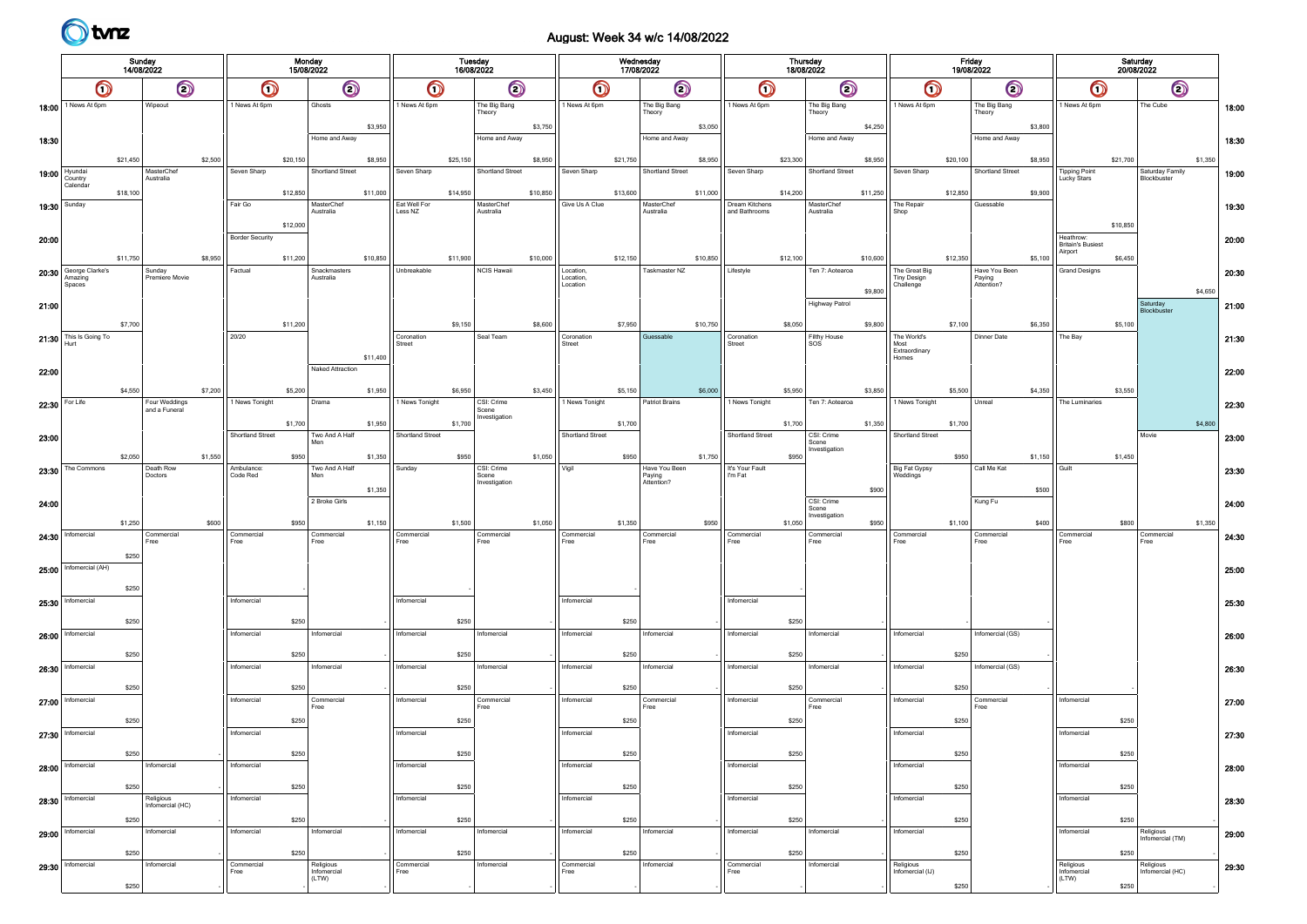

## August: Week 35 w/c 21/08/2022

|                           |                                     | Sunday<br>21/08/2022                |                                   | Monday<br>22/08/2022                           |                                   | Tuesday<br>23/08/2022                          |                                   | Wednesday<br>24/08/2022                        |                                   | <b>Thursday</b><br>25/08/2022                  |                                   | Friday<br>26/08/2022                                |                                                      | Saturday<br>27/08/2022            |                |
|---------------------------|-------------------------------------|-------------------------------------|-----------------------------------|------------------------------------------------|-----------------------------------|------------------------------------------------|-----------------------------------|------------------------------------------------|-----------------------------------|------------------------------------------------|-----------------------------------|-----------------------------------------------------|------------------------------------------------------|-----------------------------------|----------------|
|                           | $\bm{\mathsf{O}}$                   | $\odot$                             | $\bm{\mathsf{\odot}}$             | $\odot$                                        | $\bm{\mathsf{O}}$                 | $\odot$                                        | $\bigcirc$                        | $\odot$                                        | $\bigcirc$                        | $\odot$                                        | $\bm{\mathsf{O}}$                 | $\odot$                                             | $\bigcirc$                                           | $\odot$                           |                |
| 06:00 $\sqrt{\frac{Non}}$ | Commercial                          | Non<br>Commercial                   | <b>Breakfast Early</b><br>\$1,050 | Preschool<br>Commercial<br>Free                | <b>Breakfast Early</b><br>\$1,050 | Preschool<br>Commercial<br>Free                | <b>Breakfast Early</b><br>\$1,050 | Preschool<br>Commercial<br>Free                | <b>Breakfast Early</b><br>\$1,050 | Preschool<br>Commercial<br>Free                | <b>Breakfast Early</b><br>\$1,050 | Preschool<br>Commercial<br>Free                     | Te Karere<br>\$250                                   | Preschool<br>Commercial<br>Free   | 06:00          |
| 06:30                     |                                     |                                     | Breakfast 1<br>\$1,600            |                                                | Breakfast 1<br>\$1,600            |                                                | Breakfast 1<br>\$1,600            |                                                | Breakfast 1<br>\$1,600            |                                                | Breakfast 1<br>\$1,600            |                                                     | Hyundai<br>Country<br>Calendar<br>\$250              |                                   | 06:30          |
| 07:00                     |                                     |                                     | Breakfast 2                       |                                                | Breakfast 2                       |                                                | Breakfast 2                       |                                                | Breakfast 2                       |                                                | Breakfast 2                       |                                                     | <b>Rural Delivery</b><br>\$250                       |                                   | 07:00          |
| 07:30                     |                                     |                                     | \$2,650                           | Jungle Bunch<br>To The Rescue!<br>\$350        | \$2,650                           | Jungle Bunch<br>To The Rescue!<br>\$350        | \$2,650                           | Jungle Bunch<br>To The Rescue!<br>\$350        | \$2,650                           | Jungle Bunch<br>To The Rescue!<br>\$350        | \$2,650                           | Jungle Bunch<br>To The Rescue!<br>\$350             | Infomercial<br>\$250                                 | Turbo Fast<br>\$300               | 07:30          |
| 08:00                     |                                     |                                     | Breakfast 3                       | Spongebob<br>Squarepants<br>\$350              | Breakfast 3                       | Spongebob<br>Squarepants<br>\$350              | Breakfast 3                       | Spongebob<br>Squarepants<br>\$350              | Breakfast 3                       | Spongebob<br>Squarepants<br>\$350              | Breakfast 3                       | Spongebob<br>Squarepants<br>\$350                   | Infomercial<br>\$250                                 | The Dog and<br>Pony Show<br>\$300 | 08:00          |
| 08:30                     |                                     |                                     | \$2,900<br>Lingo                  | Preschool<br>Commercial<br>Free<br>Infomercial | \$2,900<br>Lingo                  | Preschool<br>Commercial<br>Free<br>Infomercial | \$2,900<br>Lingo                  | Preschool<br>Commercial<br>Free<br>Infomercial | \$2,900<br>Lingo                  | Preschool<br>Commercial<br>Free<br>Infomercial | \$2,900<br>Lingo                  | Preschool<br>Commercial<br>Free<br>Infomercial (GS) | Religious<br>Infomercial (FIA)<br>\$250<br>Lifestyle | Preschool<br>Commercial<br>Free   | 08:30          |
| 09:00                     |                                     |                                     |                                   | Les Mills                                      |                                   | Les Mills                                      |                                   | Les Mills                                      |                                   | Les Mills                                      |                                   | Les Mills                                           | \$350<br>Tagata Pasifika                             | The Simpsons                      | 09:00          |
| 09:30<br>10:00            |                                     |                                     | \$900<br><b>Tipping Point</b>     | Home and Away                                  | \$900<br><b>Tipping Point</b>     | Home and Away                                  | \$900<br><b>Tipping Point</b>     | Home and Away                                  | \$900<br><b>Tipping Point</b>     | lome and Away                                  | \$900<br><b>Tipping Point</b>     | Home and Away                                       | \$350<br>John & Lisa's                               | \$450<br>Fresh                    | 09:30<br>10:00 |
| 10:30                     |                                     |                                     |                                   | \$250<br>Shortland Street                      |                                   | \$250<br><b>Shortland Street</b>               |                                   | \$250<br><b>Shortland Street</b>               |                                   | \$250<br><b>Shortland Street</b>               |                                   | \$250<br>Shortland Street                           | Weekend<br>Kitchen                                   | \$800<br>Saved By The             | 10:30          |
| 11:00                     |                                     |                                     | \$800<br>The Chase                | \$250<br>Charmed                               | \$800<br>The Chase                | \$250<br>Charmed                               | \$800<br>The Chase                | \$250<br>Charmed                               | \$800<br>The Chase                | \$250<br>Charmed                               | \$800<br>The Chase                | \$250<br>Charmed                                    | \$250<br>Entertainment                               | Bell<br>\$400<br>Have You Been    | 11:00          |
| 11:30                     |                                     |                                     |                                   |                                                |                                   |                                                |                                   |                                                |                                   |                                                |                                   |                                                     |                                                      | Paying<br>Attention?              | 11:30          |
|                           | $12:00$ Attitude                    | Shortland Street<br>Omnibus         | \$750<br>1 News At<br>Midday      | \$250<br>Movie                                 | \$750<br>1 News At<br>Midday      | \$250<br>Movie                                 | \$750<br>1 News At<br>Midday      | \$250<br>Movie                                 | \$750<br>1 News At<br>Midday      | \$250<br>Movie                                 | \$750<br>1 News At<br>Midday      | \$250<br>Movie                                      | \$500<br>Drama                                       | \$400<br>The Weakest<br>Link: USA | 12:00          |
|                           | \$1,300<br>12:30 Fair Go            |                                     | \$2,050<br>Emmerdale              |                                                | \$2,050<br>Emmerdale              |                                                | \$2,050<br>Emmerdale              |                                                | \$2,050<br>Emmerdale              |                                                | \$2,050<br>Emmerdale              |                                                     |                                                      |                                   | 12:30          |
|                           | \$1,950<br>13:00   Sunday           |                                     | \$1,350<br>Hollyoaks              |                                                | \$1,350<br>Hollyoaks              |                                                | \$1,350<br>Hollyoaks              |                                                | \$1,350<br>Hollyoaks              |                                                | \$1,350<br>Hollyoaks              |                                                     | \$900<br>Lifestyle                                   | \$650<br>The Courtship            | 13:00          |
| 13:30                     |                                     |                                     |                                   |                                                |                                   |                                                |                                   |                                                |                                   |                                                |                                   |                                                     |                                                      |                                   | 13:30          |
|                           | \$3,250<br>14:00 Factual            | \$350<br>United States Of           | \$2,450<br>Coronation<br>Street   | \$450<br>The Drew<br>Barrymore<br>Show         | \$2,450<br>Coronation<br>Street   | \$450<br>The Drew<br>Barrymore<br>Show         | \$2,450<br>Coronation<br>Street   | \$450<br>The Drew<br>Barrymore<br>Show         | \$2,450<br>Coronation<br>Street   | \$450<br>The Drew<br>Barrymore<br>Show         | \$2,450<br>Coronation<br>Street   | \$450<br>The Drew<br>Barrymore<br>Show              | \$3,200<br>The Great Kiwi<br><b>Bake Off Repeat</b>  | \$650<br>Good Witch               | 14:00          |
|                           | \$2,550<br>14:30 Factual<br>\$2,550 | \$350<br><b>B</b> Positive<br>\$550 | \$1,200                           | \$650                                          | \$1,200                           | \$650                                          | \$1,200                           | \$650                                          | \$1,200                           | \$650                                          | \$1,200                           | \$650                                               |                                                      | \$550                             | 14:30          |
|                           | 15:00 Lifestyle                     | Call Me Kat<br>\$550                | <b>Tipping Point</b>              | Sabrina The<br>Teenage Witch<br>\$550          | <b>Tipping Point</b>              | Sabrina The<br>Teenage Witch<br>\$550          | <b>Tipping Point</b>              | Sabrina The<br><b>Teenage Witch</b><br>\$550   | <b>Tipping Point</b>              | Sabrina The<br><b>Teenage Witch</b><br>\$550   | <b>Tipping Point</b>              | Sabrina The<br>Teenage Witch<br>\$550               | \$1,600                                              | Junior Bake Off                   | 15:00          |
| 15:30                     | \$2,350                             | Drama                               | \$2,200                           | Holly Hobbie<br>\$300                          | \$2,200                           | Holly Hobbie<br>\$300                          | \$2,200                           | Holly Hobbie<br>\$300                          | \$2,200                           | Holly Hobbie<br>\$300                          | \$2,200                           | Holly Hobbie<br>\$300                               | Lifestyle                                            | \$650                             | 15:30          |
|                           | 16:00 Susan Calman's                | \$850                               | Te Karere<br>\$2,200              | The Feed                                       | Te Karere<br>\$2,200              | The Feed                                       | Te Karere<br>\$2,200              | The Feed                                       | Te Karere<br>\$2,200              | The Feed                                       | Te Karere<br>\$2,200              | The Feed                                            | \$2,350                                              | Entertainment                     | 16:00          |
| 16:30                     | \$2,050                             | Sunday Family<br>Movie              | Neighbours<br>\$1,550             | <b>Brain Busters</b><br>\$300                  | Neighbours<br>\$1,550             | <b>Brain Busters</b><br>\$300                  | Neighbours<br>\$1,550             | <b>Brain Busters</b><br>\$300                  | Neighbours<br>\$1,550             | <b>Brain Busters</b><br>\$300                  | Neighbours<br>\$1,550             | <b>Brain Busters</b><br>\$300                       | Lifestyle<br>\$1,650                                 | \$650                             | 16:30          |
|                           | 17:00 The Chase<br>\$5,500          |                                     | The Chase<br>\$5,050              | The Simpsons<br>\$1,550                        | The Chase<br>\$5,050              | The Simpsons<br>\$1,550                        | The Chase<br>\$5,050              | The Simpsons<br>\$1,550                        | The Chase<br>\$5,050              | The Simpsons<br>\$1,550                        | The Chase<br>\$5,050              | The Simpsons<br>\$1,550                             | The Chase<br>\$5,600                                 | Superman &<br>Lois                | 17:00          |
|                           | 17:30 The Chase<br>\$5,700          | \$1,200                             | The Chase<br>\$6,650              | Friends<br>\$1,800                             | The Chase<br>\$6,650              | Friends<br>\$1,800                             | The Chase<br>\$6,650              | Friends<br>\$1,800                             | The Chase<br>\$6,650              | Friends<br>\$1,800                             | The Chase<br>\$6,650              | Friends<br>\$1,800                                  | The Chase<br>\$6,750                                 | \$650                             | 17:30          |
|                           |                                     |                                     |                                   |                                                |                                   |                                                |                                   |                                                |                                   |                                                |                                   |                                                     |                                                      |                                   |                |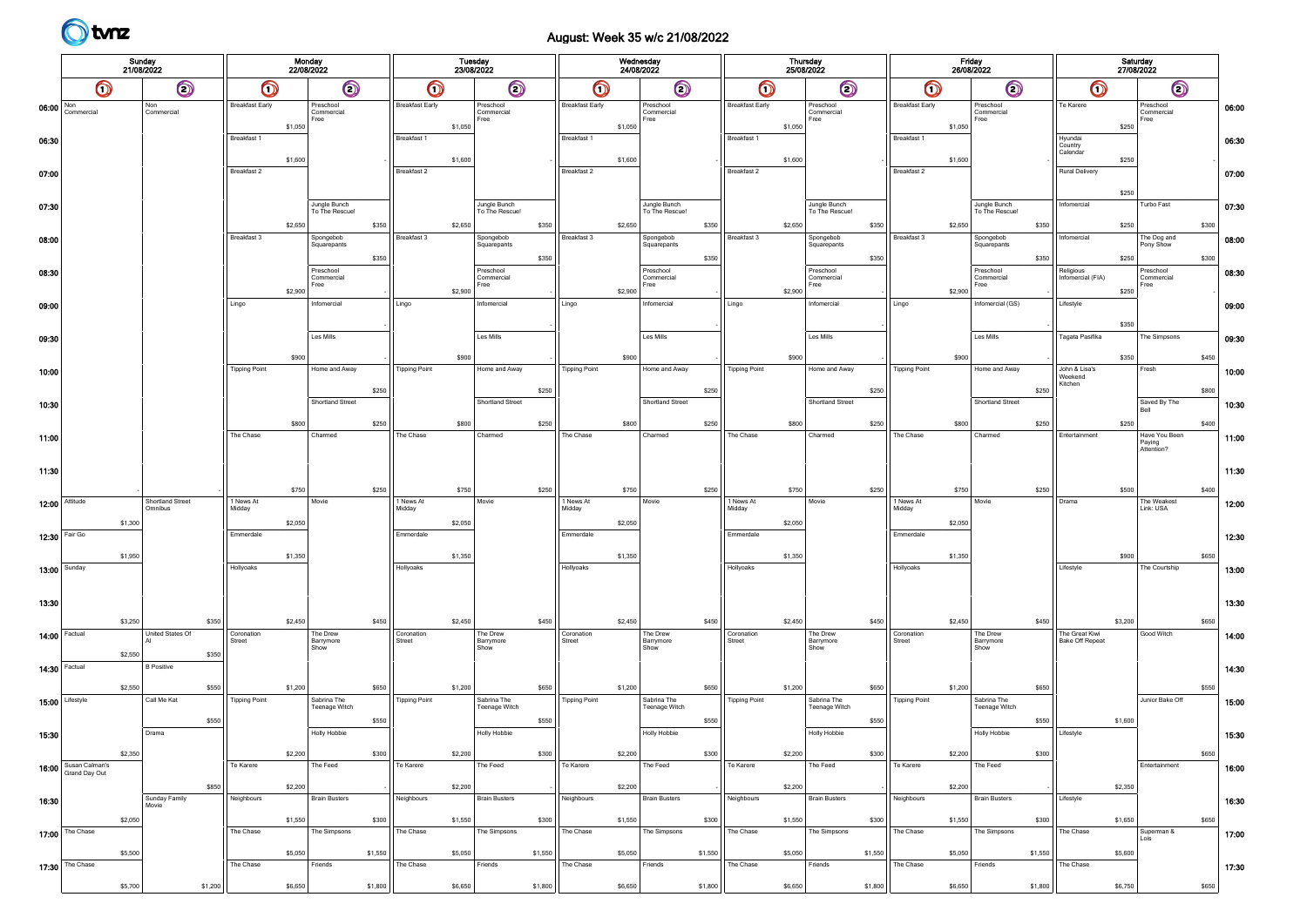

## August: Week 35 w/c 21/08/2022

|                  | Sunday<br>21/08/2022                       |                       |                               |               |                        | Monday<br>22/08/2022 |                           |               |                         |                        | Tuesday<br>23/08/2022   |               |                                  | Wednesday<br>24/08/2022 |                         |               |                                 |                        | Thursday<br>25/08/2022               |               |                                | Friday<br>26/08/2022   |                                       |               |                                       | Saturday<br>27/08/2022 |                                |         |       |
|------------------|--------------------------------------------|-----------------------|-------------------------------|---------------|------------------------|----------------------|---------------------------|---------------|-------------------------|------------------------|-------------------------|---------------|----------------------------------|-------------------------|-------------------------|---------------|---------------------------------|------------------------|--------------------------------------|---------------|--------------------------------|------------------------|---------------------------------------|---------------|---------------------------------------|------------------------|--------------------------------|---------|-------|
|                  |                                            | $\odot$<br>$\bigcirc$ |                               |               | $\bigcirc$             |                      | $\bigcirc$                |               | $\bigcirc$              |                        | $\bigcirc$              |               | $\bigcirc$                       |                         | $\bigcirc$              |               | $\bigcirc$                      |                        | $\odot$                              |               | $\bigcirc$                     |                        | $\odot$                               |               | $\bigcirc$                            |                        | $\odot$                        |         |       |
|                  | 18:00 <sup>1</sup> News At 6pm             | Wipeout               |                               | 1 News At 6pm |                        | Ghosts               |                           | 1 News At 6pm |                         | The Big Bang<br>Theory |                         | 1 News At 6pm |                                  | The Big Bang<br>Theory  |                         | 1 News At 6pm |                                 | The Big Bang<br>Theory |                                      | 1 News At 6pm |                                | The Big Bang<br>Theory |                                       | 1 News At 6pm |                                       | The Cube               |                                | 18:00   |       |
| 18:30            |                                            |                       |                               |               |                        |                      | Home and Away             | \$3,950       |                         |                        | Home and Away           | \$3,750       |                                  |                         | Home and Away           | \$3,050       |                                 |                        | Home and Away                        | \$4,250       |                                |                        | Home and Away                         | \$3,800       |                                       |                        |                                |         | 18:30 |
|                  |                                            | \$21,450              |                               | \$2,500       |                        | \$20,150             |                           | \$8,950       |                         | \$25,150               |                         | \$8,950       |                                  | \$21,750                |                         | \$8,950       |                                 | \$23,300               |                                      | \$8,950       |                                | \$20,100               |                                       | \$8,950       |                                       | \$21,700               |                                | \$1,350 |       |
| 19:00 Hyundai    | Country<br>Calendar                        | \$18,100              | MasterChef<br>Australia       |               | Seven Sharp            | \$12,850             | Shortland Street          | \$11,000      | Seven Sharp             | \$14,950               | Shortland Street        | \$10,850      | Seven Sharp                      | \$13,600                | Shortland Street        | \$11,000      | Seven Sharp                     | \$14,200               | Shortland Street                     | \$11,250      | Seven Sharp                    | \$12,850               | Shortland Street                      | \$9,900       | <b>Tipping Point</b><br>Lucky Stars   |                        | Saturday Family<br>Blockbuster |         | 19:00 |
| 19:30 Sunday     |                                            |                       |                               |               | Fair Go                |                      | MasterChef<br>Australia   |               | Eat Well For<br>Less NZ |                        | MasterChef<br>Australia |               | Give Us A Clue                   |                         | MasterChef<br>Australia |               | Dream Kitchens<br>and Bathrooms |                        | MasterChef<br>Australia              |               | The Repair<br>Shop             |                        | Guessable                             |               |                                       |                        |                                |         | 19:30 |
| 20:00            |                                            |                       |                               |               | <b>Border Security</b> | \$12,000             |                           |               |                         |                        |                         |               |                                  |                         |                         |               |                                 |                        |                                      |               |                                |                        |                                       |               | Heathrow:<br><b>Britain's Busiest</b> | \$10,850               |                                |         | 20:00 |
|                  |                                            | \$11,750              |                               | \$8,950       |                        | \$11,200             |                           | \$10,850      |                         | \$11,900               |                         | \$10,000      |                                  | \$12,150                |                         | \$10,850      |                                 | \$12,100               |                                      | \$10,600      |                                | \$12,350               |                                       | \$5,100       | Airport                               | \$6,450                |                                |         |       |
|                  | 20:30 George Clarke's<br>Amazing<br>Spaces |                       | Sunday<br>Premiere Movie      |               | Factual                |                      | Snackmasters<br>Australia |               | Unbreakable             |                        | <b>NCIS Hawaii</b>      |               | Location<br>Location<br>Location |                         | Taskmaster NZ           |               | Lifestyle                       |                        | Ten 7: Aotearoa                      |               | The Great Big<br>Tiny Design   |                        | Have You Been<br>Paying<br>Attention? |               | <b>Grand Designs</b>                  |                        |                                |         | 20:30 |
| 21:00            |                                            |                       |                               |               |                        |                      |                           |               |                         |                        |                         |               |                                  |                         |                         |               |                                 |                        | Highway Patrol                       | \$9,800       |                                |                        |                                       |               |                                       |                        | Saturday<br>Blockbuster        | \$4,650 | 21:00 |
|                  | 21:30 This Is Going To                     | \$7,700               |                               |               | 20/20                  | \$11,200             |                           |               | Coronation              | \$9,150                | Seal Team               | \$8,600       | Coronation                       | \$7,950                 | Guessable               | \$10,750      | Coronation                      | \$8,050                |                                      | \$9,800       | The World's                    | \$7,100                | Dinner Date                           | \$6,350       | The Bay                               | \$5,100                |                                |         |       |
|                  | Hurt                                       |                       |                               |               |                        |                      |                           | \$11,400      | Street                  |                        |                         |               | Street                           |                         |                         |               | Street                          |                        | Filthy House<br>SOS                  |               | Most<br>Extraordinary<br>Homes |                        |                                       |               |                                       |                        |                                |         | 21:30 |
| 22:00            |                                            |                       |                               |               |                        |                      | Naked Attraction          |               |                         |                        |                         |               |                                  |                         |                         |               |                                 |                        |                                      |               |                                |                        |                                       |               |                                       |                        |                                |         | 22:00 |
| 22:30   For Life |                                            | \$4,550               | Four Weddings                 | \$7,200       | 1 News Tonight         | \$5,200              | Drama                     | \$1,950       | 1 News Tonight          | \$6,950                | CSI: Crime              | \$3,450       | 1 News Tonight                   | \$5,150                 | Patriot Brains          | \$6,000       | 1 News Tonight                  | \$5,950                | Ten 7: Aotearoa                      | \$3,850       | 1 News Tonight                 | \$5,500                | Unreal                                | \$4,350       | The Luminaries                        | \$3,550                |                                |         | 22:30 |
|                  |                                            |                       | and a Funeral                 |               |                        | \$1,700              |                           | \$1,950       |                         | \$1,700                | Scene<br>nvestigation   |               |                                  | \$1,700                 |                         |               |                                 | \$1,700                |                                      | \$1,350       |                                | \$1,700                |                                       |               |                                       |                        |                                | \$4,800 |       |
| 23:00            |                                            |                       |                               |               | Shortland Street       |                      | Two And A Half<br>Mer     |               | Shortland Street        |                        |                         |               | Shortland Street                 |                         |                         |               | Shortland Street                |                        | CSI: Crime<br>Scene<br>Investigation |               | Shortland Street               |                        |                                       |               |                                       |                        | Movie                          |         | 23:00 |
|                  | 23:30 The Commons                          | \$2,050               | Death Row<br>Doctors          | \$1,550       | Ambulance:<br>Code Red | \$950                | Two And A Half<br>Mer     | \$1,350       | Sunday                  | \$950                  | CSI: Crime<br>Scene     | \$1,050       | Vigil                            | \$950                   | Have You Been<br>Paying | \$1,750       | It's Your Fault<br>l I'm Fat    | \$950                  |                                      |               | Big Fat Gypsy<br>Weddings      | \$950                  | Call Me Kat                           | \$1,150       | Guilt                                 | \$1,450                |                                |         | 23:30 |
|                  |                                            |                       |                               |               |                        |                      | 2 Broke Girls             | \$1,350       |                         |                        | Investigation           |               |                                  |                         | Attention?              |               |                                 |                        | CSI: Crime                           | \$900         |                                |                        |                                       | \$500         |                                       |                        |                                |         |       |
| 24:00            |                                            | \$1,250               |                               | \$600         |                        | \$950                |                           | \$1,150       |                         | \$1,500                |                         | \$1,050       |                                  | \$1,350                 |                         | \$950         |                                 | \$1,050                | Scene<br>nvestigation                | \$950         |                                | \$1,100                | Kung Fu                               | \$400         |                                       | \$800                  |                                | \$1,350 | 24:00 |
|                  | 24:30 Informercial                         |                       | Commercial<br>Free            |               | Commercial<br>Free     |                      | Commercial<br>Free        |               | Commercial<br>Free      |                        | Commercial<br>Free      |               | Commercial<br>Free               |                         | Commercial<br>Free      |               | Commercial<br>Free              |                        | Commercial<br>Free                   |               | Commercial<br>Free             |                        | Commercial<br>Free                    |               | Commercial<br>Free                    |                        | Commercial<br>Free             |         | 24:30 |
|                  | 25:00 Infomercial (AH)                     | \$250                 |                               |               |                        |                      |                           |               |                         |                        |                         |               |                                  |                         |                         |               |                                 |                        |                                      |               |                                |                        |                                       |               |                                       |                        |                                |         | 25:00 |
|                  |                                            | \$250                 |                               |               |                        |                      |                           |               |                         |                        |                         |               |                                  |                         |                         |               |                                 |                        |                                      |               |                                |                        |                                       |               |                                       |                        |                                |         |       |
|                  | 25:30   Infomercial                        |                       |                               |               | Infomercial            |                      |                           |               | Infomercial             |                        |                         |               | Infomercial                      |                         |                         |               | Infomercial                     |                        |                                      |               |                                |                        |                                       |               |                                       |                        |                                |         | 25:30 |
|                  | 26:00   Infomercial                        | \$250                 |                               |               | Infomercial            | \$250                | Infomercial               |               | Infomercial             | \$250                  | nfomercial              |               | Infomercial                      | \$250                   | Infomercial             |               | Infomercial                     | \$250                  | Infomercial                          |               | Infomercial                    |                        | Infomercial (GS)                      |               |                                       |                        |                                |         | 26:00 |
|                  |                                            | \$250                 |                               |               | Infomercial            | \$250                | Infomercial               |               | Infomercial             | \$250                  | nfomercial              |               | Infomercial                      | \$250                   | Infomercial             |               | Infomercial                     | \$250                  | nfomercial                           |               | Infomercial                    | \$250                  |                                       |               |                                       |                        |                                |         |       |
|                  | 26:30   Informercial                       | \$250                 |                               |               |                        | \$250                |                           |               |                         | \$250                  |                         |               |                                  | \$250                   |                         |               |                                 | \$250                  |                                      |               |                                | \$250                  | Infomercial (GS)                      |               |                                       |                        |                                |         | 26:30 |
|                  | 27:00 Informercial                         |                       |                               |               | Infomercial            |                      | Commercial<br>Free        |               | Infomercial             |                        | Commercial<br>Free      |               | Infomercial                      |                         | Commercial<br>Free      |               | Infomercial                     |                        | Commercial<br>Free                   |               | Infomercial                    |                        | Commercial<br>Free                    |               | Infomercial                           |                        |                                |         | 27:00 |
|                  | 27:30   Informercial                       | \$250                 |                               |               | Infomercial            | \$250                |                           |               | Infomercial             | \$250                  |                         |               | Infomercial                      | \$250                   |                         |               | Infomercial                     | \$250                  |                                      |               | Infomercial                    | \$250                  |                                       |               | Infomercial                           | \$250                  |                                |         | 27:30 |
|                  |                                            | \$250                 |                               |               |                        | \$250                |                           |               |                         | \$250                  |                         |               |                                  | \$250                   |                         |               |                                 | \$250                  |                                      |               |                                | \$250                  |                                       |               |                                       | \$250                  |                                |         |       |
|                  | $28:00$ Infomercial                        |                       | Infomercial                   |               | Infomercial            |                      |                           |               | Infomercial             |                        |                         |               | Infomercial                      |                         |                         |               | Infomercial                     |                        |                                      |               | Infomercial                    |                        |                                       |               | Infomercial                           |                        |                                |         | 28:00 |
|                  | 28:30 Infomercial                          | \$250                 | Religious<br>Infomercial (HC) |               | Infomercial            | \$250                |                           |               | Infomercial             | \$250                  |                         |               | Infomercial                      | \$250                   |                         |               | Infomercial                     | \$250                  |                                      |               | Infomercial                    | \$250                  |                                       |               | Infomercial                           | \$250                  |                                |         | 28:30 |
|                  |                                            | \$250                 |                               |               |                        | \$250                |                           |               |                         | \$250                  |                         |               |                                  | \$250                   |                         |               |                                 | \$250                  |                                      |               |                                | \$250                  |                                       |               |                                       | \$250                  |                                |         |       |
|                  | 29:00   Infomercial                        | \$250                 | Infomercial                   |               | Infomercial            | \$250                | Infomercial               |               | Infomercial             | \$250                  | Infomercial             |               | Infomercial                      | \$250                   | Infomercial             |               | Infomercial                     | \$250                  | Infomercial                          |               | Infomercial                    | \$250                  |                                       |               | Infomercial                           | \$250                  | Religious<br>Infomercial (TM)  |         | 29:00 |
|                  | 29:30   Informercial                       |                       | Infomercial                   |               | Commercial<br>Free     |                      | Religious<br>Infomercial  |               | Commercial<br>Free      |                        | Infomercial             |               | Commercial<br>Free               |                         | Infomercial             |               | Commercial<br>Free              |                        | Infomercial                          |               | Religious<br>Infomercial (IJ)  |                        |                                       |               | Religious<br>Infomercial              |                        | Religious<br>Infomercial (HC)  |         | 29:30 |
|                  |                                            | \$250                 |                               |               |                        |                      | (LTW)                     |               |                         |                        |                         |               |                                  |                         |                         |               |                                 |                        |                                      |               |                                | \$250                  |                                       |               | (LTW)                                 | \$250                  |                                |         |       |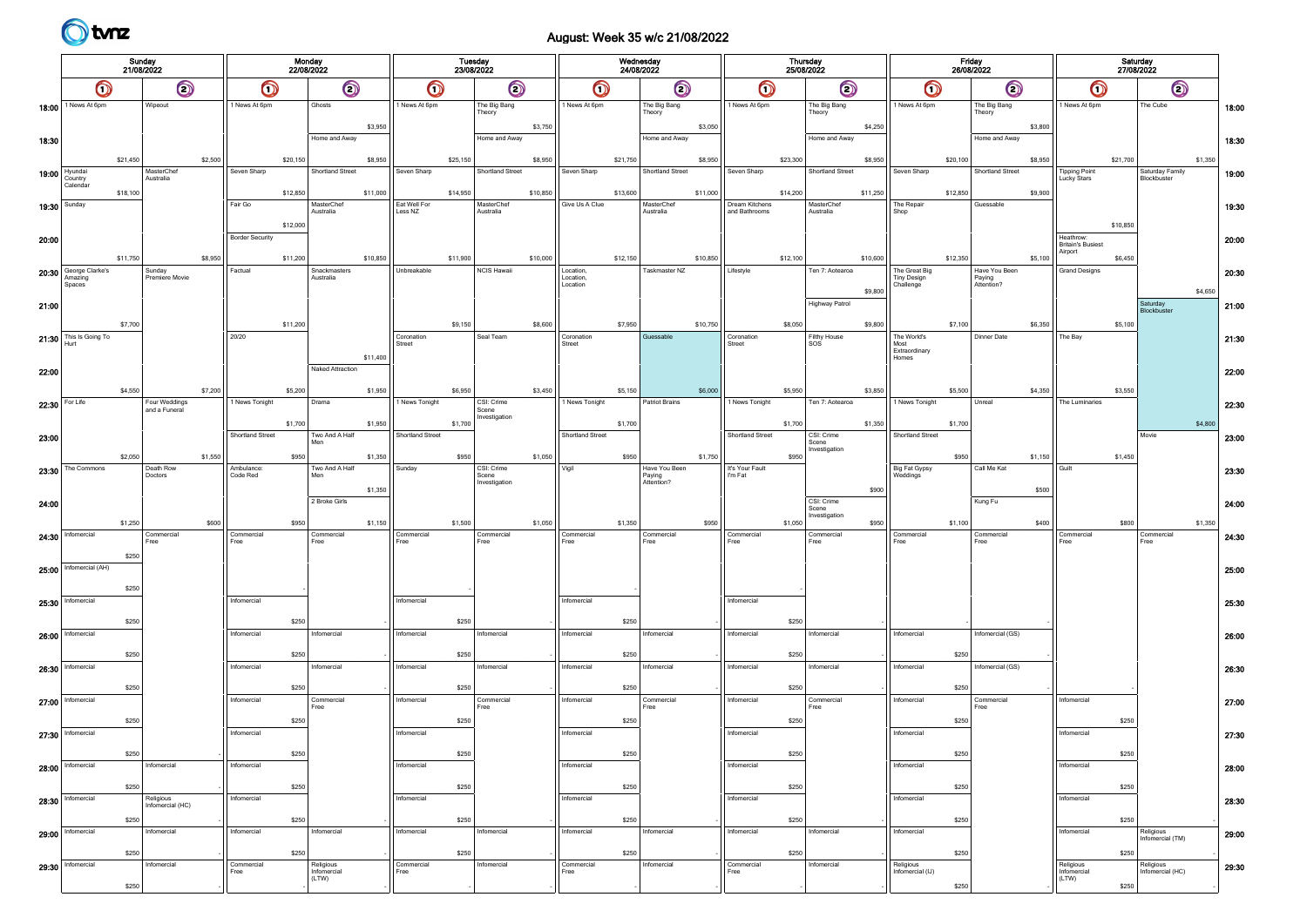

## August: Week 36 w/c 28/08/2022

|                                       | Sunday<br>28/08/2022        |     |                             |                             |            | Monday<br>29/08/2022             |         |                         | <b>Tuesday</b><br>30/08/2022 |                                  |         |                         | Wednesday<br>31/08/2022 |                                  |         |                         | <b>Thursday</b> | 01/09/2022                       |         |                         | Friday<br>02/09/2022 |                                  |         |                                          | Saturday<br>03/09/2022 |                                       |       |       |
|---------------------------------------|-----------------------------|-----|-----------------------------|-----------------------------|------------|----------------------------------|---------|-------------------------|------------------------------|----------------------------------|---------|-------------------------|-------------------------|----------------------------------|---------|-------------------------|-----------------|----------------------------------|---------|-------------------------|----------------------|----------------------------------|---------|------------------------------------------|------------------------|---------------------------------------|-------|-------|
|                                       | $\bm{\mathsf{\odot}}$       |     | $\odot$                     |                             | $\bigcirc$ | $\odot$                          |         | $\bullet$               |                              | $\odot$                          |         | $\bullet$               |                         | $\odot$                          |         | $\bigcirc$              |                 | $\odot$                          |         | $\bm{\mathsf{O}}$       |                      | $\odot$                          |         | $\bm{\mathsf{O}}$                        |                        | $\odot$                               |       |       |
| 06:00 $\frac{\text{Non}}{\text{Com}}$ | Commercial                  | Non | Commercial                  | <b>Breakfast Early</b>      | \$1,050    | Preschool<br>Commercial<br>Free  |         | <b>Breakfast Early</b>  | \$1,050                      | Preschool<br>Commercial<br>Free  |         | <b>Breakfast Early</b>  | \$1,050                 | Preschool<br>Commercial<br>Free  |         | <b>Breakfast Early</b>  | \$1,050         | Preschool<br>Commercial<br>Free  |         | <b>Breakfast Early</b>  | \$1,050              | Preschool<br>Commercial<br>Free  |         | Te Karere                                | \$250                  | Preschool<br>Commercial<br>Free       |       | 06:00 |
| 06:30                                 |                             |     |                             | Breakfast 1                 | \$1,600    |                                  |         | Breakfast 1             | \$1,600                      |                                  |         | Breakfast 1             | \$1,600                 |                                  |         | Breakfast 1             | \$1,600         |                                  |         | Breakfast 1             | \$1,600              |                                  |         | Hyundai<br>Country<br>Calendar           | \$250                  |                                       |       | 06:30 |
| 07:00                                 |                             |     |                             | Breakfast 2                 |            |                                  |         | Breakfast 2             |                              |                                  |         | Breakfast 2             |                         |                                  |         | Breakfast 2             |                 |                                  |         | Breakfast 2             |                      |                                  |         | <b>Rural Delivery</b>                    | \$250                  |                                       |       | 07:00 |
| 07:30                                 |                             |     |                             |                             | \$2,650    | Jungle Bunch<br>To The Rescue!   | \$350   |                         | \$2,650                      | Jungle Bunch<br>To The Rescue!   | \$350   |                         | \$2,650                 | Jungle Bunch<br>To The Rescue!   | \$350   |                         | \$2,650         | Jungle Bunch<br>To The Rescue!   | \$350   |                         | \$2,650              | Jungle Bunch<br>To The Rescue!   | \$350   | Infomercial                              | \$250                  | Turbo Fast                            | \$300 | 07:30 |
| 08:00                                 |                             |     |                             | Breakfast 3                 |            | Spongebob<br>Squarepants         | \$350   | Breakfast 3             |                              | Spongebob<br>Squarepants         | \$350   | Breakfast 3             |                         | Spongebob<br>Squarepants         | \$350   | Breakfast 3             |                 | Spongebob<br>Squarepants         | \$350   | Breakfast 3             |                      | Spongebob<br>Squarepants         | \$350   | Infomercial                              | \$250                  | The Dog and<br>Pony Show              | \$300 | 08:00 |
| 08:30                                 |                             |     |                             |                             | \$2,900    | Preschool<br>Commercia<br>Free   |         |                         | \$2,900                      | Preschool<br>Commercial<br>Free  |         |                         | \$2,900                 | Preschool<br>Commercia<br>Free   |         |                         | \$2,900         | Preschool<br>Commercial<br>Free  |         |                         | \$2,900              | Preschool<br>Commercial<br>Free  |         | Religious<br>Infomercial (FIA)           | \$250                  | Preschool<br>Commercial<br>Free       |       | 08:30 |
| 09:00                                 |                             |     |                             | Lingo                       |            | Infomercial                      |         | Lingo                   |                              | Infomercial                      |         | Lingo                   |                         | Infomercial                      |         | Lingo                   |                 | Infomercial                      |         | Lingo                   |                      | Infomercial (GS)                 |         | Lifestyle                                | \$350                  |                                       |       | 09:00 |
| 09:30                                 |                             |     |                             |                             | \$900      | Les Mills                        |         |                         | \$900                        | Les Mills                        |         |                         | \$900                   | Les Mills                        |         |                         | \$900           | Les Mills                        |         |                         | \$900                | Les Mills                        |         | Tagata Pasifika                          | \$350                  | The Simpsons                          | \$450 | 09:30 |
| 10:00                                 |                             |     |                             | <b>Tipping Point</b>        |            | Home and Away                    | \$250   | <b>Tipping Point</b>    |                              | Home and Away                    | \$250   | <b>Tipping Point</b>    |                         | Home and Away                    | \$250   | <b>Tipping Point</b>    |                 | Home and Away                    | \$250   | <b>Tipping Point</b>    |                      | Home and Away                    | \$250   | John & Lisa's<br>Weekend<br>Kitchen      |                        | Fresh                                 | \$800 | 10:00 |
| 10:30                                 |                             |     |                             |                             | \$800      | Shortland Street                 | \$250   |                         | \$800                        | <b>Shortland Street</b>          | \$250   |                         | \$800                   | Shortland Street                 | \$250   |                         | \$800           | Shortland Street                 | \$250   |                         | \$800                | Shortland Street                 | \$250   |                                          | \$250                  | Saved By The<br>Bell                  | \$400 | 10:30 |
| 11:00                                 |                             |     |                             | The Chase                   |            | Charmed                          |         | The Chase               |                              | Charmed                          |         | The Chase               |                         | Charmed                          |         | The Chase               |                 | Charmed                          |         | The Chase               |                      | Charmed                          |         | Entertainment                            |                        | Have You Been<br>Paying<br>Attention? |       | 11:00 |
| 11:30                                 |                             |     |                             |                             | \$750      |                                  | \$250   |                         | \$750                        |                                  | \$250   |                         | \$750                   |                                  | \$250   |                         | \$750           |                                  | \$250   |                         | \$750                |                                  | \$250   |                                          | \$500                  |                                       | \$400 | 11:30 |
|                                       | $12:00$ Attitude<br>\$1,300 |     | Shortland Street<br>Omnibus | 1 News At<br>Midday         | \$2,050    | Movie                            |         | 1 News At<br>Midday     | \$2,050                      | Movie                            |         | 1 News At<br>Midday     | \$2,050                 | Movie                            |         | 1 News At<br>Midday     | \$2,050         | Movie                            |         | 1 News At<br>Midday     | \$2,050              | Movie                            |         | Drama                                    |                        | The Weakest<br>Link: USA              |       | 12:00 |
|                                       | 12:30 Fair Go<br>\$1,950    |     |                             | Emmerdale                   | \$1,350    |                                  |         | Emmerdale               | \$1,350                      |                                  |         | Emmerdale               | \$1,350                 |                                  |         | Emmerdale               | \$1,350         |                                  |         | Emmerdale               | \$1,350              |                                  |         |                                          | \$900                  |                                       | \$650 | 12:30 |
|                                       | 13:00   Sunday              |     |                             | Hollyoaks                   |            |                                  |         | Hollyoaks               |                              |                                  |         | Hollyoaks               |                         |                                  |         | Hollyoaks               |                 |                                  |         | Hollyoaks               |                      |                                  |         | Lifestyle                                |                        | The Courtship                         |       | 13:00 |
| 13:30                                 | \$3,250                     |     | \$350                       |                             | \$2,450    |                                  | \$450   |                         | \$2,450                      |                                  | \$450   |                         | \$2,450                 |                                  | \$450   |                         | \$2,450         |                                  | \$450   |                         | \$2,450              |                                  | \$450   |                                          | \$3,200                |                                       | \$650 | 13:30 |
|                                       | 14:00 Factual<br>\$2,550    |     | United States Of<br>\$350   | Coronation<br><b>Street</b> |            | The Drew<br>Barrymore<br>Show    |         | Coronation<br>Street    |                              | The Drew<br>Barrymore<br>Show    |         | Coronation<br>Street    |                         | The Drew<br>Barrymore<br>Show    |         | Coronation<br>Street    |                 | The Drew<br>Barrymore<br>Show    |         | Coronation<br>Street    |                      | The Drew<br>Barrymore<br>Show    |         | The Great Kiwi<br><b>Bake Off Repeat</b> |                        | Good Witch                            |       | 14:00 |
|                                       | 14:30 Factual<br>\$2,550    |     | <b>B</b> Positive<br>\$550  |                             | \$1,200    |                                  | \$650   |                         | \$1,200                      |                                  | \$650   |                         | \$1,200                 |                                  | \$650   |                         | \$1,200         |                                  | \$650   |                         | \$1,200              |                                  | \$650   |                                          |                        |                                       | \$550 | 14:30 |
|                                       | 15:00 Lifestyle             |     | Call Me Kat<br>\$550        | <b>Tipping Point</b>        |            | Sabrina The<br>Teenage Witch     | \$550   | <b>Tipping Point</b>    |                              | Sabrina The<br>Teenage Witch     | \$550   | <b>Tipping Point</b>    |                         | Sabrina The<br>Teenage Witch     | \$550   | <b>Tipping Point</b>    |                 | Sabrina The<br>Teenage Witch     | \$550   | <b>Tipping Point</b>    |                      | Sabrina The<br>Teenage Witch     | \$550   |                                          | \$1,600                | Junior Bake Off                       |       | 15:00 |
| 15:30                                 | \$2,350                     |     | Drama                       |                             | \$2,200    | <b>Holly Hobbie</b>              | \$300   |                         | \$2,200                      | Holly Hobbie                     | \$300   |                         | \$2,200                 | <b>Holly Hobbie</b>              | \$300   |                         | \$2,200         | <b>Holly Hobbie</b>              | \$300   |                         | \$2,200              | <b>Holly Hobbie</b>              | \$300   | Lifestyle                                |                        |                                       | \$650 | 15:30 |
|                                       | 16:00 Susan Calman's        |     | \$850<br>Sunday Family      | Te Karere                   | \$2,200    | The Feed<br><b>Brain Busters</b> |         | Te Karere<br>Neighbours | \$2,200                      | The Feed<br><b>Brain Busters</b> |         | Te Karere<br>Neighbours | \$2,200                 | The Feed<br><b>Brain Busters</b> |         | Te Karere<br>Neighbours | \$2,200         | The Feed<br><b>Brain Busters</b> |         | Te Karere<br>Neighbours | \$2,200              | The Feed<br><b>Brain Busters</b> |         | Lifestyle                                | \$2,350                | Entertainment                         |       | 16:00 |
| 16:30                                 | \$2,050                     |     | Movie                       | Neighbours<br>The Chase     | \$1,550    | The Simpsons                     | \$300   | The Chase               | \$1,550                      | The Simpsons                     | \$300   | The Chase               | \$1,550                 | The Simpsons                     | \$300   | The Chase               | \$1,550         | The Simpsons                     | \$300   | The Chase               | \$1,550              | The Simpsons                     | \$300   | The Chase                                | \$1,650                | Superman &                            | \$650 | 16:30 |
|                                       | 17:00 The Chase<br>\$5,500  |     |                             |                             | \$5,050    |                                  | \$1,550 |                         | \$5,050                      |                                  | \$1,550 |                         | \$5,050                 |                                  | \$1,550 |                         | \$5,050         |                                  | \$1,550 |                         | \$5,050              |                                  | \$1,550 |                                          | \$5,600                | Lois                                  |       | 17:00 |
|                                       | 17:30 The Chase<br>\$5,700  |     | \$1,200                     | The Chase                   | \$6,650    | Friends                          | \$1,800 | The Chase               | \$6,650                      | Friends                          | \$1,800 | The Chase               | \$6,650                 | Friends                          | \$1,800 | The Chase               | \$6,650         | Friends                          | \$1,800 | The Chase               | \$6,650              | Friends                          | \$1,800 | The Chase                                | \$6,750                |                                       | \$650 | 17:30 |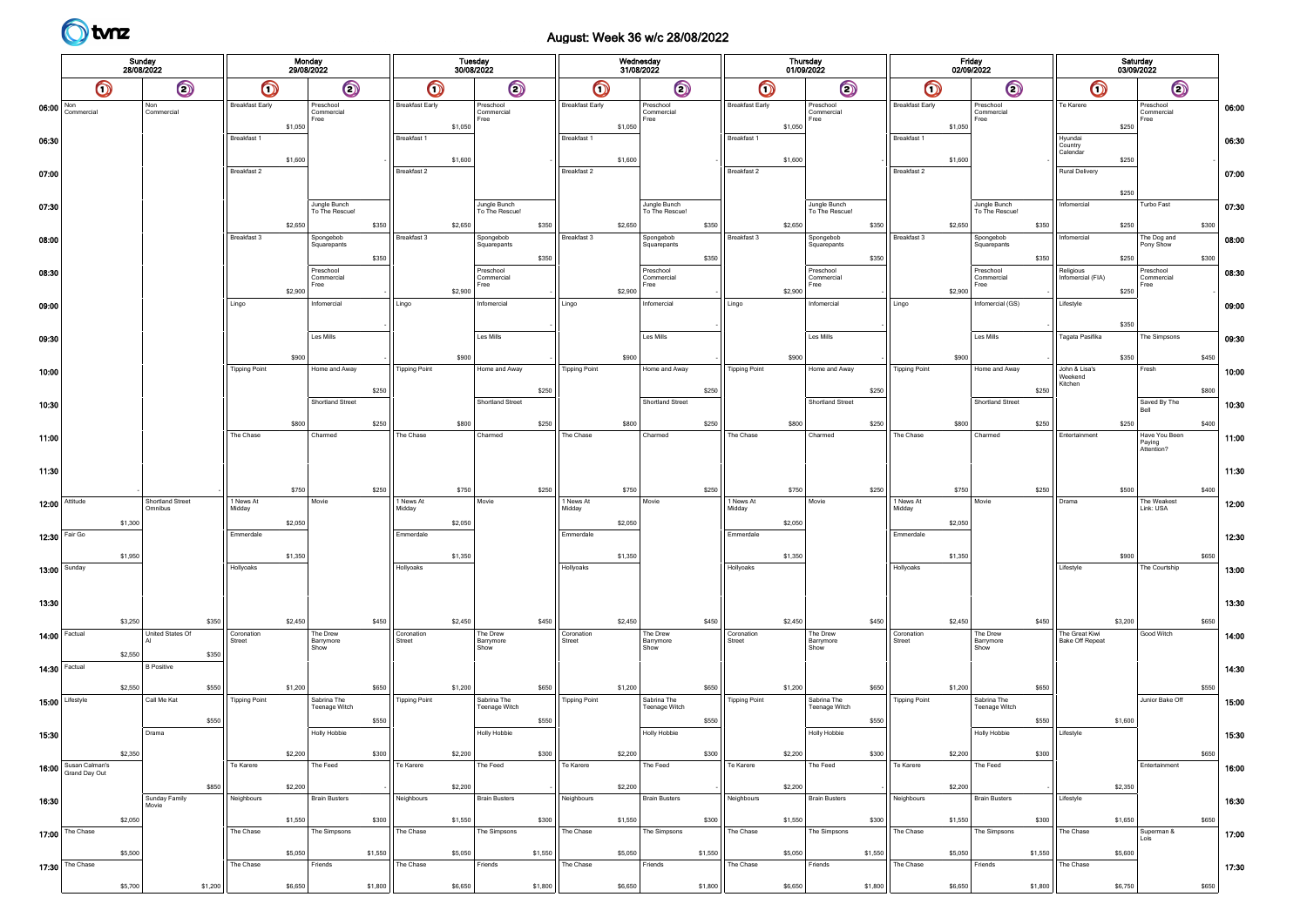

## August: Week 36 w/c 28/08/2022

|                  | Sunday<br>28/08/2022<br>$\bigcirc$<br>$\bm{\mathsf{\odot}}$ |                  |                                |         |                        | Monday<br>29/08/2022 |                                   |          |                         |          | <b>Tuesday</b><br>30/08/2022         |          |                                    | Wednesday<br>31/08/2022 |                                       |          |                                 | <b>Thursday</b> | 01/09/2022                           |          |                                                  | Friday<br>02/09/2022 |                                       |         |                                                  | Saturday<br>03/09/2022 |                                |         |       |
|------------------|-------------------------------------------------------------|------------------|--------------------------------|---------|------------------------|----------------------|-----------------------------------|----------|-------------------------|----------|--------------------------------------|----------|------------------------------------|-------------------------|---------------------------------------|----------|---------------------------------|-----------------|--------------------------------------|----------|--------------------------------------------------|----------------------|---------------------------------------|---------|--------------------------------------------------|------------------------|--------------------------------|---------|-------|
|                  |                                                             |                  |                                |         | $\bigcirc$             |                      | $\bigcirc$                        |          | $\bigcirc$              |          | $\bigcirc$                           |          | $\bigcirc$                         |                         | $\bigcirc$                            |          | Q                               |                 | $\odot$                              |          | $\bm{\mathsf{\Omega}}$                           |                      | $\odot$                               |         | $\bigcirc$                                       |                        | $\odot$                        |         |       |
| 18:00            | 1 News At 6pm                                               |                  | Wipeout                        |         | 1 News At 6pm          |                      | Ghosts                            | \$3,950  | 1 News At 6pm           |          | The Big Bang<br>Theory               | \$3,750  | 1 News At 6pm                      |                         | The Big Bang<br>Theory                | \$3,050  | 1 News At 6pm                   |                 | The Big Bang<br>Theory               | \$4,250  | 1 News At 6pm                                    |                      | The Big Bang<br>Theory                | \$3,800 | 1 News At 6pm                                    |                        | The Cube                       |         | 18:00 |
| 18:30            |                                                             |                  |                                |         |                        |                      | Home and Away                     |          |                         |          | Home and Away                        |          |                                    |                         | Home and Away                         |          |                                 |                 | Home and Away                        |          |                                                  |                      | Home and Away                         |         |                                                  |                        |                                |         | 18:30 |
|                  | 19:00 Hyundai<br>Country<br>Calendar                        | \$21,450         | MasterChef<br>Australia        | \$2,500 | Seven Sharp            | \$20,150             | Shortland Street                  | \$8,950  | Seven Sharp             | \$25,150 | Shortland Street                     | \$8,950  | Seven Sharp                        | \$21,750                | Shortland Street                      | \$8,950  | Seven Sharp                     | \$23,300        | Shortland Street                     | \$8,950  | Seven Sharp                                      | \$20,100             | Shortland Street                      | \$8,950 | <b>Tipping Point</b><br>Lucky Stars              | \$21,700               | Saturday Family<br>Blockbuster | \$1,350 | 19:00 |
| 19:30 Sunday     |                                                             | \$18,100         |                                |         | Fair Go                | \$12,850             | MasterChef<br>Australia           | \$11,000 | Eat Well For<br>Less NZ | \$14,950 | MasterChef<br>Australia              | \$10,850 | Give Us A Clue                     | \$13,600                | MasterChef<br>Australia               | \$11,000 | Dream Kitchens<br>and Bathrooms | \$14,200        | MasterChef<br>Australia              | \$11,250 | The Repair<br>Shop                               | \$12,850             | Guessable                             | \$9,900 |                                                  |                        |                                |         | 19:30 |
| 20:00            |                                                             |                  |                                |         | <b>Border Security</b> | \$12,000             |                                   |          |                         |          |                                      |          |                                    |                         |                                       |          |                                 |                 |                                      |          |                                                  |                      |                                       |         | Heathrow:<br><b>Britain's Busiest</b><br>Airport | \$10,850               |                                |         | 20:00 |
|                  | 20:30 George Clarke's<br>Amazing<br>Spaces                  | \$11,750         | Sunday<br>Premiere Movie       | \$8,950 | Factual                | \$11,200             | Snackmasters<br>Australia         | \$10,850 | Unbreakable             | \$11,900 | <b>NCIS Hawaii</b>                   | \$10,000 | Location,<br>Location,<br>Location | \$12,150                | Taskmaster NZ                         | \$10,850 | Lifestyle                       | \$12,100        | Ten 7: Aotearoa                      | \$10,600 | The Great Big<br><b>Tiny Design</b><br>Challenge | \$12,350             | Have You Been<br>Paying<br>Attention? | \$5,100 | <b>Grand Designs</b>                             | \$6,450                |                                |         | 20:30 |
| 21:00            |                                                             |                  |                                |         |                        |                      |                                   |          |                         |          |                                      |          |                                    |                         |                                       |          |                                 |                 | Highway Patrol                       | \$9,800  |                                                  |                      |                                       |         |                                                  |                        | Saturday<br>Blockbuster        | \$4,650 | 21:00 |
|                  | $21:30$ This Is Going To<br>Hurt                            | \$7,700          |                                |         | 20/20                  | \$11,200             |                                   |          | Coronation<br>Street    | \$9,150  | Seal Team                            | \$8,600  | Coronation<br>Street               | \$7,950                 | Guessable                             | \$10,750 | Coronation<br>Street            | \$8,050         | <b>Filthy House</b><br>sos           | \$9,800  | The World's<br>Most<br>Extraordinary             | \$7,100              | Dinner Date                           | \$6,350 | The Bay                                          | \$5,100                |                                |         | 21:30 |
| 22:00            |                                                             |                  |                                |         |                        |                      | Naked Attraction                  | \$11,400 |                         |          |                                      |          |                                    |                         |                                       |          |                                 |                 |                                      |          | Homes                                            |                      |                                       |         |                                                  |                        |                                |         | 22:00 |
| 22:30   For Life |                                                             | \$4,550          | Four Weddings<br>and a Funeral | \$7,200 | 1 News Tonight         | \$5,200              | Drama                             | \$1,950  | 1 News Tonight          | \$6,950  | CSI: Crime<br>Scene<br>nvestigation  | \$3,450  | 1 News Tonight                     | \$5,150                 | Patriot Brains                        | \$6,000  | 1 News Tonight                  | \$5,950         | Ten 7: Aotearoa                      | \$3,850  | 1 News Tonight                                   | \$5,500              | Unreal                                | \$4,350 | The Luminaries                                   | \$3,550                |                                |         | 22:30 |
| 23:00            |                                                             |                  |                                |         | Shortland Street       | \$1,700              | Two And A Half                    | \$1,950  | Shortland Street        | \$1,700  |                                      |          | Shortland Street                   | \$1,700                 |                                       |          | Shortland Street                | \$1,700         | CSI: Crime<br>Scene<br>Investigation | \$1,350  | Shortland Street                                 | \$1,700              |                                       |         |                                                  |                        | Movie                          | \$4,800 | 23:00 |
|                  | 23:30 The Commons                                           | \$2,050          | Death Row<br>Doctors           | \$1,550 | Ambulance:<br>Code Red | \$950                | Two And A Half<br>Mer             | \$1,350  | Sunday                  | \$950    | CSI: Crime<br>Scene<br>Investigation | \$1,050  | Vigil                              | \$950                   | Have You Been<br>Paying<br>Attention? | \$1,750  | It's Your Fault<br>I'm Fat      | \$950           |                                      |          | Big Fat Gypsy<br>Weddings                        | \$950                | Call Me Kat                           | \$1,150 | Guilt                                            | \$1,450                |                                |         | 23:30 |
| 24:00            |                                                             |                  |                                |         |                        |                      | 2 Broke Girls                     | \$1,350  |                         |          |                                      |          |                                    |                         |                                       |          |                                 |                 | CSI: Crime<br>Scene<br>Investigation | \$900    |                                                  |                      | Kung Fu                               | \$500   |                                                  |                        |                                |         | 24:00 |
|                  | 24:30   Informercial                                        | \$1,250<br>\$250 | Commercial<br>Free             | \$600   | Commercial<br>Free     | \$950                | Commercial<br>Free                | \$1,150  | Commercial<br>Free      | \$1,500  | Commercial<br>Free                   | \$1,050  | Commercial<br>Free                 | \$1,350                 | Commercial<br>Free                    | \$950    | Commercial<br>Free              | \$1,050         | Commercial<br>Free                   | \$950    | Commercial<br>Free                               | \$1,100              | Commercial<br>Free                    | \$400   | Commercial<br>Free                               | \$800                  | Commercial<br>Free             | \$1,350 | 24:30 |
|                  | $25:00$ Infomercial (AH)                                    | \$250            |                                |         |                        |                      |                                   |          |                         |          |                                      |          |                                    |                         |                                       |          |                                 |                 |                                      |          |                                                  |                      |                                       |         |                                                  |                        |                                |         | 25:00 |
|                  | 25:30   Infomercial                                         | \$250            |                                |         | Infomercial            | \$250                |                                   |          | Infomercial             | \$250    |                                      |          | Infomercial                        | \$250                   |                                       |          | Infomercial                     | \$250           |                                      |          |                                                  |                      |                                       |         |                                                  |                        |                                |         | 25:30 |
|                  | 26:00   Informercial                                        | \$250            |                                |         | Infomercial            | \$250                | Infomercial                       |          | Infomercial             | \$250    | nfomercial                           |          | Infomercial                        | \$250                   | Infomercial                           |          | Infomercial                     | \$250           | nfomercial                           |          | Infomercial                                      | \$250                | Infomercial (GS)                      |         |                                                  |                        |                                |         | 26:00 |
|                  | 26:30   Informercial                                        | \$250            |                                |         | Infomercial            | \$250                | Infomercial                       |          | Infomercial             | \$250    | Infomercial                          |          | Infomercial                        | \$250                   | Infomercial                           |          | Infomercial                     | \$250           | Infomercial                          |          | Infomercial                                      | \$250                | Infomercial (GS)                      |         |                                                  |                        |                                |         | 26:30 |
|                  | 27:00 Informercial                                          | \$250            |                                |         | Infomercial            | \$250                | Commercial<br>Free                |          | Infomercial             | \$250    | Commercial<br>Free                   |          | Infomercial                        | \$250                   | Commercial<br>Free                    |          | Infomercial                     | \$250           | Commercial<br>Free                   |          | Infomercial                                      | \$250                | Commercial<br>Free                    |         | Infomercial                                      | \$250                  |                                |         | 27:00 |
|                  | $27:30$ Infomercial                                         | \$250            |                                |         | Infomercial            | \$250                |                                   |          | Infomercial             | \$250    |                                      |          | Infomercial                        | \$250                   |                                       |          | Infomercial                     | \$250           |                                      |          | Infomercial                                      | \$250                |                                       |         | Infomercial                                      | \$250                  |                                |         | 27:30 |
|                  | 28:00   Infomercial                                         | \$250            | Infomercial                    |         | Infomercial            | \$250                |                                   |          | Infomercial             | \$250    |                                      |          | Infomercial                        | \$250                   |                                       |          | Infomercial                     | \$250           |                                      |          | Infomercial                                      | \$250                |                                       |         | Infomercial                                      | \$250                  |                                |         | 28:00 |
| 28:30            | Infomercial                                                 | \$250            | Religious<br>Infomercial (HC)  |         | Infomercial            | \$250                |                                   |          | Infomercial             | \$250    |                                      |          | Infomercial                        | \$250                   |                                       |          | Infomercial                     | \$250           |                                      |          | Infomercial                                      | \$250                |                                       |         | Infomercial                                      | \$250                  |                                |         | 28:30 |
|                  | 29:00   Informercial                                        | \$250            | Infomercial                    |         | Infomercial            | \$250                | Infomercial                       |          | Infomercial             | \$250    | Infomercial                          |          | Infomercial                        | \$250                   | Infomercial                           |          | Infomercial                     | \$250           | Infomercial                          |          | Infomercial                                      | \$250                |                                       |         | Infomercial                                      | \$250                  | Religious<br>Infomercial (TM)  |         | 29:00 |
|                  | 29:30   Informercial                                        | \$250            | Infomercial                    |         | Commercial<br>Free     |                      | Religious<br>Infomercial<br>(LTW) |          | Commercial<br>Free      |          | nfomercial                           |          | Commercial<br>Free                 |                         | Infomercial                           |          | Commercial<br>Free              |                 | Infomercial                          |          | Religious<br>Infomercial (IJ)                    | \$250                |                                       |         | Religious<br>Infomercial<br>(LTW)                | \$250                  | Religious<br>Infomercial (HC)  |         | 29:30 |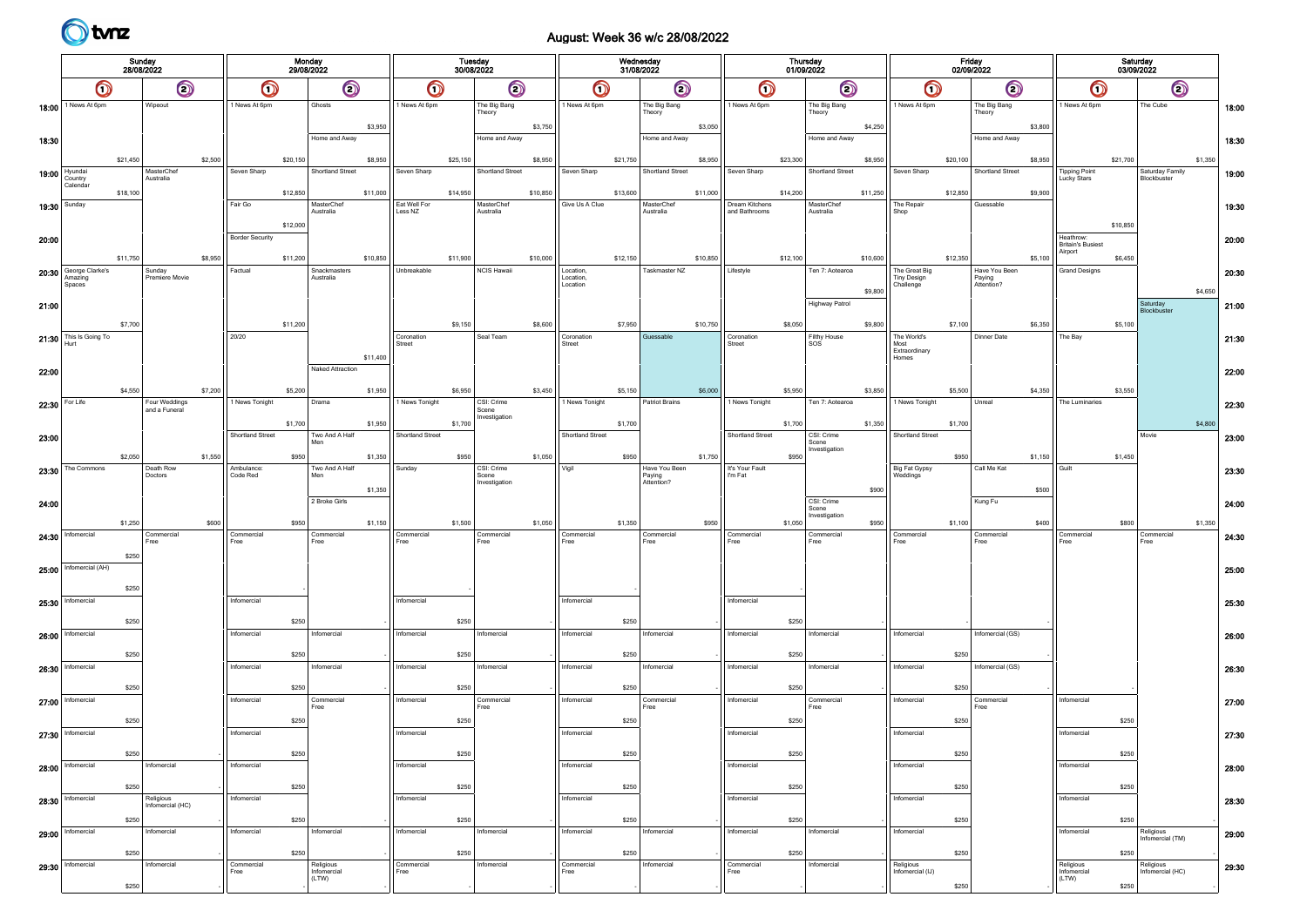

## September: Week 37 w/c 04/09/2022

|                                       |                  |         | Sunday<br>04/09/2022   |       |                        |         | Monday<br>05/09/2022            |             |                        |         | Tuesday<br>06/09/2022           |             |                        | Wednesday<br>07/09/2022 |                                 |         |                        |         | <b>Thursday</b><br>08/09/2022   |         |                        | Friday<br>09/09/2022 |                                 |         |                                          | Saturday<br>10/09/2022 |                                       |             |       |
|---------------------------------------|------------------|---------|------------------------|-------|------------------------|---------|---------------------------------|-------------|------------------------|---------|---------------------------------|-------------|------------------------|-------------------------|---------------------------------|---------|------------------------|---------|---------------------------------|---------|------------------------|----------------------|---------------------------------|---------|------------------------------------------|------------------------|---------------------------------------|-------------|-------|
|                                       | O                |         | $\odot$                |       | $\bigcirc$             |         | $\odot$                         |             | $\bm{\mathsf{O}}$      |         | $\bigcirc$                      |             | $\bm{\mathsf{O}}$      |                         | $\bigcirc$                      |         | $\bm{\mathsf{\odot}}$  |         | $\odot$                         |         | $\bigcirc$             |                      | $\odot$                         |         | $\bigcirc$                               |                        | $\odot$                               |             |       |
| 06:00 $\frac{\text{Non}}{\text{Com}}$ | Commercial       |         | Non<br>Commercial      |       | <b>Breakfast Early</b> |         | Preschool<br>Commercial<br>Free |             | <b>Breakfast Early</b> |         | Preschool<br>Commercial<br>Free |             | <b>Breakfast Early</b> |                         | Preschool<br>Commercial<br>Free |         | <b>Breakfast Early</b> |         | Preschool<br>Commercial<br>Free |         | <b>Breakfast Early</b> |                      | Preschool<br>Commercial<br>Free |         | Te Karere                                |                        | Preschool<br>Commercial<br>Free       |             | 06:00 |
| 06:30                                 |                  |         |                        |       | Breakfast 1            | \$1,300 |                                 |             | Breakfast 1            | \$1,300 |                                 |             | Breakfast 1            | \$1,300                 |                                 |         | Breakfast 1            | \$1,300 |                                 |         | Breakfast 1            | \$1,300              |                                 |         | Hyundai<br>Country                       | \$250                  |                                       |             | 06:30 |
| 07:00                                 |                  |         |                        |       | Breakfast 2            | \$1,850 |                                 |             | Breakfast 2            | \$1,850 |                                 |             | Breakfast 2            | \$1,850                 |                                 |         | Breakfast 2            | \$1,850 |                                 |         | Breakfast 2            | \$1,850              |                                 |         | Calendar<br><b>Rural Delivery</b>        | \$250                  |                                       |             | 07:00 |
|                                       |                  |         |                        |       |                        |         |                                 |             |                        |         |                                 |             |                        |                         |                                 |         |                        |         |                                 |         |                        |                      |                                 |         |                                          | \$250                  |                                       |             |       |
| 07:30                                 |                  |         |                        |       |                        | \$2,850 | Jungle Bunch<br>To The Rescue!  | \$400       |                        | \$2,850 | Jungle Bunch<br>To The Rescue!  | \$400       |                        | \$2,850                 | Jungle Bunch<br>To The Rescue!  | \$400   |                        | \$2,850 | Jungle Bunch<br>To The Rescue!  | \$400   |                        | \$2,850              | Jungle Bunch<br>To The Rescue!  | \$400   | Infomercial                              | \$250                  | Turbo Fast                            | \$350       | 07:30 |
| 08:00                                 |                  |         |                        |       | Breakfast 3            |         | Spongebob<br>Squarepants        |             | Breakfast 3            |         | Spongebob<br>Squarepants        |             | Breakfast 3            |                         | Spongebob<br>Squarepants        |         | Breakfast 3            |         | Spongebob<br>Squarepants        |         | Breakfast 3            |                      | Spongebob<br>Squarepants        |         | Infomercial                              |                        | The Dog and<br>Pony Show              |             | 08:00 |
| 08:30                                 |                  |         |                        |       |                        |         | Preschool<br>Commercia          | \$400       |                        |         | Preschool                       | \$400       |                        |                         | Preschool<br>Commercial         | \$400   |                        |         | Preschool                       | \$400   |                        |                      | Preschool<br>Commercia          | \$400   | Religious<br>Infomercial (FIA)           | \$250                  | Preschool                             | \$350       | 08:30 |
|                                       |                  |         |                        |       |                        | \$2,450 | Free                            |             |                        | \$2,450 | Commercial<br>Free              |             |                        | \$2,450                 | Free                            |         |                        | \$2,450 | Commercial<br>Free              |         |                        | \$2,450              | Free                            |         |                                          | \$250                  | Commercial<br>Free                    |             |       |
| 09:00                                 |                  |         |                        |       | Lingo                  |         | Infomercial                     |             | Lingo                  |         | Infomercial                     |             | Lingo                  |                         | Infomercial                     |         | Lingo                  |         | Infomercial                     |         | Lingo                  |                      | Infomercial (GS)                |         | Lifestyle                                | \$300                  |                                       |             | 09:00 |
| 09:30                                 |                  |         |                        |       |                        |         | Les Mills                       |             |                        |         | Les Mills                       |             |                        |                         | Les Mills                       |         |                        |         | Les Mills                       |         |                        |                      | Les Mills                       |         | Tagata Pasifika                          |                        | The Simpsons                          |             | 09:30 |
| 10:00                                 |                  |         |                        |       | <b>Tipping Point</b>   | \$1,050 | Home and Away                   |             | <b>Tipping Point</b>   | \$1,050 | Home and Away                   |             | <b>Tipping Point</b>   | \$1,050                 | Home and Away                   |         | <b>Tipping Point</b>   | \$1,050 | Home and Away                   |         | <b>Tipping Point</b>   | \$1,050              | Home and Away                   |         | John & Lisa's<br>Weekend                 | \$300                  | Fresh                                 | \$450       | 10:00 |
|                                       |                  |         |                        |       |                        |         | Shortland Street                | \$250       |                        |         | Shortland Street                | \$250       |                        |                         | Shortland Street                | \$250   |                        |         | Shortland Street                | \$250   |                        |                      | Shortland Street                | \$250   | Kitchen                                  |                        | Saved By The                          | \$650       |       |
| 10:30                                 |                  |         |                        |       |                        | \$1,000 |                                 | \$250       |                        | \$1,000 |                                 | \$250       |                        | \$1,000                 |                                 | \$250   |                        | \$1,000 |                                 | \$250   |                        | \$1,000              |                                 | \$250   |                                          | \$450                  | Bell                                  | \$400       | 10:30 |
| 11:00                                 |                  |         |                        |       | The Chase              |         | Comedy                          |             | The Chase              |         | Comedy                          |             | The Chase              |                         | Comedy                          |         | The Chase              |         | Comedy                          |         | The Chase              |                      | Comedy                          |         | Entertainment                            |                        | Have You Been<br>Paying<br>Attention? |             | 11:00 |
| 11:30                                 |                  |         |                        |       |                        |         | Charmed                         | \$250       |                        |         | Charmed                         | \$250       |                        |                         | Charmed                         | \$250   |                        |         | Charmed                         | \$250   |                        |                      | Charmed                         | \$250   |                                          |                        |                                       |             | 11:30 |
|                                       | $12:00$ Attitude |         | Shortland Street       |       | 1 News At              | \$950   |                                 |             | 1 News At              | \$950   |                                 |             | 1 News At              | \$950                   |                                 |         | 1 News At              | \$950   |                                 |         | 1 News At              | \$950                |                                 |         | Drama                                    | \$600                  | The Weakest                           | \$400       | 12:00 |
|                                       |                  | \$600   | Omnibus                |       | Midday                 | \$2,700 |                                 | \$250       | Midday                 | \$2,700 |                                 | \$250       | Midday                 | \$2,700                 |                                 | \$250   | Midday                 | \$2,700 |                                 | \$250   | Midday                 | \$2,700              |                                 | \$250   |                                          |                        | Link: USA                             |             |       |
|                                       | 12:30 Fair Go    | \$1,150 |                        |       | Emmerdale              | \$1,650 | Heroes Reborn                   |             | Emmerdale              | \$1,650 | Heroes Reborn                   |             | Emmerdale              | \$1,650                 | Heroes Reborn                   |         | Emmerdale              | \$1,650 | Heroes Reborn                   |         | Emmerdale              | \$1,650              | Heroes Reborn                   |         |                                          | \$650                  |                                       | \$550       | 12:30 |
|                                       | 13:00   Sunday   |         |                        |       | Hollyoaks              |         |                                 |             | Hollyoaks              |         |                                 |             | Hollyoaks              |                         |                                 |         | Hollyoaks              |         |                                 |         | Hollyoaks              |                      |                                 |         | Lifestyle                                |                        | The Courtship                         |             | 13:00 |
| 13:30                                 |                  |         |                        |       |                        |         | The Drew                        | \$500       |                        |         | The Drew                        | \$500       |                        |                         | The Drew                        | \$500   |                        |         | The Drew                        | \$500   |                        |                      | The Drew                        | \$500   |                                          |                        |                                       |             | 13:30 |
|                                       |                  | \$3,300 |                        | \$500 |                        | \$2,250 | Barrymore<br>Show               |             |                        | \$2,250 | Barrymore<br>Show               |             |                        | \$2,250                 | Barrymore<br>Show               |         |                        | \$2,250 | Barrymore<br>Show               |         |                        | \$2,250              | Barrymore<br>Show               |         |                                          | \$1,000                |                                       | \$550       |       |
|                                       | 14:00 Factual    |         | United States Of       | \$700 | Coronation<br>Street   |         |                                 | \$800       | Coronation<br>Street   |         |                                 | \$800       | Coronation<br>Street   |                         |                                 | \$800   | Coronation<br>Street   |         |                                 | \$800   | Coronation<br>Street   |                      |                                 | \$800   | The Great Kiwi<br><b>Bake Off Repeat</b> |                        | Good Witch                            |             | 14:00 |
| 14:30                                 |                  |         | <b>B</b> Positive      |       |                        |         | Comedy                          |             |                        |         | Comedy                          |             |                        |                         | Comedy                          |         |                        |         | Comedy                          |         |                        |                      | Comedy                          |         |                                          |                        |                                       |             | 14:30 |
|                                       | 15:00 Lifestyle  | \$1,350 | Call Me Kat            | \$800 | <b>Tipping Point</b>   | \$650   | Sabrina The<br>Teenage Witch    | \$400       | <b>Tipping Point</b>   | \$650   | Sabrina The<br>Teenage Witch    | \$400       | <b>Tipping Point</b>   | \$650                   | Sabrina The<br>Teenage Witch    | \$400   | <b>Tipping Point</b>   | \$650   | Sabrina The<br>Teenage Witch    | \$400   | <b>Tipping Point</b>   | \$650                | Sabrina The<br>Teenage Witch    | \$400   |                                          |                        | Junior Bake Off                       | \$550       | 15:00 |
| 15:30                                 |                  |         | Drama                  | \$800 |                        |         | <b>Holly Hobbie</b>             | \$500       |                        |         | Holly Hobbie                    | \$500       |                        |                         | <b>Holly Hobbie</b>             | \$500   |                        |         | <b>Holly Hobbie</b>             | \$500   |                        |                      | <b>Holly Hobbie</b>             | \$500   | Lifestyle                                | \$1,050                |                                       |             | 15:30 |
|                                       |                  | \$900   |                        |       |                        | \$1,200 |                                 | <b>S300</b> |                        | \$1,200 |                                 | <b>S300</b> |                        | \$1,200                 |                                 | \$300   |                        | \$1,200 |                                 | 5300    |                        | \$1,200              |                                 | \$300   |                                          |                        |                                       | <b>S600</b> |       |
| $16:00$ Local                         |                  | \$1,200 |                        | \$800 | Te Karere              | \$3,550 | The Feed                        |             | Te Karere              | \$3,550 | The Feed                        |             | Te Karere              | \$3,550                 | The Feed                        |         | Te Karere              | \$3,550 | The Feed                        |         | Te Karere              | \$3,550              | The Feed                        |         |                                          | \$1,200                | Celebrity Brain<br>Busters            |             | 16:00 |
| 16:30 Local                           |                  |         | Sunday Family<br>Movie |       | Neighbours             |         | <b>Brain Busters</b>            |             | Neighbours             |         | <b>Brain Busters</b>            |             | Neighbours             |                         | <b>Brain Busters</b>            |         | Neighbours             |         | <b>Brain Busters</b>            |         | Neighbours             |                      | <b>Brain Busters</b>            |         | Lifestyle                                |                        |                                       |             | 16:30 |
|                                       | 17:00 The Chase  | \$1,200 |                        |       | The Chase              | \$2,650 | The Simpsons                    | \$300       | The Chase              | \$2,650 | The Simpsons                    | \$300       | The Chase              | \$2,650                 | The Simpsons                    | \$300   | The Chase              | \$2,650 | The Simpsons                    | \$300   | The Chase              | \$2,650              | The Simpsons                    | \$300   | The Chase                                | \$1,000                | Nancy Drew                            | \$650       | 17:00 |
|                                       | 17:30 The Chase  | \$3,400 |                        |       | The Chase              | \$4,650 | Friends                         | \$1,600     | The Chase              | \$4,650 | Friends                         | \$1,600     | The Chase              | \$4,650                 | Friends                         | \$1,600 | The Chase              | \$4,650 | Friends                         | \$1,600 | The Chase              | \$4,650              | Friends                         | \$1,600 | The Chase                                | \$3,400                |                                       |             |       |
|                                       |                  | \$8,100 |                        | \$950 |                        | \$9,200 |                                 | \$2,000     |                        | \$9,200 |                                 | \$2,000     |                        | \$9,200                 |                                 | \$2,000 |                        | \$9,200 |                                 | \$2,000 |                        | \$9,200              |                                 | \$2,000 |                                          | \$7,150                |                                       | \$750       | 17:30 |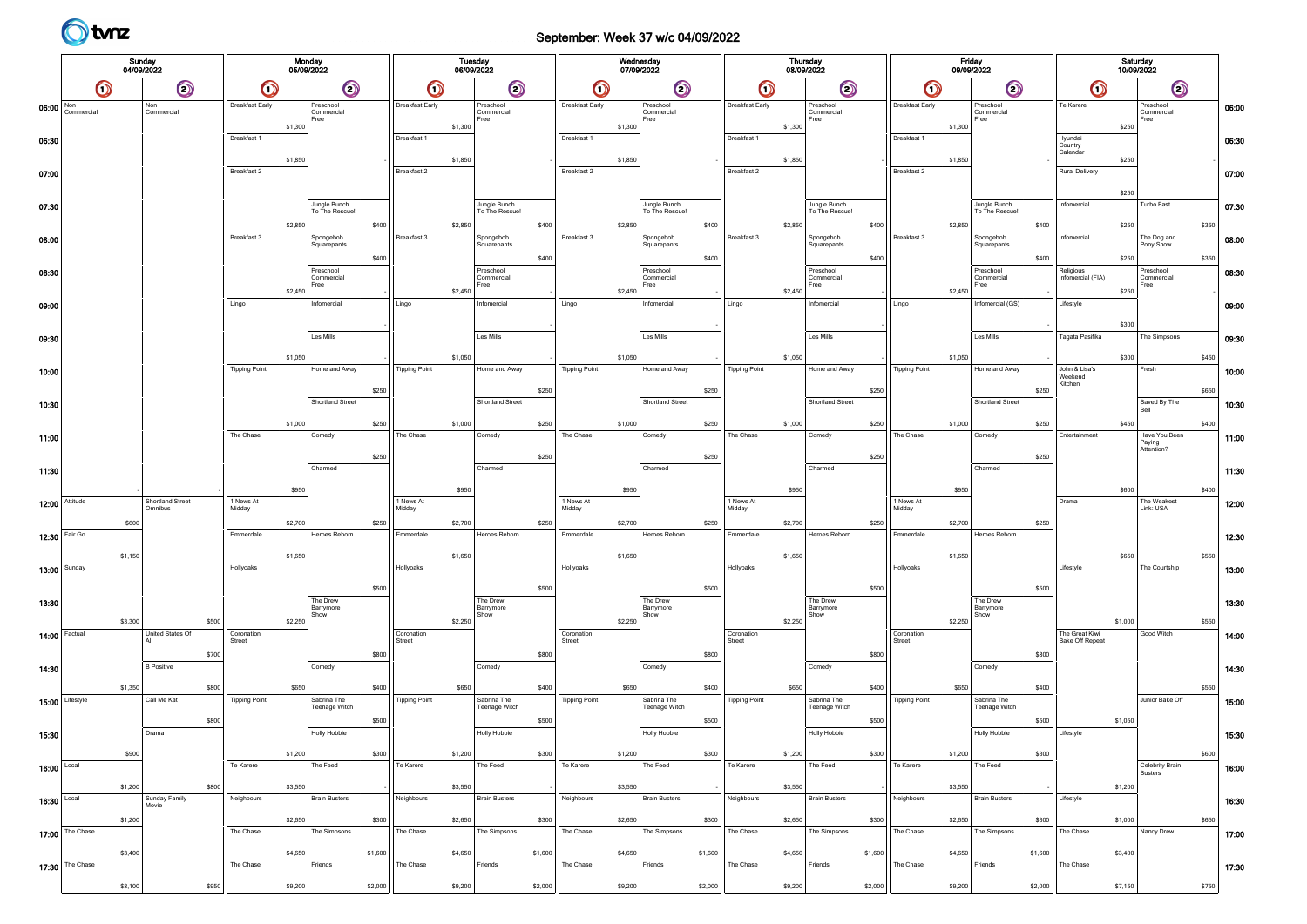

## September: Week 37 w/c 04/09/2022

|       | Sunday<br>04/09/2022<br>$\odot$<br>$\bigcirc$<br>1 News At 6pm<br>Wipeout |          |                               |         |                        | Monday<br>05/09/2022 |                                   |          |                    |          | Tuesday<br>06/09/2022                |          |                      | Wednesday<br>07/09/2022 |                                       |          |                    |          | Thursday<br>08/09/2022          |                                           | Friday<br>09/09/2022 |                        |          |                                       | Saturday<br>10/09/2022 |                                |         |       |
|-------|---------------------------------------------------------------------------|----------|-------------------------------|---------|------------------------|----------------------|-----------------------------------|----------|--------------------|----------|--------------------------------------|----------|----------------------|-------------------------|---------------------------------------|----------|--------------------|----------|---------------------------------|-------------------------------------------|----------------------|------------------------|----------|---------------------------------------|------------------------|--------------------------------|---------|-------|
|       |                                                                           |          |                               |         | $\bigcirc$             |                      | $\bm{\mathsf{\odot}}$             |          | $\bigcirc$         |          | $\bm{\mathsf{\odot}}$                |          | $\bigcirc$           |                         | $\bigcirc$                            |          | $\bigcirc$         |          | $\bm{\mathsf{\odot}}$           | $\bigcirc$                                |                      | $\odot$                |          | $\bigcirc$                            |                        | $\odot$                        |         |       |
| 18:00 |                                                                           |          |                               |         | 1 News At 6pm          |                      | Ghosts                            |          | 1 News At 6pm      |          | The Big Bang<br>Theory               |          | 1 News At 6pm        |                         | The Big Bang<br>Theory                |          | 1 News At 6pm      |          | The Big Bang<br>Theory          | 1 News At 6pm                             |                      | The Big Bang<br>Theory |          | 1 News At 6pm                         |                        | The Cube                       |         | 18:00 |
| 18:30 |                                                                           |          |                               |         |                        |                      | Home and Away                     | \$4,800  |                    |          | Home and Away                        | \$3,200  |                      |                         | Home and Away                         | \$3,200  |                    |          | \$3,200<br>Home and Away        |                                           |                      | Home and Away          | \$3,200  |                                       |                        |                                |         | 18:30 |
|       |                                                                           | \$23,100 |                               | \$1,750 |                        | \$22,900             |                                   | \$6,400  |                    | \$21,100 |                                      | \$6,350  |                      | \$21,200                |                                       | \$7,000  |                    | \$20,200 | \$5,800                         |                                           | \$19,750             |                        | \$6,450  |                                       | \$17,500               |                                | \$1,400 |       |
|       | 19:00 Nyundai<br>Country                                                  |          | Comedy                        |         | Seven Sharp            |                      | Shortland Street                  |          | Seven Sharp        |          | Shortland Street                     |          | Seven Sharp          |                         | Shortland Street                      |          | Seven Sharp        |          | Shortland Street                | Seven Sharp                               |                      | Shortland Street       |          | Tipping Point<br>Lucky Stars          |                        | Saturday Family<br>Blockbuster |         | 19:00 |
|       | Calendar<br>Sunday                                                        | \$19,950 | Sunday                        | \$5,800 | Fair Go                | \$16,000             | Celebrity                         | \$11,450 | Factual            | \$14,450 | Celebrity                            | \$10,650 | StarStruck UK        | \$14,850                | Celebrity                             | \$11,950 | The Great Kiwi     | \$13,550 | \$10,900<br>Ten 7: Aotearoa     | The Repair                                | \$12,350             | Guessable              | \$10,200 |                                       |                        |                                |         |       |
| 19:30 |                                                                           |          | Premiere Movie                |         |                        | \$12,250             | Treasure Island                   |          |                    |          | Treasure Island                      |          |                      |                         | Treasure Island                       |          | Bake Off           |          | \$8,950                         | Shop                                      |                      |                        |          |                                       | \$8,850                |                                |         | 19:30 |
| 20:00 |                                                                           |          |                               |         | Highway Cops           |                      |                                   |          |                    |          |                                      |          |                      |                         |                                       |          |                    |          | Motorway Patrol                 |                                           |                      |                        |          | Heathrow:<br><b>Britain's Busiest</b> |                        |                                |         | 20:00 |
|       | George Clarke's                                                           | \$13,650 |                               |         | Drama                  | \$10,750             | Renters                           | \$14,500 | Factual            | \$11,550 | NCIS Hawaii                          | \$12,950 | Location,            | \$11,300                | Taskmaster NZ                         | \$14,600 |                    |          | \$7,350<br><b>Action Movies</b> | Lifestyle                                 | \$9,900              | Have You Been          | \$7,400  | Airport<br><b>Grand Designs</b>       | \$5,700                |                                |         |       |
| 20:30 | Amazing<br>Spaces                                                         |          |                               |         |                        |                      |                                   | \$9,950  |                    |          |                                      |          | Location<br>Location |                         |                                       |          |                    | \$10,600 |                                 |                                           |                      | Paying<br>Attention?   |          |                                       |                        |                                | \$5,300 | 20:30 |
| 21:00 |                                                                           |          |                               |         |                        |                      | The Thomas<br>John                |          |                    |          |                                      |          |                      |                         |                                       |          | The Check Up       |          |                                 |                                           |                      |                        |          |                                       |                        | Saturday<br>Blockbuster        |         | 21:00 |
|       | $21:30$ This Is Going To                                                  | \$6,200  | Comedy                        | \$6,550 | 20/20                  | \$10,750             | Experience<br>Naked Attraction    | \$7,700  | Coronation         | \$11,550 | Seal Team                            | \$10,200 | Coronation           | \$9,450                 | Live at the                           | \$9,700  | Coronation         | \$6,650  |                                 | Hotel People                              | \$8,250              | Dinner Date            | \$7,100  | Drama                                 | \$4,600                |                                |         |       |
|       | Hurt                                                                      |          |                               |         |                        |                      |                                   |          | Street             |          |                                      |          | Street               |                         | Apollo                                |          | Street             |          |                                 |                                           |                      |                        |          |                                       |                        |                                |         | 21:30 |
| 22:00 |                                                                           |          |                               |         |                        |                      |                                   |          |                    |          |                                      |          |                      |                         |                                       |          |                    |          |                                 |                                           |                      |                        |          |                                       |                        |                                |         | 22:00 |
|       |                                                                           | \$4,200  |                               | \$6,300 | 1 News Tonight         | \$5,200              | Two And A Half                    | \$3,900  | 1 News Tonight     | \$5,500  | CSI: Crime                           | \$2,600  | 1 News Tonight       | \$5,500                 | Patriot Brains                        | \$4,300  | 1 News Tonight     | \$5,500  | \$8,200<br>Ten 7: Aotearoa      | 1 News Tonight                            | \$5,250              |                        | \$5,750  |                                       | \$3,900                |                                |         |       |
| 22:30 | For Life                                                                  |          | The Sunday<br>Horrors         |         |                        | \$1,850              |                                   | \$1,350  |                    |          | Scene<br>nvestigation                |          |                      | \$1,850                 |                                       |          |                    |          | \$2,550                         |                                           |                      | Unreal                 |          | Drama                                 |                        |                                |         | 22:30 |
| 23:00 |                                                                           |          |                               |         | Shortland Street       |                      | Two And A Half                    |          | Shortland Street   | \$1,850  |                                      |          | Shortland Street     |                         |                                       |          | Shortland Street   | \$1,850  | CSI: Crime<br>Scene             | Shortland Street                          | \$1,850              |                        |          |                                       |                        | Movie                          | \$4,800 | 23:00 |
|       |                                                                           | \$850    |                               |         |                        | \$550                |                                   | \$1,350  |                    | \$550    |                                      | \$750    |                      | \$550                   |                                       | \$1,850  |                    | \$550    | Investigation                   |                                           | \$550                |                        | \$1,250  |                                       | \$3,900                |                                |         |       |
| 23:30 | The Commons                                                               |          |                               |         | Under<br>Investigation |                      | 2 Broke Girls                     |          | Sunday             |          | CSI: Crime<br>Scene<br>Investigation |          | Angela Black         |                         | Have You Been<br>Paying<br>Attention? |          | Factual            |          |                                 | The Great<br><b>British Sewing</b><br>Bee |                      | Call Me Kat            |          | Pact Of Silence                       |                        |                                |         | 23:30 |
| 24:00 |                                                                           |          |                               |         |                        |                      | 2 Broke Girls                     | \$600    |                    |          |                                      |          |                      |                         |                                       |          |                    |          | \$1,500<br>CSI: Crime<br>Scene  |                                           |                      | <b>Guilty Party</b>    | \$400    |                                       |                        |                                |         | 24:00 |
|       |                                                                           | \$250    |                               | \$1,550 |                        | \$500                |                                   | \$600    |                    | \$650    |                                      | \$750    |                      | \$550                   |                                       | \$850    |                    | \$300    | Investigation                   | \$600                                     | \$300                |                        | \$400    |                                       | \$450                  |                                | \$1,550 |       |
| 24:30 | Infomercial                                                               |          | Commercial<br>Free            |         | Commercial<br>Free     |                      | Commercial<br>Free                |          | Commercial<br>Free |          | Commercial<br>Free                   |          | Commercial<br>Free   |                         | Commercial<br>Free                    |          | Commercial<br>Free |          | Commercial<br>Free              | Commercial<br>Free                        |                      | Commercia<br>Free      |          | Commercial<br>Free                    |                        | Commercial<br>Free             |         | 24:30 |
| 25:00 | Infomercial (AH)                                                          | \$250    |                               |         |                        |                      |                                   |          |                    |          |                                      |          |                      |                         |                                       |          |                    |          |                                 |                                           |                      |                        |          |                                       |                        |                                |         | 25:00 |
|       |                                                                           | \$250    |                               |         |                        |                      |                                   |          |                    |          |                                      |          |                      |                         |                                       |          |                    |          |                                 |                                           |                      |                        |          |                                       |                        |                                |         |       |
| 25:30 | Infomercial                                                               |          |                               |         | Infomercial            |                      |                                   |          | Infomercial        |          |                                      |          | Infomercial          |                         |                                       |          | Infomercial        |          |                                 |                                           |                      |                        |          |                                       |                        |                                |         | 25:30 |
| 26:00 | Infomercial                                                               | \$250    |                               |         | Infomercial            | \$250                | Infomercial                       |          | Infomercial        | \$250    | Infomercial                          |          | Infomercial          | \$250                   | Infomercial                           |          | Infomercial        | \$250    | Infomercial                     | Infomercial                               |                      | Infomercial (GS)       |          |                                       |                        |                                |         | 26:00 |
|       |                                                                           | \$250    |                               |         |                        | \$250                |                                   |          |                    | \$250    |                                      |          |                      | \$250                   |                                       |          |                    | \$250    |                                 |                                           | \$250                |                        |          |                                       |                        |                                |         |       |
| 26:30 | Infomercial                                                               |          |                               |         | Infomercial            |                      | Infomercial                       |          | Infomercial        |          | Infomercial                          |          | Infomercial          |                         | Infomercial                           |          | Infomercial        |          | Infomercial                     | Infomercial                               |                      | Infomercial (GS)       |          |                                       |                        |                                |         | 26:30 |
|       | $27:00$   Informercial                                                    | \$250    |                               |         | Infomercial            | \$250                | Commercial<br>Free                |          | Infomercial        | \$250    | Commercial<br>Free                   |          | Infomercial          | \$250                   | Commercial<br>Free                    |          | Infomercial        | \$250    | Commercial<br>Free              | Infomercial                               | \$250                | Commercia<br>Free      |          | Infomercial                           |                        |                                |         | 27:00 |
|       |                                                                           | \$250    |                               |         |                        | \$250                |                                   |          |                    | \$250    |                                      |          |                      | \$250                   |                                       |          |                    | \$250    |                                 |                                           | $$250$               |                        |          |                                       | \$250                  |                                |         |       |
| 27:30 | Infomercial                                                               |          |                               |         | Infomercial            |                      |                                   |          | Infomercial        |          |                                      |          | Infomercial          |                         |                                       |          | Infomercial        |          |                                 | Infomercial                               |                      |                        |          | Infomercial                           |                        |                                |         | 27:30 |
|       | 28:00   Infomercial                                                       | \$250    | Infomercial                   |         | Infomercial            | \$250                |                                   |          | Infomercial        | \$250    |                                      |          | Infomercial          | \$250                   |                                       |          | Infomercial        | \$250    |                                 | Infomercial                               | \$250                |                        |          | Infomercial                           | \$250                  |                                |         | 28:00 |
|       |                                                                           | \$250    |                               |         |                        | \$250                |                                   |          |                    | \$250    |                                      |          |                      | \$250                   |                                       |          |                    | \$250    |                                 |                                           | \$250                |                        |          |                                       | \$250                  |                                |         |       |
| 28:30 | Infomercial                                                               |          | Religious<br>Infomercial (HC) |         | Infomercial            |                      |                                   |          | Infomercial        |          |                                      |          | Infomercial          |                         |                                       |          | Infomercial        |          |                                 | Infomercial                               |                      |                        |          | Infomercial                           |                        |                                |         | 28:30 |
|       | $29:00$ Infomercial                                                       | \$250    | Infomercial                   |         | Infomercial            | \$250                | Infomercial                       |          | Infomercial        | \$250    | Infomercial                          |          | Infomercial          | \$250                   | Infomercial                           |          | Infomercial        | \$250    | Infomercial                     | Infomercial                               | \$250                |                        |          | Infomercial                           | \$250                  | Religious<br>Infomercial (TM)  |         | 29:00 |
|       |                                                                           | \$250    |                               |         |                        | \$250                |                                   |          |                    | \$250    |                                      |          |                      | \$250                   |                                       |          |                    | \$250    |                                 |                                           | \$250                |                        |          |                                       | \$250                  |                                |         |       |
|       | $29:30$   Informercial                                                    |          | Infomercial                   |         | Commercial<br>Free     |                      | Religious<br>Infomercial<br>(LTW) |          | Commercial<br>Free |          | Infomercial                          |          | Commercia<br>Free    |                         | Infomercial                           |          | Commercial<br>Free |          | Infomercial                     | Religious<br>Infomercial (IJ)             |                      |                        |          | Religious<br>Infomercial<br>(LTW)     |                        | Religious<br>Infomercial (HC)  |         | 29:30 |
|       |                                                                           | \$250    |                               |         |                        |                      |                                   |          |                    |          |                                      |          |                      |                         |                                       |          |                    |          |                                 |                                           | \$250                |                        |          |                                       | \$250                  |                                |         |       |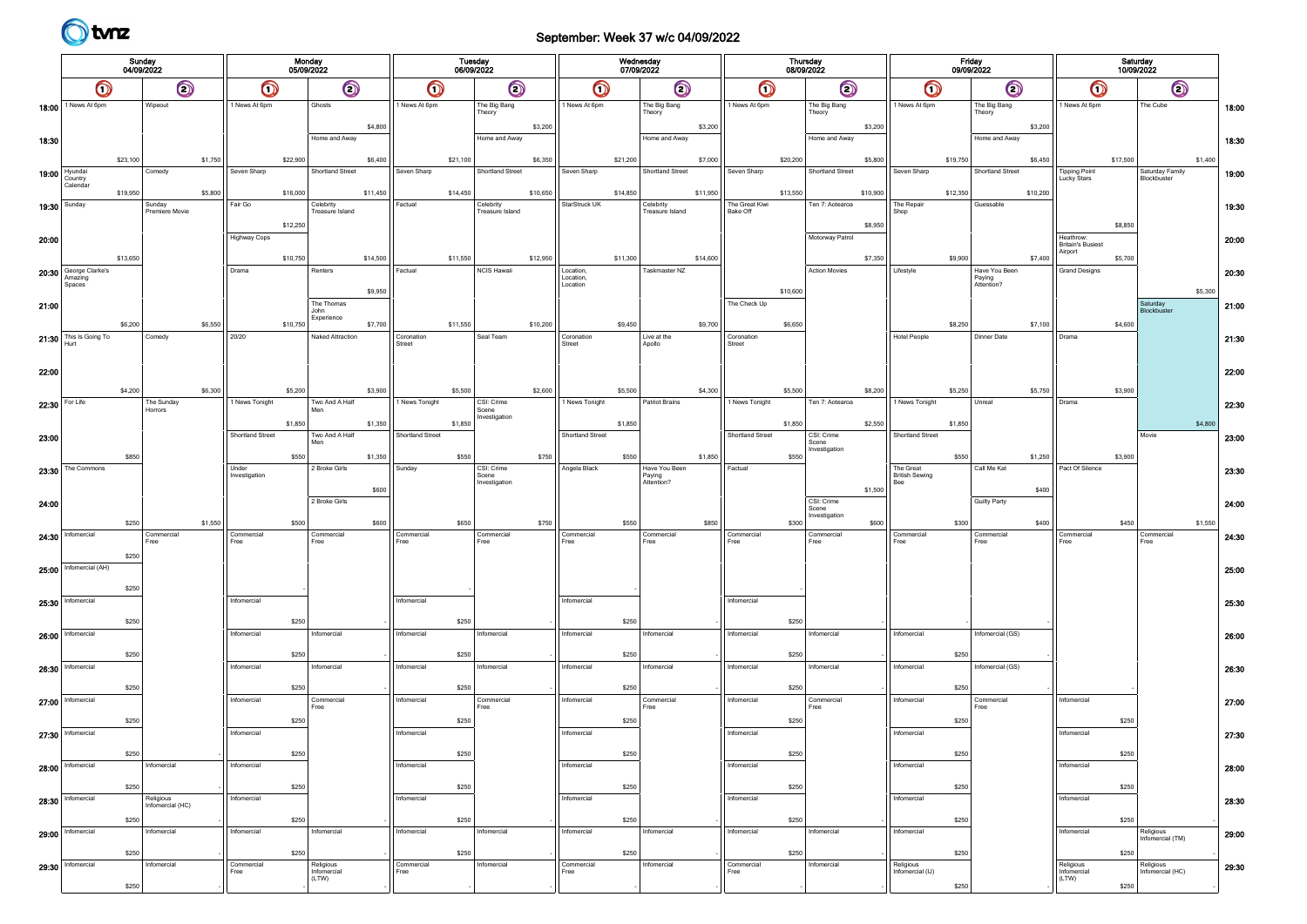

## September: Week 38 w/c 11/09/2022

|                                       |                  | 11/09/2022 | Sunday                      |       |                        |         | Monday<br>12/09/2022            |             |                        |         | Tuesday<br>13/09/2022           |             |                        | Wednesday<br>14/09/2022 |                                 |         |                        |         | <b>Thursday</b><br>15/09/2022   |         |                        | Friday<br>16/09/2022 |                                 |         |                                   | Saturday<br>17/09/2022 |                                       |             |       |
|---------------------------------------|------------------|------------|-----------------------------|-------|------------------------|---------|---------------------------------|-------------|------------------------|---------|---------------------------------|-------------|------------------------|-------------------------|---------------------------------|---------|------------------------|---------|---------------------------------|---------|------------------------|----------------------|---------------------------------|---------|-----------------------------------|------------------------|---------------------------------------|-------------|-------|
|                                       | O                |            | $\odot$                     |       | $\bigcirc$             |         | $\odot$                         |             | $\bm{\mathsf{O}}$      |         | $\bigcirc$                      |             | $\bm{\mathsf{O}}$      |                         | $\bigcirc$                      |         | $\bm{\mathsf{\odot}}$  |         | $\odot$                         |         | $\bigcirc$             |                      | $\odot$                         |         | $\bigcirc$                        |                        | $\odot$                               |             |       |
| 06:00 $\frac{\text{Non}}{\text{Com}}$ | Commercial       |            | Non<br>Commercial           |       | <b>Breakfast Early</b> |         | Preschool<br>Commercial<br>Free |             | <b>Breakfast Early</b> |         | Preschool<br>Commercial<br>Free |             | <b>Breakfast Early</b> |                         | Preschool<br>Commercial<br>Free |         | <b>Breakfast Early</b> |         | Preschool<br>Commercial<br>Free |         | <b>Breakfast Early</b> |                      | Preschool<br>Commercial<br>Free |         | Te Karere                         |                        | Preschool<br>Commercial<br>Free       |             | 06:00 |
| 06:30                                 |                  |            |                             |       | Breakfast 1            | \$1,300 |                                 |             | Breakfast 1            | \$1,300 |                                 |             | Breakfast 1            | \$1,300                 |                                 |         | Breakfast 1            | \$1,300 |                                 |         | Breakfast 1            | \$1,300              |                                 |         | Hyundai<br>Country                | \$250                  |                                       |             | 06:30 |
| 07:00                                 |                  |            |                             |       | Breakfast 2            | \$1,850 |                                 |             | Breakfast 2            | \$1,850 |                                 |             | Breakfast 2            | \$1,850                 |                                 |         | Breakfast 2            | \$1,850 |                                 |         | Breakfast 2            | \$1,850              |                                 |         | Calendar<br><b>Rural Delivery</b> | \$250                  |                                       |             | 07:00 |
|                                       |                  |            |                             |       |                        |         |                                 |             |                        |         |                                 |             |                        |                         |                                 |         |                        |         |                                 |         |                        |                      |                                 |         |                                   | \$250                  |                                       |             |       |
| 07:30                                 |                  |            |                             |       |                        | \$2,850 | Jungle Bunch<br>To The Rescue!  | \$400       |                        | \$2,850 | Jungle Bunch<br>To The Rescue!  | \$400       |                        | \$2,850                 | Jungle Bunch<br>To The Rescue!  | \$400   |                        | \$2,850 | Jungle Bunch<br>To The Rescue!  | \$400   |                        | \$2,850              | Jungle Bunch<br>To The Rescue!  | \$400   | Infomercial                       | \$250                  | Turbo Fast                            | \$350       | 07:30 |
| 08:00                                 |                  |            |                             |       | Breakfast 3            |         | Spongebob<br>Squarepants        |             | Breakfast 3            |         | Spongebob<br>Squarepants        |             | Breakfast 3            |                         | Spongebob<br>Squarepants        |         | Breakfast 3            |         | Spongebob<br>Squarepants        |         | Breakfast 3            |                      | Spongebob<br>Squarepants        |         | Infomercial                       |                        | The Dog and<br>Pony Show              |             | 08:00 |
| 08:30                                 |                  |            |                             |       |                        |         | Preschool<br>Commercia          | \$400       |                        |         | Preschool<br>Commercial         | \$400       |                        |                         | Preschool<br>Commercial         | \$400   |                        |         | Preschool<br>Commercial         | \$400   |                        |                      | Preschool<br>Commercia          | \$400   | Religious<br>Infomercial (FIA)    | \$250                  | Preschool<br>Commercial               | \$350       | 08:30 |
|                                       |                  |            |                             |       | Lingo                  | \$2,450 | Free<br>Infomercial             |             | Lingo                  | \$2,450 | Free<br>Infomercial             |             | Lingo                  | \$2,450                 | Free<br>Infomercial             |         | Lingo                  | \$2,450 | Free<br>Infomercial             |         | Lingo                  | \$2,450              | Free<br>Infomercial (GS)        |         | Lifestyle                         | \$250                  | Free                                  |             |       |
| 09:00                                 |                  |            |                             |       |                        |         |                                 |             |                        |         |                                 |             |                        |                         |                                 |         |                        |         |                                 |         |                        |                      |                                 |         |                                   | \$300                  |                                       |             | 09:00 |
| 09:30                                 |                  |            |                             |       |                        |         | Les Mills                       |             |                        |         | Les Mills                       |             |                        |                         | Les Mills                       |         |                        |         | Les Mills                       |         |                        |                      | Les Mills                       |         | Tagata Pasifika                   |                        | The Simpsons                          |             | 09:30 |
| 10:00                                 |                  |            |                             |       | <b>Tipping Point</b>   | \$1,050 | Home and Away                   |             | <b>Tipping Point</b>   | \$1,050 | Home and Away                   |             | <b>Tipping Point</b>   | \$1,050                 | Home and Away                   |         | <b>Tipping Point</b>   | \$1,050 | Home and Away                   |         | <b>Tipping Point</b>   | \$1,050              | Home and Away                   |         | John & Lisa's<br>Weekend          | \$300                  | Fresh                                 | \$450       | 10:00 |
| 10:30                                 |                  |            |                             |       |                        |         | Shortland Street                | \$250       |                        |         | Shortland Street                | \$250       |                        |                         | Shortland Street                | \$250   |                        |         | Shortland Street                | \$250   |                        |                      | Shortland Street                | \$250   | Kitchen                           |                        | Saved By The                          | \$650       | 10:30 |
|                                       |                  |            |                             |       |                        | \$1,000 |                                 | \$250       |                        | \$1,000 |                                 | \$250       |                        | \$1,000                 |                                 | \$250   |                        | \$1,000 |                                 | \$250   |                        | \$1,000              |                                 | \$250   |                                   | \$450                  | Bell                                  | \$400       |       |
| 11:00                                 |                  |            |                             |       | The Chase              |         | Comedy                          | \$250       | The Chase              |         | Comedy                          | \$250       | The Chase              |                         | Comedy                          | \$250   | The Chase              |         | Comedy                          | \$250   | The Chase              |                      | Comedy                          | \$250   | Entertainment                     |                        | Have You Been<br>Paying<br>Attention? |             | 11:00 |
| 11:30                                 |                  |            |                             |       |                        |         | Charmed                         |             |                        |         | Charmed                         |             |                        |                         | Charmed                         |         |                        |         | Charmed                         |         |                        |                      | Charmed                         |         |                                   |                        |                                       |             | 11:30 |
|                                       | $12:00$ Attitude |            | Shortland Street<br>Omnibus |       | 1 News At<br>Midday    | \$950   |                                 |             | 1 News At<br>Midday    | \$950   |                                 |             | 1 News At<br>Midday    | \$950                   |                                 |         | 1 News At<br>Midday    | \$950   |                                 |         | 1 News At<br>Midday    | \$950                |                                 |         | Drama                             | \$600                  | The Weakest<br>Link: USA              | \$400       | 12:00 |
|                                       | 12:30 Fair Go    | \$600      |                             |       | Emmerdale              | \$2,700 | Heroes Reborn                   | \$250       | Emmerdale              | \$2,700 | Heroes Reborn                   | \$250       | Emmerdale              | \$2,700                 | Heroes Reborn                   | \$250   | Emmerdale              | \$2,700 | Heroes Reborn                   | \$250   | Emmerdale              | \$2,700              | Heroes Reborn                   | \$250   |                                   |                        |                                       |             |       |
|                                       |                  | \$1,150    |                             |       |                        | \$1,650 |                                 |             |                        | \$1,650 |                                 |             |                        | \$1,650                 |                                 |         |                        | \$1,650 |                                 |         |                        | \$1,650              |                                 |         |                                   | \$650                  |                                       | \$550       | 12:30 |
|                                       | 13:00   Sunday   |            |                             |       | Hollyoaks              |         |                                 | \$500       | Hollyoaks              |         |                                 |             | Hollyoaks              |                         |                                 |         | Hollyoaks              |         |                                 | \$500   | Hollyoaks              |                      |                                 | \$500   | Lifestyle                         |                        | The Courtship                         |             | 13:00 |
| 13:30                                 |                  |            |                             |       |                        |         | The Drew<br>Barrymore<br>Show   |             |                        |         | The Drew<br>Barrymore<br>Show   | \$500       |                        |                         | The Drew<br>Barrymore<br>Show   | \$500   |                        |         | The Drew<br>Barrymore<br>Show   |         |                        |                      | The Drew<br>Barrymore<br>Show   |         |                                   |                        |                                       |             | 13:30 |
|                                       | 14:00 Factual    | \$3,300    | United States Of            | \$500 | Coronation             | \$2,250 |                                 |             | Coronation             | \$2,250 |                                 |             | Coronation             | \$2,250                 |                                 |         | Coronation             | \$2,250 |                                 |         | Coronation             | \$2,250              |                                 |         | The Great Kiwi                    | \$1,000                | Good Witch                            | \$550       | 14:00 |
|                                       |                  |            | <b>B</b> Positive           | \$700 | Street                 |         | Comedy                          | \$800       | Street                 |         |                                 | \$800       | Street                 |                         |                                 | \$800   | Street                 |         |                                 | \$800   | Street                 |                      | Comedy                          | \$800   | <b>Bake Off Repeat</b>            |                        |                                       |             |       |
| 14:30                                 |                  | \$1,350    |                             | \$800 |                        | \$650   |                                 | \$400       |                        | \$650   | Comedy                          | \$400       |                        | \$650                   | Comedy                          | \$400   |                        | \$650   | Comedy                          | \$400   |                        | \$650                |                                 | \$400   |                                   |                        |                                       | \$550       | 14:30 |
|                                       | 15:00 Lifestyle  |            | Call Me Kat                 |       | <b>Tipping Point</b>   |         | Sabrina The<br>Teenage Witch    |             | <b>Tipping Point</b>   |         | Sabrina The<br>Teenage Witch    |             | <b>Tipping Point</b>   |                         | Sabrina The<br>Teenage Witch    |         | <b>Tipping Point</b>   |         | Sabrina The<br>Teenage Witch    |         | <b>Tipping Point</b>   |                      | Sabrina The<br>Teenage Witch    |         |                                   |                        | Junior Bake Off                       |             | 15:00 |
| 15:30                                 |                  |            | Drama                       | \$800 |                        |         | <b>Holly Hobbie</b>             | \$500       |                        |         | Holly Hobbie                    | \$500       |                        |                         | <b>Holly Hobbie</b>             | \$500   |                        |         | <b>Holly Hobbie</b>             | \$500   |                        |                      | <b>Holly Hobbie</b>             | \$500   | Lifestyle                         | \$1,050                |                                       |             | 15:30 |
| $16:00$ Local                         |                  | \$900      |                             |       | Te Karere              | \$1,200 | The Feed                        | <b>S300</b> | Te Karere              | \$1,200 | The Feed                        | <b>S300</b> | Te Karere              | \$1,200                 | The Feed                        | \$300   | Te Karere              | \$1,200 | The Feed                        | 5300    | Te Karere              | \$1,200              | The Feed                        | \$300   |                                   |                        | Celebrity Brain<br>Busters            | <b>S600</b> | 16:00 |
|                                       |                  | \$1,200    |                             | \$800 |                        | \$3,550 |                                 |             |                        | \$3,550 |                                 |             |                        | \$3,550                 |                                 |         |                        | \$3,550 |                                 |         |                        | \$3,550              |                                 |         |                                   | \$1,200                |                                       |             |       |
| 16:30 Local                           |                  | \$1,200    | Sunday Family<br>Movie      |       | Neighbours             | \$2,650 | <b>Brain Busters</b>            | \$300       | Neighbours             | \$2,650 | <b>Brain Busters</b>            | \$300       | Neighbours             | \$2,650                 | <b>Brain Busters</b>            | \$300   | Neighbours             | \$2,650 | <b>Brain Busters</b>            | \$300   | Neighbours             | \$2,650              | <b>Brain Busters</b>            | \$300   | Lifestyle                         | \$1,000                |                                       | \$650       | 16:30 |
|                                       | 17:00 The Chase  |            |                             |       | The Chase              |         | The Simpsons                    |             | The Chase              |         | The Simpsons                    |             | The Chase              |                         | The Simpsons                    |         | The Chase              |         | The Simpsons                    |         | The Chase              |                      | The Simpsons                    |         | The Chase                         |                        | Nancy Drew                            |             | 17:00 |
|                                       | 17:30 The Chase  | \$3,400    |                             |       | The Chase              | \$4,650 | Friends                         | \$1,600     | The Chase              | \$4,650 | Friends                         | \$1,600     | The Chase              | \$4,650                 | Friends                         | \$1,600 | The Chase              | \$4,650 | Friends                         | \$1,600 | The Chase              | \$4,650              | Friends                         | \$1,600 | The Chase                         | \$3,400                |                                       |             | 17:30 |
|                                       |                  | \$8,100    |                             | \$950 |                        | \$9,200 |                                 | \$2,000     |                        | \$9,200 |                                 | \$2,000     |                        | \$9,200                 |                                 | \$2,000 |                        | \$9,200 |                                 | \$2,000 |                        | \$9,200              |                                 | \$2,000 |                                   | \$7,150                |                                       | \$750       |       |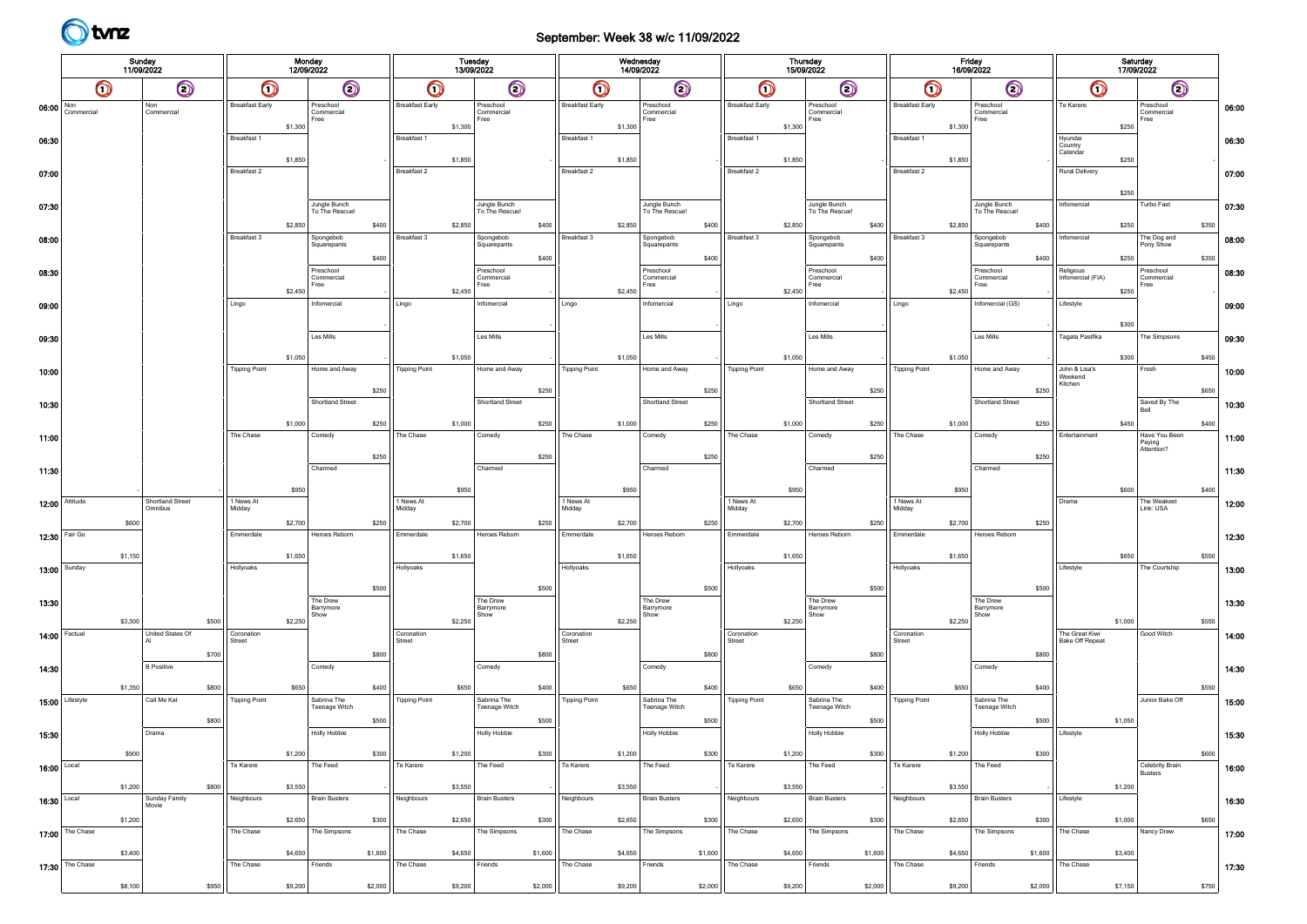

## September: Week 38 w/c 11/09/2022

|               | Sunday<br>11/09/2022<br>$\odot$<br>$\bigcirc$<br>1 News At 6pm<br>Wipeout |          |                               |         |                        | Monday<br>12/09/2022 |                          |          |                      |          | Tuesday<br>13/09/2022                |          |                                   | Wednesday<br>14/09/2022 |                                       |          |                      |          | Thursday<br>15/09/2022      |                                           | Friday<br>16/09/2022 |                                       |          |                                       | Saturday<br>17/09/2022 |                                |         |       |
|---------------|---------------------------------------------------------------------------|----------|-------------------------------|---------|------------------------|----------------------|--------------------------|----------|----------------------|----------|--------------------------------------|----------|-----------------------------------|-------------------------|---------------------------------------|----------|----------------------|----------|-----------------------------|-------------------------------------------|----------------------|---------------------------------------|----------|---------------------------------------|------------------------|--------------------------------|---------|-------|
|               |                                                                           |          |                               |         | $\bigcirc$             |                      | $\bm{\mathsf{\odot}}$    |          | $\bigcirc$           |          | $\bm{\mathsf{\odot}}$                |          | $\bigcirc$                        |                         | $\bigcirc$                            |          | $\bigcirc$           |          | $\bm{\mathsf{\odot}}$       | $\bigcirc$                                |                      | $\odot$                               |          | $\bigcirc$                            |                        | $\odot$                        |         |       |
| 18:00         |                                                                           |          |                               |         | 1 News At 6pm          |                      | Ghosts                   |          | 1 News At 6pm        |          | The Big Bang<br>Theory               |          | 1 News At 6pm                     |                         | The Big Bang<br>Theory                |          | 1 News At 6pm        |          | The Big Bang<br>Theory      | 1 News At 6pm                             |                      | The Big Bang<br>Theory                |          | 1 News At 6pm                         |                        | The Cube                       |         | 18:00 |
| 18:30         |                                                                           |          |                               |         |                        |                      | Home and Away            | \$4,800  |                      |          | Home and Away                        | \$3,200  |                                   |                         | Home and Away                         | \$3,200  |                      |          | \$3,200<br>Home and Away    |                                           |                      | Home and Away                         | \$3,200  |                                       |                        |                                |         | 18:30 |
|               |                                                                           | \$23,100 |                               | \$1,750 |                        | \$22,900             |                          | \$6,400  |                      | \$21,100 |                                      | \$6,350  |                                   | \$21,200                |                                       | \$7,000  |                      | \$20,200 | \$5,800                     |                                           | \$19,750             |                                       | \$6,450  |                                       | \$17,500               |                                | \$1,400 |       |
| 19:00 Nyundai | Country                                                                   |          | Comedy                        |         | Seven Sharp            |                      | Shortland Street         |          | Seven Sharp          |          | Shortland Street                     |          | Seven Sharp                       |                         | Shortland Street                      |          | Seven Sharp          |          | Shortland Street            | Seven Sharp                               |                      | Shortland Street                      |          | Tipping Point<br>Lucky Stars          |                        | Saturday Family<br>Blockbuster |         | 19:00 |
|               | Calendar<br>Sunday                                                        | \$19,950 | Sunday                        | \$5,800 | Fair Go                | \$16,000             | Celebrity                | \$11,450 | Factual              | \$14,450 | Celebrity                            | \$10,650 | StarStruck UK                     | \$14,850                | Celebrity                             | \$11,950 | The Great Kiwi       | \$13,550 | \$10,900<br>Ten 7: Aotearoa | The Repair                                | \$12,350             | Guessable                             | \$10,200 |                                       |                        |                                |         |       |
| 19:30         |                                                                           |          | Premiere Movie                |         |                        | \$12,250             | Treasure Island          |          |                      |          | Treasure Island                      |          |                                   |                         | Treasure Island                       |          | Bake Off             |          | \$8,950                     | Shop                                      |                      |                                       |          |                                       | \$8,850                |                                |         | 19:30 |
| 20:00         |                                                                           |          |                               |         | Highway Cops           |                      |                          |          |                      |          |                                      |          |                                   |                         |                                       |          |                      |          | Motorway Patrol             |                                           |                      |                                       |          | Heathrow:<br><b>Britain's Busiest</b> |                        |                                |         | 20:00 |
|               |                                                                           | \$13,650 |                               |         |                        | \$10,750             |                          | \$14,500 |                      | \$11,550 |                                      | \$12,950 |                                   | \$11,300                |                                       | \$14,600 |                      |          | \$7,350                     |                                           | \$9,900              |                                       | \$7,400  | Airport                               | \$5,700                |                                |         |       |
| 20:30         | George Clarke's<br>Amazing<br>Spaces                                      |          |                               |         | Drama                  |                      | Renters                  |          | Factual              |          | NCIS Hawaii                          |          | Location,<br>Location<br>Location |                         | Taskmaster NZ                         |          |                      |          | <b>Action Movies</b>        | Lifestyle                                 |                      | Have You Been<br>Paying<br>Attention? |          | <b>Grand Designs</b>                  |                        |                                |         | 20:30 |
| 21:00         |                                                                           |          |                               |         |                        |                      | The Thomas<br>John       | \$9,950  |                      |          |                                      |          |                                   |                         |                                       |          | The Check Up         | \$10,600 |                             |                                           |                      |                                       |          |                                       |                        | Saturday<br>Blockbuster        | \$5,300 | 21:00 |
|               |                                                                           | \$6,200  |                               | \$6,550 |                        | \$10,350             | Experience               | \$7,700  |                      | \$11,550 |                                      | \$10,200 |                                   | \$9,450                 |                                       | \$9,700  |                      | \$6,650  |                             |                                           | \$8,250              |                                       | \$7,100  |                                       | \$4,600                |                                |         |       |
|               | $21:30$ This Is Going To<br>Hurt                                          |          | Comedy                        |         | 20/20                  |                      | Naked Attraction         |          | Coronation<br>Street |          | Seal Team                            |          | Coronation<br>Street              |                         | Live at the<br>Apollo                 |          | Coronation<br>Street |          |                             | Hotel People                              |                      | Dinner Date                           |          | Drama                                 |                        |                                |         | 21:30 |
| 22:00         |                                                                           |          |                               |         |                        |                      |                          |          |                      |          |                                      |          |                                   |                         |                                       |          |                      |          |                             |                                           |                      |                                       |          |                                       |                        |                                |         | 22:00 |
|               |                                                                           | \$4,200  |                               | \$6,300 |                        | \$5,200              |                          | \$3,900  |                      | \$5,500  |                                      | \$2,600  |                                   | \$5,500                 |                                       | \$4,300  |                      | \$5,500  | \$8,200                     |                                           | \$5,250              |                                       | \$5,750  |                                       | \$3,900                |                                |         |       |
| 22:30         | For Life                                                                  |          | The Sunday<br>Horrors         |         | 1 News Tonight         |                      | Two And A Half           |          | 1 News Tonight       |          | CSI: Crime<br>Scene<br>nvestigation  |          | 1 News Tonight                    |                         | Patriot Brains                        |          | 1 News Tonight       |          | Ten 7: Aotearoa             | 1 News Tonight                            |                      | Unreal                                |          | Drama                                 |                        |                                |         | 22:30 |
| 23:00         |                                                                           |          |                               |         | Shortland Street       | \$1,850              | Two And A Half           | \$1,350  | Shortland Street     | \$1,850  |                                      |          | Shortland Street                  | \$1,850                 |                                       |          | Shortland Street     | \$1,850  | \$2,550<br>CSI: Crime       | Shortland Street                          | \$1,850              |                                       |          |                                       |                        | Movie                          | \$4,800 | 23:00 |
|               |                                                                           | \$850    |                               |         |                        | \$550                |                          | \$1,350  |                      | \$550    |                                      | \$750    |                                   | \$550                   |                                       | \$1,850  |                      | \$550    | Scene<br>Investigation      |                                           | \$550                |                                       | \$1,250  |                                       | \$3,900                |                                |         |       |
| 23:30         | The Commons                                                               |          |                               |         | Under<br>Investigation |                      | 2 Broke Girls            |          | Sunday               |          | CSI: Crime<br>Scene<br>Investigation |          | Angela Black                      |                         | Have You Been<br>Paying<br>Attention? |          | Factual              |          |                             | The Great<br><b>British Sewing</b><br>Bee |                      | Call Me Kat                           |          | Pact Of Silence                       |                        |                                |         | 23:30 |
| 24:00         |                                                                           |          |                               |         |                        |                      | 2 Broke Girls            | \$600    |                      |          |                                      |          |                                   |                         |                                       |          |                      |          | \$1,500<br>CSI: Crime       |                                           |                      | <b>Guilty Party</b>                   | \$400    |                                       |                        |                                |         | 24:00 |
|               |                                                                           | \$250    |                               | \$1,550 |                        | \$500                |                          | \$600    |                      | \$650    |                                      | \$750    |                                   | \$550                   |                                       | \$850    |                      | \$300    | Scene<br>Investigation      | \$600                                     | \$300                |                                       | \$400    |                                       | \$450                  |                                | \$1,550 |       |
| 24:30         | Infomercial                                                               |          | Commercial<br>Free            |         | Commercial<br>Free     |                      | Commercial<br>Free       |          | Commercial<br>Free   |          | Commercial<br>Free                   |          | Commercial<br>Free                |                         | Commercial<br>Free                    |          | Commercial<br>Free   |          | Commercial<br>Free          | Commercial<br>Free                        |                      | Commercia<br>Free                     |          | Commercial<br>Free                    |                        | Commercial<br>Free             |         | 24:30 |
| 25:00         | Infomercial (AH)                                                          | \$250    |                               |         |                        |                      |                          |          |                      |          |                                      |          |                                   |                         |                                       |          |                      |          |                             |                                           |                      |                                       |          |                                       |                        |                                |         | 25:00 |
|               |                                                                           | \$250    |                               |         |                        |                      |                          |          |                      |          |                                      |          |                                   |                         |                                       |          |                      |          |                             |                                           |                      |                                       |          |                                       |                        |                                |         |       |
| 25:30         | Infomercial                                                               |          |                               |         | Infomercial            |                      |                          |          | Infomercial          |          |                                      |          | Infomercial                       |                         |                                       |          | Infomercial          |          |                             |                                           |                      |                                       |          |                                       |                        |                                |         | 25:30 |
|               | Infomercial                                                               | \$250    |                               |         | Infomercial            | \$250                | Infomercial              |          | Infomercial          | \$250    | Infomercial                          |          | Infomercial                       | \$250                   | Infomercial                           |          | Infomercial          | \$250    | Infomercial                 | Infomercial                               |                      | Infomercial (GS)                      |          |                                       |                        |                                |         |       |
| 26:00         |                                                                           | \$250    |                               |         |                        | \$250                |                          |          |                      | \$250    |                                      |          |                                   | \$250                   |                                       |          |                      | \$250    |                             |                                           | \$250                |                                       |          |                                       |                        |                                |         | 26:00 |
| 26:30         | Infomercial                                                               |          |                               |         | Infomercial            |                      | Infomercial              |          | Infomercial          |          | Infomercial                          |          | Infomercial                       |                         | Infomercial                           |          | Infomercial          |          | Infomercial                 | Infomercial                               |                      | Infomercial (GS)                      |          |                                       |                        |                                |         | 26:30 |
|               |                                                                           | \$250    |                               |         | Infomercial            | \$250                | Commercial               |          | Infomercial          | \$250    | Commercial                           |          | Infomercial                       | \$250                   | Commercial                            |          | Infomercial          | \$250    | Commercial                  | Infomercial                               | \$250                | Commercia                             |          | Infomercial                           |                        |                                |         |       |
|               | $27:00$   Informercial                                                    |          |                               |         |                        |                      | Free                     |          |                      |          | Free                                 |          |                                   |                         | Free                                  |          |                      |          | Free                        |                                           |                      | Free                                  |          |                                       |                        |                                |         | 27:00 |
| 27:30         | Infomercial                                                               | \$250    |                               |         | Infomercial            | \$250                |                          |          | Infomercial          | \$250    |                                      |          | Infomercial                       | \$250                   |                                       |          | Infomercial          | \$250    |                             | Infomercial                               | $$250$               |                                       |          | Infomercial                           | \$250                  |                                |         | 27:30 |
|               |                                                                           | \$250    |                               |         |                        | \$250                |                          |          |                      | \$250    |                                      |          |                                   | \$250                   |                                       |          |                      | \$250    |                             |                                           | \$250                |                                       |          |                                       | \$250                  |                                |         |       |
|               | 28:00   Infomercial                                                       |          | Infomercial                   |         | Infomercial            |                      |                          |          | Infomercial          |          |                                      |          | Infomercial                       |                         |                                       |          | Infomercial          |          |                             | Infomercial                               |                      |                                       |          | Infomercial                           |                        |                                |         | 28:00 |
| 28:30         | Infomercial                                                               | \$250    | Religious<br>Infomercial (HC) |         | Infomercial            | \$250                |                          |          | Infomercial          | \$250    |                                      |          | Infomercial                       | \$250                   |                                       |          | Infomercial          | \$250    |                             | Infomercial                               | \$250                |                                       |          | Infomercial                           | \$250                  |                                |         | 28:30 |
|               |                                                                           | \$250    |                               |         |                        | \$250                |                          |          |                      | \$250    |                                      |          |                                   | \$250                   |                                       |          |                      | \$250    |                             |                                           | \$250                |                                       |          |                                       | \$250                  |                                |         |       |
|               | $29:00$ Infomercial                                                       |          | Infomercial                   |         | Infomercial            |                      | Infomercial              |          | Infomercial          |          | Infomercial                          |          | Infomercial                       |                         | Infomercial                           |          | Infomercial          |          | Infomercial                 | Infomercial                               |                      |                                       |          | Infomercial                           |                        | Religious<br>Infomercial (TM)  |         | 29:00 |
|               | $29:30$   Informercial                                                    | \$250    | Infomercial                   |         | Commercial             | \$250                | Religious<br>Infomercial |          | Commercial           | \$250    | Infomercial                          |          | Commercia                         | \$250                   | Infomercial                           |          | Commercial           | \$250    | Infomercial                 | Religious<br>Infomercial (IJ)             | \$250                |                                       |          | Religious<br>Infomercial              | \$250                  | Religious<br>Infomercial (HC)  |         | 29:30 |
|               |                                                                           | \$250    |                               |         | Free                   |                      | (LTW)                    |          | Free                 |          |                                      |          | Free                              |                         |                                       |          | Free                 |          |                             |                                           | \$250                |                                       |          | (LTW)                                 | \$250                  |                                |         |       |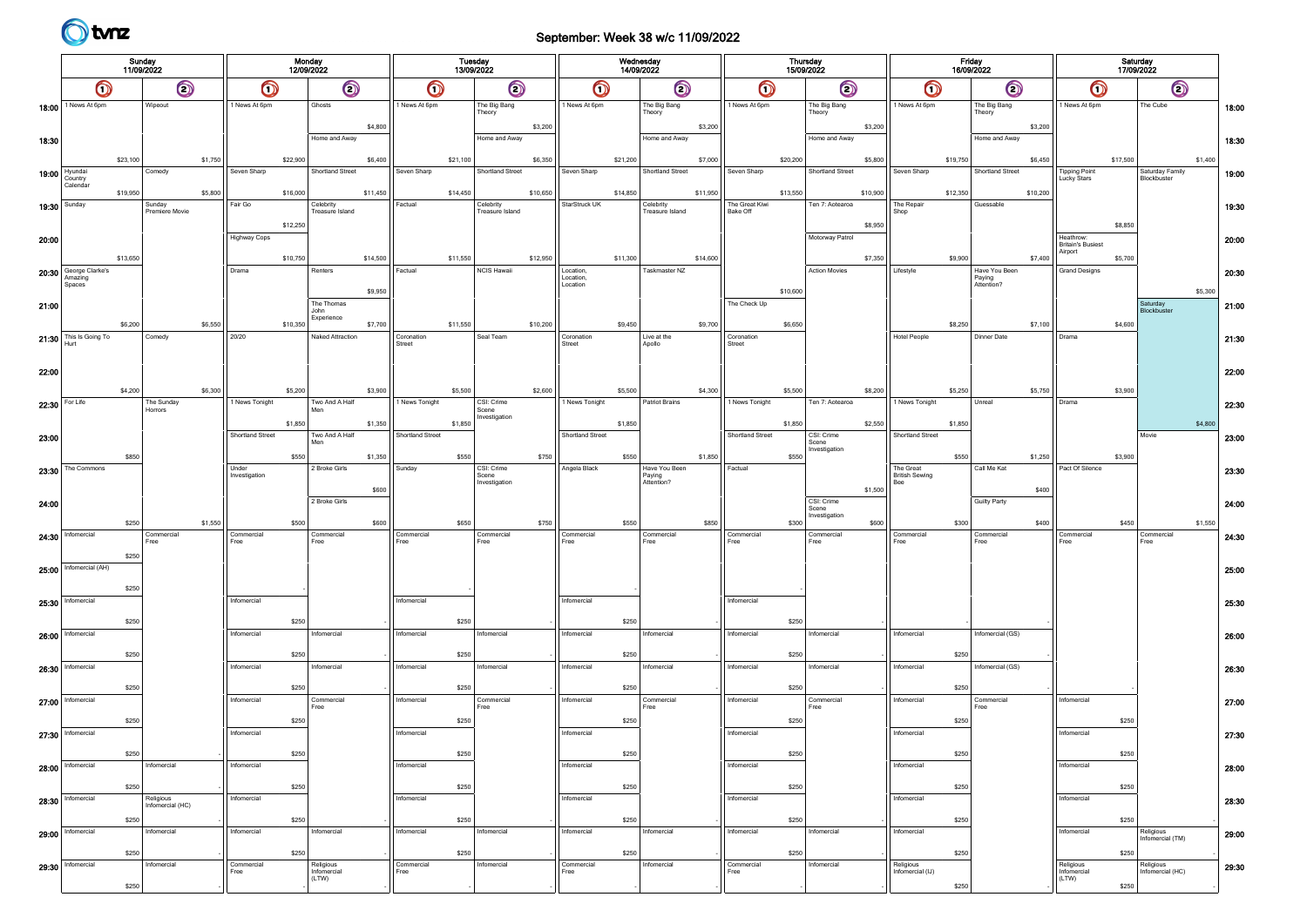

## September: Week 39 w/c 18/09/2022

|                                       |                  | Sunday  | 18/09/2022             |       |                        |         | Monday<br>19/09/2022            |             |                        |         | Tuesday<br>20/09/2022           |             |                        | Wednesday<br>21/09/2022 |                                 |         |                        |         | <b>Thursday</b><br>22/09/2022   |         |                        | Friday<br>23/09/2022 |                                 |         |                                          | Saturday<br>24/09/2022 |                                       |             |       |
|---------------------------------------|------------------|---------|------------------------|-------|------------------------|---------|---------------------------------|-------------|------------------------|---------|---------------------------------|-------------|------------------------|-------------------------|---------------------------------|---------|------------------------|---------|---------------------------------|---------|------------------------|----------------------|---------------------------------|---------|------------------------------------------|------------------------|---------------------------------------|-------------|-------|
|                                       | O                |         | $\odot$                |       | $\bigcirc$             |         | $\odot$                         |             | $\bm{\mathsf{O}}$      |         | $\bigcirc$                      |             | $\bm{\mathsf{O}}$      |                         | $\bigcirc$                      |         | $\bm{\mathsf{\odot}}$  |         | $\odot$                         |         | $\bigcirc$             |                      | $\odot$                         |         | $\bigcirc$                               |                        | $\bigcirc$                            |             |       |
| 06:00 $\frac{\text{Non}}{\text{Com}}$ | Commercial       |         | Non<br>Commercial      |       | <b>Breakfast Early</b> |         | Preschool<br>Commercial<br>Free |             | <b>Breakfast Early</b> |         | Preschool<br>Commercial<br>Free |             | <b>Breakfast Early</b> |                         | Preschool<br>Commercial<br>Free |         | <b>Breakfast Early</b> |         | Preschool<br>Commercial<br>Free |         | <b>Breakfast Early</b> |                      | Preschool<br>Commercial<br>Free |         | Te Karere                                |                        | Preschool<br>Commercial<br>Free       |             | 06:00 |
| 06:30                                 |                  |         |                        |       | Breakfast 1            | \$1,300 |                                 |             | Breakfast 1            | \$1,300 |                                 |             | Breakfast 1            | \$1,300                 |                                 |         | Breakfast 1            | \$1,300 |                                 |         | Breakfast 1            | \$1,300              |                                 |         | Hyundai<br>Country                       | \$250                  |                                       |             | 06:30 |
| 07:00                                 |                  |         |                        |       | Breakfast 2            | \$1,850 |                                 |             | Breakfast 2            | \$1,850 |                                 |             | Breakfast 2            | \$1,850                 |                                 |         | Breakfast 2            | \$1,850 |                                 |         | Breakfast 2            | \$1,850              |                                 |         | Calendar<br><b>Rural Delivery</b>        | \$250                  |                                       |             | 07:00 |
|                                       |                  |         |                        |       |                        |         |                                 |             |                        |         |                                 |             |                        |                         |                                 |         |                        |         |                                 |         |                        |                      |                                 |         |                                          | \$250                  |                                       |             |       |
| 07:30                                 |                  |         |                        |       |                        | \$2,850 | Jungle Bunch<br>To The Rescue!  | \$400       |                        | \$2,850 | Jungle Bunch<br>To The Rescue!  | \$400       |                        | \$2,850                 | Jungle Bunch<br>To The Rescue!  | \$400   |                        | \$2,850 | Jungle Bunch<br>To The Rescue!  | \$400   |                        | \$2,850              | Jungle Bunch<br>To The Rescue!  | \$400   | Infomercial                              | \$250                  | Turbo Fast                            | \$350       | 07:30 |
| 08:00                                 |                  |         |                        |       | Breakfast 3            |         | Spongebob<br>Squarepants        |             | Breakfast 3            |         | Spongebob<br>Squarepants        |             | Breakfast 3            |                         | Spongebob<br>Squarepants        |         | Breakfast 3            |         | Spongebob<br>Squarepants        |         | Breakfast 3            |                      | Spongebob<br>Squarepants        |         | Infomercial                              |                        | The Dog and<br>Pony Show              |             | 08:00 |
| 08:30                                 |                  |         |                        |       |                        |         | Preschool                       | \$400       |                        |         | Preschool                       | \$400       |                        |                         | Preschool                       | \$400   |                        |         | Preschool                       | \$400   |                        |                      | Preschool                       | \$400   | Religious<br>Infomercial (FIA)           | \$250                  | Preschool                             | \$350       | 08:30 |
|                                       |                  |         |                        |       |                        | \$2,450 | Commercia<br>Free               |             |                        | \$2,450 | Commercial<br>Free              |             |                        | \$2,450                 | Commercial<br>Free              |         |                        | \$2,450 | Commercial<br>Free              |         |                        | \$2,450              | Commercia<br>Free               |         |                                          | \$250                  | Commercial<br>Free                    |             |       |
| 09:00                                 |                  |         |                        |       | Lingo                  |         | Infomercial                     |             | Lingo                  |         | Infomercial                     |             | Lingo                  |                         | Infomercial                     |         | Lingo                  |         | Infomercial                     |         | Lingo                  |                      | Infomercial (GS)                |         | Lifestyle                                | \$300                  |                                       |             | 09:00 |
| 09:30                                 |                  |         |                        |       |                        |         | Les Mills                       |             |                        |         | Les Mills                       |             |                        |                         | Les Mills                       |         |                        |         | Les Mills                       |         |                        |                      | Les Mills                       |         | Tagata Pasifika                          |                        | The Simpsons                          |             | 09:30 |
| 10:00                                 |                  |         |                        |       | <b>Tipping Point</b>   | \$1,050 | Home and Away                   |             | <b>Tipping Point</b>   | \$1,050 | Home and Away                   |             | <b>Tipping Point</b>   | \$1,050                 | Home and Away                   |         | <b>Tipping Point</b>   | \$1,050 | Home and Away                   |         | <b>Tipping Point</b>   | \$1,050              | Home and Away                   |         | John & Lisa's<br>Weekend                 | \$300                  | Fresh                                 | \$450       | 10:00 |
|                                       |                  |         |                        |       |                        |         | Shortland Street                | \$250       |                        |         | Shortland Street                | \$250       |                        |                         | Shortland Street                | \$250   |                        |         | Shortland Street                | \$250   |                        |                      | Shortland Street                | \$250   | Kitchen                                  |                        | Saved By The                          | \$650       |       |
| 10:30                                 |                  |         |                        |       |                        | \$1,000 |                                 | \$250       |                        | \$1,000 |                                 | \$250       |                        | \$1,000                 |                                 | \$250   |                        | \$1,000 |                                 | \$250   |                        | \$1,000              |                                 | \$250   |                                          | \$450                  | Bell                                  | \$400       | 10:30 |
| 11:00                                 |                  |         |                        |       | The Chase              |         | Comedy                          |             | The Chase              |         | Comedy                          |             | The Chase              |                         | Comedy                          |         | The Chase              |         | Comedy                          |         | The Chase              |                      | Comedy                          |         | Entertainment                            |                        | Have You Been<br>Paying<br>Attention? |             | 11:00 |
| 11:30                                 |                  |         |                        |       |                        |         | Charmed                         | \$250       |                        |         | Charmed                         | \$250       |                        |                         | Charmed                         | \$250   |                        |         | Charmed                         | \$250   |                        |                      | Charmed                         | \$250   |                                          |                        |                                       |             | 11:30 |
|                                       | $12:00$ Attitude |         | Shortland Street       |       | 1 News At              | \$950   |                                 |             | 1 News At              | \$950   |                                 |             | 1 News At              | \$950                   |                                 |         | 1 News At              | \$950   |                                 |         | 1 News At              | \$950                |                                 |         | Drama                                    | \$600                  | The Weakest                           | \$400       | 12:00 |
|                                       |                  | \$600   | Omnibus                |       | Midday                 | \$2,700 |                                 | \$250       | Midday                 | \$2,700 |                                 | \$250       | Midday                 | \$2,700                 |                                 | \$250   | Midday                 | \$2,700 |                                 | \$250   | Midday                 | \$2,700              |                                 | \$250   |                                          |                        | Link: USA                             |             |       |
|                                       | 12:30 Fair Go    | \$1,150 |                        |       | Emmerdale              | \$1,650 | Heroes Reborn                   |             | Emmerdale              | \$1,650 | Heroes Reborn                   |             | Emmerdale              | \$1,650                 | Heroes Reborn                   |         | Emmerdale              |         | Heroes Reborn                   |         | Emmerdale              |                      | Heroes Reborn                   |         |                                          | \$650                  |                                       | \$550       | 12:30 |
|                                       | 13:00   Sunday   |         |                        |       | Hollyoaks              |         |                                 |             | Hollyoaks              |         |                                 |             | Hollyoaks              |                         |                                 |         | Hollyoaks              | \$1,650 |                                 |         | Hollyoaks              | \$1,650              |                                 |         | Lifestyle                                |                        | The Courtship                         |             | 13:00 |
| 13:30                                 |                  |         |                        |       |                        |         | The Drew                        | \$500       |                        |         | The Drew                        | \$500       |                        |                         | The Drew                        | \$500   |                        |         | The Drew                        | \$500   |                        |                      | The Drew                        | \$500   |                                          |                        |                                       |             | 13:30 |
|                                       |                  | \$3,300 |                        | \$500 |                        | \$2,250 | Barrymore<br>Show               |             |                        | \$2,250 | Barrymore<br>Show               |             |                        | \$2,250                 | Barrymore<br>Show               |         |                        | \$2,250 | Barrymore<br>Show               |         |                        | \$2,250              | Barrymore<br>Show               |         |                                          | \$1,000                |                                       | \$550       |       |
|                                       | 14:00 Factual    |         | United States Of       | \$700 | Coronation<br>Street   |         |                                 | \$800       | Coronation<br>Street   |         |                                 | \$800       | Coronation<br>Street   |                         |                                 | \$800   | Coronation<br>Street   |         |                                 | \$800   | Coronation<br>Street   |                      |                                 | \$800   | The Great Kiwi<br><b>Bake Off Repeat</b> |                        | Good Witch                            |             | 14:00 |
| 14:30                                 |                  |         | <b>B</b> Positive      |       |                        |         | Comedy                          |             |                        |         | Comedy                          |             |                        |                         | Comedy                          |         |                        |         | Comedy                          |         |                        |                      | Comedy                          |         |                                          |                        |                                       |             | 14:30 |
|                                       | 15:00 Lifestyle  | \$1,350 | Call Me Kat            | \$800 | <b>Tipping Point</b>   | \$650   | Sabrina The<br>Teenage Witch    | \$400       | <b>Tipping Point</b>   | \$650   | Sabrina The<br>Teenage Witch    | \$400       | <b>Tipping Point</b>   | \$650                   | Sabrina The<br>Teenage Witch    | \$400   | <b>Tipping Point</b>   | \$650   | Sabrina The<br>Teenage Witch    | \$400   | <b>Tipping Point</b>   | \$650                | Sabrina The<br>Teenage Witch    | \$400   |                                          |                        | Junior Bake Off                       | \$550       | 15:00 |
| 15:30                                 |                  |         | Drama                  | \$800 |                        |         | <b>Holly Hobbie</b>             | \$500       |                        |         | Holly Hobbie                    | \$500       |                        |                         | <b>Holly Hobbie</b>             | \$500   |                        |         | <b>Holly Hobbie</b>             | \$500   |                        |                      | <b>Holly Hobbie</b>             | \$500   | Lifestyle                                | \$1,050                |                                       |             | 15:30 |
|                                       |                  | \$900   |                        |       |                        | \$1,200 |                                 | <b>S300</b> |                        | \$1,200 |                                 | <b>S300</b> |                        | \$1,200                 |                                 | \$300   |                        | \$1,200 |                                 | 5300    |                        | \$1,200              |                                 | \$300   |                                          |                        |                                       | <b>S600</b> |       |
| $16:00$ Local                         |                  | \$1,200 |                        | \$800 | Te Karere              | \$3,550 | The Feed                        |             | Te Karere              | \$3,550 | The Feed                        |             | Te Karere              | \$3,550                 | The Feed                        |         | Te Karere              | \$3,550 | The Feed                        |         | Te Karere              | \$3,550              | The Feed                        |         |                                          | \$1,200                | Celebrity Brain<br>Busters            |             | 16:00 |
| 16:30 Local                           |                  |         | Sunday Family<br>Movie |       | Neighbours             |         | <b>Brain Busters</b>            |             | Neighbours             |         | <b>Brain Busters</b>            |             | Neighbours             |                         | <b>Brain Busters</b>            |         | Neighbours             |         | <b>Brain Busters</b>            |         | Neighbours             |                      | <b>Brain Busters</b>            |         | Lifestyle                                |                        |                                       |             | 16:30 |
|                                       | 17:00 The Chase  | \$1,200 |                        |       | The Chase              | \$2,650 | The Simpsons                    | \$300       | The Chase              | \$2,650 | The Simpsons                    | \$300       | The Chase              | \$2,650                 | The Simpsons                    | \$300   | The Chase              | \$2,650 | The Simpsons                    | \$300   | The Chase              | \$2,650              | The Simpsons                    | \$300   | The Chase                                | \$1,000                | Nancy Drew                            | \$650       | 17:00 |
|                                       | 17:30 The Chase  | \$3,400 |                        |       | The Chase              | \$4,650 | Friends                         | \$1,600     | The Chase              | \$4,650 | Friends                         | \$1,600     | The Chase              | \$4,650                 | Friends                         | \$1,600 | The Chase              | \$4,650 | Friends                         | \$1,600 | The Chase              | \$4,650              | Friends                         | \$1,600 | The Chase                                | \$3,400                |                                       |             |       |
|                                       |                  | \$8,100 |                        | \$950 |                        | \$9,200 |                                 | \$2,000     |                        | \$9,200 |                                 | \$2,000     |                        | \$9,200                 |                                 | \$2,000 |                        | \$9,200 |                                 | \$2,000 |                        | \$9,200              |                                 | \$2,000 |                                          | \$7,150                |                                       | \$750       | 17:30 |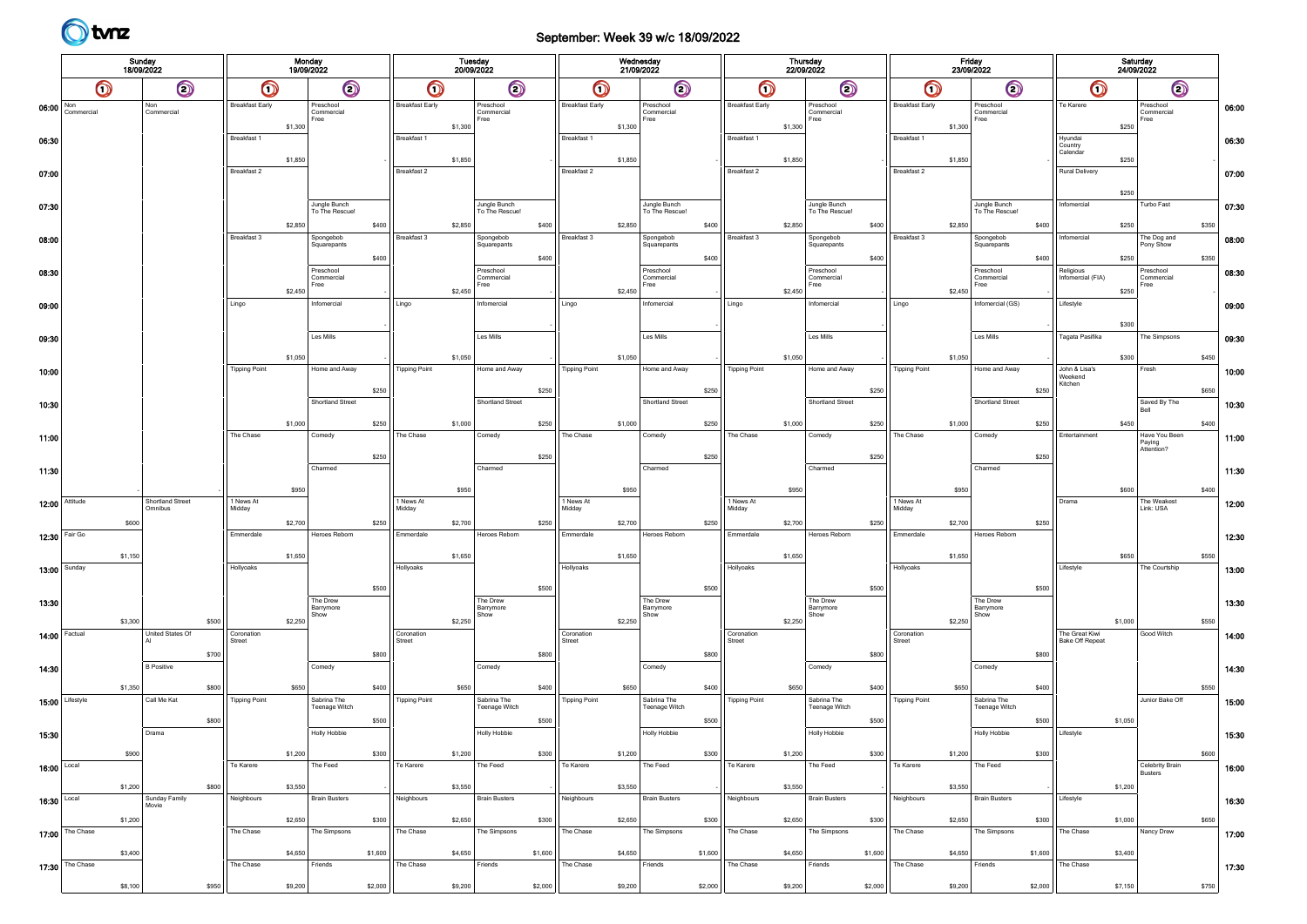

#### September: Week 39 w/c 18/09/2022

|       | Sunday<br>18/09/2022<br>$\odot$<br>$\bigcirc$<br>1 News At 6pm<br>Wipeout |          |                               |         |                        | Monday<br>19/09/2022 |                                |          |                      | Tuesday<br>20/09/2022 |                                      |          |                      | Wednesday<br>21/09/2022 |                                       |          |                      | 22/09/2022 | Thursday                        |                                           | Friday<br>23/09/2022 |                        |          |                                       | Saturday<br>24/09/2022 |                                |         |       |
|-------|---------------------------------------------------------------------------|----------|-------------------------------|---------|------------------------|----------------------|--------------------------------|----------|----------------------|-----------------------|--------------------------------------|----------|----------------------|-------------------------|---------------------------------------|----------|----------------------|------------|---------------------------------|-------------------------------------------|----------------------|------------------------|----------|---------------------------------------|------------------------|--------------------------------|---------|-------|
|       |                                                                           |          |                               |         | $\bigcirc$             |                      | $\bm{\mathsf{\odot}}$          |          | $\bigcirc$           |                       | $\bm{\mathsf{\odot}}$                |          | $\bigcirc$           |                         | $\bigcirc$                            |          | $\bigcirc$           |            | $\bm{\mathsf{\odot}}$           | $\bigcirc$                                |                      | $\odot$                |          | $\bigcirc$                            |                        | $\odot$                        |         |       |
| 18:00 |                                                                           |          |                               |         | 1 News At 6pm          |                      | Ghosts                         |          | 1 News At 6pm        |                       | The Big Bang<br>Theory               |          | 1 News At 6pm        |                         | The Big Bang<br>Theory                |          | 1 News At 6pm        |            | The Big Bang<br>Theory          | 1 News At 6pm                             |                      | The Big Bang<br>Theory |          | 1 News At 6pm                         |                        | The Cube                       |         | 18:00 |
| 18:30 |                                                                           |          |                               |         |                        |                      | Home and Away                  | \$4,800  |                      |                       | Home and Away                        | \$3,200  |                      |                         | Home and Away                         | \$3,200  |                      |            | \$3,200<br>Home and Away        |                                           |                      | Home and Away          | \$3,200  |                                       |                        |                                |         | 18:30 |
|       |                                                                           | \$23,100 |                               | \$1,750 |                        | \$22,900             |                                | \$6,400  |                      | \$21,100              |                                      | \$6,350  |                      | \$21,200                |                                       | \$7,000  |                      | \$20,200   | \$5,800                         |                                           | \$19,750             |                        | \$6,450  |                                       | \$17,500               |                                | \$1,400 |       |
|       | 19:00 Nyundai<br>Country                                                  |          | Comedy                        |         | Seven Sharp            |                      | Shortland Street               |          | Seven Sharp          |                       | Shortland Street                     |          | Seven Sharp          |                         | Shortland Street                      |          | Seven Sharp          |            | Shortland Street                | Seven Sharp                               |                      | Shortland Street       |          | Tipping Point<br>Lucky Stars          |                        | Saturday Family<br>Blockbuster |         | 19:00 |
|       | Calendar<br>Sunday                                                        | \$19,950 | Sunday                        | \$5,800 | Fair Go                | \$16,000             | Celebrity                      | \$11,450 | Factual              | \$14,450              | Celebrity                            | \$10,650 | StarStruck UK        | \$14,850                | Celebrity                             | \$11,950 | The Great Kiwi       | \$13,550   | \$10,900<br>Ten 7: Aotearoa     | The Repair                                | \$12,350             | Guessable              | \$10,200 |                                       |                        |                                |         |       |
| 19:30 |                                                                           |          | Premiere Movie                |         |                        | \$12,250             | Treasure Island                |          |                      |                       | Treasure Island                      |          |                      |                         | Treasure Island                       |          | Bake Off             |            | \$8,950                         | Shop                                      |                      |                        |          |                                       | \$8,850                |                                |         | 19:30 |
| 20:00 |                                                                           |          |                               |         | Highway Cops           |                      |                                |          |                      |                       |                                      |          |                      |                         |                                       |          |                      |            | Motorway Patrol                 |                                           |                      |                        |          | Heathrow:<br><b>Britain's Busiest</b> |                        |                                |         | 20:00 |
|       | George Clarke's                                                           | \$13,650 |                               |         | Drama                  | \$10,750             | Renters                        | \$14,500 | Factual              | \$11,550              | NCIS Hawaii                          | \$12,950 | Location,            | \$11,300                | Taskmaster NZ                         | \$14,600 |                      |            | \$7,350<br><b>Action Movies</b> | Lifestyle                                 | \$9,900              | Have You Been          | \$7,400  | Airport<br><b>Grand Designs</b>       | \$5,700                |                                |         |       |
| 20:30 | Amazing<br>Spaces                                                         |          |                               |         |                        |                      |                                | \$9,950  |                      |                       |                                      |          | Location<br>Location |                         |                                       |          |                      | \$10,600   |                                 |                                           |                      | Paying<br>Attention?   |          |                                       |                        |                                | \$5,300 | 20:30 |
| 21:00 |                                                                           |          |                               |         |                        |                      | The Thomas<br>John             |          |                      |                       |                                      |          |                      |                         |                                       |          | The Check Up         |            |                                 |                                           |                      |                        |          |                                       |                        | Saturday<br>Blockbuster        |         | 21:00 |
|       |                                                                           | \$6,200  | Comedy                        | \$6,550 | 20/20                  | \$10,350             | Experience<br>Naked Attraction | \$7,700  |                      | \$11,550              | Seal Team                            | \$10,200 |                      | \$9,450                 |                                       | \$9,700  |                      | \$6,650    |                                 | Hotel People                              | \$8,250              | Dinner Date            | \$7,100  | Drama                                 | \$4,600                |                                |         |       |
|       | $21:30$ This Is Going To<br>Hurt                                          |          |                               |         |                        |                      |                                |          | Coronation<br>Street |                       |                                      |          | Coronation<br>Street |                         | Live at the<br>Apollo                 |          | Coronation<br>Street |            |                                 |                                           |                      |                        |          |                                       |                        |                                |         | 21:30 |
| 22:00 |                                                                           |          |                               |         |                        |                      |                                |          |                      |                       |                                      |          |                      |                         |                                       |          |                      |            |                                 |                                           |                      |                        |          |                                       |                        |                                |         | 22:00 |
|       |                                                                           | \$4,200  |                               | \$6,300 |                        | \$5,200              |                                | \$3,900  |                      | \$5,500               |                                      | \$2,600  |                      | \$5,500                 |                                       | \$4,300  |                      | \$5,500    | \$8,200                         |                                           | \$5,250              |                        | \$5,750  |                                       | \$3,900                |                                |         |       |
| 22:30 | For Life                                                                  |          | The Sunday<br>Horrors         |         | 1 News Tonight         |                      | Two And A Half                 |          | 1 News Tonight       |                       | CSI: Crime<br>Scene<br>nvestigation  |          | 1 News Tonight       |                         | Patriot Brains                        |          | 1 News Tonight       |            | Ten 7: Aotearoa                 | 1 News Tonight                            |                      | Unreal                 |          | Drama                                 |                        |                                |         | 22:30 |
| 23:00 |                                                                           |          |                               |         | Shortland Street       | \$1,850              | Two And A Half                 | \$1,350  | Shortland Street     | \$1,850               |                                      |          | Shortland Street     | \$1,850                 |                                       |          | Shortland Street     | \$1,850    | \$2,550<br>CSI: Crime<br>Scene  | Shortland Street                          | \$1,850              |                        |          |                                       |                        | Movie                          | \$4,800 | 23:00 |
|       |                                                                           | \$850    |                               |         |                        | \$550                |                                | \$1,350  |                      | \$550                 |                                      | \$750    |                      | \$550                   |                                       | \$1,850  |                      | \$550      | Investigation                   |                                           | \$550                |                        | \$1,250  |                                       | \$3,900                |                                |         |       |
| 23:30 | The Commons                                                               |          |                               |         | Under<br>Investigation |                      | 2 Broke Girls                  |          | Sunday               |                       | CSI: Crime<br>Scene<br>Investigation |          | Angela Black         |                         | Have You Been<br>Paying<br>Attention? |          | Factual              |            |                                 | The Great<br><b>British Sewing</b><br>Bee |                      | Call Me Kat            |          | Pact Of Silence                       |                        |                                |         | 23:30 |
| 24:00 |                                                                           |          |                               |         |                        |                      | 2 Broke Girls                  | \$600    |                      |                       |                                      |          |                      |                         |                                       |          |                      |            | \$1,500<br>CSI: Crime<br>Scene  |                                           |                      | <b>Guilty Party</b>    | \$400    |                                       |                        |                                |         | 24:00 |
|       |                                                                           | \$250    |                               | \$1,550 |                        | \$500                |                                | \$600    |                      | \$650                 |                                      | \$750    |                      | \$550                   |                                       | \$850    |                      | \$300      | Investigation                   | \$600                                     | \$300                |                        | \$400    |                                       | \$450                  |                                | \$1,550 |       |
| 24:30 | Infomercial                                                               |          | Commercial<br>Free            |         | Commercial<br>Free     |                      | Commercial<br>Free             |          | Commercial<br>Free   |                       | Commercial<br>Free                   |          | Commercial<br>Free   |                         | Commercial<br>Free                    |          | Commercial<br>Free   |            | Commercial<br>Free              | Commercial<br>Free                        |                      | Commercia<br>Free      |          | Commercial<br>Free                    |                        | Commercial<br>Free             |         | 24:30 |
| 25:00 | Infomercial (AH)                                                          | \$250    |                               |         |                        |                      |                                |          |                      |                       |                                      |          |                      |                         |                                       |          |                      |            |                                 |                                           |                      |                        |          |                                       |                        |                                |         | 25:00 |
|       |                                                                           | \$250    |                               |         |                        |                      |                                |          |                      |                       |                                      |          |                      |                         |                                       |          |                      |            |                                 |                                           |                      |                        |          |                                       |                        |                                |         |       |
| 25:30 | Infomercial                                                               |          |                               |         | Infomercial            |                      |                                |          | Infomercial          |                       |                                      |          | Infomercial          |                         |                                       |          | Infomercial          |            |                                 |                                           |                      |                        |          |                                       |                        |                                |         | 25:30 |
| 26:00 | Infomercial                                                               | \$250    |                               |         | Infomercial            | \$250                | Infomercial                    |          | Infomercial          | \$250                 | Infomercial                          |          | Infomercial          | \$250                   | Infomercial                           |          | Infomercial          | \$250      | Infomercial                     | Infomercial                               |                      | Infomercial (GS)       |          |                                       |                        |                                |         | 26:00 |
|       |                                                                           | \$250    |                               |         |                        | \$250                |                                |          |                      | \$250                 |                                      |          |                      | \$250                   |                                       |          |                      | \$250      |                                 |                                           | \$250                |                        |          |                                       |                        |                                |         |       |
| 26:30 | Infomercial                                                               |          |                               |         | Infomercial            |                      | Infomercial                    |          | Infomercial          |                       | Infomercial                          |          | Infomercial          |                         | Infomercial                           |          | Infomercial          |            | Infomercial                     | Infomercial                               |                      | Infomercial (GS)       |          |                                       |                        |                                |         | 26:30 |
|       | $27:00$   Informercial                                                    | \$250    |                               |         | Infomercial            | \$250                | Commercial                     |          | Infomercial          | \$250                 | Commercial                           |          | Infomercial          | \$250                   | Commercial                            |          | Infomercial          | \$250      | Commercial                      | Infomercial                               | \$250                | Commercia              |          | Infomercial                           |                        |                                |         | 27:00 |
|       |                                                                           | \$250    |                               |         |                        | \$250                | Free                           |          |                      | \$250                 | Free                                 |          |                      | \$250                   | Free                                  |          |                      | \$250      | Free                            |                                           | $$250$               | Free                   |          |                                       | \$250                  |                                |         |       |
| 27:30 | Infomercial                                                               |          |                               |         | Infomercial            |                      |                                |          | Infomercial          |                       |                                      |          | Infomercial          |                         |                                       |          | Infomercial          |            |                                 | Infomercial                               |                      |                        |          | Infomercial                           |                        |                                |         | 27:30 |
|       | 28:00   Infomercial                                                       | \$250    | Infomercial                   |         | Infomercial            | \$250                |                                |          | Infomercial          | \$250                 |                                      |          | Infomercial          | \$250                   |                                       |          | Infomercial          | \$250      |                                 | Infomercial                               | \$250                |                        |          | Infomercial                           | \$250                  |                                |         | 28:00 |
|       |                                                                           | \$250    |                               |         |                        | \$250                |                                |          |                      | \$250                 |                                      |          |                      | \$250                   |                                       |          |                      | \$250      |                                 |                                           | \$250                |                        |          |                                       | \$250                  |                                |         |       |
| 28:30 | Infomercial                                                               |          | Religious<br>Infomercial (HC) |         | Infomercial            |                      |                                |          | Infomercial          |                       |                                      |          | Infomercial          |                         |                                       |          | Infomercial          |            |                                 | Infomercial                               |                      |                        |          | Infomercial                           |                        |                                |         | 28:30 |
|       | $29:00$ Infomercial                                                       | \$250    | Infomercial                   |         | Infomercial            | \$250                | Infomercial                    |          | Infomercial          | \$250                 | Infomercial                          |          | Infomercial          | \$250                   | Infomercial                           |          | Infomercial          | \$250      | Infomercial                     | Infomercial                               | \$250                |                        |          | Infomercial                           | \$250                  |                                |         | 29:00 |
|       |                                                                           | \$250    |                               |         |                        | \$250                |                                |          |                      | \$250                 |                                      |          |                      | \$250                   |                                       |          |                      | \$250      |                                 |                                           | \$250                |                        |          |                                       | \$250                  | Religious<br>Infomercial (TM)  |         |       |
|       | $29:30$   Informercial                                                    |          | Infomercial                   |         | Commercial<br>Free     |                      | Religious<br>Infomercial       |          | Commercial<br>Free   |                       | Infomercial                          |          | Commercia<br>Free    |                         | Infomercial                           |          | Commercial<br>Free   |            | Infomercial                     | Religious<br>Infomercial (IJ)             |                      |                        |          | Religious<br>Infomercial              |                        | Religious<br>Infomercial (HC)  |         | 29:30 |
|       |                                                                           | \$250    |                               |         |                        |                      | (LTW)                          |          |                      |                       |                                      |          |                      |                         |                                       |          |                      |            |                                 |                                           | \$250                |                        |          | (LTW)                                 | \$250                  |                                |         |       |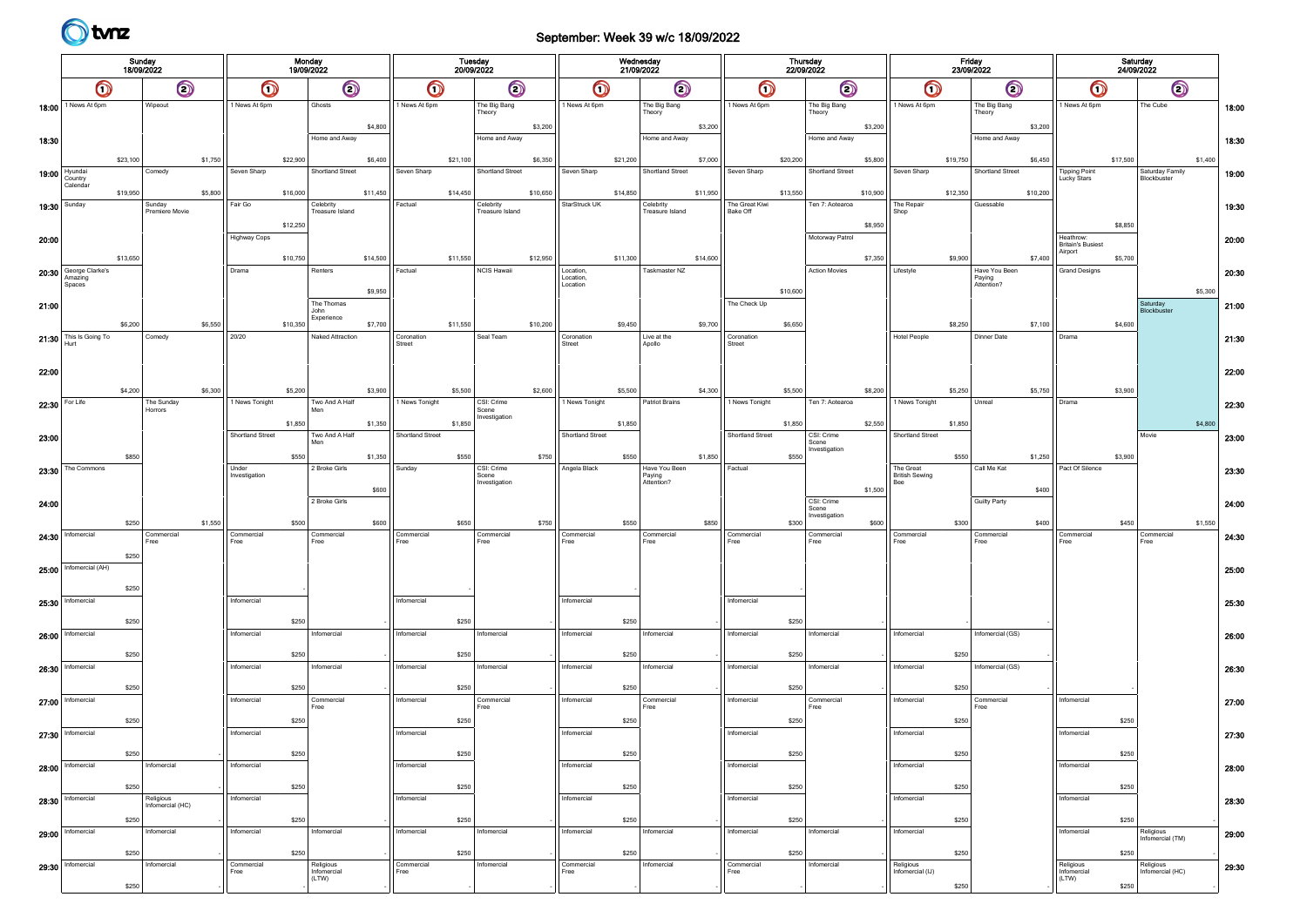

## September: Week 40 w/c 25/09/2022

|                | Sunday<br>25/09/2022<br>$\odot$<br>$\bm{\mathsf{O}}$<br>06:00 $\frac{Non}{Con}$<br>Non<br>Commercial<br>Commercial |         |                               |        |                                   | Monday<br>26/09/2022 |                                 |                |                        | Tuesday<br>27/09/2022 |                                 |                |                        | Wednesday<br>28/09/2022 |                                 |                |                        | Thursday<br>29/09/2022 |                                 |                |                        | Friday<br>30/09/2022 |                                 |                |                                          | Saturday<br>01/10/2022 |                                 |       |                |
|----------------|--------------------------------------------------------------------------------------------------------------------|---------|-------------------------------|--------|-----------------------------------|----------------------|---------------------------------|----------------|------------------------|-----------------------|---------------------------------|----------------|------------------------|-------------------------|---------------------------------|----------------|------------------------|------------------------|---------------------------------|----------------|------------------------|----------------------|---------------------------------|----------------|------------------------------------------|------------------------|---------------------------------|-------|----------------|
|                |                                                                                                                    |         |                               |        | $\bigcirc$                        |                      | $\odot$                         |                | $\bullet$              |                       | $\odot$                         |                | $\mathbf  \Omega$      |                         | $\odot$                         |                | $\bigcirc$             |                        | $\odot$                         |                | $\bm{\mathsf{O}}$      |                      | $\odot$                         |                | $\bigcirc$                               |                        | $\odot$                         |       |                |
|                |                                                                                                                    |         |                               |        | <b>Breakfast Early</b><br>\$1,300 |                      | Preschool<br>Commercial<br>Free |                | <b>Breakfast Early</b> | \$1,300               | Preschool<br>Commercial<br>Free |                | <b>Breakfast Early</b> | \$1,300                 | Preschool<br>Commercial<br>Free |                | <b>Breakfast Early</b> | \$1,300                | Preschool<br>Commercial<br>Free |                | <b>Breakfast Early</b> | \$1,300              | Preschool<br>Commercial<br>Free |                | Te Karere                                | \$250                  | Preschool<br>Commercial<br>Free |       | 06:00          |
| 06:30          |                                                                                                                    |         |                               |        | Breakfast 1<br>\$1,850            |                      |                                 |                | Breakfast 1            | \$1,850               |                                 |                | Breakfast 1            | \$1,850                 |                                 |                | Breakfast 1            | \$1,850                |                                 |                | Breakfast 1            | \$1,850              |                                 |                | Hyundai<br>Country<br>Calendar           | \$250                  |                                 |       | 06:30          |
| 07:00          |                                                                                                                    |         |                               |        | Breakfast 2                       |                      |                                 |                | Breakfast 2            |                       |                                 |                | Breakfast 2            |                         |                                 |                | Breakfast 2            |                        |                                 |                | Breakfast 2            |                      |                                 |                | <b>Rural Delivery</b>                    | \$250                  |                                 |       | 07:00          |
| 07:30          |                                                                                                                    |         |                               |        | \$2,850                           |                      | Jungle Bunch<br>To The Rescue!  | \$400          |                        | \$2,850               | Jungle Bunch<br>To The Rescue!  | \$400          |                        | \$2,850                 | Jungle Bunch<br>To The Rescue!  | \$400          |                        | \$2,850                | Jungle Bunch<br>To The Rescue!  | \$400          |                        | \$2,850              | Jungle Bunch<br>To The Rescue!  | \$400          | Infomercial                              | \$250                  | Turbo Fast                      | \$350 | 07:30          |
| 08:00          |                                                                                                                    |         |                               |        | Breakfast 3                       |                      | Spongebob<br>Squarepants        | \$400          | Breakfast 3            |                       | Spongebob<br>Squarepants        | \$400          | Breakfast 3            |                         | Spongebob<br>Squarepants        | \$400          | Breakfast 3            |                        | Spongebob<br>Squarepants        | \$400          | Breakfast 3            |                      | Spongebob<br>Squarepants        | \$400          | Infomercial                              | \$250                  | The Dog and<br>Pony Show        | \$350 | 08:00          |
| 08:30          |                                                                                                                    |         |                               |        | \$2,450                           |                      | Preschool<br>Commercia<br>Free  |                |                        | \$2,450               | Preschool<br>Commercial<br>Free |                |                        | \$2,450                 | Preschool<br>Commercial<br>Free |                |                        | \$2,450                | Preschool<br>Commercial<br>Free |                |                        | \$2,450              | Preschool<br>Commercia<br>Free  |                | Religious<br>Infomercial (FIA)           | \$250                  | Preschool<br>Commercial<br>Free |       | 08:30          |
| 09:00          |                                                                                                                    |         |                               | Lingo  |                                   |                      | Infomercial<br>Les Mills        |                | Lingo                  |                       | Infomercial<br>Les Mills        |                | Lingo                  |                         | Infomercial<br>Les Mills        |                | Lingo                  |                        | Infomercial<br>Les Mills        |                | Lingo                  |                      | Infomercial (GS)<br>Les Mills   |                | Lifestyle<br>Tagata Pasifika             | \$300                  | The Simpsons                    |       | 09:00          |
| 09:30          |                                                                                                                    |         |                               |        | \$1,050<br><b>Tipping Point</b>   |                      | Home and Away                   |                | <b>Tipping Point</b>   | \$1,050               | Home and Away                   |                | <b>Tipping Point</b>   | \$1,050                 | Home and Away                   |                | <b>Tipping Point</b>   | \$1,050                | Home and Away                   |                | <b>Tipping Point</b>   | \$1,050              | Home and Away                   |                | John & Lisa's                            | \$300                  | Fresh                           | \$450 | 09:30<br>10:00 |
| 10:00<br>10:30 |                                                                                                                    |         |                               |        |                                   |                      | Shortland Street                | \$250          |                        |                       | Shortland Street                | \$250          |                        |                         | Shortland Street                | \$250          |                        |                        | Shortland Street                | \$250          |                        |                      | Shortland Street                | \$250          | Weekend<br>Kitchen                       |                        | Saved By The                    | \$650 | 10:30          |
| 11:00          |                                                                                                                    |         |                               |        | \$1,000<br>The Chase              |                      | Comedy                          | \$250          | The Chase              | \$1,000               | Comedy                          | \$250          | The Chase              | \$1,000                 | Comedy                          | \$250          | The Chase              | \$1,000                | Comedy                          | \$250          | The Chase              | \$1,000              | Comedy                          | \$250          | Entertainment                            | \$450                  | Bell<br>Have You Been           | \$400 | 11:00          |
| 11:30          |                                                                                                                    |         |                               |        |                                   |                      | Charmed                         | \$250          |                        |                       | Charmed                         | \$250          |                        |                         | Charmed                         | \$250          |                        |                        | Chamed                          | \$250          |                        |                      | Charmed                         | \$250          |                                          |                        | Paying<br>Attention?            |       | 11:30          |
|                | 12:00 Attitude                                                                                                     |         | Shortland Street<br>Omnibus   | Midday | 1 News At                         | \$950                |                                 |                | 1 News At<br>Midday    | \$950                 |                                 |                | 1 News At<br>Midday    | \$950                   |                                 |                | 1 News At<br>Midday    | \$950                  |                                 |                | 1 News At<br>Midday    | \$950                |                                 |                | Drama                                    | \$600                  | The Weakest<br>Link: USA        | \$400 | 12:00          |
|                | 12:30 Fair Go                                                                                                      | \$600   |                               |        | \$2,700<br>Emmerdale              |                      | Heroes Reborn                   | \$250          | Emmerdale              | \$2,700               | Heroes Reborn                   | \$250          | Emmerdale              | \$2,700                 | Heroes Reborn                   | \$250          | Emmerdale              | \$2,700                | Heroes Reborn                   | \$250          | Emmerdale              | \$2,700              | Heroes Rebom                    | \$250          |                                          |                        |                                 |       | 12:30          |
|                | 13:00 Sunday                                                                                                       | \$1,150 |                               |        | \$1,650<br>Hollyoaks              |                      |                                 |                | Hollyoaks              | \$1,650               |                                 |                | Hollyoaks              | \$1,650                 |                                 |                | Hollyoaks              | \$1,650                |                                 |                | Hollyoaks              | \$1,650              |                                 |                | Lifestyle                                | \$650                  | The Courtship                   | \$550 | 13:00          |
| 13:30          |                                                                                                                    |         |                               |        |                                   |                      | The Drew<br>Barrymore<br>Show   | \$500          |                        |                       | The Drew<br>Barrymore<br>Show   | \$500          |                        |                         | The Drew<br>Barrymore<br>Show   | \$500          |                        |                        | The Drew<br>Barrymore<br>Show   | \$500          |                        |                      | The Drew<br>Barrymore<br>Show   | \$500          |                                          |                        |                                 |       | 13:30          |
|                | 14:00 Factual                                                                                                      | \$3,300 | \$500<br>United States Of     | Street | \$2,250<br>Coronation             |                      |                                 |                | Coronation<br>Street   | \$2,250               |                                 |                | Coronation<br>Street   | \$2,250                 |                                 |                | Coronation<br>Street   | \$2,250                |                                 |                | Coronation<br>Street   | \$2,250              |                                 |                | The Great Kiwi<br><b>Bake Off Repeat</b> | \$1,000                | Good Witch                      | \$550 | 14:00          |
| 14:30          |                                                                                                                    | \$1,350 | \$700<br><b>B</b> Positive    |        |                                   |                      | Comedy                          | \$800<br>\$400 |                        |                       | Comedy                          | \$800          |                        | \$650                   | Comedy                          | \$800          |                        |                        | Comedy                          | \$800          |                        | \$650                | Comedy                          | \$800          |                                          |                        |                                 |       | 14:30          |
|                | 15:00 Lifestyle                                                                                                    |         | \$800<br>Call Me Kat<br>\$800 |        | <b>Tipping Point</b>              | \$650                | Sabrina The<br>Teenage Witch    | \$500          | <b>Tipping Point</b>   | \$650                 | Sabrina The<br>Teenage Witch    | \$400<br>\$500 | <b>Tipping Point</b>   |                         | Sabrina The<br>Teenage Witch    | \$400<br>\$500 | <b>Tipping Point</b>   | \$650                  | Sabrina The<br>Teenage Witch    | \$400<br>\$500 | <b>Tipping Point</b>   |                      | Sabrina The<br>Teenage Witch    | \$400<br>\$500 |                                          | \$1,050                | Junior Bake Off                 | \$550 | 15:00          |
| 15:30          |                                                                                                                    | \$900   | Drama                         |        |                                   | \$1,200              | Holly Hobbie                    | \$300          |                        | \$1,200               | Holly Hobbie                    | \$300          |                        | \$1,200                 | <b>Holly Hobbie</b>             | \$300          |                        | \$1,200                | <b>Holly Hobbie</b>             | \$300          |                        | \$1,200              | <b>Holly Hobbie</b>             | \$300          | Lifestyle                                |                        |                                 | \$600 | 15:30          |
| $16:00$ Local  |                                                                                                                    | \$1,200 | \$800                         |        | Te Karere<br>\$3,550              |                      | The Feed                        |                | Te Karere              | \$3,550               | The Feed                        |                | Te Karere              | \$3,550                 | The Feed                        |                | Te Karere              | \$3,550                | The Feed                        |                | Te Karere              | \$3,550              | The Feed                        |                |                                          | \$1,200                | Celebrity Brain<br>Busters      |       | 16:00          |
| $16:30$ Local  |                                                                                                                    | \$1,200 | Sunday Family<br>Movie        |        | Neighbours                        | \$2,650              | <b>Brain Busters</b>            | \$300          | Neighbours             | \$2,650               | <b>Brain Busters</b>            | \$300          | Neighbours             | \$2,650                 | <b>Brain Busters</b>            | \$300          | Neighbours             | \$2,650                | <b>Brain Busters</b>            | \$300          | Neighbours             | \$2,650              | <b>Brain Busters</b>            | \$300          | Lifestyle                                | \$1,000                |                                 | \$650 | 16:30          |
|                | 17:00 The Chase                                                                                                    | \$3,400 |                               |        | The Chase<br>\$4,650              |                      | The Simpsons                    | \$1,600        | The Chase              | \$4,650               | The Simpsons                    | \$1,600        | The Chase              | \$4,650                 | The Simpsons                    | \$1,600        | The Chase              | \$4,650                | The Simpsons                    | \$1,600        | The Chase              | \$4,650              | The Simpsons                    | \$1,600        | The Chase                                | \$3,400                | Nancy Drew                      |       | 17:00          |
|                | 17:30 The Chase                                                                                                    | \$8,100 | \$950                         |        | The Chase                         | \$9,200              | Friends                         | \$2,000        | The Chase              | \$9,200               | Friends                         | \$2,000        | The Chase              | \$9,200                 | Friends                         | \$2,000        | The Chase              | \$9,200                | Friends                         | \$2,000        | The Chase              | \$9,200              | Friends                         | \$2,000        | The Chase                                | \$7,150                |                                 | \$750 | 17:30          |